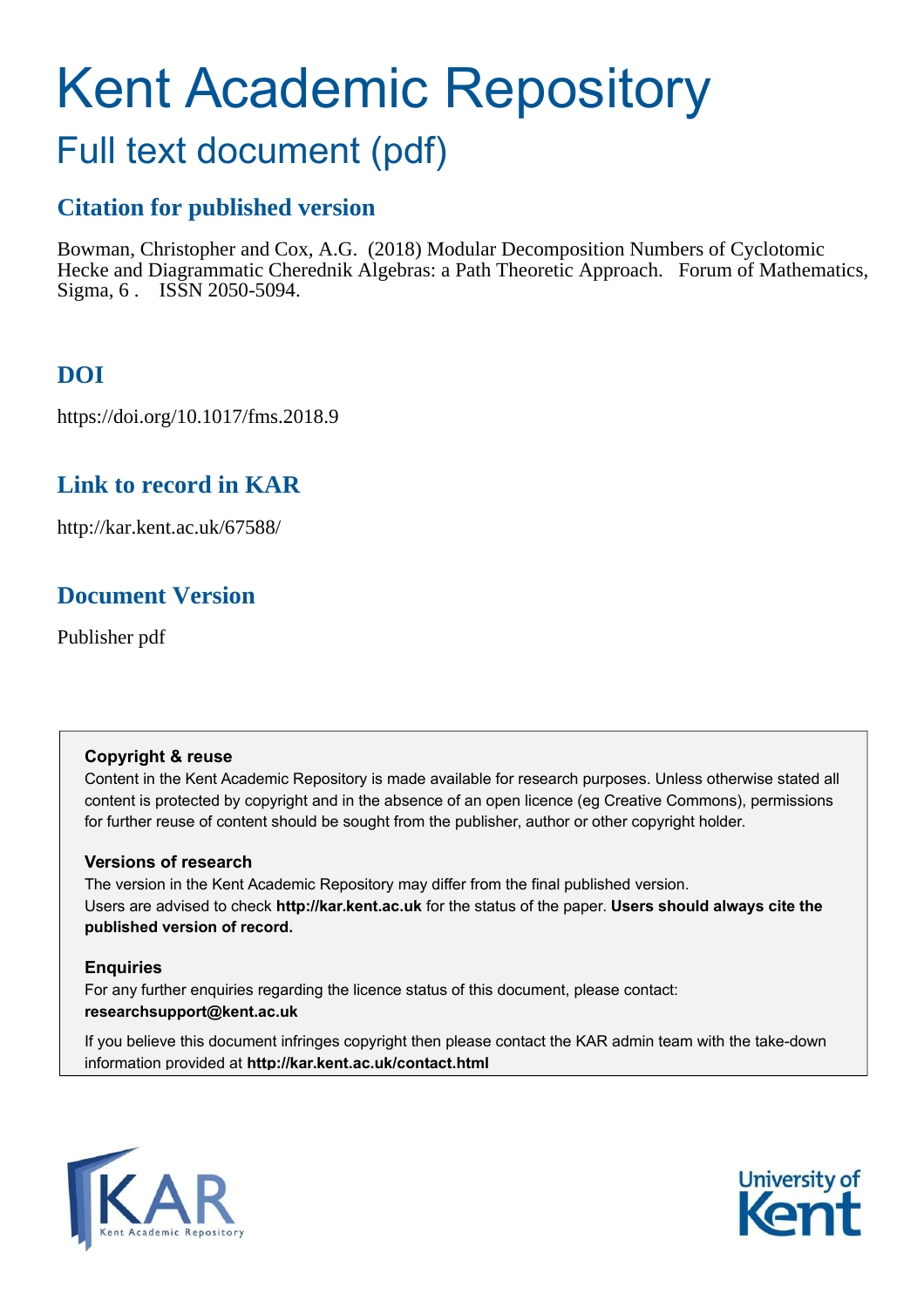



### MODULAR DECOMPOSITION NUMBERS OF CYCLOTOMIC HECKE AND DIAGRAMMATIC CHEREDNIK ALGEBRAS: A PATH THEORETIC APPROACH

C. BOWMAN<sup>1</sup> and A. G. COX<sup>2</sup>

<span id="page-1-0"></span><sup>1</sup> School of Mathematics, Statistics and Actuarial Science, University of Kent, Canterbury CT2 7NF, UK; email: [C.D.Bowman@kent.ac.uk](mailto:C.D.Bowman@kent.ac.uk) <sup>2</sup> Department of Mathematics, City, University of London, London, UK; email: [A.G.Cox@city.ac.uk](mailto:A.G.Cox@city.ac.uk)

<span id="page-1-1"></span>Received 12 April 2018; accepted 22 May 2018

*This paper is dedicated to Paul Martin on the occasion of his sixtieth birthday.*

#### Abstract

We introduce a path theoretic framework for understanding the representation theory of (quantum) symmetric and general linear groups and their higher-level generalizations over fields of arbitrary characteristic. Our first main result is a 'super-strong linkage principle' which provides degreewise upper bounds for graded decomposition numbers (this is new even in the case of symmetric groups). Next, we generalize the notion of homomorphisms between Weyl/Specht modules which are 'generically' placed (within the associated alcove geometries) to cyclotomic Hecke and diagrammatic Cherednik algebras. Finally, we provide evidence for a higher-level analogue of the classical Lusztig conjecture over fields of sufficiently large characteristic.

2010 Mathematics Subject Classification: 20C08 (primary); 20G43 (secondary)

#### 1. Introduction

Cyclotomic quiver Hecke algebras (and their quasiherediary covers, the diagrammatic Cherednik algebras) are of central interest in Khovanov homology, knot theory, group theory, and higher representation theory. Rouquier's conjecture [[Rou08b](#page-65-0)] (recently solved in a flurry of publications [[RSVV16](#page-65-1), [Los16](#page-64-0), [Web17](#page-65-2)])

 c The Author(s) 2018. This is an Open Access article, distributed under the terms of the Creative Commons Attribution licence (http://creativecommons.org/licenses/by/4.0/), which permits unrestricted re-use, distribution, and reproduction in any medium, provided the original work is properly cited.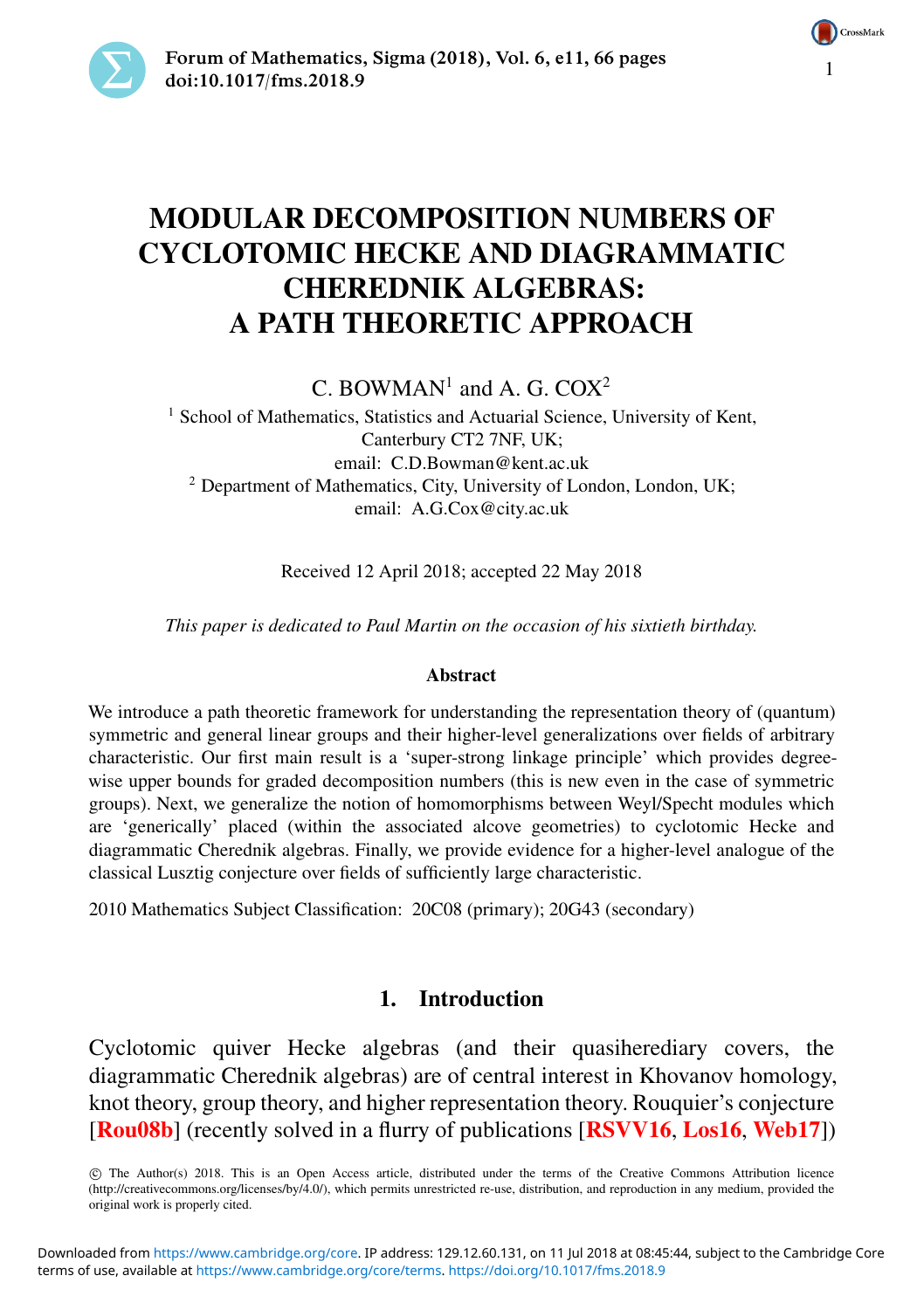allows us to understand the complex representation theory of these algebras in terms of Kazhdan–Lusztig theory. This paper seeks to generalize their work to the modular representation theory of these algebras, where almost nothing is known or even conjectured.

Our approach provides new insight even in the classical case; in particular it allows us to provide strong new degree-wise upper bounds for the graded decomposition numbers of symmetric groups. This combinatorial bound is given in terms of folding-up paths in Euclidean space under the action of an affine Weyl group. This seems to be the first result of its kind in the literature, and so we state it now in this simplified form (for the full statement in higher levels, see Theorem [9.1\)](#page-38-0).

THEOREM A (The super-strong linkage principle for symmetric groups). *Let* λ, µ *be partitions with at most h columns and* k *be a field of characteristic p* > *h. The graded decomposition numbers of the symmetric group are bounded as follows,*

$$
[S(\lambda): D(\mu)\langle k \rangle] \leqslant |\{\mathbf{S} \mid \mathbf{S} \in \text{Path}^+(\lambda, \mathbf{t}^\mu), \deg(\mathbf{S}) = k\}| \tag{1.1}
$$

*for*  $k \in \mathbb{Z}$ *. In particular if*  $[S(\lambda) : D(\mu)] \neq 0$ *, then*  $\lambda$  *and*  $\mu$  *are strongly linked with*  $\lambda \uparrow \mu$ *.* 

Theorem [A](#page-1-0) provides a two-fold strengthening of the famous strong linkage principle for symmetric (and general linear) groups [[And80](#page-63-0)]. First, if Path<sup>+</sup>( $\lambda$ ,  $t^{\mu}$ )  $\neq \emptyset$  this implies that  $\lambda \uparrow \mu$  and so we obtain infinitely many new zeros of the decomposition matrix not covered by [[And80](#page-63-0), Theorem 1]. Second, [\(1.1\)](#page-1-1) clearly provides a wealth of new and more complicated bounds on these multiplicities – in addition it incorporates the grading into the picture for the first time. We expect this result to be of independent interest and so we have included illustrative examples in Section [9.](#page-37-0)

<span id="page-2-0"></span>In the case of symmetric groups, it is common practice to restrict ones attention to the representations with at most *h* columns. In so doing, we obtain a category of representations which remains rich in structure but, thanks to revolutionary work of Riche–Williamson [[RW16](#page-65-3)], is now known to stabilize and become understandable over fields of characteristic  $p \gg h$ . The principal aim of this paper is to identify a higher-level analogue of this category with a similarly rich structure and to generalize the vast array of powerful ideas and results developed by Andersen, Carter, Jantzen, Kleshchev, Koppinen, Lusztig and others over the past forty years (in particular [[And80](#page-63-0), [And98](#page-63-1), [CP80](#page-63-2), [Kop86](#page-64-1), [Kle97](#page-64-2), [Lus80](#page-64-3), **[Jan77](#page-64-4)**) and hence cast questions concerning the representation theory of these higher-level algebras in terms of their associated alcove geometries.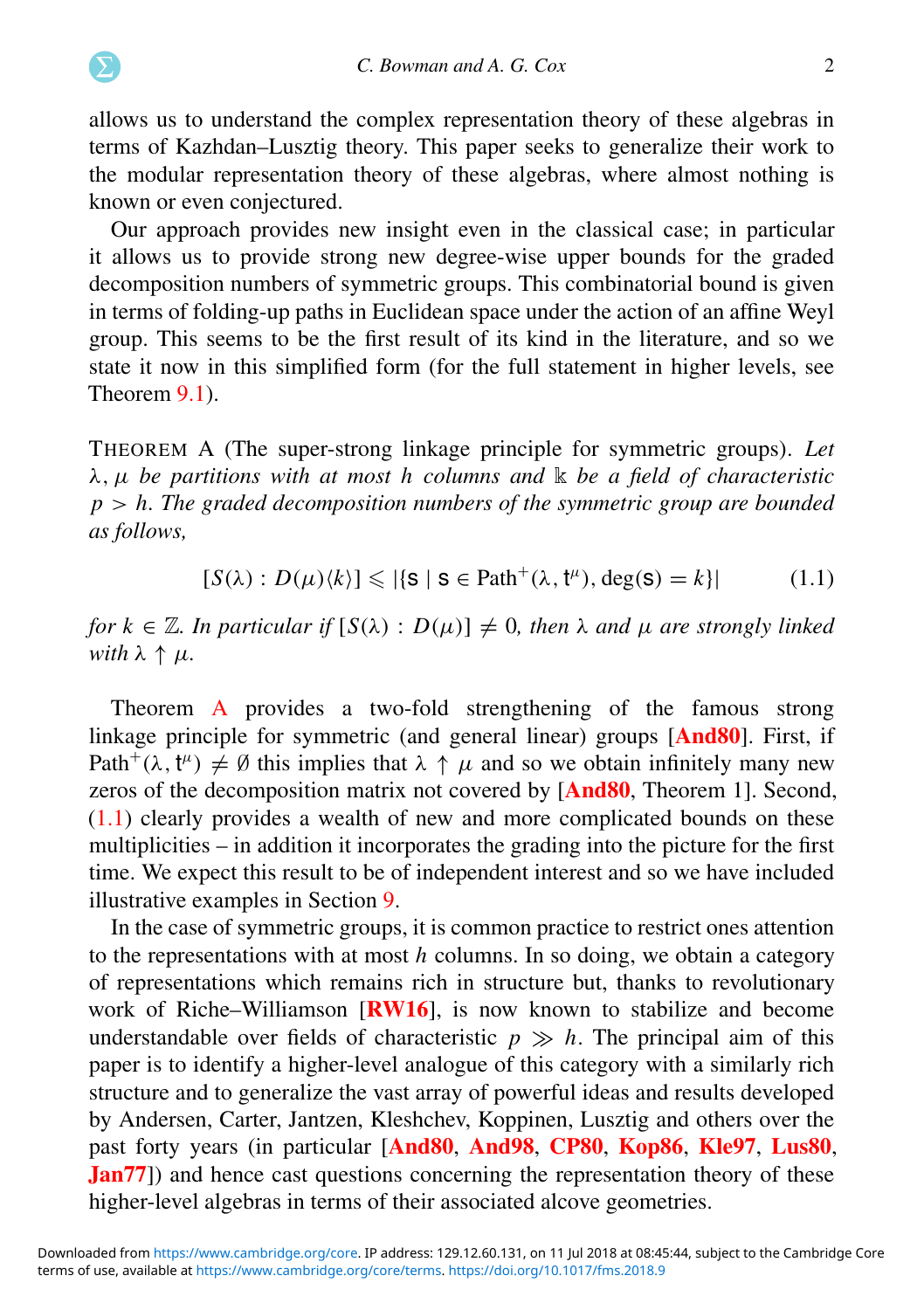The quotient algebra of the cyclotomic quiver Hecke algebra  $H_n(\kappa)$  (and hence subcategory of  $H_n(\kappa)$ -mod) of interest to us is

$$
Q_{\ell,h,n}(\kappa) = H_n(\kappa) / \langle e(\underline{i}) | \underline{i} \in I^{\ell} \text{ and } \underline{i}_{k+1} = \underline{i}_k + 1 \text{ for } 1 \leq k \leq h \rangle
$$

for  $e > h\ell$  and an *h*-admissible  $\kappa \in I^{\ell}$  as in Definition [3.3.](#page-9-0) We shall see that this algebra is Morita equivalent to a certain quotient,  $A_h(n, \theta, \kappa)$ , of the diagrammatic Cherednik algebra associated to the weighting  $\theta = (1, 2, ..., \ell) \in \mathbb{Z}^{\ell}$  (over an arbitrary field  $\mathbbk$ ). In particular, the simple representations of both of these algebras are indexed by the set of multipartitions whose components each have at most *h* columns, denoted by  $\mathcal{P}_n^{\ell}(h)$ , and the graded decomposition matrices, **D** =  $(d_{\lambda\mu}(t))_{\lambda,\mu\in\mathscr{P}_n^{\ell}}$ , coincide. We cast representation-theoretic questions concerning these algebras in the setting of an alcove geometry of type

$$
A_{h-1} \times A_{h-1} \times \cdots \times A_{h-1} \subseteq \widehat{A}_{\ell h-1}.
$$

We first show that the algebra  $A_h(n, \theta, \kappa)$  has a graded cellular basis indexed by orbits of paths in this geometry. For each  $\lambda \in \mathcal{P}_n^{\ell}$ , we hence obtain a basis of the Weyl module,  $\Delta(\lambda)$ , which encodes a great deal of representation-theoretic information. This allows us to provide incredibly simple proofs of a number of new structural results over arbitrary fields. The first of which is our higher-level analogue of the super-strong linkage principle.

We then consider the idea of *generic behaviour*. This generalizes the idea (originally due to Jantzen and later Lusztig  $[Lus80, Jan77]$  $[Lus80, Jan77]$  $[Lus80, Jan77]$  $[Lus80, Jan77]$  $[Lus80, Jan77]$ ) that when we are 'sufficiently far away from the walls of the dominant region' representationtheoretic questions simplify greatly. We encounter higher-level analogues of the familiar generic sets of points which are 'close together' in the geometry (for example, points 'around a Steinberg vertex'). In higher levels, there is also a striking new kind of generic behaviour involving points 'as far apart as possible' in the geometry. For such generic sets, one of our main results is the following (see Corollary [10.12](#page-48-0) for the full statement).

<span id="page-3-0"></span>THEOREM B (Generic homomorphisms). *For*  $(\lambda, \mu)$  *a generic pair, we have that* 

$$
\dim_t(\mathrm{Hom}_{A_h(n,\theta,\kappa)}(\Delta(\mu),\Delta(\lambda)))=t^{\ell(\mu)-\ell(\lambda)}+\cdots
$$

*where the other terms are of strictly smaller degree. We provide an explicit construction of these homomorphisms and prove results concerning their composition.*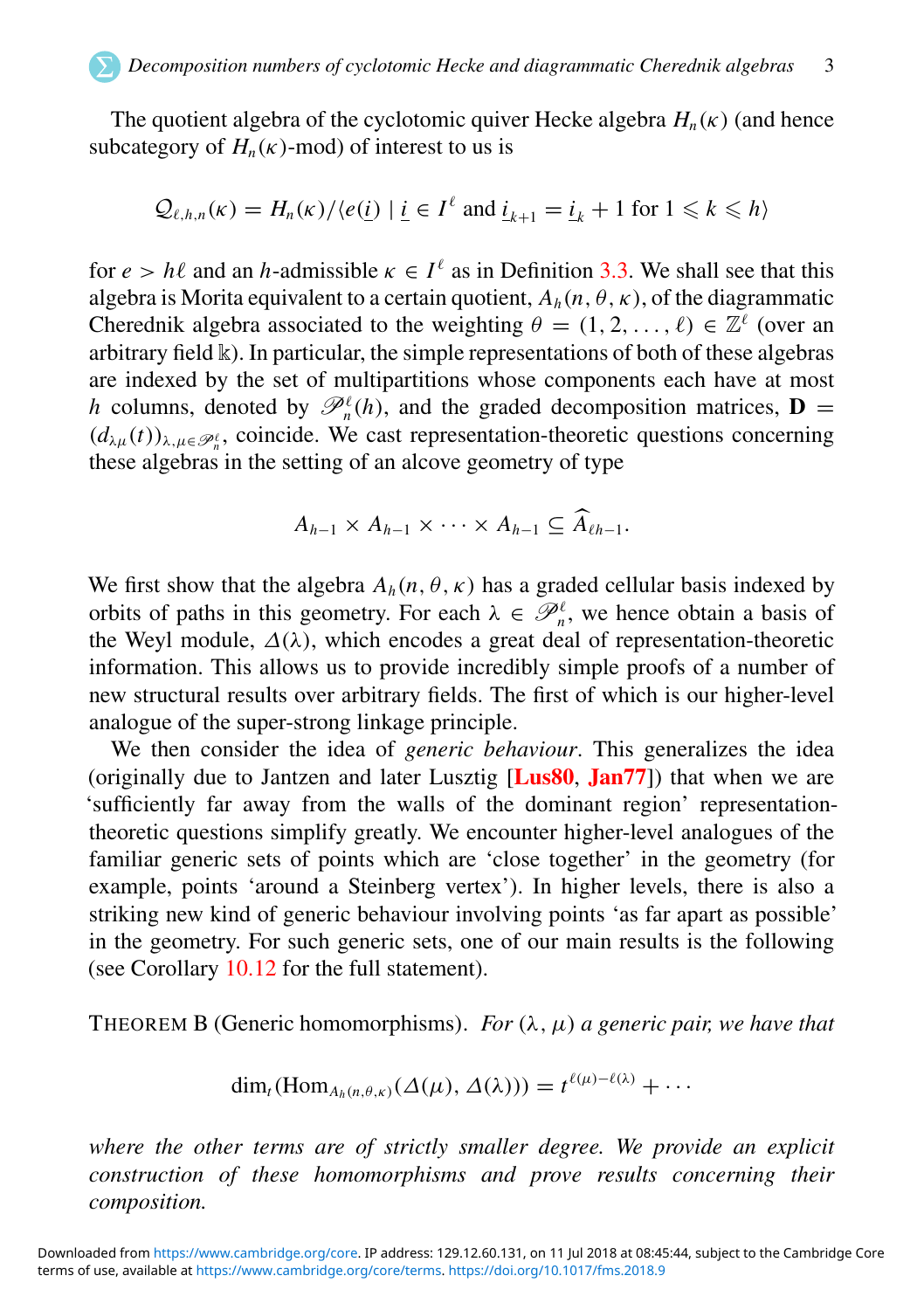Theorem [B](#page-2-0) generalizes results due to Carter–Lusztig [[CL74](#page-63-3), Section 4] and Koppinen [[Kop86](#page-64-1), Theorem 6.1] for  $\ell = 1$  and is utilized in [[CBS18](#page-63-4)] in order to construct the first family of BGG resolutions of simple modules of Hecke and Cherednik algebras (indeed the first examples of such resolutions anywhere in modular representation theory) and to generalize and lift all the results of **[[Ruf06](#page-65-4),** [Kle96](#page-64-5)] to a structural level. For higher levels, we find that there are arbitrarily large generic sets (as  $n \to \infty$ ) and we hence obtain arbitrarily long chains of homomorphisms whose composition is nonzero (Section [10.2\)](#page-51-0). Finally, in Theorem [8.2](#page-35-0) we obtain a higher-level analogue of the stability for representations of general linear groups obtained by tensoring with the determinant, as follows.

THEOREM C. *Given a partition*  $\lambda = (\lambda_1, \lambda_2, ...)$  *and*  $h \in \mathbb{N}$ *, we set*  $\det_h(\lambda) =$  $(h, \lambda_1, \lambda_2, \ldots)$ *. We have an injective map*  $\det_h : \mathscr{P}_n^{\ell}(h) \hookrightarrow \mathscr{P}_{n+h\ell}^{\ell}(h)$  given by

 $\det_h(\lambda^{(1)}, \lambda^{(2)}, \ldots, \lambda^{(\ell)}) = (\det_h(\lambda^{(1)}), \det_h(\lambda^{(2)}), \ldots, \det_h(\lambda^{(\ell)}))$ 

*and a corresponding injective homomorphism of graded R-algebras*

$$
A_h(n, \theta, \kappa) \hookrightarrow A_h(n+h\ell, \theta, \kappa).
$$

*In particular,*  $d_{\lambda,\mu}(t) = d_{\det_h(\lambda),\det_h(\mu)}(t)$  *for all*  $\lambda, \mu \in \mathscr{P}_h^{\ell}(h)$ *.* 

Inspired by these results, we provide the first conjectural framework for calculating the (graded) decomposition numbers of cyclotomic Hecke algebras over fields of sufficiently large characteristic in Section [11.2.](#page-57-0) We verify these conjectures in the cases of (i) maximal finite parabolic orbits with  $\mathbbk$  arbitrary – generalizing all the results of [[Kle97](#page-64-2), [CMT08](#page-63-5), [TT13](#page-65-5)] (ii)  $\ell = 2$  or 3 with  $e > n$ and k arbitrary – generalizing [**[HM15](#page-64-6)**, Theorems B3 & B5] and [**[BS11](#page-63-6)**, Section 9] (iii)  $\ell = 2$  and  $h = 1$  and k arbitrary [**[CGM03](#page-63-7)**, Section 8] (iv)  $\mathbb{k} = \mathbb{C}$ . For  $\ell = 1$ the conjecture was formulated by Andersen [[And98](#page-63-1), Section 5] and proved by Riche and Williamson in [[RW16](#page-65-3), Theorem 1.9].

CONJECTURE A. Let  $e > h\ell$ ,  $\kappa \in I^{\ell}$  *be an h-admissible multicharge, and*  $\Bbbk$  *be field of characteristic*  $p \gg h\ell$ *. The decomposition numbers of*  $A_h(n, \theta, \kappa)$  are *given by*

$$
d_{\lambda\mu}(t)=n_{\lambda\mu}(t)
$$

for  $\lambda, \mu \in \mathscr{P}_n^{\ell}(h)$  in the first ep-alcove and  $n_{\lambda\mu}(t)$  the associated affine parabolic *Kazhdan–Lusztig polynomial of type*  $A_{h-1} \times A_{h-1} \times \cdots \times A_{h-1} \subseteq \widehat{A}_{\ell h-1}$ .

Our treatment covers the quotient algebras  $Q_{\ell,h,n}(\kappa)$  for  $e \in \mathbb{Z}_{>0}$  uniformly alongside the algebras  $H_n(\kappa)$  for  $e = \infty$  (of more generally  $e > n$ ). The alcove geometries controlling the latter family of algebras are seen as simple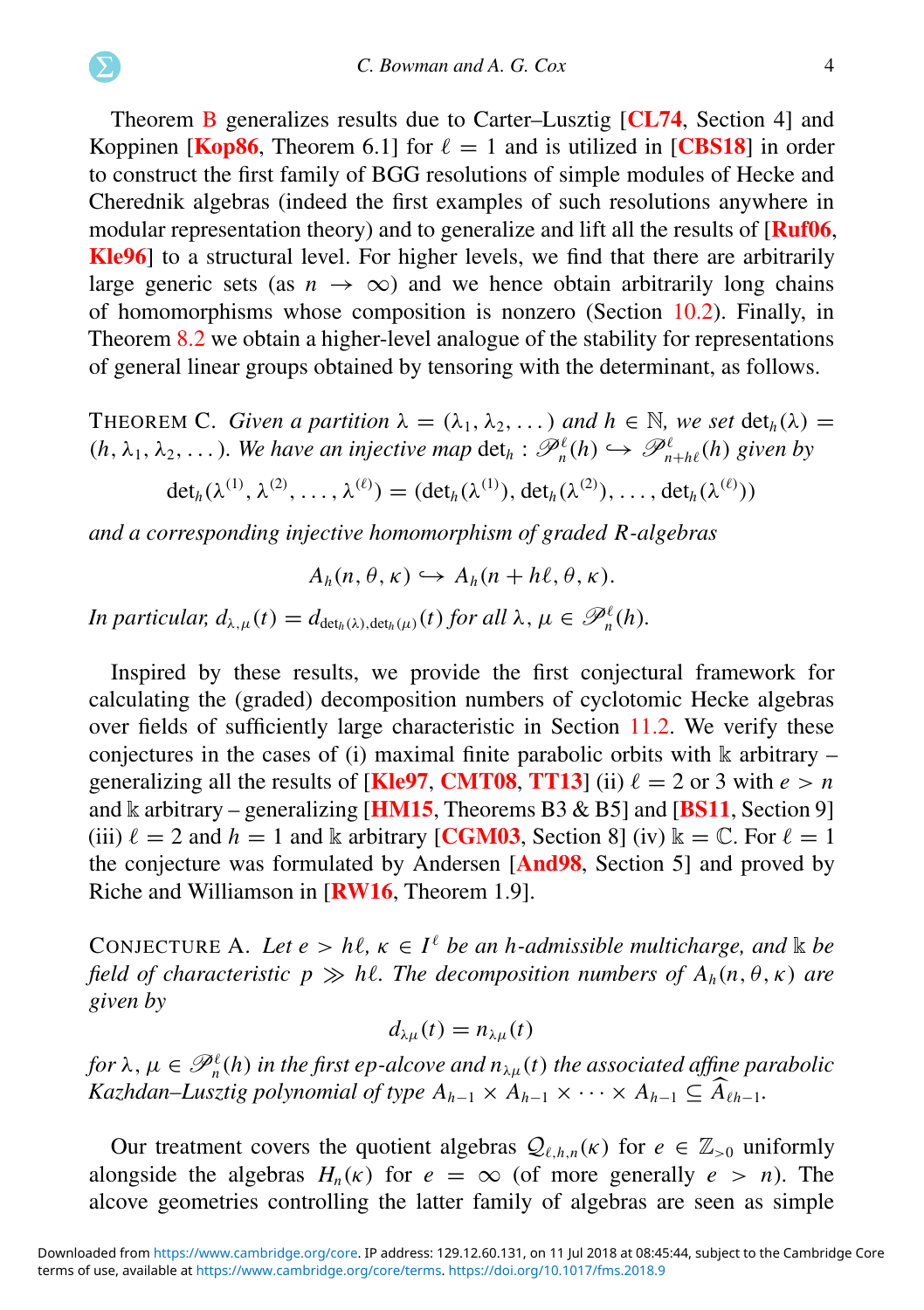subcases of those controlling the former family of algebras. The following conjecture (a refinement of [[KR11](#page-64-7), Conjecture 7.3] which was debunked in [[Wil14](#page-65-6), Section 4.2]) is the corresponding simplification of Conjecture [A.](#page-3-0)

CONJECTURE B. Let  $e = \infty$  or more generally  $e > n$  and suppose  $\kappa \in I^{\ell}$  has *no repeated entries. Let* k *be field of characteristic p* ≫ ℓ*. The decomposition numbers of A(n,*  $\theta$ *,*  $\kappa$ *) are given by* 

$$
d_{\lambda\mu}(t)=n_{\lambda\mu}(t)
$$

for  $\lambda$  ,  $\mu \in \mathscr{P}_n^{\ell}$  and  $n_{\lambda \mu}(t)$  the associated parabolic Kazhdan–Lusztig polynomials  $of type A_{n-1} \times A_{n-1} \times \cdots \times A_{n-1} \subseteq A_{\ell n-1}$ .

Our approach provides the first general framework for studying the modular representation theory of these algebras (for admissible  $\kappa \in I^{\ell}$ ). Indeed, while cyclotomic Hecke algebras have been extensively studied over the past twenty years, surprisingly little is known about their representation theory over fields of positive characteristic. The blocks of these algebras were determined a decade ago by Lyle and Mathas [[LM07](#page-64-8)]. More recently, homomorphisms between certain pairs of Specht modules were constructed in [[LM14](#page-64-9)] and reduction theorems between certain pairs of Specht modules were given in [[FS16](#page-64-10), [BS16](#page-63-8)]. Apart from blocks of small weight  $[Far06, LR16]$  $[Far06, LR16]$  $[Far06, LR16]$ , nothing else is known or even conjectured concerning the decomposition numbers and homomorphism spaces of these algebras. Other powerful results concerning their representation theory do exist, including explicit branching rules [[Kle95](#page-64-12), [Bru98](#page-63-10), [Ari06](#page-63-11)] and a generalized Jantzen sum formula [[JM00](#page-64-13)] but they provide little information about general decomposition numbers.

<span id="page-5-0"></span>The paper is structured as follows. The first three sections introduce the main protagonists of this paper. In Section [3](#page-7-0) we explicitly review the construction of  $Q_{\ell h,n}(\kappa)$  in terms of the classical generators of Khovanov–Lauda–Rouquier and its coset-like cellular basis from [[Bow16](#page-63-12), Section 8]. In Section [4,](#page-12-0) we recall Webster's definition of the diagrammatic Cherednik algebras. In Section [5](#page-17-0) we prove that  $A_h(n, \theta, \kappa)$  and  $\mathcal{Q}_{\ell, h, n}(\kappa)$  are (graded) Morita equivalent. We also discuss in detail why our choice of weighting is optimal for the purposes of understanding as much of the modular representation theory of  $H_n(\kappa)$  as possible. Sections [3](#page-7-0) and [5](#page-17-0) have been written so as to make the paper intelligible to those studying the classical representation theory of cyclotomic Hecke algebras (without any prior knowledge of how diagrammatic Cherednik algebras fit into the picture). Section [6](#page-22-0) provides the crux of this paper: we prove that the algebra  $A_h(n, \theta)$  $\theta$ ,  $\kappa$ ) possesses a cellular basis indexed by pairs of paths in the alcove geometry of type  $A_{h-1} \times A_{h-1} \times \cdots \times A_{h-1} \subseteq \widehat{A}_{\ell h-1}$ . In Section [8](#page-35-1) we consider the higher-level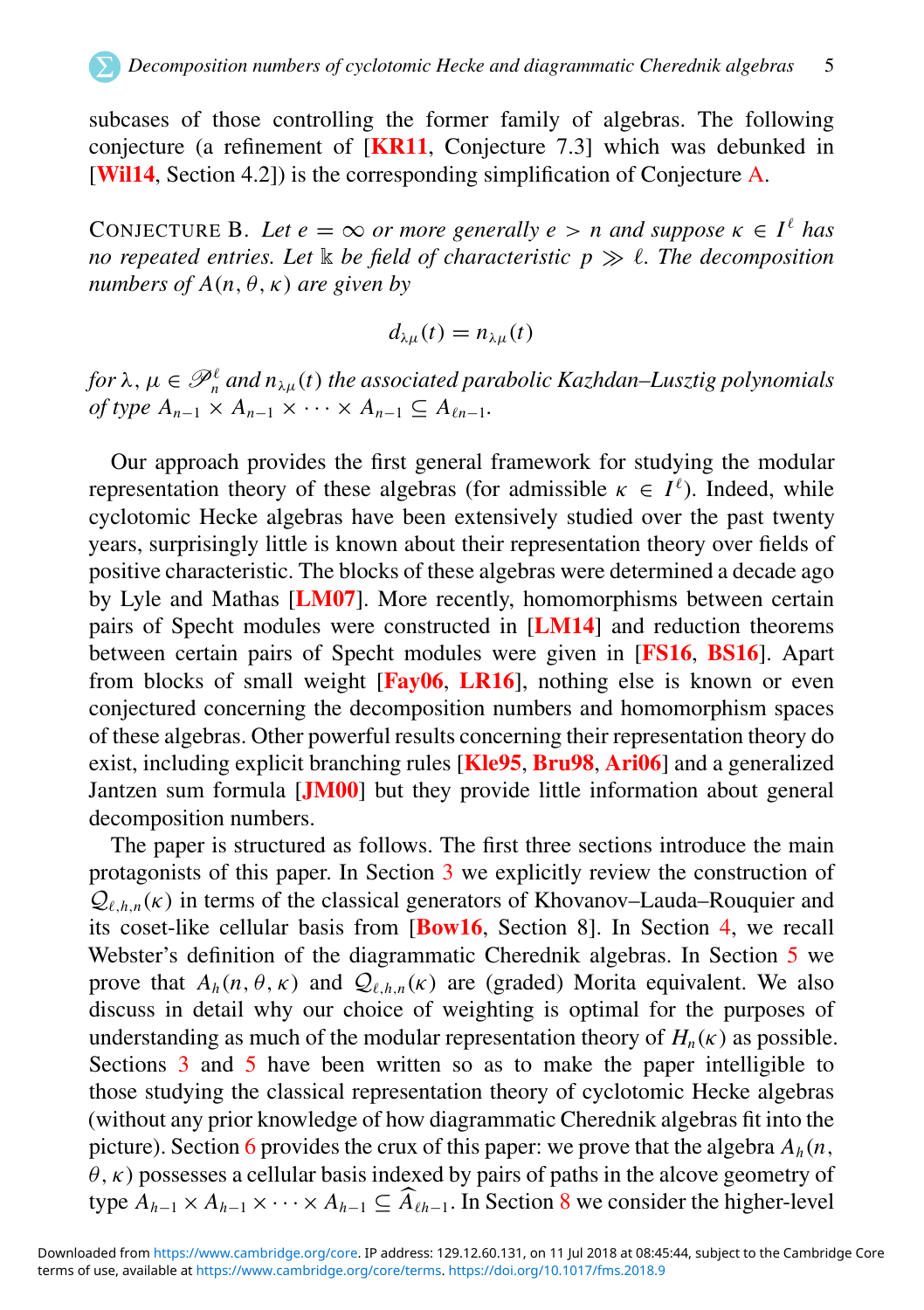analogue of tensoring with the determinant. In Section [9,](#page-37-0) we state and prove the super-strong linkage principle for our algebras and illustrate how it significantly improves on the classical strong linkage principle.

In Section [10,](#page-41-0) we construct homomorphisms between the Weyl modules for  $A_h(n, \theta, \kappa)$  and consider when the composition of these homomorphisms is nonzero. In Section [11](#page-54-0) we formulate and provide evidence for our conjectures for calculating the decomposition numbers of  $A_h(n, \theta, \kappa)$  over fields of sufficiently large characteristic. We remark that over C, the approach presented here is in the same spirit of our earlier work [**[BCS17](#page-63-13)**] (which covered the case  $Q_{1,\ell,n}(\kappa)$ ). However our main focus in this paper is the modular case. Finally, in Section [12](#page-59-0) we demonstrate the kind of geometries we encounter (in particular, these are more exotic than those seen in classical Lie theory) and illustrate how one can use the tools of this paper to understand a detailed example for the Hecke algebras of type *B* over an arbitrary field.

The results of this paper were very much inspired by ideas and conjectures of Paul Martin. In particular, his programme of studying non-Lie theoretic algebras via alcove geometries and his use of path theoretic bases for encoding representation-theoretic structures.

#### <span id="page-6-0"></span>2. Graded cellular algebras

We now recall the definition and first properties of graded cellular algebras following [[HM10](#page-64-14), Section 2]. Let *R* denote an arbitrary commutative integral domain and k denote an arbitrary field.

DEFINITION 2.1 [[HM10](#page-64-14), Definition 2.1]. Suppose that *A* is a Z-graded *R*algebra which is of finite rank over *R*. We say that *A* is a *graded cellular algebra* if the following conditions hold. The algebra is equipped with a *cell datum*  $(\Lambda, \mathcal{T}, C, \text{deg})$ , where  $(\Lambda, \triangleright)$  is the *weight poset*. For each  $\lambda \in \Lambda$  we have a finite set, denoted by  $\mathcal{T}(\lambda)$ . There exist maps

$$
C: \coprod_{\lambda \in \Lambda} \mathcal{T}(\lambda) \times \mathcal{T}(\lambda) \to A \quad \text{and} \quad \deg: \coprod_{\lambda \in \Lambda} \mathcal{T}(\lambda) \to \mathbb{Z}
$$

such that *C* is injective. We denote  $C(S, T) = c_{ST}^{\lambda}$  for  $S, T \in T(\lambda)$ , and require:

- (1) Each element  $c_{ST}^{\lambda}$  is homogeneous of degree  $(c_{ST}^{\lambda}) = \text{deg}(S) + \text{deg}(T)$ , for  $\lambda \in \Lambda$ , S, T  $\in \widetilde{\mathcal{T}}(\lambda)$ .
- (2) The set  $\{c_{\text{ST}}^{\lambda} \mid \mathbf{S}, \mathbf{T} \in \mathcal{T}(\lambda), \lambda \in \Lambda\}$  is a *R*-basis of *A*.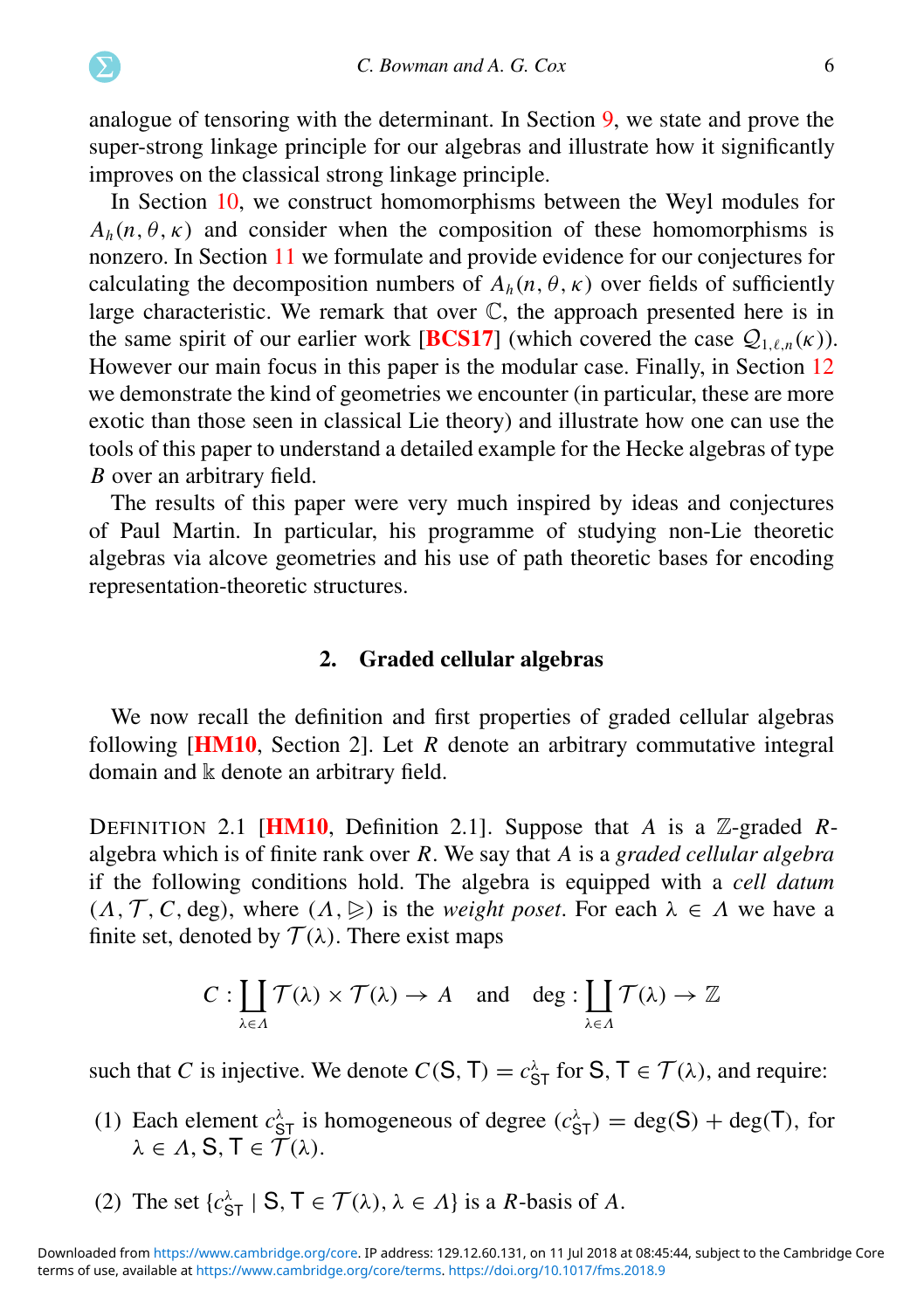<span id="page-7-1"></span>(3) If  $S, T \in \mathcal{T}(\lambda)$ , for some  $\lambda \in \Lambda$ , and  $a \in A$  then there exist scalars  $r_{\text{SU}}(a)$ , which do not depend on T, such that

$$
ac_{\mathsf{ST}}^{\lambda} = \sum_{\mathsf{U} \in \mathcal{T}(\lambda)} r_{\mathsf{SU}}(a) c_{\mathsf{UT}}^{\lambda} \pmod{A^{\triangleright \lambda}},
$$

where  $A^{\triangleright\lambda}$  is the *R*-submodule of *A* spanned by  $\{c_{\text{QR}}^{\mu} | \mu \triangleright \lambda \text{ and } Q, R \in$  $\mathcal{T}(\mu)$ .

(4) The *R*-linear map  $* : A \to A$  determined by  $(c_{ST}^{\lambda})^* = c_{TS}^{\lambda}$ , for all  $\lambda \in A$  and all S,  $T \in \mathcal{T}(\lambda)$ , is an antiisomorphism of A.

<span id="page-7-0"></span>This graded cellular structure allows us to immediately define a natural family of so-called *graded cell modules* as follows. Given any  $\lambda \in \Lambda$ , the *graded cell module*  $\Delta^A(\lambda)$  is the graded left *A*-module with basis  $\{c_S^{\lambda} \mid S \in \mathcal{T}(\lambda)\}\)$ . The action of *A* on  $\Delta^A(\lambda)$  is given by

$$
ac_S^{\lambda} = \sum_{\mathsf{U} \in \mathcal{T}(\lambda)} r_{\mathsf{SU}}(a)c_{\mathsf{U}}^{\lambda},\tag{2.1}
$$

where the scalars  $r_{\text{SU}}(a)$  are the scalars appearing in condition (3) of Definition [2.1.](#page-5-0) Let *t* be an indeterminate over  $\mathbb{Z}_{\geqslant 0}$ . If  $M = \bigoplus_{z \in \mathbb{Z}} M_z$  is a free graded *R*-module, then its *graded dimension* is the Laurent polynomial

$$
\dim_t (M) = \sum_{k \in \mathbb{Z}} (\dim_k M_k) t^k.
$$

If *M* is a graded *A*-module and  $k \in \mathbb{Z}$ , define  $M\langle k \rangle$  to be the same module with  $(M\langle k\rangle)_i = M_{i-k}$  for all  $i \in \mathbb{Z}$ . We call this a *degree shift* by k. If M is a graded *A*-module and  $L^A$  is a graded simple module let  $[M: L^A \langle k \rangle]$  be the multiplicity of  $L^A \langle k \rangle$  as a graded composition factor of *M*, for  $k \in \mathbb{Z}$ .

We now recall the method by which one can, at least in principle, construct all simple modules of a graded cellular algebra. This construction uses only basic linear algebra. Suppose that  $\lambda \in \Lambda$ . There is a bilinear form  $\langle , \rangle_{\lambda}$  on  $\Delta^A(\lambda)$  which is determined by

$$
c_{\text{US}}^{\lambda} c_{\text{TV}}^{\lambda} \equiv \langle c_{\text{S}}^{\lambda}, c_{\text{TV}}^{\lambda} \rangle_{\lambda} c_{\text{UV}}^{\lambda} \pmod{A^{\rhd \lambda}},
$$

for any S, T, U,  $V \in \mathcal{T}(\lambda)$ . For every  $\lambda \in \Lambda$ , we let  $\langle , \rangle_{\lambda}$  denote the bilinear form on  $\Delta^A(\lambda)$  and rad $\langle , \rangle_{\lambda}$  denote the radical of this bilinear form. Given any  $\lambda \in \Lambda$  such that rad $\langle , \rangle_{\lambda} \neq \Delta^A(\lambda)$ , we set  $L^A(\lambda) = \Delta^A(\lambda) / \text{rad}\langle , \rangle_{\lambda}$ . This module is graded (by [[HM10](#page-64-14), Lemma 2.7]) and simple, and in fact every simple module is of this form, up to grading shift.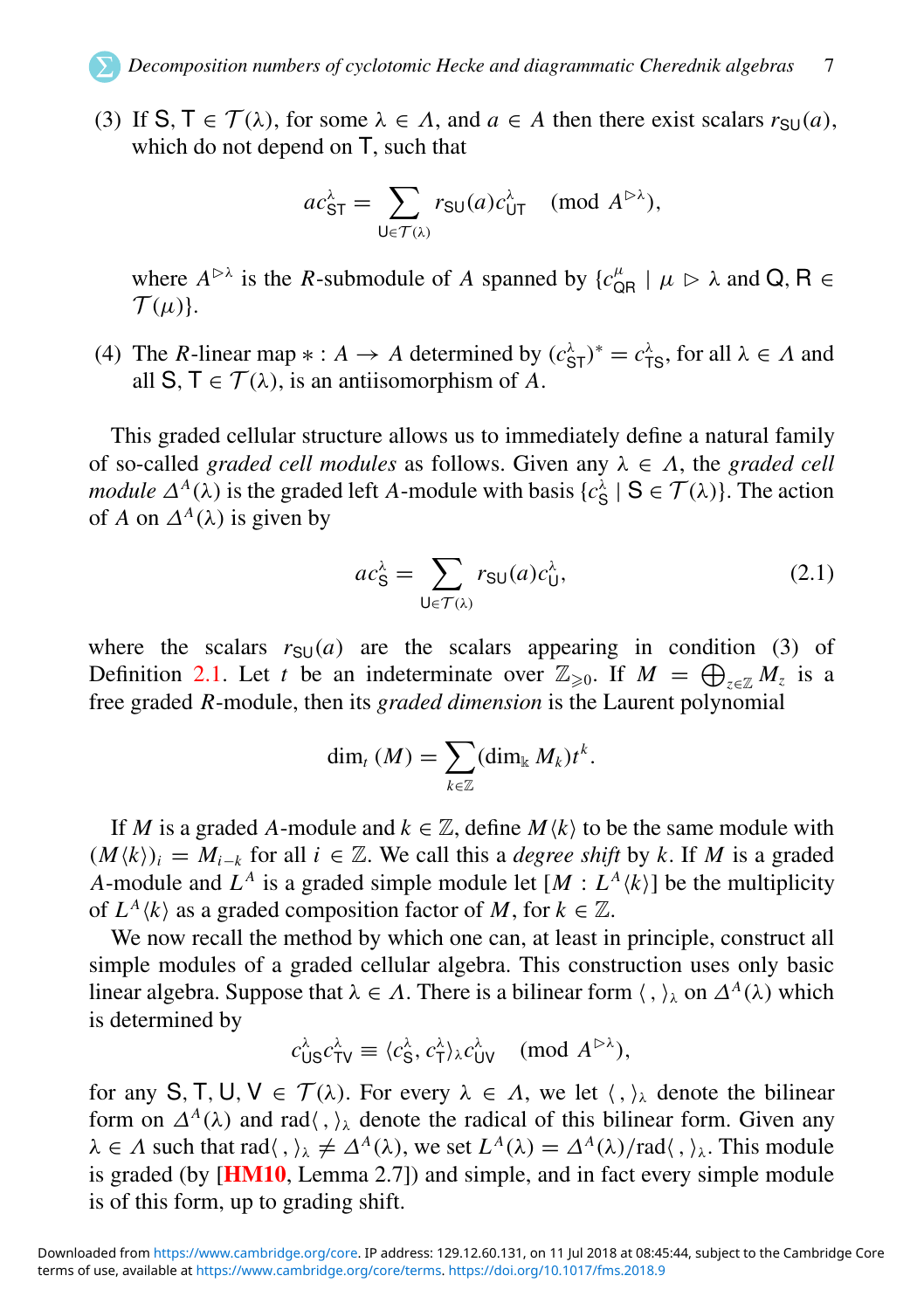PROPOSITION 2.2 [**[HM10](#page-64-14)**]. *If*  $\mu \in \Lambda$  *then* dim<sub>t</sub> ( $L^A(\mu)$ )  $\in \mathbb{Z}_{\geqslant 0}[t + t^{-1}]$ .

The passage between the (graded) cell and simple modules is recorded in the *graded decomposition matrix*,  $\mathbf{D}_A(t) = (d_{\lambda\mu}^A(t))$ , of *A* where

$$
d^A_{\lambda\mu}(t) = \sum_{k\in\mathbb{Z}} [\Delta^A(\lambda): L^A(\mu)\langle k\rangle] t^k,
$$

for  $\lambda, \mu \in \Lambda$ . This matrix is unitriangular with respect to the partial ordering  $\triangleright$ on Λ.

#### 3. Cyclotomic quiver Hecke algebras

We let *R* denote an arbitrary commutative integral domain. We let  $\mathfrak{S}_n$  denote the symmetric group on *n* letters, with presentation

$$
\mathfrak{S}_n = \langle s_1, \ldots, s_{n-1} \mid s_i s_{i+1} s_i - s_{i+1} s_i s_{i+1}, s_i s_j - s_j s_i \text{ for } |i - j| > 1 \rangle.
$$

We shall be interested in the representation theory (over *R*) of the reflection groups  $(\mathbb{Z}/\ell\mathbb{Z}) \wr \mathfrak{S}_n$  and their deformations. The background material from this section is lifted from [[Web17](#page-65-2), Section 2] and [[Bow16](#page-63-12), Section 1].

**3.1.** The quiver Hecke algebra. Throughout this paper  $e$  is a fixed element of the set  $\{3, 4, 5, ...\} \cup \{\infty\}$ . This excludes the case  $e = 2$  as we are only interested in 'large' characteristics (where geometries have nonempty alcoves, see Section [6\)](#page-22-0). If  $e = \infty$  then we set  $I = \mathbb{Z}$ , while if  $e < \infty$  then we set  $I = \mathbb{Z}/e\mathbb{Z}$ . We let  $\Gamma_e$  be the quiver with vertex set *I* and edges  $i \rightarrow i + 1$ , for  $i \in I$ . Hence, we are considering either the linear quiver  $\mathbb{Z}$  ( $e = \infty$ ) or a cyclic quiver ( $e < \infty$ ): to the quiver  $\Gamma_e$  we attach the symmetric Cartan matrix with entries  $(a_{i,j})_{i,j\in I}$ defined by  $a_{ij} = 2\delta_{ij} - \delta_{i(j+1)} - \delta_{i(j-1)}$ .

Following [[Kac90](#page-64-15), Ch. 1], let <sup>b</sup>sl*<sup>e</sup>* be the Kac–Moody algebra of <sup>Γ</sup>*<sup>e</sup>* with simple roots  $\{\alpha_i \mid i \in I\}$ , fundamental weights  $\{\Lambda_i \mid i \in I\}$ , positive weight lattice  $P^+ = \bigoplus_{i \in I} \mathbb{Z}_{\geq 0} \Lambda_i$  and positive root lattice  $Q^+ = \bigoplus_{i \in I} \mathbb{Z}_{\geq 0} \alpha_i$ . Let  $(\cdot, \cdot)$  be the usual invariant form associated with this data, normalized so that  $(\alpha_i, \alpha_j)$ *a*<sub>*i*</sub> and  $(A_i, \alpha_j) = \delta_{ij}$ , for *i*,  $j \in I$ . Fix a sequence  $\kappa = (\kappa_1, \ldots, \kappa_\ell) \in I^\ell$ , the *e*-*multicharge*, and define  $\Lambda = \Lambda(\kappa) = \Lambda_{\kappa_1} + \cdots + \Lambda_{\kappa_\ell}$ . Then  $\Lambda \in P^+$  is dominant weight of *level*  $\ell$ .

DEFINITION 3.1 [[BK09](#page-63-14), [KL09](#page-64-16), [Rou08a](#page-64-17)]. Suppose  $\alpha$  is a positive root of height *n*, and set  $I^{\alpha} = \{i \in I^{n} \mid \alpha_{i_1} + \cdots + \alpha_{i_n} = \alpha\}$ . Define  $H^{\alpha}(\kappa)$  to be the unital,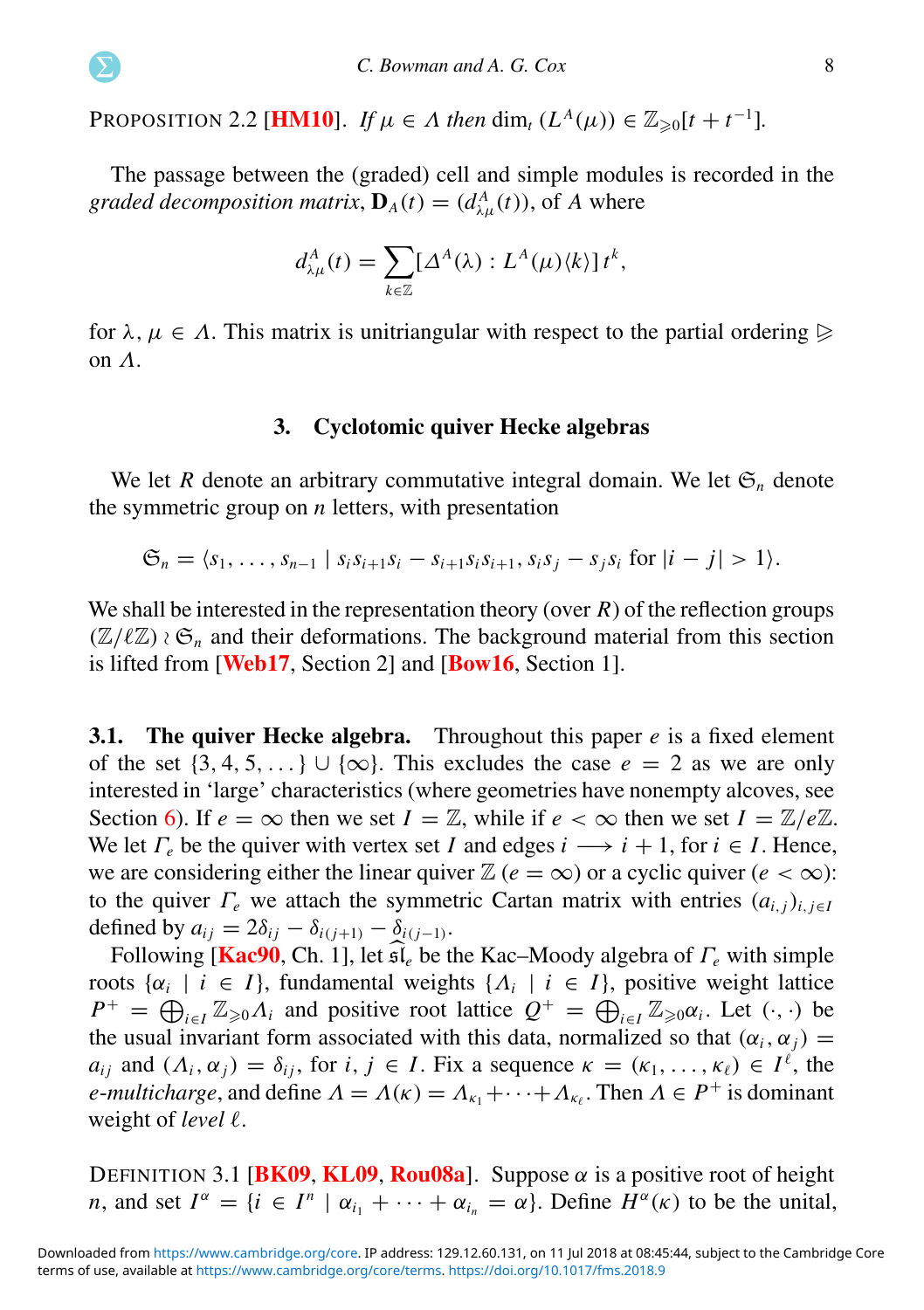<span id="page-9-0"></span>associative *R*-algebra with generators

$$
\{e(\underline{i}) \mid \underline{i} = (i_1, \ldots, i_n) \in I^{\alpha}\} \cup \{y_1, \ldots, y_n\} \cup \{\psi_1, \ldots, \psi_{n-1}\},
$$
 (†)

subject to the relations

$$
e(\underline{i})e(\underline{j}) = \delta_{\underline{i},\underline{j}}e(\underline{i});\tag{3.1}
$$

$$
\sum_{\underline{i} \in I^{\alpha}} e(\underline{i}) = 1; \tag{3.2}
$$

$$
y_r e(\underline{i}) = e(\underline{i}) y_r; \tag{3.3}
$$

$$
\psi_r e(\underline{i}) = e(s_r \underline{i}) \psi_r; \tag{3.4}
$$

$$
y_r y_s = y_s y_r; \tag{3.5}
$$

$$
\psi_r y_s = y_s \psi_r \quad \text{if } s \neq r, r+1; \tag{3.6}
$$

$$
\psi_r \psi_s = \psi_s \psi_r \quad \text{if } |r - s| > 1; \tag{3.7}
$$

$$
y_r \psi_r e(\underline{i}) = (\psi_r y_{r+1} + \delta_{i_r, i_{r+1}}) e(\underline{i}); \tag{3.8}
$$

$$
y_{r+1}\psi_r e(\underline{i}) = (\psi_r y_r - \delta_{i_r, i_{r+1}})e(\underline{i});
$$
\n(3.9)

$$
\psi_r^2 e(\underline{i}) = \begin{cases}\n0 & \text{if } i_r = i_{r+1}, \\
e(\underline{i}) & \text{if } i_{r+1} \neq i_r, i_r \pm 1, \\
(y_{r+1} - y_r)e(\underline{i}) & \text{if } i_{r+1} = i_r - 1, \\
(y_r - y_{r+1})e(\underline{i}) & \text{if } i_{r+1} = i_r + 1; \\
(\psi_r \psi_{r+1} \psi_r \psi_{r+1} + 1)e(\underline{i}) & \text{if } i_r = i_{r+2} = i_{r+1} + 1, \\
(\psi_r \psi_{r+1} \psi_r \psi_{r+1} - 1)e(\underline{i}) & \text{if } i_r = i_{r+2} = i_{r+1} - 1, \\
(\psi_{r+1} \psi_r \psi_{r+1})e(\underline{i}) & \text{otherwise};\n\end{cases}
$$
\n(3.10)

for all admissible *r*,*s*,*i*, *j*. Finally, we have the cyclotomic relation

$$
y_1^{\langle A(\kappa)|\alpha_{i_1}\rangle}e(\underline{i})=0 \quad \text{for } \underline{i}\in I^{\alpha}.\tag{3.12}
$$

The *quiver Hecke algebra* is the sum  $H(\kappa) := \bigoplus_{\alpha} H^{\alpha}(\kappa)$  over all positive roots of height *n*.

THEOREM 3.2 **[[BK09](#page-63-14), [KL09](#page-64-16), [Rou08a](#page-64-17)]**. *We have a grading on*  $H_n(\kappa)$  *given by* 

$$
\deg(e(\underline{i})) = 0 \quad \deg(y_r) = 2 \quad \deg(\psi_r e(\underline{i})) = \begin{cases} -2 & \text{if } i_r = i_{r+1}, \\ 1 & \text{if } i_r = i_{r+1} \pm 1, \\ 0 & \text{otherwise.} \end{cases}
$$

For each  $i \in I$  define the *i*-string of length h to be  $\alpha_{i,h} = \alpha_i + \alpha_{i+1} + \cdots$  $\alpha_{i+h-1} \in Q^+$ .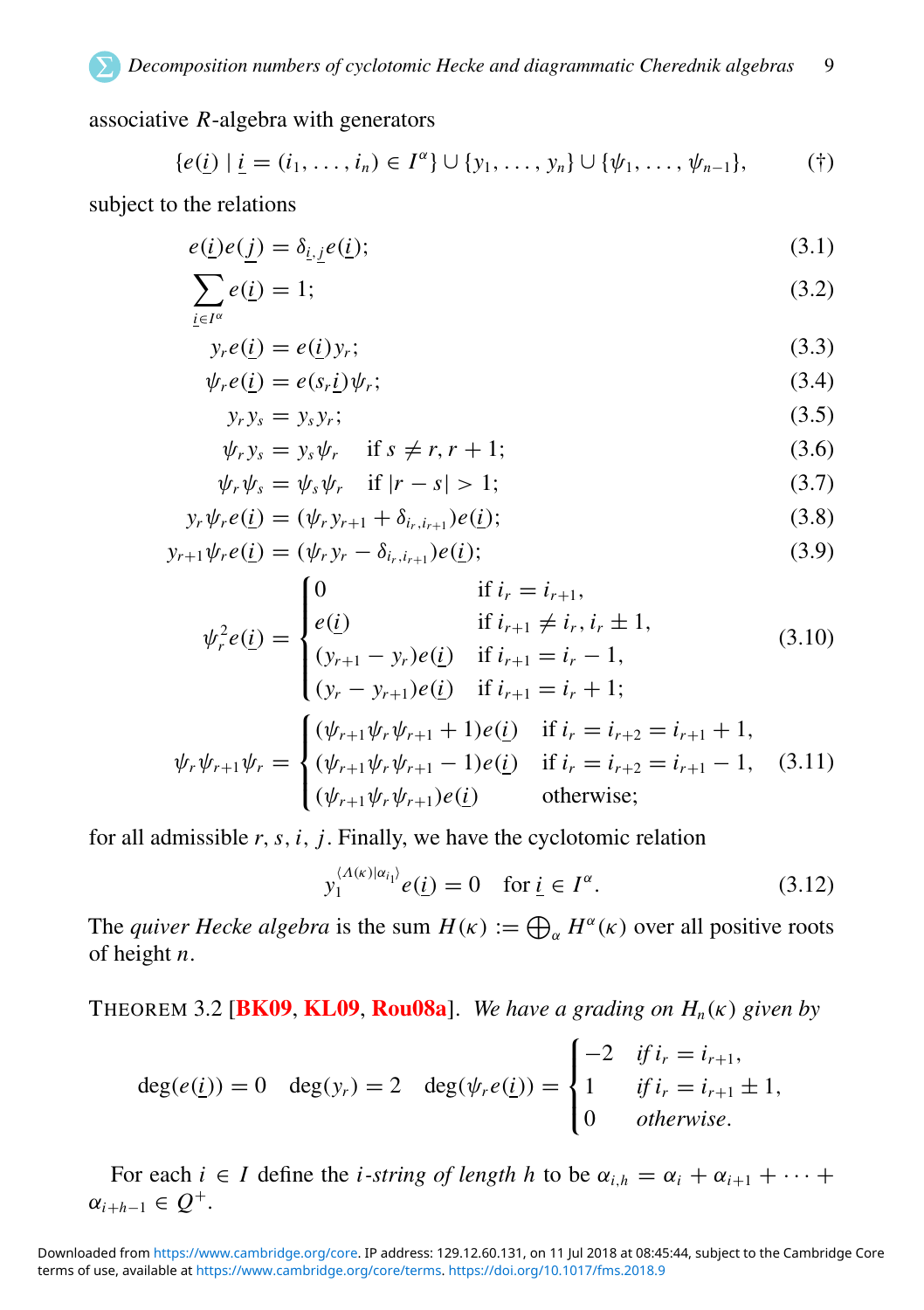DEFINITION 3.3. For  $h \in \mathbb{Z}_{>0}$  and  $\kappa \in I^{\ell}$ , we say that  $\kappa$  is *h*-*admissible* if  $(A, \alpha_{h,i}) \leq 1$  for all  $i \in I$ .

DEFINITION 3.4. Let  $e > h\ell$  and  $\kappa \in I^{\ell}$  be an *h*-admissible multicharge. We set

$$
Q_{\ell,h,n}(\kappa) = H_n(\kappa) / \langle e(i) | i \in I^n \text{ and } i_{k+1} = i_k + 1 \text{ for } 1 \leq k \leq h \rangle.
$$

REMARK 3.5. For  $\ell = 1$  and  $p = e$  the algebra  $\mathcal{Q}_{1,h,n}(\kappa)$  is isomorphic to the image of the symmetric group on *n* letters in End<sub>k</sub>(( $(k^h)^{\otimes n}$ ). Therefore  $Q_{1,h,n}(\kappa)$ is the generalized Temperley–Lieb algebra of  $[H\ddot{9}9,$  Section 1] and is the Ringel dual (see [[Erd97](#page-63-15), Section 4]) of the classical Schur algebra.

3.2. Weighted standard tableaux. The background material from this section is lifted from [[Web17](#page-65-2), Section 2] and [[Bow16](#page-63-12), Section 1]. Fix integers  $\ell, n \in \mathbb{Z}_{\geq 0}$ and  $e \in \mathbb{Z}_{>0} \cup \{\infty\}$ . We define a *weighting* to be any  $\theta \in \mathbb{Z}^{\ell}$  such that  $\theta_i - \theta_j \notin \ell \mathbb{Z}$ for  $1 \leq i < j \leq \ell$ . Throughout this section, we assume that the weighting  $\theta \in \mathbb{Z}^{\ell}$ and *e*-multicharge  $\kappa \in I^{\ell}$  are fixed.

We define a *partition*,  $\lambda$ , of *n* to be a finite weakly decreasing sequence of nonnegative integers  $(\lambda_1, \lambda_2, ...)$  whose sum,  $|\lambda| = \lambda_1 + \lambda_2 + \cdots$ , equals *n*. An  $\ell$ *multipartition*  $\lambda = (\lambda^{(1)}, \dots, \lambda^{(\ell)})$  of *n* is an  $\ell$ -tuple of partitions such that  $|\lambda^{(1)}|$  +  $\cdots + |\lambda^{(\ell)}| = n$ . We will denote the set of  $\ell$ -multipartitions of *n* by  $\mathscr{P}_n^{\ell}$ . Given  $\lambda = (\lambda^{(1)}, \lambda^{(2)}, \dots, \lambda^{(\ell)}) \in \mathcal{P}_n^{\ell}$ , the *Young diagram* of  $\lambda$  is defined to be the set of nodes,

$$
\{(r, c, m) \mid 1 \leqslant c \leqslant \lambda_r^{(m)}\}.
$$

We do not distinguish between the multipartition and its Young diagram. We refer to a node (*r*, *c*, *m*) as being in the *r*th row and *c*th column of the *m*th component of  $\lambda$ . Given a node, (*r*, *c*, *m*), we define the *residue* of this node to be res(*r*, *c*, *m*) =  $\kappa_m + c - r$  (mod *e*). We refer to a node of residue  $i \in I$  as an *i*-node.

Given  $\lambda \in \mathcal{P}_n^{\ell}$ , the associated  $\theta$ -Russian array is defined as follows. For each  $1 \leq m \leq \ell$ , we place a point on the real line at  $\theta_m$  and consider the region bounded by half-lines at angles  $3\pi/4$  and  $\pi/4$ . We tile the resulting quadrant with a lattice of squares, each with diagonal of length 2 $\ell$ . We place a box  $(1, 1, m) \in \lambda$  at the point  $\theta_m$  on the real line, with rows going northwest from this node, and columns going northeast. We do not distinguish between  $\lambda$  and its  $\theta$ -Russian array.

DEFINITION 3.6. Let  $\theta \in \mathbb{Z}^{\ell}$  be a weighting and  $\kappa \in I^{\ell}$ . Given  $\lambda \in \mathcal{P}_n^{\ell}$ , we define a *tableau* of shape  $\lambda$  to be a filling of the boxes of the  $\theta$ -Russian array of  $\lambda$  with the numbers {1, .. . , *n*}. We define a *standard tableau* to be a tableau in which the entries increase along the rows and columns of each component. We let  $Std(\lambda)$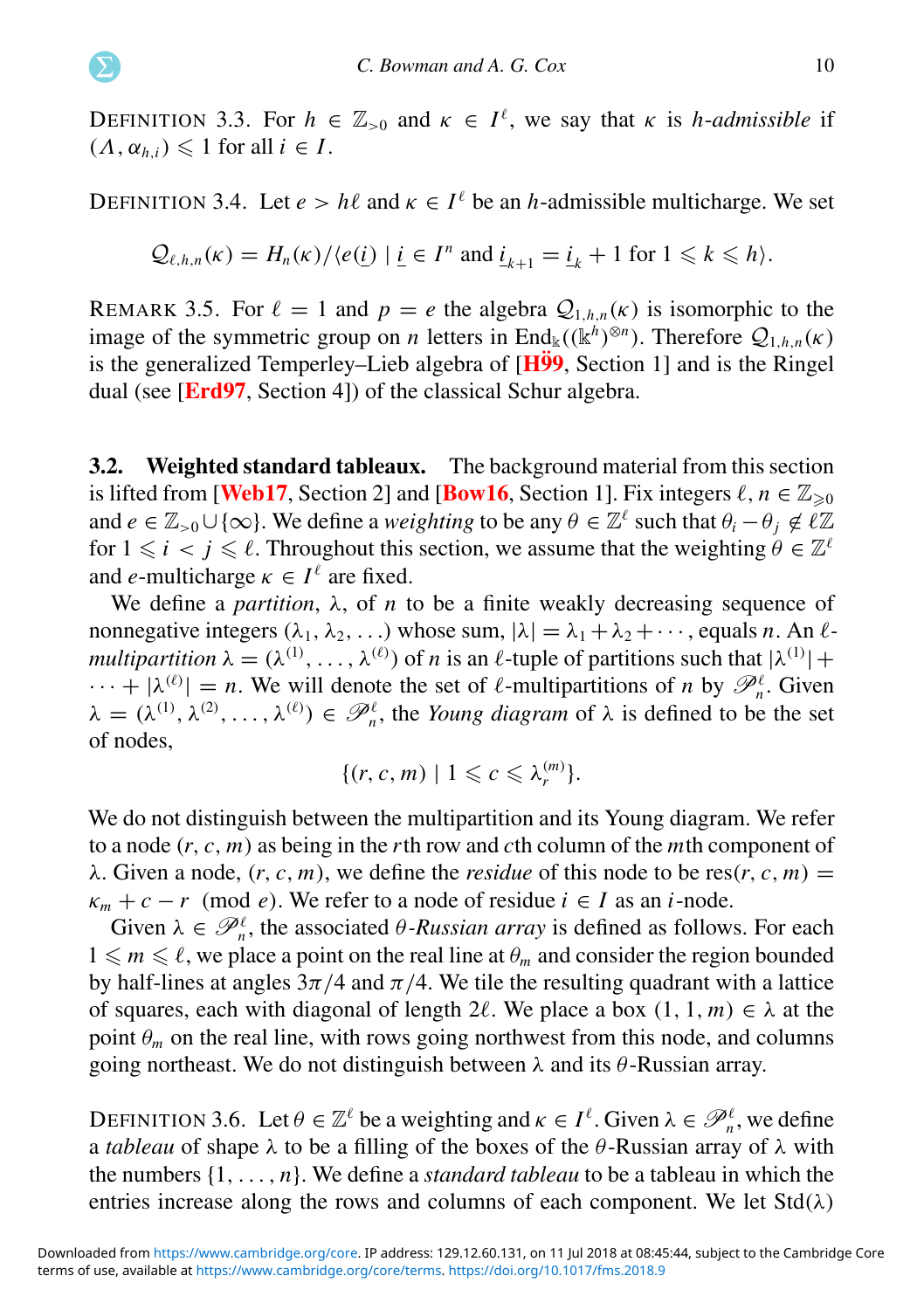denote the set of all standard tableaux of shape  $\lambda \in \mathcal{P}_n^{\ell}$ . Given  $t \in \text{Std}(\lambda)$ , we set Shape(t) =  $\lambda$ . Given  $1 \leq k \leq n$ , we let  $t \downarrow_{\{1,\ldots,k\}}$  be the subtableau of t whose entries belong to the set  $\{1, \ldots, k\}$ .

DEFINITION 3.7. Let  $(r, c, m)$ ,  $(r', c', m')$  be two *i*-boxes and  $\theta \in \mathbb{Z}^{\ell}$  be our fixed weighting. We write  $(r, c, m) \rhd_{\theta} (r', c', m')$  if  $\theta_m + \ell(r - c) < \theta_{m'} + \ell(r' - c')$  or  $\theta_m + \ell(r - c) = \theta_{m'} + \ell(r' - c')$  and  $r + c < r' + c'$ .

<span id="page-11-0"></span>DEFINITION 3.8. Given  $\lambda, \mu \in \mathcal{P}_n^{\ell}$ , we say that  $\lambda$   $\theta$ -*dominates*  $\mu$  (and write  $\mu \leq \beta$   $\lambda$ ) if for every *i*-box  $(r, c, m) \in \mu$ , there exist at least as many *i*-boxes  $(r', c', m') \in \lambda$  which  $\theta$ -dominate  $(r, c, m)$  than there do *i*-boxes  $(r'', c'', m'') \in \mu$ which  $\theta$ -dominate  $(r, c, m)$ .

Given  $\lambda \in \mathcal{P}_n^{\ell}$ , we let Rem( $\lambda$ ) (respectively Add( $\lambda$ )) denote the set of all removable (respectively addable) boxes of the Young diagram of  $\lambda$  so that the resulting diagram is the Young diagram of a multipartition. Given  $i \in \mathbb{Z}/e\mathbb{Z}$ , we let Rem<sub>*i*</sub>( $\lambda$ )  $\subset$  Rem( $\lambda$ ) (respectively Add<sub>*i*</sub>( $\lambda$ )  $\subset$  Add( $\lambda$ )) denote the subset of boxes of residue  $i \in I$ .

DEFINITION 3.9. Let  $\lambda \in \mathcal{P}_n^{\ell}$  and  $t \in \text{Std}(\lambda)$ . We let  $t^{-1}(k)$  denote the box in t containing the integer  $1 \leq k \leq n$ . Given  $1 \leq k \leq n$ , we let  $\mathcal{A}_t(k)$ , (respectively  $\mathcal{R}_t(k)$ ) denote the set of all addable res( $t^{-1}(k)$ )-boxes (respectively all removable res( $t^{-1}(k)$ )-boxes) of the multipartition Shape( $t\downarrow_{\{1,\ldots,k\}}$ ) which are less than  $t^{-1}(k)$ in the  $\theta$ -dominance order (that is those which appear to the *right* of  $t^{-1}(k)$ ).

DEFINITION 3.10. Let  $\lambda \in \mathcal{P}_n^{\ell}$  and  $t \in \text{Std}(\lambda)$ . We define the degree of t as follows,

$$
deg(t) = \sum_{k=1}^n (|\mathcal{A}_t(k)| - |\mathcal{R}_t(k)|).
$$

EXAMPLE 3.11. Let  $e = 7$  and  $\kappa = (0, 3)$  and  $\theta = (0, 1)$ . The rightmost tableau  $s \in Std((3, 2, 1), (3, 2, 2))$  $s \in Std((3, 2, 1), (3, 2, 2))$  $s \in Std((3, 2, 1), (3, 2, 2))$  depicted in Figure 1 is of degree 1. The boxes of nonzero degree are  $S^{-1}(k)$  for  $k = 5$ , 12, and 13. We have that deg( $t^{-1}(5)$ ) = 1,  $deg(s^{-1}(12)) = -1$ , and  $deg(s^{-1}(13)) = 1$ . For example, the box  $s^{-1}(10)$  appears to the right of  $s^{-1}(12)$  and both are of residue  $5 \in \mathbb{Z}/7\mathbb{Z}$ .

3.3. The graded cellular basis. In this section we recall the construction of the graded cellular basis of the algebra  $Q_{\ell,h,n}(\kappa)$  from [**[Bow16](#page-63-12)**, Section 8]. For this section, we fix  $\theta = (1, 2, \dots, \ell) \in \mathbb{Z}^{\ell}$ .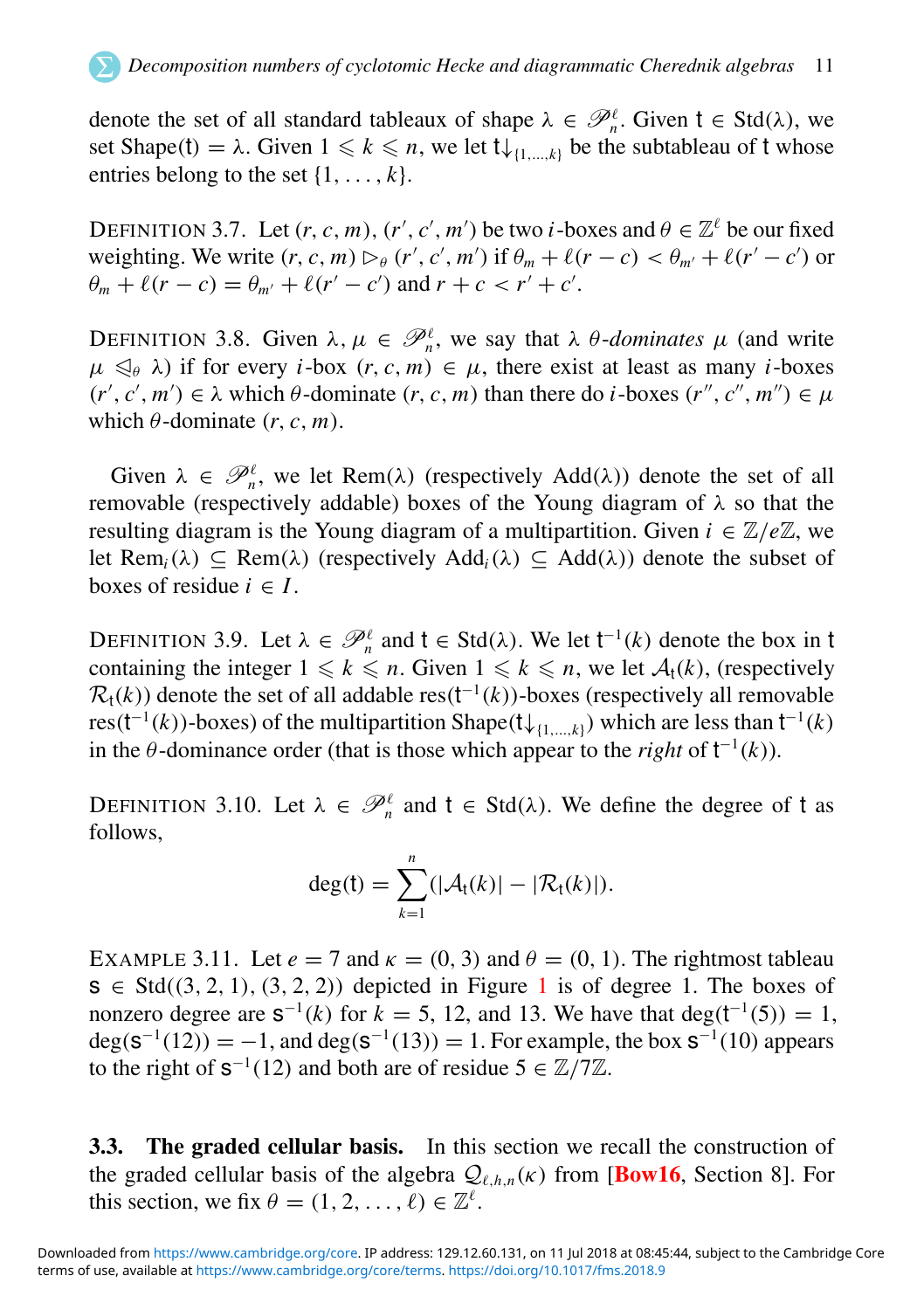<span id="page-12-1"></span>

Figure 1. The tableau  $s, t^{\lambda} \in \text{Std}((3, 2, 1), (3, 2, 2)).$ 

DEFINITION 3.12. Given  $\lambda \in \mathcal{P}_n^{\ell}$  we let  $t^{\lambda} \in \text{Std}(\lambda)$  be the tableau obtained by placing the entry *n* in the least dominant removable box  $(r, c, m) \in \lambda$  (in the  $\theta$ -dominance order) and then placing the entry  $n - 1$  in the least dominant removable box of  $\lambda \setminus \{(r, c, m)\}\$ and continuing in this fashion.

EXAMPLE 3.13. We have that  $t^{\lambda} \in \text{Std}(\lambda)$  for  $\lambda = ((3, 2, 1), (3, 2, 2))$  is the leftmost tableau depicted in Figure [1.](#page-11-0)

DEFINITION 3.14. Given  $t \in \text{Std}(\lambda)$ , we define the associated *residue sequence* as follows,

$$
\underline{i}_t = (res(t^{-1}(1)), res(t^{-1}(2)), \dots, res(t^{-1}(n))) \in I^n.
$$

<span id="page-12-0"></span>EXAMPLE 3.15. Given  $s, t^{\lambda} \in \text{Std}(\lambda)$  for  $\lambda = (3, 2, 1), (3, 2, 2)$ , we have that

$$
\underline{i}_{t^{\lambda}} = (0, 1, 2, 3, 4, 5, 6, 0, 2, 3, 1, 2, 5) \quad \underline{i}_{s} = (3, 2, 0, 4, 1, 3, 6, 2, 1, 5, 2, 5, 0).
$$

DEFINITION 3.16. Given  $\lambda \in \mathcal{P}_n^{\ell}$  and  $s \in \text{Std}(\lambda)$ , we let  $d_s \in \mathfrak{S}_n$  denote any element such that  $d_s(t^{\lambda}) =$  s under the place permutation action of the symmetric group on standard tableaux.

<span id="page-12-2"></span>DEFINITION 3.17. Given  $\lambda \in \mathcal{P}_n^{\ell}$  and  $s, t \in \text{Std}(\lambda)$  we fix reduced expressions  $d_{s} = s_{i_1} s_{i_2} \dots s_{i_k}$  and  $d_{t} = s_{j_1} s_{j_2} \dots s_{j_m}$ . We set

$$
\psi_{\text{st}}^{\theta,\kappa} = \psi_{\text{s}} e(\underline{i}_{t^{\lambda}})(\psi_{t})^{*}
$$

where  $\psi_{s} = \psi_{i_1} \psi_{i_2} \dots \psi_{i_k}, \psi_{t} = \psi_{j_1} \psi_{j_2} \dots \psi_{j_m}.$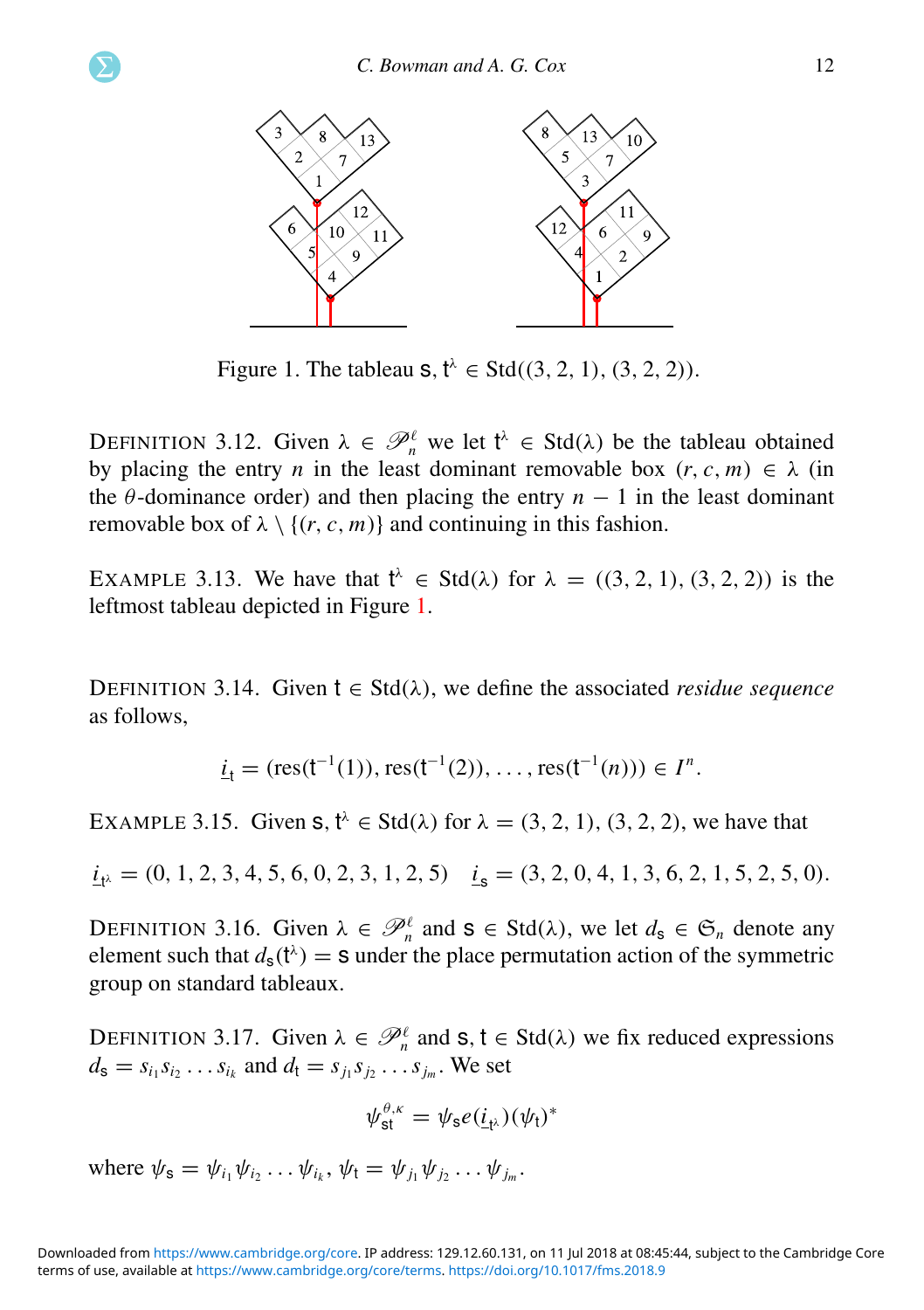DEFINITION 3.18. Let  $\mathcal{P}_n^{\ell}(h) \subseteq \mathcal{P}_n^{\ell}$  denote the subset consisting of all multipartitions with at most *h* columns in any given component, that is

$$
\mathscr{P}_n^{\ell}(h) = \{ \lambda = (\lambda^{(1)}, \ldots, \lambda^{(\ell)}) \mid \lambda_1^{(m)} \leqslant h \text{ for all } 1 \leqslant m \leqslant \ell \}.
$$

THEOREM 3.19 [**[Bow16](#page-63-12)**, Theorem 8.2]. *The algebra*  $Q_{h,\ell,n}(\kappa)$  *admits a graded cellular basis*

$$
\{\psi_{\text{st}}^{\theta,\kappa} \mid \lambda \in \mathscr{P}_n^{\ell}(h), \text{s}, t \in \text{Std}(\lambda)\}\
$$

*with respect to the θ*-dominance order on  $\mathcal{P}_n^{\ell}(h)$  and the involution ∗*. We refer to the resulting cell modules (as in [\(2.1\)](#page-6-0)) as the Specht modules of*  $Q_{h\ell n}(\kappa)$  *and denote them by*

$$
S(\lambda) = \{ \psi_{\mathsf{s}}^{\theta,\kappa} \mid \mathsf{s} \in \text{Std}(\lambda) \}
$$

for  $\lambda \in \mathscr{P}_n^{\ell}(h)$ . The modules  $S(\lambda)$  lift to modules of  $H_n(\kappa)$  and the decomposition *matrix*  $\mathbf{D}^{\mathcal{Q}_{h,\ell,n}(\kappa)}$  appears as a (square) submatrix of  $\mathbf{D}^{H_n(\kappa)}$ .

REMARK 3.20. As in [[HM10](#page-64-14), Definition 5.1] and [[Bow16](#page-63-12), Definition 7.11], the elements  $\psi_s^{\theta,\kappa}$  for  $s \in \text{Std}(\lambda)$  are defined up to a choice of reduced expression for *d*s, however any such reduced expression can be chosen arbitrarily.

REMARK 3.21. It is shown in **[[Bow16](#page-63-12),** Corollary 7.3] that for  $h = 1$  the algebra  $Q_{1\ell n}(k)$  is isomorphic to the generalized blob algebra of [**[MW03](#page-64-19)**, Section 1.2] (in particular  $Q_{1,2,n}(\kappa)$  is isomorphic to the blob algebra of [**[MW00](#page-64-20)**, Section 2]).

#### 4. Diagrammatic Cherednik algebras

We recall the definitions and important properties of diagrammatic Cherednik algebras from [[Web17](#page-65-2)]. We first tilt the  $\theta$ -Russian array of  $\lambda \in \mathcal{P}_n^{\ell}$  ever-soslightly in the clockwise direction so that the top vertex of the box  $(r, c, m) \in \lambda$ has *x*-coordinate  $I_{(r,c,m)} = \theta_m + \ell(r - c) + (r + c)\varepsilon$  for  $\varepsilon \ll 1/n$  (using standard small-angle identities to approximate the coordinate to order  $\varepsilon^2$ ). Given  $\lambda \in \mathcal{P}_n^{\ell}$ , we let  $I_{\lambda}$  denote the disjoint union over the  $I_{(r,c,m)}$  for  $(r, c, m) \in \lambda$ .

<span id="page-13-1"></span><span id="page-13-0"></span>DEFINITION 4.1. Let  $\lambda, \mu \in \mathcal{P}_n^{\ell}$ . A  $\lambda$ -tableau of weight  $\mu$  is a bijective map  $T : \lambda \to I_{\mu}$ . We say that a tableau T is *semistandard* if it satisfies the following additional properties:

- (i)  $T(1, 1, m) > \theta_m$ :
- (ii)  $T(r, c, m) > T(r 1, c, m) + \ell$ ;
- <span id="page-13-2"></span>(iii)  $T(r, c, m) > T(r, c - 1, m) - \ell$ .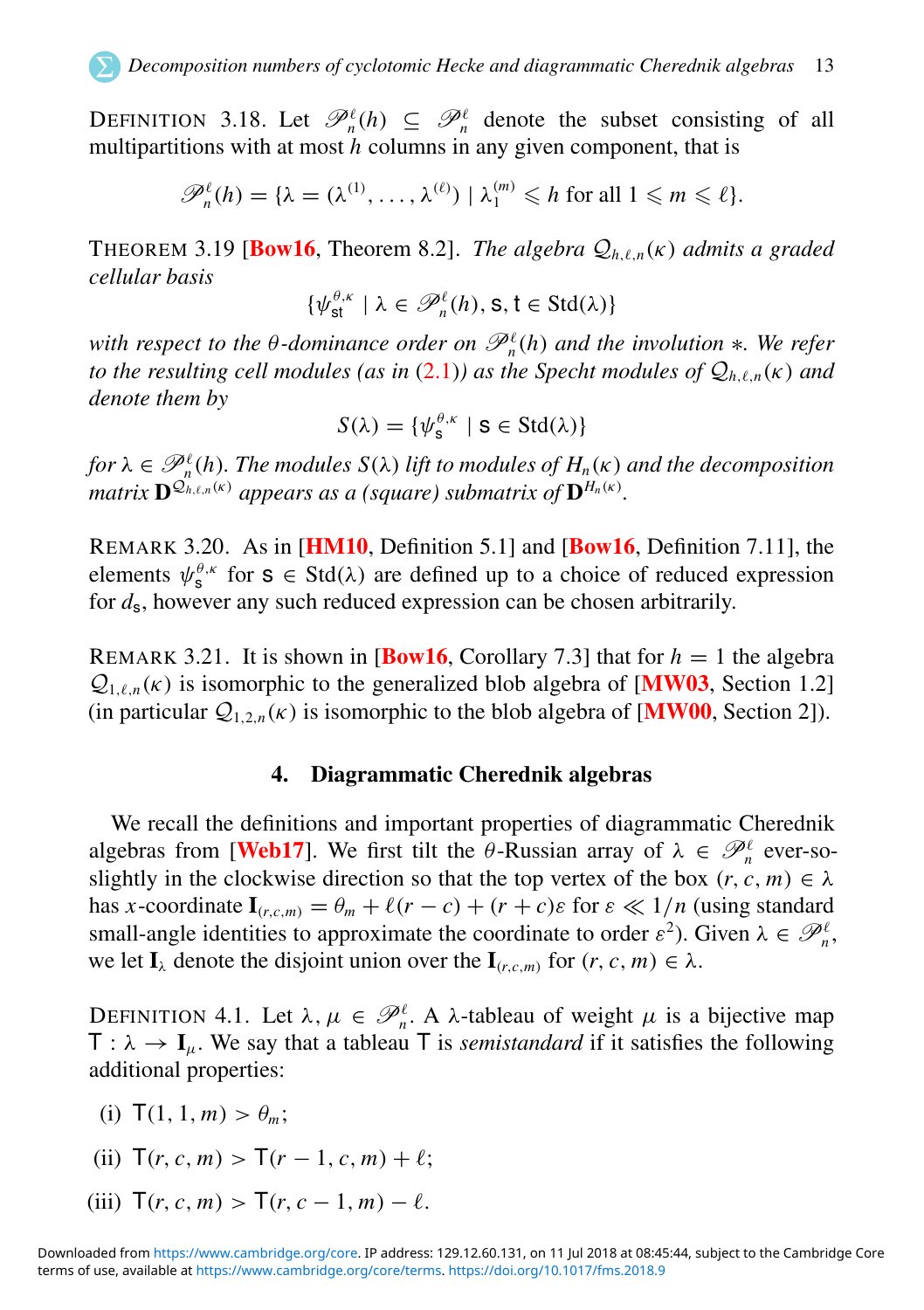We denote the set of all semistandard tableaux of shape  $\lambda$  and weight  $\mu$  by SStd<sub>θκ</sub> (λ, μ). Given  $T \in SStd_{\theta k}(\lambda, \mu)$ , we write Shape(T) = λ. When the context is clear we write  $SStd(\lambda, \mu)$  or  $SStd_n(\lambda, \mu)$  for  $SStd_{\theta, \kappa}(\lambda, \mu)$ .

DEFINITION 4.2. We let  $SStd_n^+(\lambda, \mu) \subseteq SStd_n(\lambda, \mu)$  denote the subset of tableaux which respect residues. In other words, if  $T(r, c, m) = I_{(r', c', m')} \in I_{\mu}$ for  $(r, c, m) \in \lambda$  and  $(r', c', m') \in \mu$ , then  $\kappa_m + c - r = \kappa_{m'} + c' - r' \pmod{e}$ .

<span id="page-14-0"></span>DEFINITION 4.3. We define a  $\theta$ -diagram of type  $G(\ell, 1, n)$  to be a *frame*  $\mathbb{R} \times [0, 1]$  with distinguished solid points on the northern and southern boundaries given by  $I_\mu$  and  $I_\lambda$  for some  $\lambda, \mu \in \mathcal{P}_n^{\ell}$  and a collection of *solid strands* each of which starts at a northern point,  $I_{(r,c,m)}$  for  $(r, c, m) \in \mu$ , and ends at a southern point,  $I_{(r',c',m')}$  for  $(r', c', m') \in \lambda$ . Each strand carries some residue,  $i \in I$  say, and is referred to as a *solid i -strand*. We further require that each solid strand has a mapping diffeomorphically to [0, 1] via the projection to the *y*-axis. Each solid strand is allowed to carry any number of dots. We draw:

- a dashed line ℓ units to the left of each solid *i*-strand, which we call a *ghost i -strand* or *i*-*ghost*;
- $\circ$  vertical red lines at  $\theta_m \in \mathbb{Z}$  each of which carries a residue  $\kappa_m$  for  $1 \leq m \leq \ell$ which we call a *red* κ*m-strand*.

<span id="page-14-2"></span>We refer to a point at which two strands cross as a *double point*. We require that there are no triple points (points at which three strands cross) or tangencies (points at which two curves intersect without crossing one another at that point) involving any combination of strands, ghosts or red lines and no dots lie on crossings.

<span id="page-14-1"></span>An example of a θ-*diagram* is given in Figure [2.](#page-14-0)

DEFINITION 4.4 [[Web17](#page-65-2), Definition 4.1]. The *diagrammatic Cherednik algebra*,  $A(n, \theta, \kappa)$ , is the *R*-algebra spanned by all  $\theta$ -diagrams modulo the following local relations (here a local relation means one that can be applied on a small region of the diagram).

- (3.1) Any diagram may be deformed isotopically; that is, by a continuous deformation of the diagram which avoids tangencies, double points and dots on crossings.
- (3.2) For  $i \neq j$  we have that dots pass through crossings.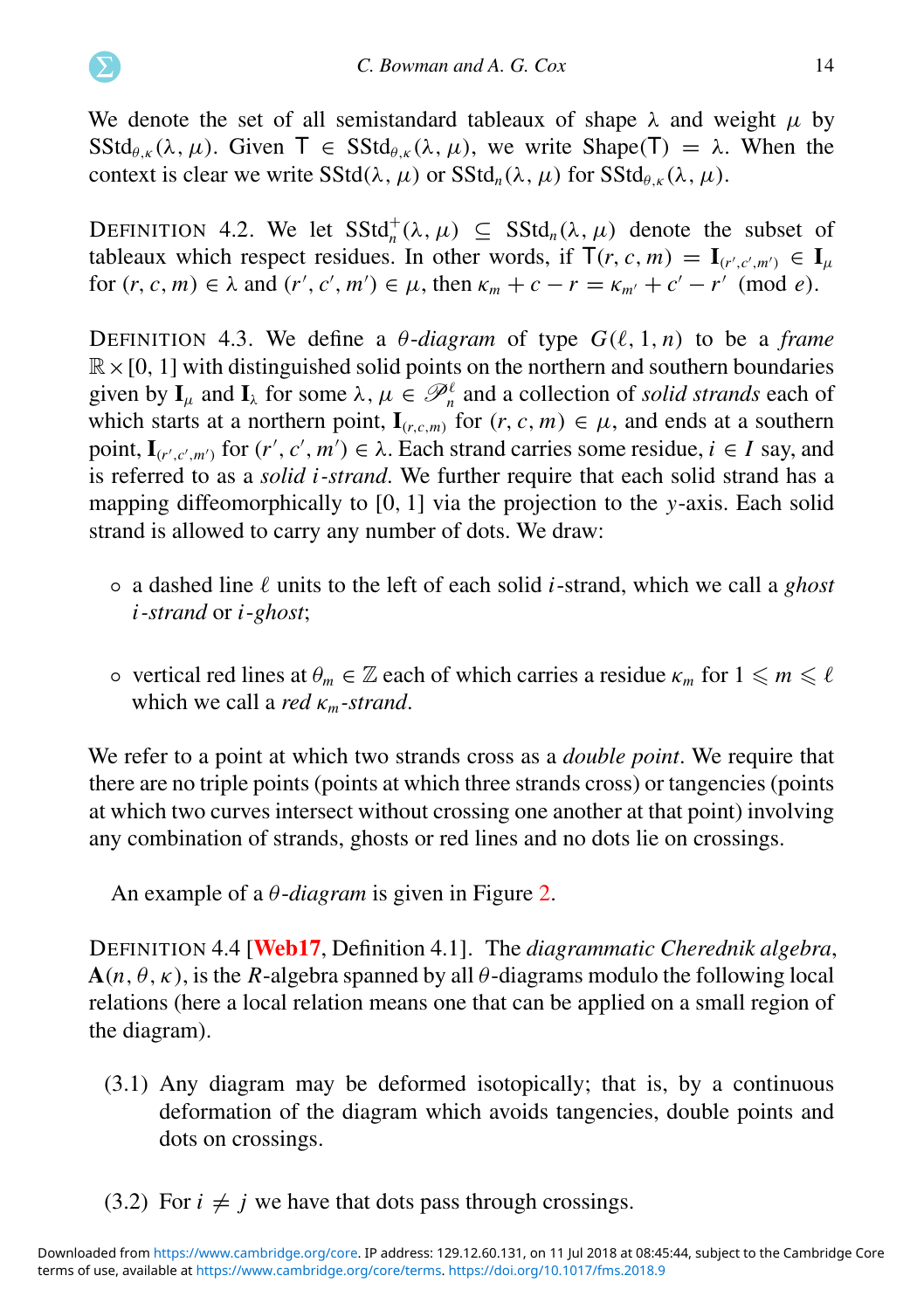

<span id="page-15-2"></span>Figure 2. A  $\theta$ -diagram for  $\theta = (0, 1)$  with northern and southern loading given by  $\mathbf{I}_{\omega}$  where  $\omega = (\emptyset, (1^5)).$ 



<span id="page-15-1"></span><span id="page-15-0"></span>(3.3) For two like-labelled strands we get an error term.



(3.4) For double-crossings of solid strands with  $i \neq j$ , we have the following.



<span id="page-15-3"></span>(3.5) If  $j \neq i - 1$ , then we can pass ghosts through solid strands.



(3.6) On the other hand, in the case where  $j = i - 1$ , we have the following.

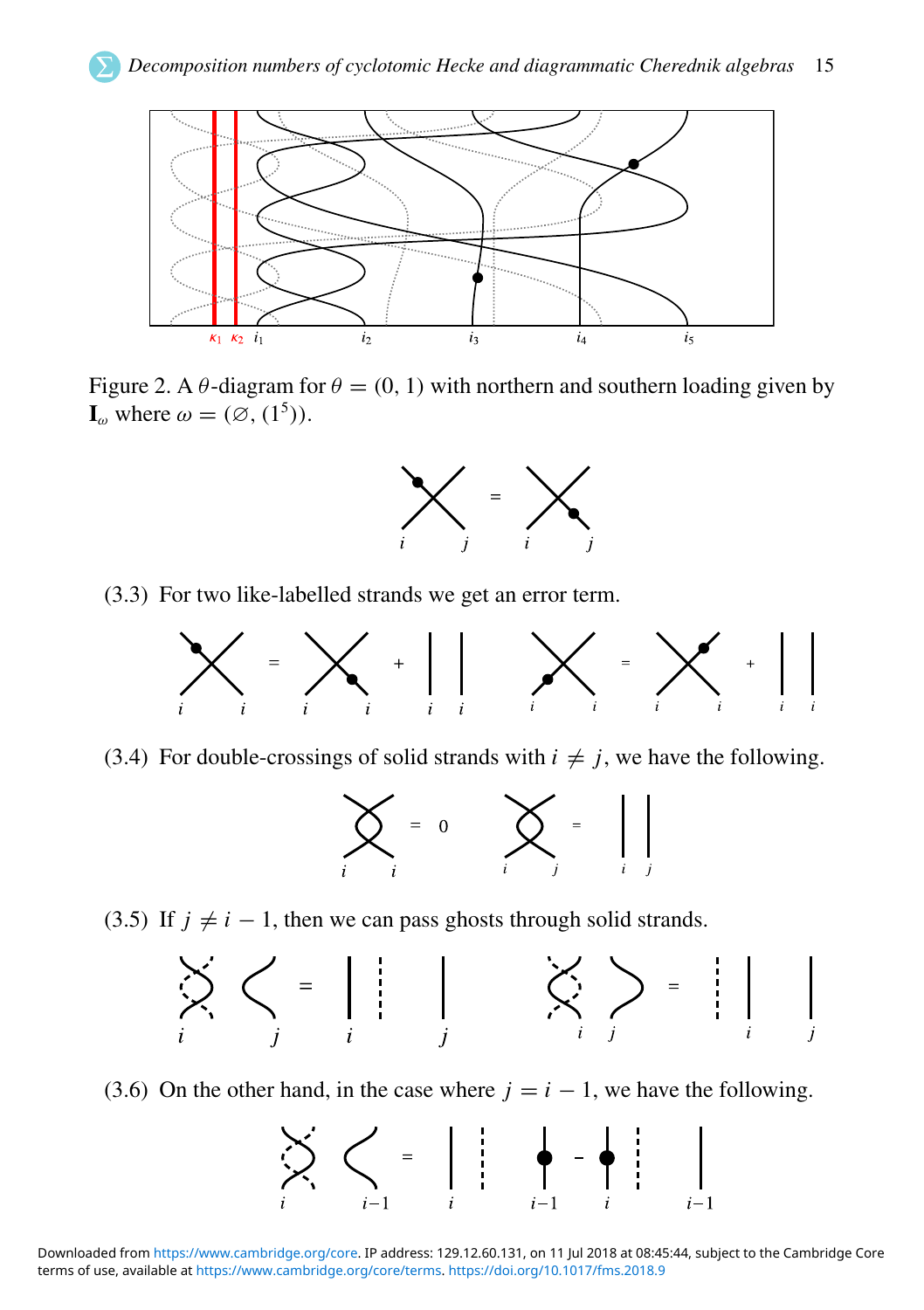<span id="page-16-1"></span>(3.7) We also have the relation below, obtained by symmetry.



<span id="page-16-2"></span>(3.8) Strands can move through crossings of solid strands freely.



for any  $i, j, k \in I$ . Similarly, this holds for triple points involving ghosts, except for the following relations when  $j = i - 1$ .

<span id="page-16-0"></span>

In the diagrams with crossings in  $(3.9)$  and  $(3.10)$ , we say that the solid (respectively ghost) strand bypasses the crossing of ghost strands (respectively solid strands). The ghost strands may pass through red strands freely. For  $i \neq j$ , the solid *i*-strands may pass through red *j*-strands freely. If the red and solid strands have the same label, a dot is added to the solid strand when straightening. Diagrammatically, these relations are given by the following diagrams and their mirror images

$$
(3.11)
$$
\n
$$
\sum_{i} = \begin{bmatrix} \cdot & \cdot & \cdot \\ \cdot & \cdot & \cdot \\ \cdot & \cdot & \cdot \end{bmatrix} \quad \sum_{i} = \begin{bmatrix} \cdot & \cdot & \cdot \\ \cdot & \cdot & \cdot \\ \cdot & \cdot & \cdot \end{bmatrix}
$$

for  $i \neq j$ . All solid crossings and dots can pass through red strands, with a correction term:

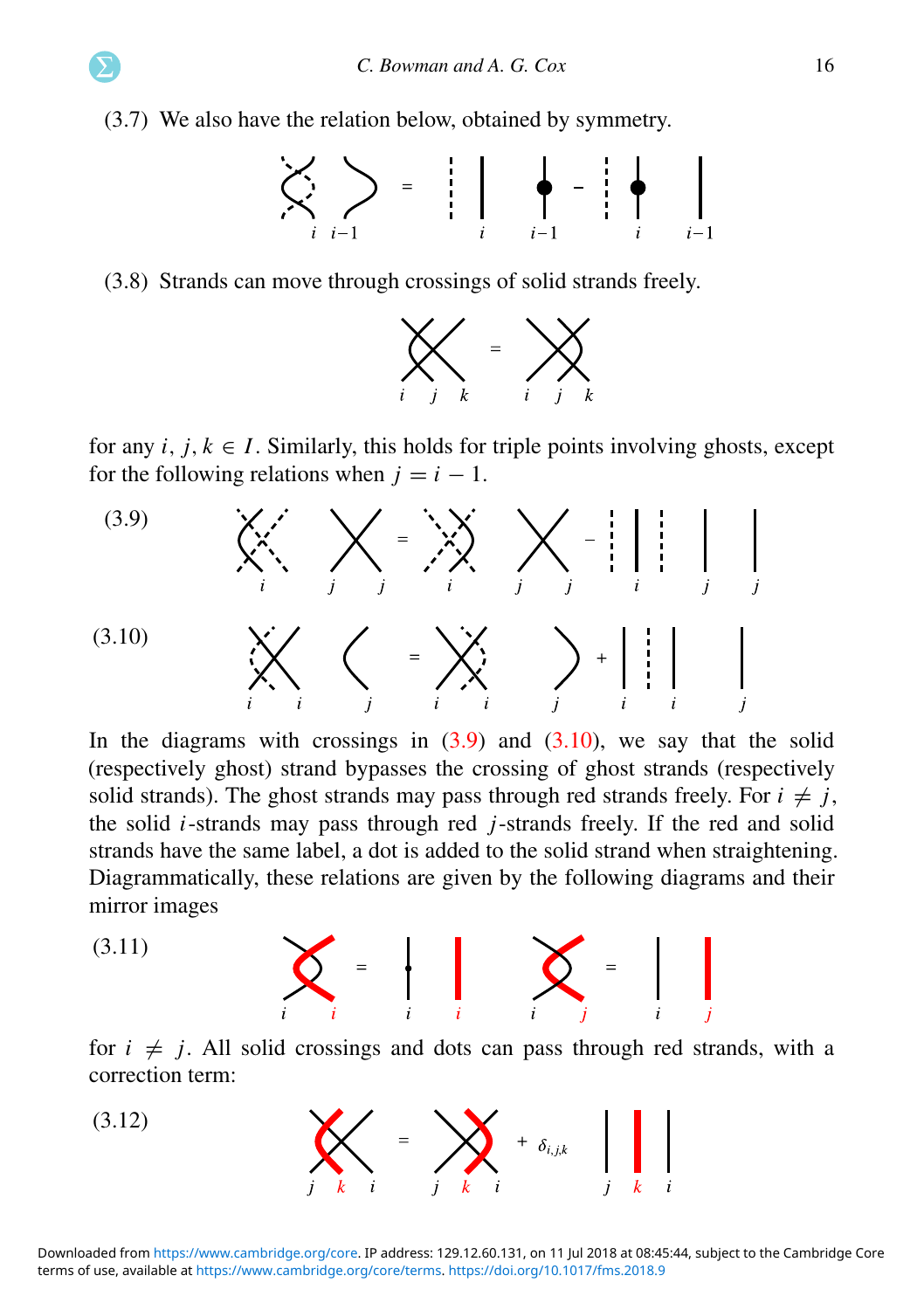

Finally, we have the following nonlocal idempotent relation.

(3.15) Any idempotent in which a solid strand is ℓ*n* units to the left of the leftmost red strand is referred to as unsteady and set to be equal to zero.

<span id="page-17-1"></span>The product  $d_1 d_2$  of two diagrams  $d_1, d_2 \in A(n, \theta, \kappa)$  is given by putting  $d_1$  on top of  $d_2$ . This product is defined to be 0 unless the southern border of  $d_1$  is given by the same loading as the northern border of  $d_2$  with residues of strands matching in the obvious manner, in which case we obtain a new diagram with loading and labels inherited from those of  $d_1$  and  $d_2$ .

PROPOSITION 4.5 [[Web17](#page-65-2), Section 4]. *There is a* Z*-grading on the algebra*  $A(n, \theta, \kappa)$  *as follows:* (i) *dots have degree* 2; (ii) *the crossing of two strands has degree* 0*, unless they have the same label, in which case it has degree* −2*;* (iii) *the crossing of a solid strand with label i and a ghost has degree* 1 *if the ghost has label i* − 1 *and* 0 *otherwise;* (iv) *the crossing of a solid strand with a red strand has degree* 0*, unless they have the same label, in which case it has degree* 1*. In other words,*

<span id="page-17-0"></span>
$$
\deg \bigg\{\n= 2 \quad \deg \bigtimes_{i} = -2\delta_{i,j} \quad \deg \bigtimes_{i} = \delta_{j,i+1} \quad \deg \bigtimes_{j} = \delta_{j,i-1}
$$
\n
$$
\deg \bigtimes_{i} = \delta_{i,j} \quad \deg \bigtimes_{i} = \delta_{j,i}.
$$

Let T be any tableau of shape  $\lambda$  and weight  $\mu$ . Associated to T, we have a  $\theta$ diagram  $C<sub>T</sub>$  with distinguished solid points on the northern and southern borders given by  $I_{\lambda}$  and  $I_{\mu}$ , respectively; the *n* solid strands each connect a northern and southern distinguished point and are drawn so that they trace out the bijection determined by T in such a way that we use the minimal number of crossings; the strand terminating at point  $(I_{(r,c,m)}, 0)$  for  $(r, c, m) \in \lambda$  carries residue equal to res( $r, c, m$ )  $\in I$ . This diagram is not unique up to isotopy, but we can choose one such diagram arbitrarily. Given a pair of semistandard tableaux of the same shape  $(S, T) \in SStd(\lambda, \mu) \times SStd(\lambda, \nu)$ , we have a diagram  $C_{ST} = C_S C_T^*$  where  $C_T^*$  is the diagram obtained from  $C<sub>T</sub>$  by flipping it through the horizontal axis.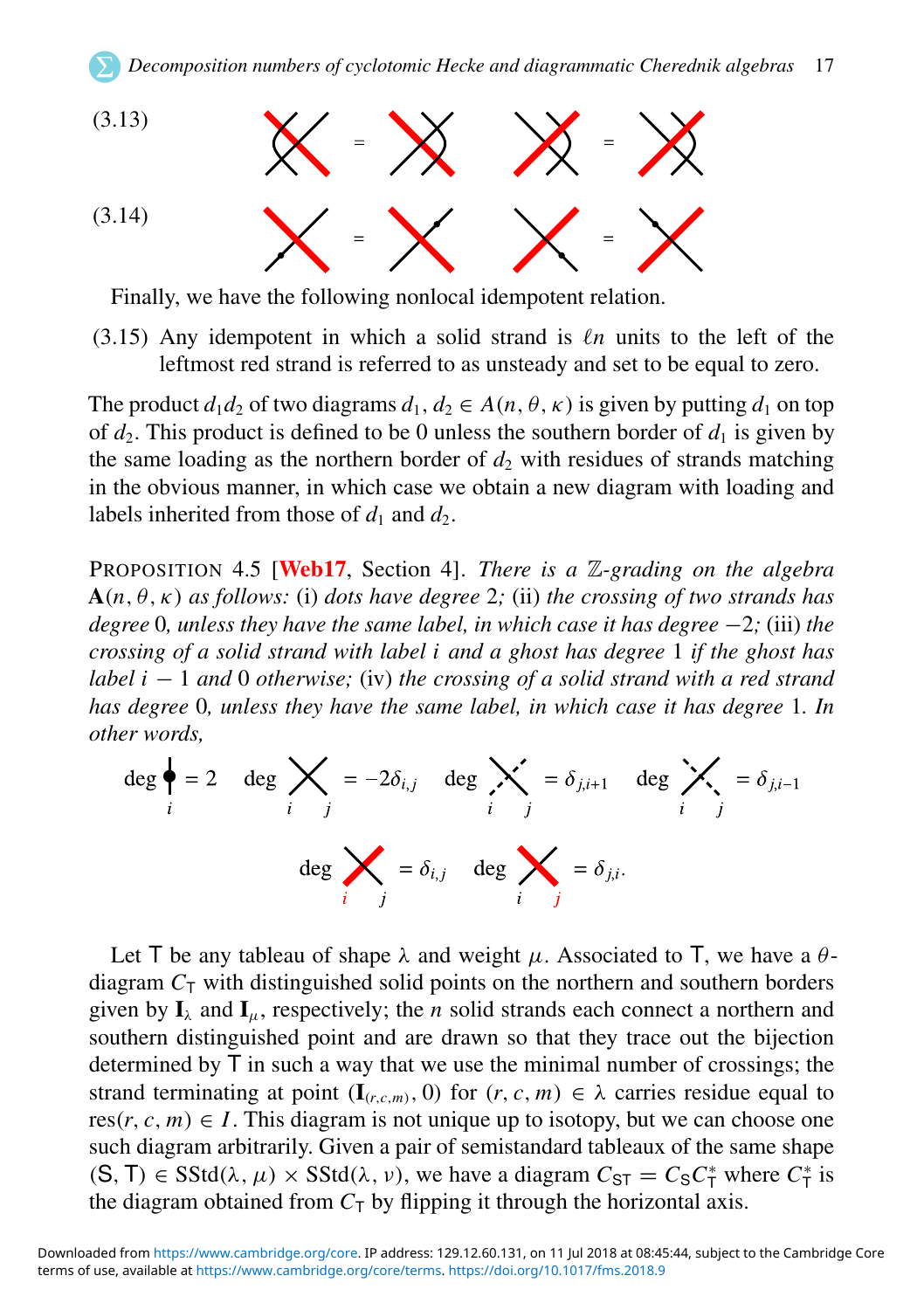<span id="page-18-1"></span>THEOREM 4.6 ([[Web17](#page-65-2), Section 2.6], [[Bow16](#page-63-12), Theorem 3.19]). *The R-algebra* A(*n*, θ,κ) *is a graded cellular algebra with basis*

$$
\{\mathcal{C}_{\text{ST}} \mid S \in \text{SStd}(\lambda, \mu), T \in \text{SStd}(\lambda, \nu), \lambda, \mu, \nu \in \mathscr{P}_\textit{n}^\ell\}
$$

*with respect to the*  $\theta$ *-dominance order on*  $\mathscr{P}_n^{\ell}(h)$  *and the involution*  $*$ *.* 

The *radical* of a finite-dimensional *A*-module *M*, denoted by rad*M*, is the smallest submodule of *M* such that the corresponding quotient is semisimple. We then let rad<sup>2</sup> $M = \text{rad}(\text{rad } M)$  and inductively define the *radical series*, rad<sup>*i*</sup> $M$ , of *M* by rad<sup>*i*+1</sup>*M* = rad(rad<sup>*i*</sup>*M*). We have a finite chain

$$
M \supset \text{rad}(M) \supset \text{rad}^2(M) \supset \cdots \supset \text{rad}^i(M) \supset \text{rad}^{i+1}(M) \supset \cdots \supset \text{rad}^s(M) = 0.
$$

THEOREM 4.7 [[Web17](#page-65-2), Theorem 6.2]. *Over* C*, the diagrammatic Cherednik algebra*  $A(n, \theta, \kappa)$  *is standard Koszul. The grading coincides with the radical filtration on standard modules as follows,*

$$
d_{\lambda\mu}^{\mathbf{A}(n,\theta,\kappa)}(t) = \sum_{k} [\text{rad}^{k}(\Delta^{\mathbf{A}(n,\theta,\kappa)}(\lambda)) / \text{rad}^{k+1}(\Delta^{\mathbf{A}(n,\theta,\kappa)}(\lambda)) : L^{\mathbf{A}(n,\theta,\kappa)}(\mu)] t^{k}
$$

*and hence*  $d_{\lambda\mu}(t) \in t\mathbb{Z}_{\geqslant 0}[t]$  *for*  $\lambda \neq \mu \in \mathscr{P}_n^{\ell}$ .

#### 5. Modular representations of cyclotomic Hecke and diagrammatic Cherednik algebras

Let k be an arbitrary field of characteristic  $p > 0$ . We wish to understand as much of the representation theory of symmetric groups and cyclotomic Hecke algebras over  $\Bbbk$  as possible. As made precise in [[Web17](#page-65-2), [Bow16](#page-63-12)], this is equivalent to understanding the representation theory of diagrammatic Cherednik algebras for arbitrary weightings  $\theta \in \mathbb{Z}^{\ell}$ . A long-standing belief in modular representation theory of algebraic groups is that we should (first) restrict our attention to fields whose characteristic is greater than the Coxeter number of the group. This is equivalent (via Ringel duality) to considering the sub/quotient category of symmetric group representations labelled by partitions with at most *h* columns over a field of characteristic  $p > h$ .

<span id="page-18-0"></span>DEFINITION 5.1. Let  $Q \subseteq \mathcal{P}_n^{\ell}$ . We say that *Q* is *saturated* if for any  $\alpha \in Q$  and  $\beta \in \mathcal{P}_n^{\ell}$  with  $\beta \leq_{\theta} \alpha$ , we have that  $\beta \in \mathcal{Q}$ . We say that  $\mathcal{Q}$  is *cosaturated* if its complement in  $\mathcal{P}_n^{\ell}$  is saturated. We say that *Q* is *closed* if it is the intersection of a saturated set and a cosaturated set.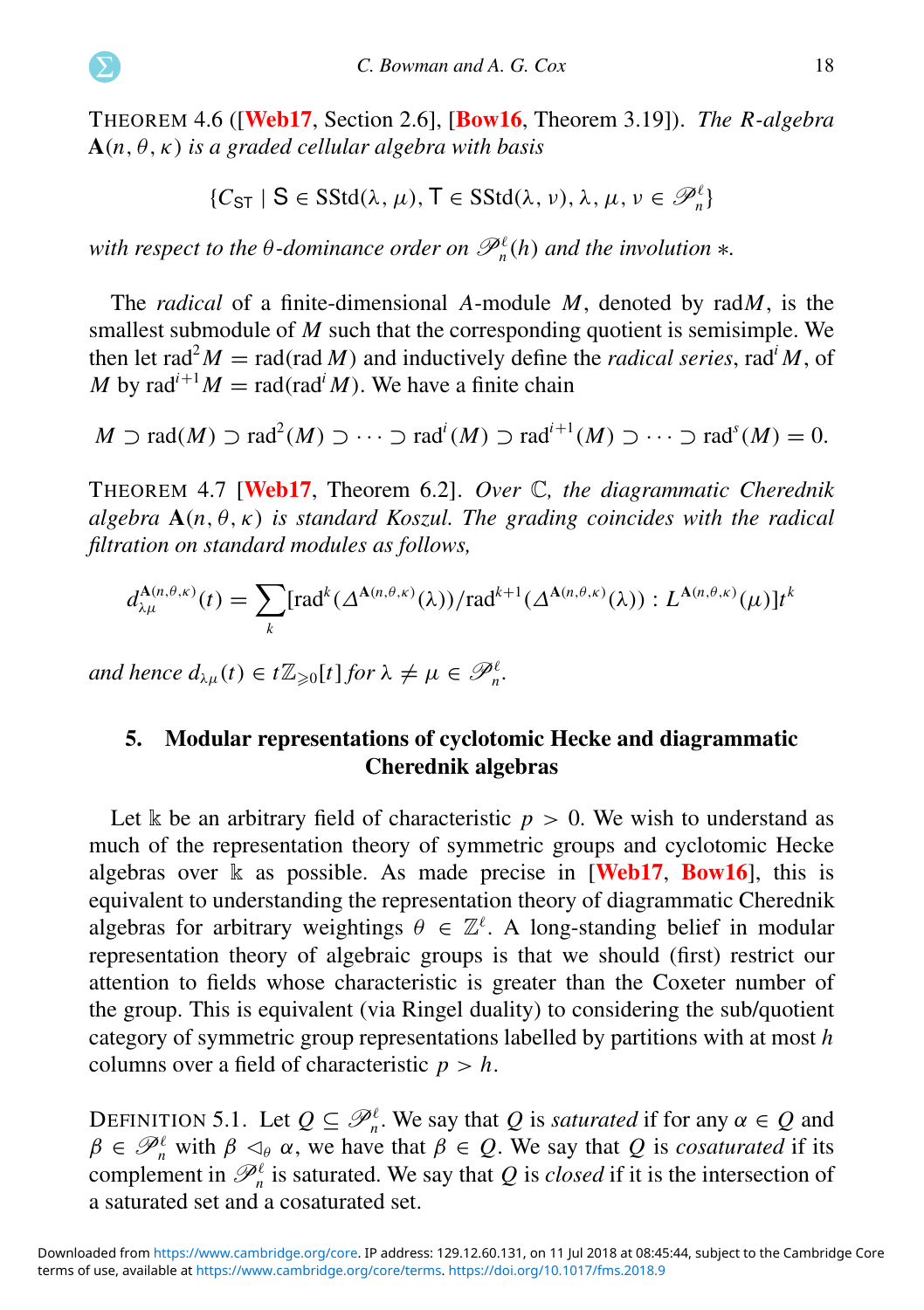DEFINITION 5.2 (See [[BS16](#page-63-8), Proposition 2.4]). Let *E* (respectively *F*) denote a saturated (respectively cosaturated) subset of  $\mathcal{P}_n^{\ell}$ , so that  $E \cap F \subseteq \mathcal{P}_n^{\ell}$  is closed. We let

$$
e = \sum_{\mu \in E \cap F} 1_{\mu} \quad \text{and} \quad f = \sum_{\mu \in F \setminus E} 1_{\mu}
$$

in  $A(n, \theta, \kappa)$ . We let  $A_{F \cap F}(n, \theta, \kappa)$  denote the subquotient of  $A(n, \theta, \kappa)$  given by

$$
\mathbf{A}_{E\cap F}(n,\theta,\kappa)=e(\mathbf{A}(n,\theta,\kappa)/(\mathbf{A}(n,\theta,\kappa)f\mathbf{A}(n,\theta,\kappa)))e
$$

<span id="page-19-0"></span>which is cellular with respect to the basis

$$
\{C_{ST} \mid S \in SStd(\lambda, \mu), T \in SStd(\lambda, \nu), \lambda, \mu, \nu \in E \cap F\},\
$$

<span id="page-19-1"></span>EXAMPLE 5.3. Let  $\ell = 1$  and let  $\theta \in \mathbb{Z}$  and  $\kappa \in I$  be arbitrary. The set  $\mathcal{P}_n^1(h) \subseteq$  $\mathcal{P}_n^1$  of partitions with at most *h* columns is saturated in the  $\theta$ -dominance ordering. Over fields of characteristic  $p > h$  the representation theory of the algebra  $\mathbf{A}_{\mathscr{P}_n^1(h)}(n,\theta,\kappa)$  can be understood in terms of the *p*-canonical basis [**[RW16](#page-65-3)**, Theorem 1.9]. For  $p \gg h$  this simplifies a great deal and can be understood combinatorially in terms of Kazhdan–Lusztig theory. An iterative approach for passing from  $p \gg h$  to smaller primes is the subject of [**[Lus15](#page-64-21)**].

Let  $\theta \in \mathbb{Z}^{\ell}$  be such that  $\theta_i - \theta_j > n\ell$  for any  $1 \leq i \leq j \leq \ell$ . We say that such a weighting is *well separated*. For such a weighting, we have that  $A(n, \theta, \kappa)$ is Morita equivalent to the cyclotomic *q*-Schur algebra of Dipper *et al.* [[DJM98](#page-63-16), Definition 6.1] (see **[[Web17](#page-65-2)**, Section 3.3]). This is the most classical example of a  $\theta$ -dominance ordering. This order is the worst possible ordering for our purposes. This is because if Q is a 'natural' subset of  $\mathcal{P}_n^{\ell}$  which is closed under the  $\theta$ -dominance order, then understanding the decomposition matrices of  $\mathbf{A}_{\theta}(n, \theta, \kappa)$  for  $n \in \mathbb{Z}_{\geq 0}$  contains as a subproblem that of understanding the entire decomposition matrix of  $\mathfrak{S}_n$ .

EXAMPLE 5.4. For example let  $\ell = 3$  and  $\theta \in \mathbb{Z}^3$  be a well-separated weighting and suppose  $Q \subseteq \mathcal{P}_n^{\ell}$  is a closed subset. If  $(\lambda, \emptyset, \emptyset), (\emptyset, \emptyset, \nu) \in Q \subseteq \mathcal{P}_n^3$ , then  $\{(\emptyset, \mu, \emptyset) \mid \mu \in \mathcal{P}_n^1\} \subseteq Q \subseteq \mathcal{P}_n^3$ . In particular, for  $n \gg p$  we find that understanding  $A_{Q}(n, \theta, \kappa)$  is at least as difficult as understanding the decomposition numbers of symmetric groups without restriction on the number of columns (and therefore the problem of understanding tilting characters of general linear groups over infinite fields of characteristic strictly less than the Coxeter number [**[Erd97](#page-63-15)**, Section 4]).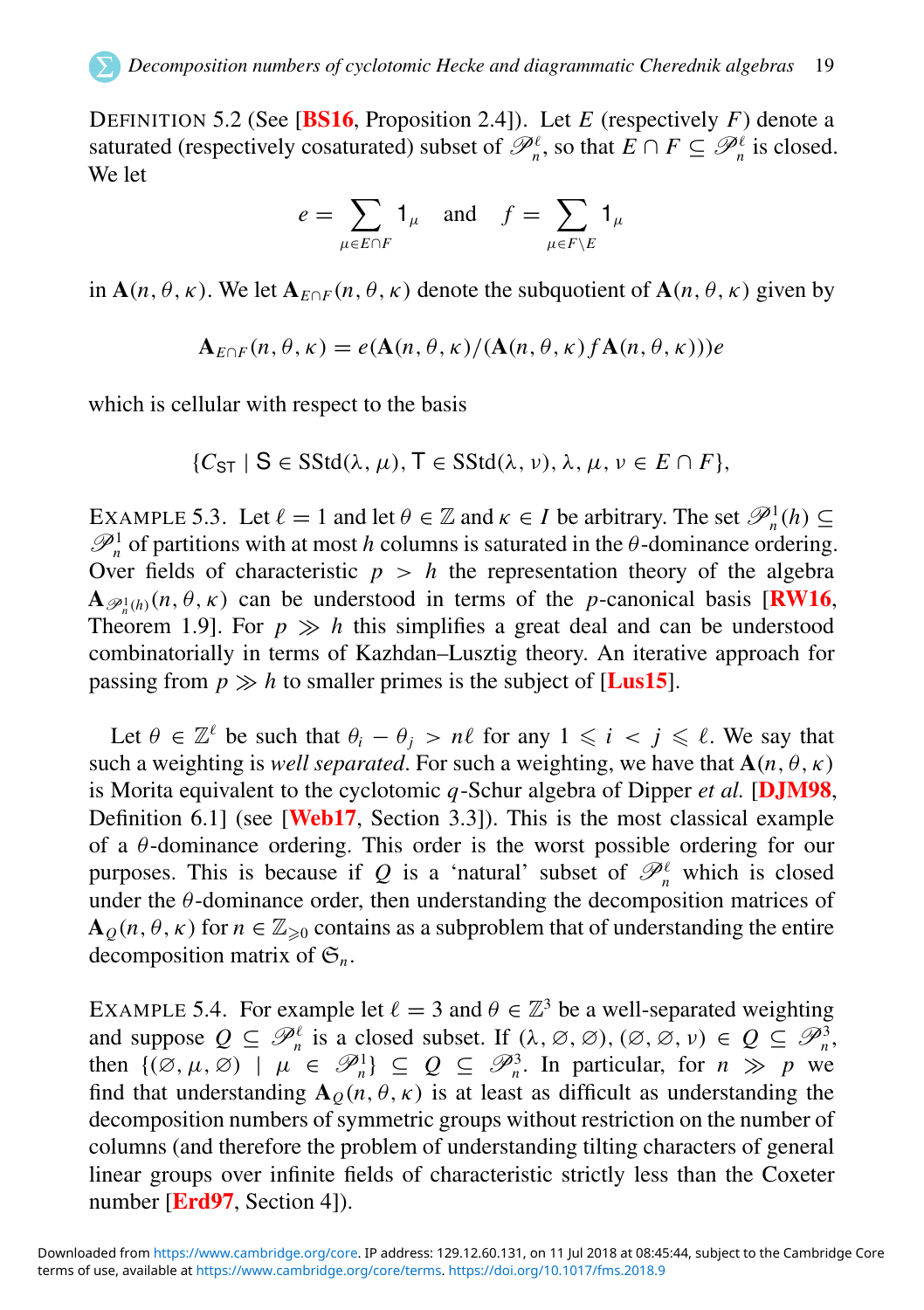As a remedy to the problem encountered in Example [5.4,](#page-18-0) we propose studying the largest subset  $Q \subseteq \mathcal{P}_n^{\ell}$  such that no element of  $Q$  has more than *h* columns in any given component. Namely, we consider the set of *h*-restricted multipartitions  $\mathcal{P}_n^{\ell}(h)$  as in Definition [3.18.](#page-12-1) We wish to identify a corresponding subcategory of *H<sub>n</sub>*(*k*)-mod. We therefore require a weighting,  $\theta \in \mathbb{Z}^{\ell}$ , such that  $\mathcal{P}_n^{\ell}(h) \subseteq \mathcal{P}_n^{\ell}$  is a saturated subset in the  $\theta$ -dominance order. This leads us to consider weightings of the form  $\theta \in \mathbb{Z}^{\ell}$  such that  $0 \le \theta_i - \theta_j < \ell$  for all  $1 \le i < j \le \ell$ . We now show that it does not matter which of these weightings we choose.

<span id="page-20-2"></span>LEMMA 5.5. Let  $e > h\ell$  and let  $\kappa \in I^{\ell}$  be *h*-admissible. For a given  $i \in I$ , an *interval of the form*  $[x, x + (h + 1)\ell] \subseteq \mathbb{R}$  *contains at most one i-diagonal of boxes*

$$
\{(r, c, m) | \mathbf{I}_{(r, c, m)} \in [x, x + h\ell], \kappa_m + c - r = i \in I\}.
$$

*Proof.* This simply follows because the distinct entries of the multicharge differ by at least *h* and the boxes have width  $\ell$  and  $e > h\ell$ . П

PROPOSITION 5.6. *Let*  $\theta = (1, 2, \ldots, \ell)$  *and let*  $\kappa = (\kappa_1, \kappa_2, \ldots, \kappa_\ell) \in I^{\ell}$  *be h-admissible. We have that*

$$
\mathbf{A}(n, \theta, \kappa + (1^{\ell})) \cong \mathbf{A}(n, \theta, \kappa) \cong \mathbf{A}(n, \theta^{\sigma}, \kappa) \cong \mathbf{A}(n, \theta, \kappa^{\sigma})
$$

*where*

$$
\kappa^{\sigma} = (\kappa_{\sigma(1)}, \kappa_{\sigma(2)}, \ldots, \kappa_{\sigma(\ell)}), \quad \theta^{\sigma} = (\theta_{\sigma(1)}, \theta_{\sigma(2)}, \ldots, \theta_{\sigma(\ell)})
$$

*and*

$$
\kappa + (1^{\ell}) = (\kappa_1 + 1, \kappa_2 + 1, \ldots, \kappa_{\ell} + 1)
$$

*for*  $\sigma \in \mathfrak{S}_{\ell}$ .

*Proof.* The first isomorphism simply amounts to relabelling the underlying quiver. The isomorphism  $A(n, \theta, \kappa) \cong A(n, \theta^{\sigma}, \kappa)$  is trivial. We now consider the isomorphism  $A(n, \theta, \kappa) \cong A(n, \theta, \kappa^{\sigma})$ . For arbitrary  $\kappa \in I^{\ell}$ , it is easy to check that the natural map

<span id="page-20-0"></span>
$$
\mathrm{SStd}_{\theta,\kappa}(\lambda,\mu) \leftrightarrow \mathrm{SStd}_{\theta,\kappa^{\sigma}}(\lambda^{\sigma},\mu^{\sigma})
$$

<span id="page-20-1"></span>is both bijective and degree preserving. Therefore the result holds on the level of graded *R*-modules. Given  $\alpha \in \mathcal{P}_n^{\ell}(h)$ , we let  $D_{\sigma}^{\alpha}$  denote any diagram which has solid strands connecting points  $(I_{(r,c,m)}, 0)$  to the points  $(I_{(r,c,\sigma(m))}, 1)$  for  $(r, c, m) \in \alpha$  and which has red strands connecting the points  $(\theta_m, 0)$  to the points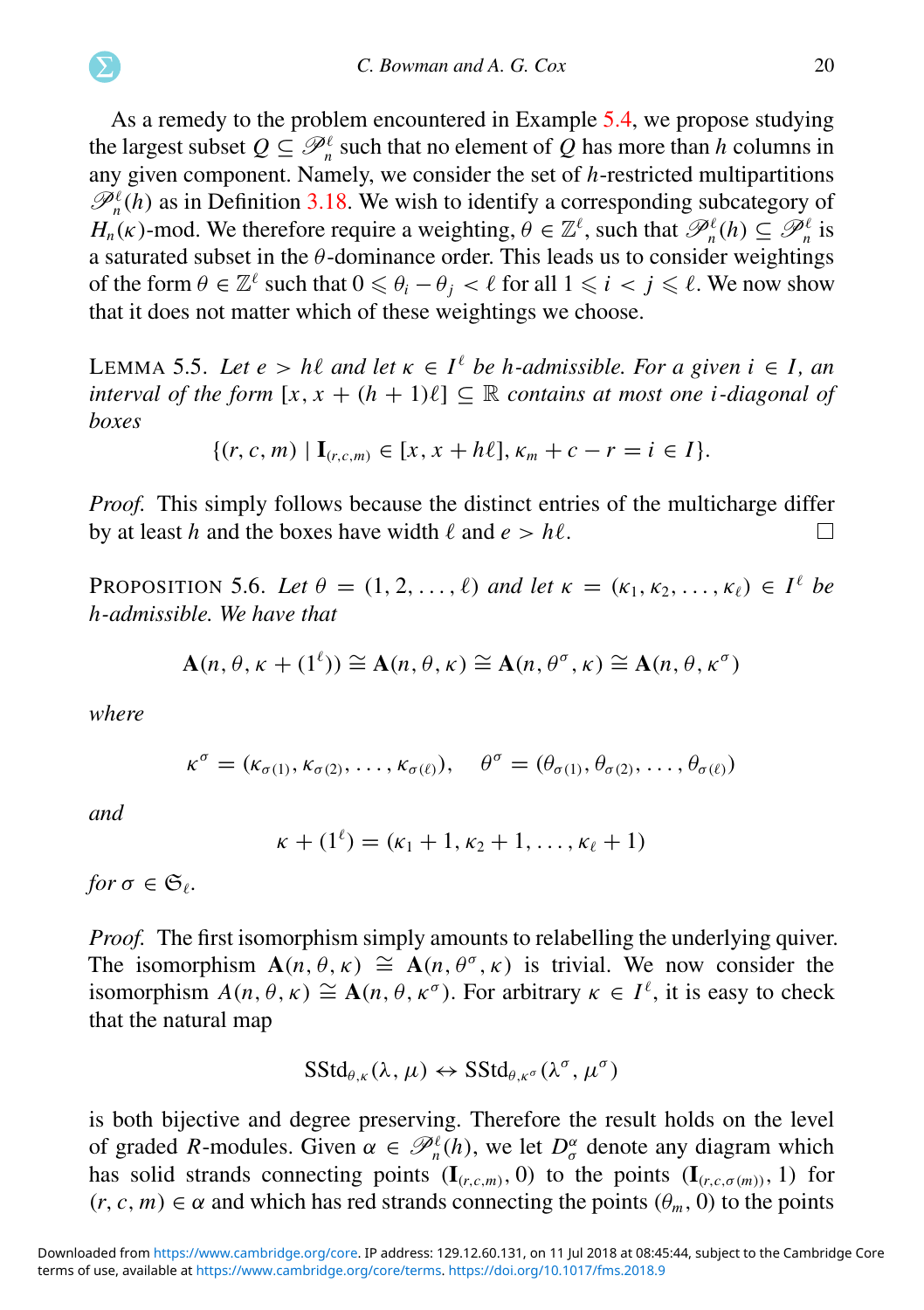$(\theta_{\sigma(m)}, 1)$  in such a way as to have the minimal number of crossings. We define  $\varphi: A(n, \theta, \kappa) \to A(n, \theta, \kappa^{\sigma})$  by  $\varphi(C_{\mathsf{S}}) = D_{\sigma}^{\mu} C_{\mathsf{S}}(D_{\sigma}^{\lambda})^*$  for  $\mathsf{S} \in \mathsf{SStd}_{\theta, \kappa}(\lambda, \mu)$ . By Lemma [5.5,](#page-19-0) any crossings in  $D_{\sigma}$  involve strands of nonadjacent (and nonequal) residues. Therefore,  $C_{\rm S}D_{\sigma}^{\lambda} = C_{\rm S_{\sigma}}$  and so this is an algebra isomorphism, as required.

REMARK 5.7. Recall that we are interested in  $\mathbf{A}_{\mathscr{P}_n^{\ell}(h)}(n,\theta,\kappa)$  (as in Definition [5.2\)](#page-18-1) for  $e > h\ell$  and  $\kappa \in I^{\ell}$  *h*-admissible. By Proposition [5.6,](#page-19-1) we can assume that  $\theta = (1, 2, \dots, \ell)$ . We choose to only consider our multicharge up to rotation and shifting residues. Given  $e > h\ell$ , we can suppose that  $\kappa = (\kappa_1, \kappa_2, \kappa_3)$  $\ldots, \kappa_{\ell} \in I^{\ell}$  is such that

$$
\kappa_1 < \kappa_2 < \cdots < \kappa_\ell
$$

and such that  $\kappa_{\ell} + h \neq \kappa_1 \pmod{e}$ . (For  $e \neq \infty$ , we have abused notation by placing an ordering  $\mathbb{Z}/e\mathbb{Z}$  via the natural ordering on  $\{0, 1, \ldots, e-1\}$ .)

<span id="page-21-0"></span>We let  $\omega = (\emptyset, \dots, \emptyset, (1^n))$  and  $\underline{i} \in I^n$ . We let  $\mathsf{E}_{\omega}^{\underline{i}}$  denote the diagram with northern and southern distinguished points given by  $I_{\omega}$ , no crossing strands, and the *k*th solid strand decorated with the residue  $\underline{i}_k \in I$ . We set  $\mathsf{E}_{\omega} = \sum_{i \in I^n} \mathsf{E}_{\omega}^i$ . It is shown in [**[Bow16](#page-63-12)**, Theorem 4.5] that  $\mathsf{E}_{\omega} \mathbf{A}(n, \theta, \kappa) \mathsf{E}_{\omega} = H_n(\kappa)$  for any weighting  $\theta \in \mathbb{Z}^{\ell}$ . For any fixed weighting and multicharge, it is easy to see that there is a corresponding degree-preserving bijective map  $\varphi$  : Std( $\lambda$ )  $\rightarrow$  SStd( $\lambda$ ,  $\omega$ ) (see [[Bow16](#page-63-12), Proposition 4.4]).

DEFINITION 5.8. For  $\lambda \in \mathcal{P}_n^{\ell}$ , we set  $1_{\lambda} = C_{T^{\lambda}T^{\lambda}}$  for  $T^{\lambda}$  the unique element of  $SStd(\lambda, \lambda)$ . We set

$$
A_h(n,\theta,\kappa) = \left(\sum_{\alpha \in \mathscr{P}_h^{\ell}} \mathbf{1}_{\alpha}\right) \mathbf{A}_{\mathscr{P}_h^{\ell}(h)}(n,\theta,\kappa) \left(\sum_{\alpha \in \mathscr{P}_h^{\ell}} \mathbf{1}_{\alpha}\right). \tag{5.1}
$$

THEOREM 5.9. *Let*  $\theta = (1, 2, ..., \ell)$  and  $\kappa \in I^{\ell}$  be h-admissible. We have that

$$
\mathsf{E}_{\omega} \mathbf{A}_{\mathscr{P}_n^{\ell}(h)}(n,\theta,\kappa) \mathsf{E}_{\omega} \cong \mathcal{Q}_{h,\ell,n}(\kappa) \tag{5.2}
$$

<span id="page-21-1"></span>*and*

$$
\mathbf{A}_{\mathscr{P}_n^{\ell}(h)}(n,\theta,\kappa)\mathsf{E}_{\omega}\otimes_{\mathcal{Q}_{h,\ell,n}(\kappa)}\mathsf{E}_{\omega}\mathbf{A}_{\mathscr{P}_n^{\ell}(h)}(n,\theta,\kappa)\cong\mathbf{A}_{\mathscr{P}_n^{\ell}(h)}(n,\theta,\kappa)\quad(5.3)
$$

$$
\mathbf{A}_{\mathscr{P}_n^{\ell}(h)}(n,\theta,\kappa)\left(\sum_{\alpha\in\mathscr{P}_n^{\ell}}\mathbf{1}_{\alpha}\right)\otimes_{A_h(n,\theta,\kappa)}\left(\sum_{\alpha\in\mathscr{P}_n^{\ell}}\mathbf{1}_{\alpha}\right)\mathbf{A}_{\mathscr{P}_n^{\ell}(h)}(n,\theta,\kappa)
$$
\n
$$
\cong \mathbf{A}_{\mathscr{P}_n^{\ell}(h)}(n,\theta,\kappa) \tag{5.4}
$$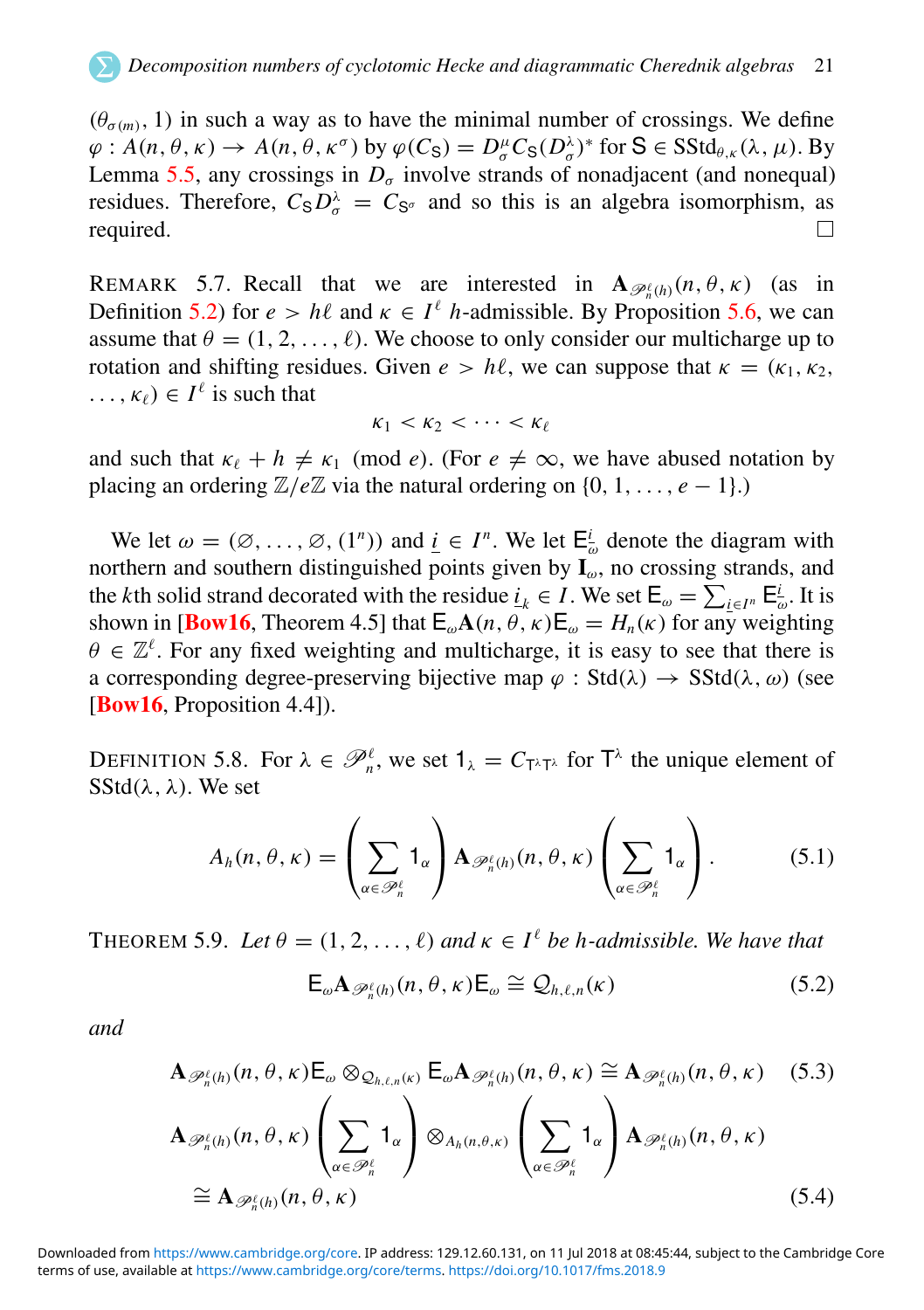*as graded R-algebras. Therefore all three algebras are graded Morita equivalent. The cellular structures on the subalgebras are obtained from that of*  ${\bf A}_{\mathscr{P}_n^{\ell}(h)}(n,\theta,\kappa)$  by truncation as follows,

$$
\mathsf{E}_{\omega}C_{\mathsf{ST}}\mathsf{E}_{\omega} = \begin{cases} \psi_{\mathsf{st}}^{\theta,\kappa} & \text{if } \varphi(\mathsf{s}) = \mathsf{S} \in \mathsf{SStd}(\lambda,\omega), \varphi(\mathsf{t}) = \mathsf{T} \in \mathsf{SStd}(\lambda,\omega), \\ 0 & \text{otherwise,} \end{cases}
$$
\n
$$
\left(\sum_{\lambda \in \mathscr{P}_{n}^{\ell}} \mathbf{1}_{\alpha}\right) C_{\mathsf{ST}}\left(\sum_{\alpha \in \mathscr{P}_{n}^{\ell}} \mathbf{1}_{\alpha}\right) = \begin{cases} C_{\mathsf{ST}} & \text{if } \mathsf{S} \in \mathsf{SStd}^{+}(\lambda,\mu), \mathsf{T} \in \mathsf{SStd}^{+}(\lambda,\nu), \\ 0 & \text{otherwise.} \end{cases}
$$

<span id="page-22-0"></span>*Proof.* The truncation of cellular bases follows as in **[[Bow16](#page-63-12),** Theorem 3.12]. For the isomorphisms in [\(5.2\)](#page-20-0), see [[Bow16](#page-63-12), Theorem 3.12]. We now prove the isomorphism  $(5.3)$  (the isomorphism  $(5.4)$  can be proven in an identical fashion). That this map is injective is clear. To prove that the map is surjective, it is enough to check that

$$
C_{t^{\lambda}}^* C_{t^{\lambda}} = C_{T^{\lambda}}
$$
\n
$$
(5.5)
$$

for  $t^{\lambda} \in \text{Std}(\lambda) = \text{SStd}(\lambda, \omega)$  and  $T^{\lambda} \in \text{SStd}(\lambda, \lambda)$ . In [**[Bow16](#page-63-12)**, Proof of Theorem 8.2] it is shown that  $C_{t}$ <sup>*i*</sup> $C_{t}^{*}$  is an idempotent, and so  $C_{t}$ <sup>*i*</sup> $C_{t}^{*} = (C_{t}$ <sup>*i*</sup> $C_{t}^{*})$  $(C_{t}$ <sup>*i*</sup> $C_{t}^{*}$  $) =$  $\Box$  $C_{t^{\lambda}}(C_{t^{\lambda}}^{*}C_{t^{\lambda}})C_{t^{\lambda}}^{*}$  and therefore  $C_{t^{\lambda}}^{*}C_{t^{\lambda}} = C_{T^{\lambda}}$ , as required.

<span id="page-22-2"></span>COROLLARY 5.10. *The algebra*  $A_h(n, \theta, \kappa)$  *is a graded cellular algebra with respect to the basis*

 $\{C_{\text{ST}} \mid \mathbf{S} \in \text{SStd}^+(\lambda, \mu), \mathbf{T} \in \text{SStd}^+(\lambda, \nu), \lambda, \mu, \nu \in \mathscr{P}_n^{\ell}(h)\}\$ 

*with respect to the*  $\theta$ *-dominance order on*  $\mathscr{P}_n^{\ell}(h)$  *and the involution*  $*$ *.* 

We refer to the resulting cell modules (as in [\(2.1\)](#page-6-0)) as the *Weyl modules* of  $A_h(n, \theta, \kappa)$ , and denote them by

<span id="page-22-1"></span>
$$
\Delta(\lambda) = \{C_{\mathcal{S}} \mid \mathcal{S} \in \mathcal{S} \mathcal{S} \mathcal{t} \mathcal{d}^+(\lambda, \mu) \text{ for some } \mu \in \mathcal{P}_n^{\ell}(h)\}.
$$

REMARK 5.11. We note that the Weyl/simple modules of  $A_h(n, \theta, \kappa)$  are indexed by multipartitions with at most *h* columns (rather than at most *h* rows) and that  $A_h(n, \theta, \kappa)$  is constructed as a quotient (not a subalgebra) of  $A(n, \theta, \kappa)$ . Specializing to the case that  $\ell = 1$  and  $e = p$ , we have that  $A_h(n, \theta, \kappa)$  is the *Ringel dual* of the classical Schur algebra. There is a well-known duality underlying the combinatorics of the Schur algebra and its Ringel dual, given by identifying a partition with its transpose [[Don98](#page-63-17), Ch. 4].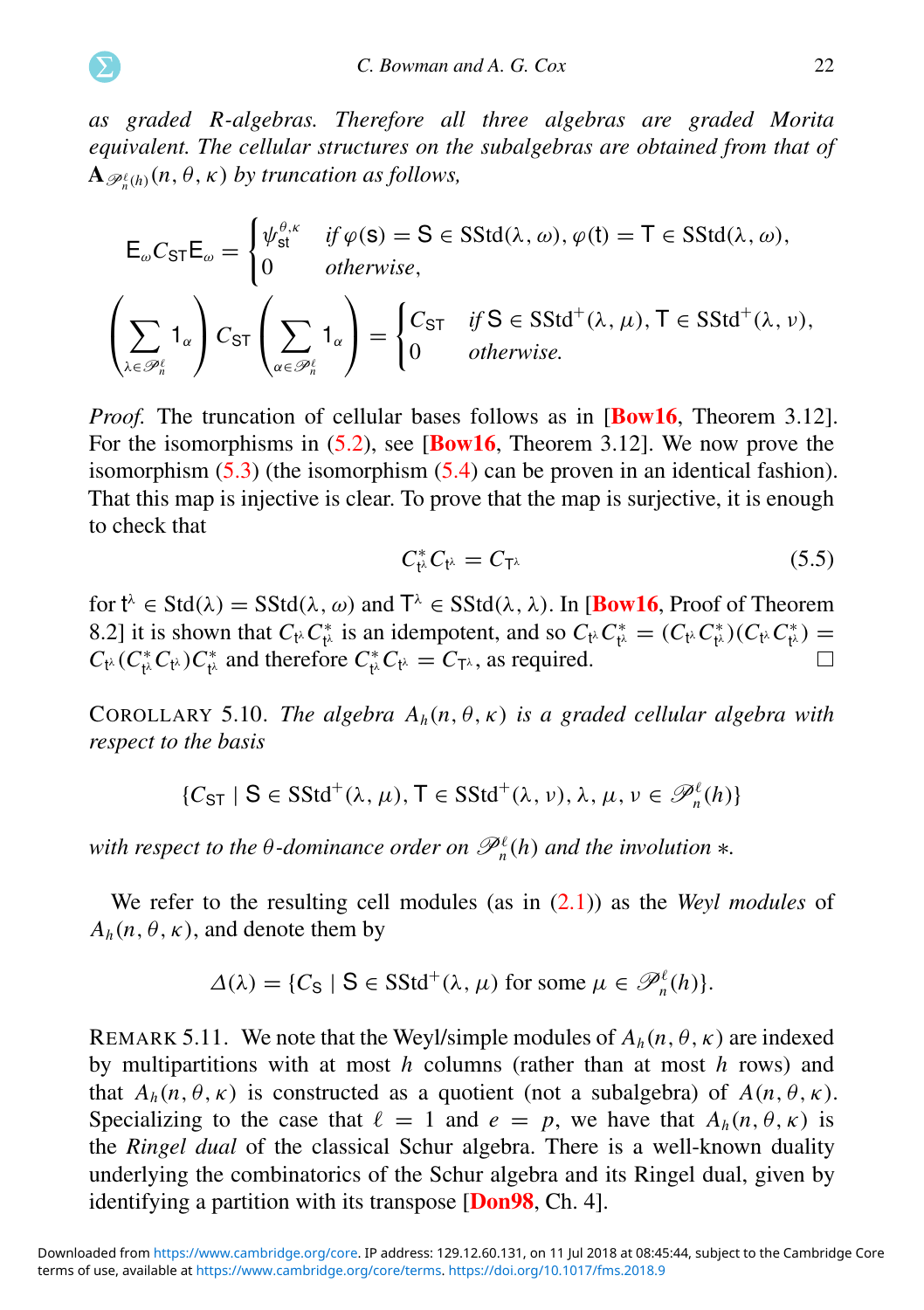REMARK 5.12. Note that [\(5.5\)](#page-21-0) does not hold for  $\lambda \notin \mathcal{P}_n^{\ell}(h)$ . In particular, it does not hold if  $\lambda$  labels a simple module of  $A(n, \theta, \kappa)$  which is killed by the Schur functor.

For the remainder of the paper, we shall develop the combinatorics of  $A_h(n, \theta, \kappa)$  and prove results concerning their representation theory. We hence deduce results (though the graded Morita equivalence) concerning the algebras  $Q_{h\ell n}(k)$ .

#### 6. Alcove geometries and path bases for diagrammatic Cherednik algebras

Following our discussion in Section [5,](#page-17-0) for the remainder of the paper we set  $\theta =$  $(1, \ldots, \ell) \in \mathbb{Z}^{\ell}$ . In the main result of this section, we prove that  $A_h(n, \theta, \kappa)$  has a basis indexed by pairs of paths in a certain alcove geometry. This involves first providing an inductive construction of semistandard tableaux and then embedding these tableaux into Euclidean space via the inductive construction.

6.1. An inductive construction of semistandard tableaux. The purpose of this section is to provide an inductive construction of semistandard tableaux (and hence the basis of  $A_h(n, \theta, \kappa)$  under the assumption that  $e > h\ell$ . We also show that it is impossible to construct tableaux in an inductive fashion for  $e < h\ell$  in general.

THEOREM 6.1. Let  $\lambda, \mu \in \mathscr{P}_n^{\ell}(h)$ . We let X denote the least dominant element *of* Rem( $\mu$ )*. Suppose that*  $res(X) = x \in I$ *. We have a bijection* 

$$
\bigsqcup_{Y \in \text{Rem}_x(\lambda)} \text{SStd}_{n-1}^+(\lambda - Y, \mu - X) \to \text{SStd}_n^+(\lambda, \mu)
$$

*given by*  $T \rightarrow T_Y$  *where* 

$$
\mathsf{T}_{Y}(r,c,m) = \begin{cases} X & \text{if } (r,c,m) = Y, \\ \mathsf{T}(r,c,m) & \text{otherwise.} \end{cases}
$$

*Proof.* We have assumed that  $X = (r', c', m')$  is the box minimal in the dominance ordering in Rem( $\mu$ ) and that  $\mu \in \mathcal{P}_n^{\ell}$ . Therefore

$$
[\mathbf{I}_X \pm \ell, \infty) \cap \{\mathbf{I}_{(r,c,m)} \mid (r, c, m) \in \mu\} \subset [\mathbf{I}_X \pm \ell, \mathbf{I}_X + h\ell). \tag{6.1}
$$

By assumption, the boxes  $\{(r' + i, c' + 1 + i, m') | i \in \mathbb{Z}\}\$  and  $\{(r' + 1 + i, c' + i,$  $m'$ ) | *i*  $\in \mathbb{Z}$ } consist of boxes of residue *x* + 1 and *x* − 1, respectively. We claim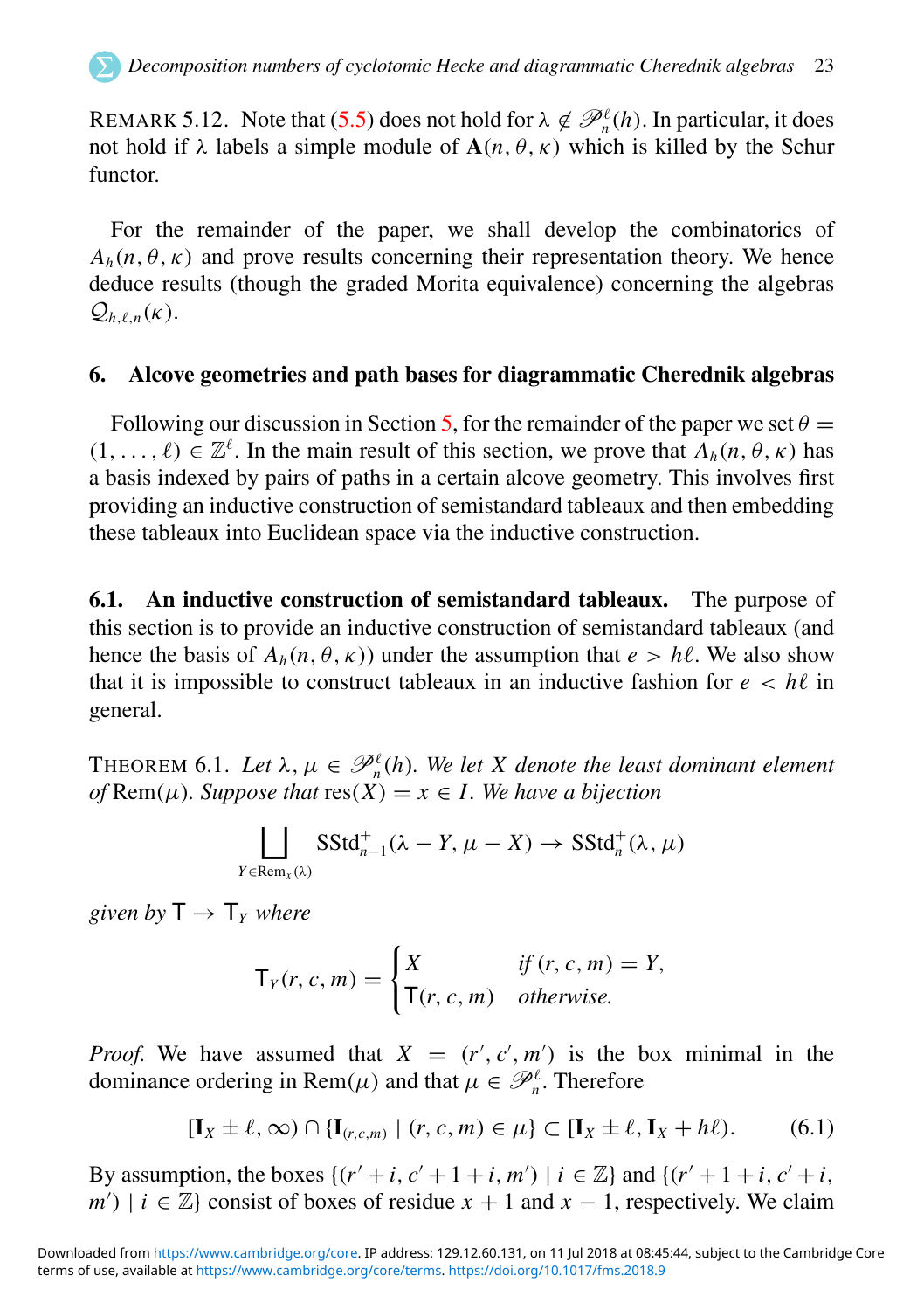that these are the unique  $(x \pm 1)$ -diagonals in the region  $[I_x \pm \ell, \infty)$ . For the  $(x + 1)$ -diagonal, this follows immediately from Lemma [5.5](#page-19-0) and [\(6.1\)](#page-22-1). We now consider the  $(x - 1)$ -diagonal. By Lemma [5.5](#page-19-0) and  $(6.1)$ , it is enough to show that there is no  $(x - 1)$ -diagonal in the region  $[\mathbf{I}_x + h\ell, \mathbf{I}_x + (h + 1)\ell)$ . Given  $X \in \mu$ , this region contains an  $(x-1)$ -diagonal if and only if  $X = (r, h, m)$  for  $1 \le m < \ell$ and  $(r, 1, m + 1) \in \mu$ , with  $res(r, h, m) = res(r + 1, 1, m + 1)$ . However,  $(r + 1,$  $c, m + 1 \in \mu$  is to the right of  $(r, h, m)$  for all  $1 \leq c \leq h$ . This contradicts our assumption on *X* and so the claim follows.

<span id="page-24-0"></span>We first show surjectivity. Namely, we shall let  $S \in SStd_n^+(\lambda, \mu)$  and we shall show that  $S^{-1}(X) = (r, c, m) \in \text{Rem}(\lambda)$ . Assume that  $X = (r', c', m') \in \mu$  and that  $S^{-1}(X) = (r, c, m) \in \lambda$  is *not* a removable box. In which case either  $(r, c+1,$ *m*) or  $(r+1, c, m)$  is a box in the Young diagram of  $\lambda$ . If  $(r, c+1, m)$  (respectively  $(r + 1, c, m)$  is a box in the Young diagram of  $\lambda$ , then  $S(r, c + 1, m) > S(r, c, m)$ *m*)−ℓ (respectively  $S(r+1, c, m) > S(r, c, m)+ℓ$ ) by condition (iii) (respectively condition (ii)) of Definition [4.1.](#page-12-2) Therefore  $S(r, c+1, m) = (r'+i, c'+1+i, m')$ and  $S(r + 1, c, m) = (r' + j, c' + 1 + j, m')$  for some *i*,  $j \in \mathbb{Z}_{\geq 0}$  as these are the unique ( $x \pm 1$ )-diagonals in the region [ $I_x - \ell$ ,  $\infty$ ) by the above. However, this contradicts our assumption that  $X \in \text{Rem}(\mu)$ . Therefore we conclude that the box S<sup>-1</sup>(*X*) is indeed a removable box of the partition  $\lambda$ . As S<sup>-1</sup>(*X*) is a removable box of  $\lambda$  (with residue equal to that of *X*) it is clear that the map is surjective.

It remains to show that the map is injective. Let  $Y \in \text{Rem}_x(\lambda)$  and  $\overline{T} \in$  $SStd_{n-1}^+(\lambda - Y, \mu - X)$  where  $X \in Rem_x(\mu)$  is the minimal removable box in the dominance ordering. By definition, each tableau  $T_Y$  is distinct (and nonzero) and therefore it only remains to check that  $T<sub>y</sub>$  satisfies the conditions of being semistandard. We recall that the only  $(x \pm 1)$ -boxes in the region  $[I_x - \ell, \infty)$  are of the form  $\{(r'+1+i, c'+i, m') \mid i \in \mathbb{Z}_{\geq 0}\}$  and  $\{(r'+j, c'+1+j, m') \mid j \in \mathbb{Z}_{\geq 0}\}$ , respectively. Therefore condition (ii) (respectively (iii)) of Definition [4.1](#page-12-2) is empty because the intersection of these respective sets with  $\mu$  is empty. Therefore the result follows.  $\Box$ 

<span id="page-24-1"></span>EXAMPLE 6.2. We now provide a counterexample to the above theorem for  $\ell = 1$ and  $e \leq h$ . We let  $\lambda = (9, 6^3)$  and  $\mu = (6^2, 5^3)$  and  $e = 3$  (the multicharge and weighting can be chosen arbitrarily). We let T be the semistandard tableau determined by  $\mathsf{T}(r, c, m) = \mathbf{I}_{(r, c, 1)}$  for  $(r, c, 1) \in \lambda \cap \mu$ ; and for  $x \in \lambda \setminus \lambda \cap \mu$  we set

$$
T(1, 7, 1) = I_{(5,2,1)}, \quad T(1, 8, 1) = I_{(5,3,1)}, \quad T(1, 9, 1) = I_{(5,4,1)},
$$

$$
T(3, 6, 1) = I_{(5,5,1)}, \quad T(4, 6, 1) = I_{(5,1,1)}.
$$

We note that there are no removable nodes common to both  $\lambda$  and  $\mu$  so there is no obvious way to construct the tableau inductively.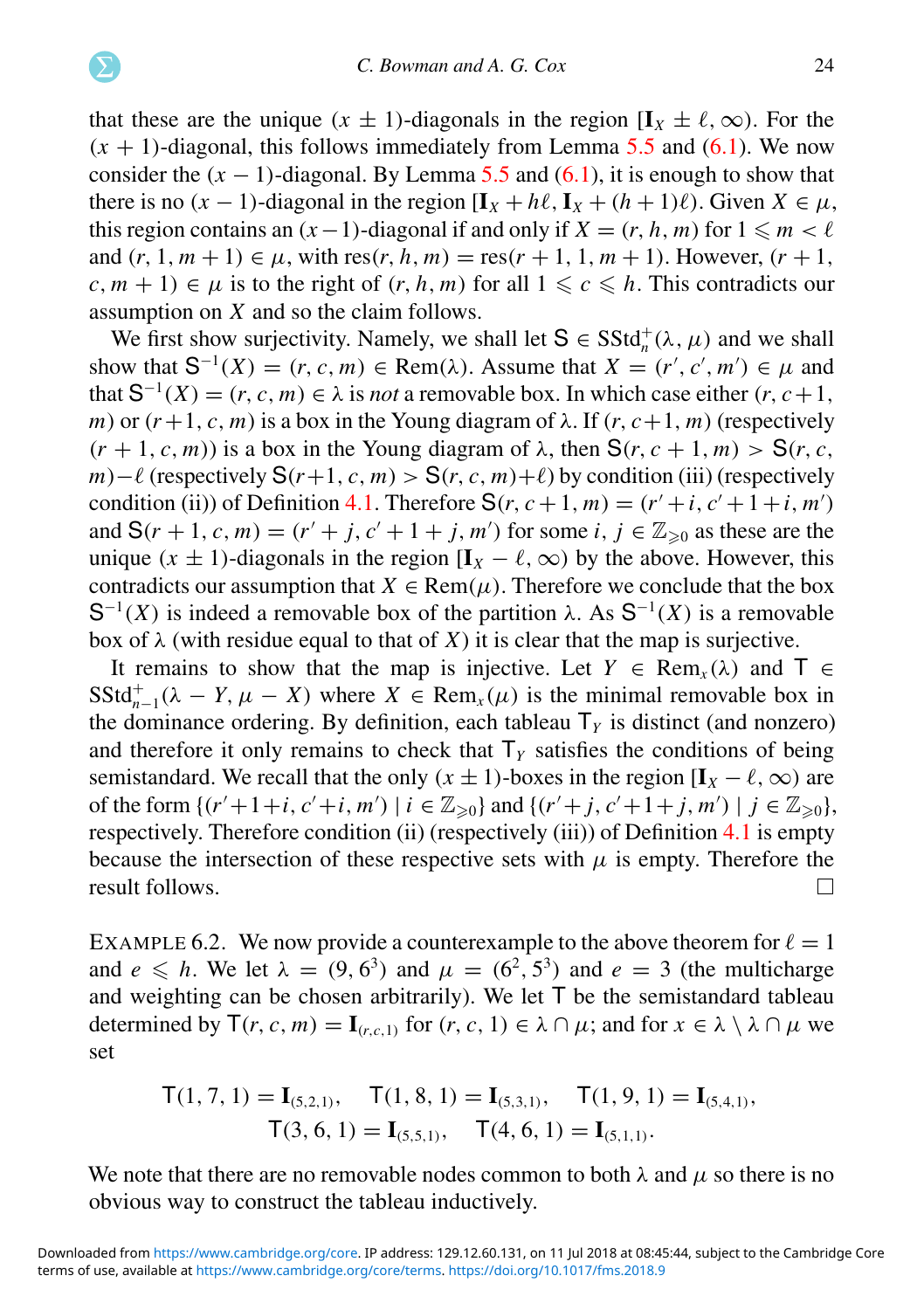#### *Decomposition numbers of cyclotomic Hecke and diagrammatic Cherednik algebras* 25

Using Theorem [6.1](#page-22-2) we are now able to inductively define the component word of both a multipartition  $\mu$  and a semistandard tableau of weight  $\mu$ . Our ability to build the tableau inductively according to (the component word of) its weight multipartition will be the key ingredient in our embedding of tableaux into Euclidean space.

DEFINITION 6.3. Let  $\mu \in \mathcal{P}_n^{\ell}(h)$ . We define the *component word* of  $\mu$  to be the series of multipartitions

$$
\varnothing = \mu^{(0)} \stackrel{+X_1}{\longrightarrow} \mu^{(1)} \stackrel{+X_2}{\longrightarrow} \mu^{(2)} \stackrel{+X_3}{\longrightarrow} \cdots \stackrel{+X_{n-1}}{\longrightarrow} \mu^{(n-1)} \stackrel{+X_n}{\longrightarrow} \mu^{(n)} = \mu
$$

where  $X_k = (r_k, c_k, m_k)$  is the least dominant removable node of the partition  $\mu^{(k)} \in \mathscr{P}_k^{\ell}(h)$ . Let  $\lambda, \mu \in \mathscr{P}_n^{\ell}(h)$  and  $\mathsf{T} \in \text{SStd}_n^+(\lambda, \mu)$ . We define the *component word* of  $\overline{T}$  to be the series of semistandard tableaux

$$
T_{\leqslant 0}, T_{\leqslant 1}, \ldots, T_{\leqslant n}
$$

such that  $\mathsf{T}_{\leq k} \in \mathsf{SStd}^+_k(-, \mu^{(k)})$  for  $0 \leq k < n$  is obtained from  $\mathsf{T}_{\leq k+1} \in$ SStd<sup>+</sup><sub>k+1</sub>(-,  $\mu^{(k+1)}$ ) via the isomorphism of Theorem [6.1.](#page-22-2) For  $0 \le k \le n$ , we let  $\lambda^{(k)}$  = Shape( $\mathsf{T}_{\leq k}$ ) and  $Y_k \in \text{Rem}_k(\lambda^{(k)})$  be such that  $\lambda^{(k-1)} + \{Y_k\} = \lambda^{(k)}$ . We shall also refer to the ordered sequence of nodes  $(Y_1, Y_2, \ldots, Y_n)$  as the component word of T (as each clearly determines the other:  $T(Y_k) = I_{X_k}$  for  $1 \le k \le n$ ).

REMARK 6.4. Given  $\mu \in \mathcal{P}_n^{\ell}$ , we note that the component word of the multipartition  $\mu$  is equal to the component word of the tableau  $\mathsf{T}^{\mu}$ .

EXAMPLE 6.5. Let  $e = 6$ ,  $h = 1$ ,  $\ell = 3$ , and  $\kappa = (0, 2, 4) \in (\mathbb{Z}/7\mathbb{Z})^3$ . For  $\mu = ((1^5), \emptyset, \emptyset)$ , we have that the component word of  $\mu$  is given by the ordered sequence of nodes

<span id="page-25-0"></span> $((1, 1, 1), (2, 1, 1), (3, 1, 1), (4, 1, 1), (5, 1, 1))$ 

for  $\lambda = ((1^2), (1), (1^2))$  there is a unique element of SStd<sup>+</sup>( $\lambda$ ,  $\mu$ ) with component word

$$
((1, 1, 1), (2, 1, 1), (1, 1, 3), (2, 1, 3), (1, 1, 2)).
$$

DEFINITION 6.6. Given  $\lambda, \mu \in \mathcal{P}_n^{\ell}(h)$ , we define the *degree* of tableau  $\mathsf{T} \in$  $SStd<sub>n</sub><sup>+</sup>(\lambda, \mu)$  via the component word as follows. If

$$
[\mathsf{T}_{\leq 0}] \xrightarrow{+Y_1} [\mathsf{T}_{\leq 1}] \xrightarrow{+Y_2} \cdots \xrightarrow{+Y_n} [\mathsf{T}_{\leq n}]
$$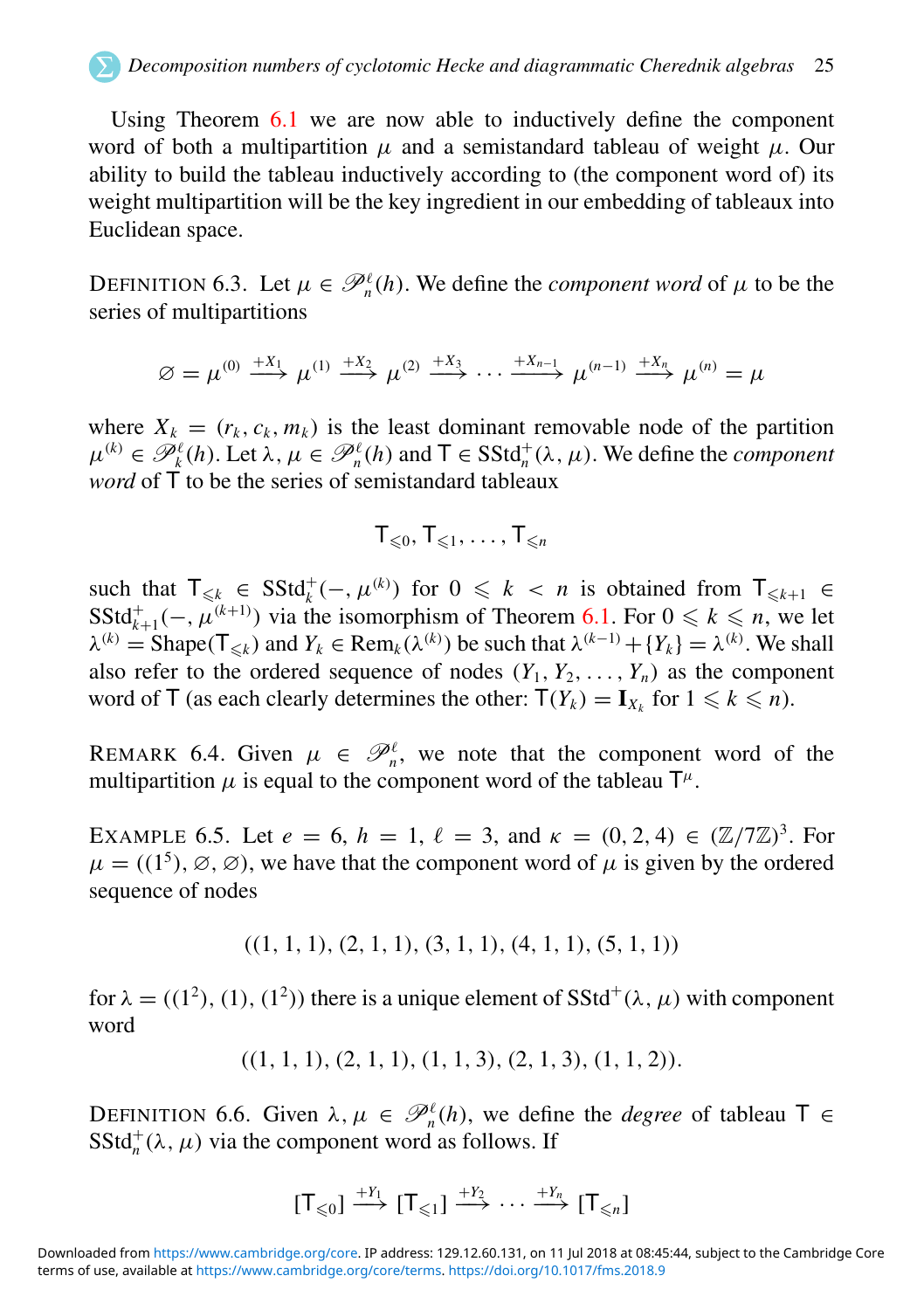is the component word of the tableau T, then we set

<span id="page-26-0"></span>
$$
\deg(Y_k) = |\{\text{addable } r_k\text{-nodes of Shape}(T_{\leq k-1}) \text{ to the right of } Y_k\}|
$$
  
– |{removable } r\_k\text{-nodes of Shape}(T\_{\leq k-1}) \text{ to the right of } Y\_k\}|

where  $r_k \in \mathbb{Z}/e\mathbb{Z}$  is the residue of the node  $Y_k$ . We set deg(T) =  $\sum_{1 \leq k \leq n} deg(Y_k)$ .

PROPOSITION 6.7. *Given*  $T \in SStd_n^+(\lambda, \mu)$ *, we have that* deg( $T$ ) = deg( $C_T$ )*.* 

*Proof.* We can inductively construct the element  $C<sub>T</sub>$  by drawing each strand, one at a time, according to the ordering of Definition [6.3](#page-24-0) (see Section [7\)](#page-34-0). In more detail: at the *k*th stage, we add a strand to the diagram connecting the southern point  $(I_{Y_k}, 0)$  to the northern point  $(I_{X_k}, 1)$  (making sure that we draw this strand so as to include the minimal number of crossings with strands from earlier in the process). We let  $A_k$  denote the strand connecting the southern point  $\mathbf{I}_{Y_k}$  to the northern point  $\mathbf{I}_{X_k}$ . By construction,  $deg(C_{\mathsf{T}_{\leq k}}) - deg(C_{\mathsf{T}_{\leq k-1}})$  is equal to the number of crossings of  $A_k$  with strands  $A_i$  for  $1 \leq i \leq k$ , each crossing counted with degree given by Proposition [4.5.](#page-16-0) We shall show that

$$
\deg(C_{\mathsf{T}_{\leq k}}) - \deg(C_{\mathsf{T}_{\leq k-1}}) = \deg(Y_k)
$$

and hence deduce the result. We shall set  $Y_k = (p_k, q_k, t_k)$  and  $X_k = (r_k, c_k, m_k)$ and  $res(A_k) = x_k \in \mathbb{Z}/e\mathbb{Z}$ . Clearly, the only crossings in  $C_{\tau^{(n)}}$  which are not in  $C_{\mathsf{T}^{(n-1)}}$  involve strands labelled by  $1 \leq k < n$  such that either:

- (i)  $\mathbf{I}_{(p_k, q_k, t_k)} < \mathbf{I}_{(p_n, q_n, t_n)}$  and  $\mathbf{I}_{(r_k, c_k, m_k)} > \mathbf{I}_{(r_n, c_n, m_n)}$ ; or
- (ii)  $\mathbf{I}_{(p_k, q_k, t_k)} > \mathbf{I}_{(p_n, q_n, t_n)}$  and  $\mathbf{I}_{(r_k, c_k, m_k)} < \mathbf{I}_{(r_n, c_n, m_n)}$ .

We are only interested in those crossings labelled by a box  $(p_k, q_k, t_k)$  of residue  $x_n - 1$ ,  $x_n$ , or  $x_n + 1 \in I$  by Proposition [4.5.](#page-16-0) We write

$$
C_{\mathsf{T}_{\leq n}} = \overline{C}_{\mathsf{T}_{\leq n-1}} \times \mathsf{1}_{\lambda}^{\lambda - Y_n + X_n} \tag{6.2}
$$

where we obtain  $C_{\mathsf{T}_{\leq n-1}}$  from  $C_{\mathsf{T}_{\leq n-1}}$  by adding a vertical solid strand with *x*coordinate  $I_{X_n}$ , and we obtain  $1_{\lambda}^{\lambda-Y_n+X_n}$  from  $1_{\lambda-Y_n}$  by adding a solid strand from  $(I_{Y_n}, 0)$  to  $(I_{X_n}, 1)$  in such a way as to create no double-crossings.

By construction, any crossing as in (i) (or (ii)) occurs in the diagram  $C_{\overline{S}_{n-1}}$ (or  $1^{\lambda - Y_n + X_n}_{\lambda}$ ) in the factorization of [\(6.2\)](#page-25-0). Now, recall our assumption that  $X_n =$  $(r_n, c_n, m_n)$  is the rightmost removable node of  $\mu$ . Arguing as in the proof of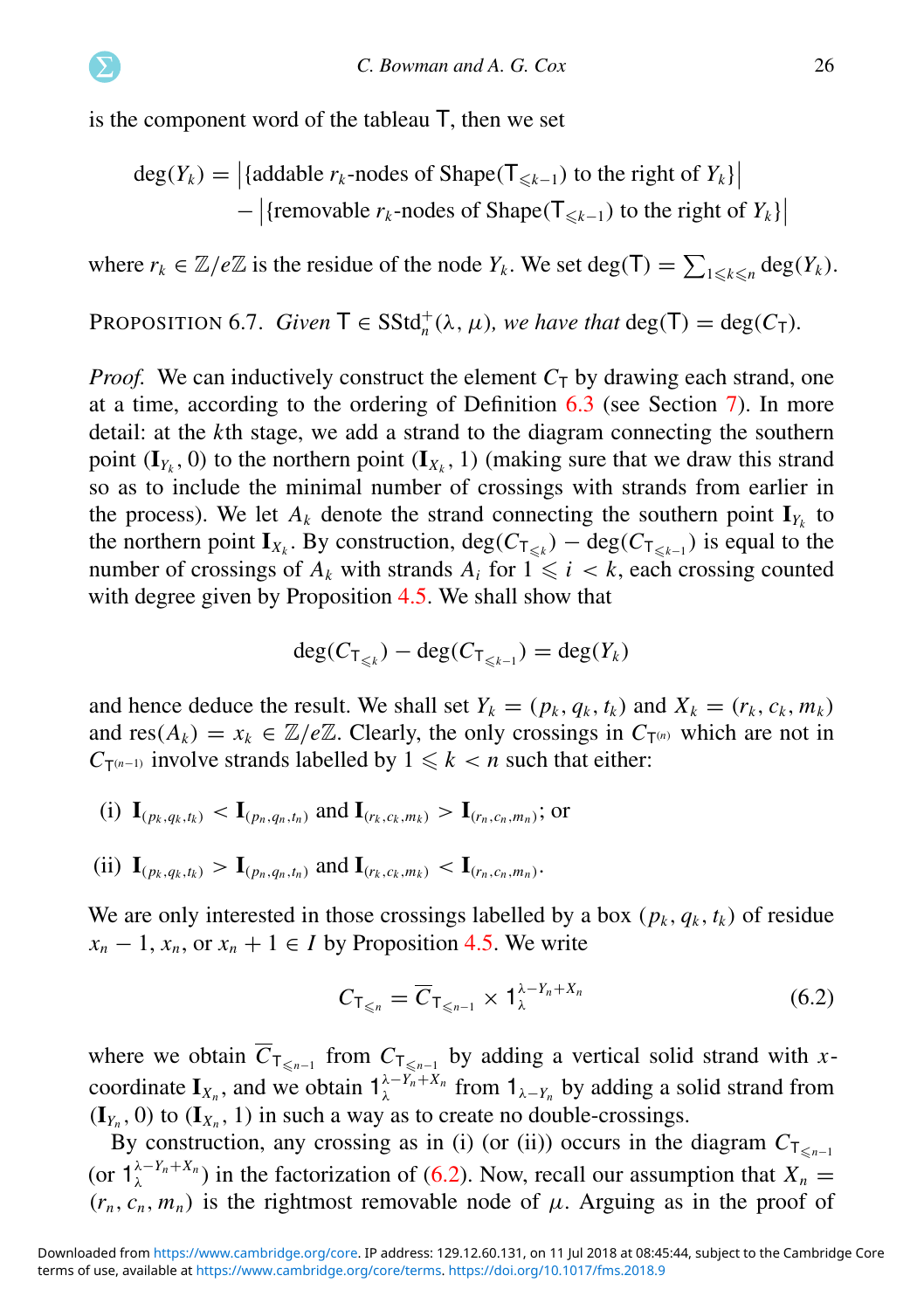Theorem [6.1,](#page-22-2) we deduce that

$$
(\mathbf{I}_{(r_n-1,c_n,m_n)},\infty) \cap \{\mathbf{I}_{(r_k,c_k,m_k)} \mid x_k = x_n+1, 1 \leq k < n\} = \varnothing,\qquad(6.3)
$$

$$
(\mathbf{I}_{(r_n,c_n,m_n)},\infty) \cap \{\mathbf{I}_{(r_k,c_k,m_k)} \mid x_k = x_n, 1 \leq k < n\} = \varnothing,\tag{6.4}
$$

$$
(\mathbf{I}_{(r_n,c_n-1,m_n)},\infty) \cap \{\mathbf{I}_{(r_k,c_k,m_k)} \mid x_k = x_n - 1, 1 \leq k < n\} = \varnothing. \tag{6.5}
$$

<span id="page-27-0"></span>Therefore if  $A_k$  and  $A_n$  are crossing strands of adjacent (or equal) residue, then we are in case (ii) above. In particular,

$$
\deg(\overline{C}_{\mathsf{T}_{\leq k-1}})=\deg(C_{\mathsf{T}_{\leq k-1}}).
$$

Therefore we only need consider crossings of the strand *A<sup>n</sup>* within the diagram  $1^{\lambda - Y_n + X_n}$ . By [\(6.3\)](#page-26-0), [\(6.4\)](#page-26-0), and [\(6.5\)](#page-26-0), the strands  $A_n$  and  $A_k$  cross if and only if the box  $Y_k$  occurs to the *right* of  $Y_n$ . It remains to check that the total degree contribution of these crossings is given by the total number of addable  $x<sub>n</sub>$ -nodes minus the total number of removable  $x_n$ -nodes (to the right of  $Y_n$ ) as claimed. In order to do this, we first require some notation. Let  $1 \le m \le \ell$  and let  $(r, c, m) \in$  $\lambda \cup \text{Add}(\lambda)$  be a box of residue  $x_n \in I$ . We refer to the set of nodes

$$
\mathbf{D} = \{(a, b, m) \in \lambda^{(k-1)} \mid a - b \in \{r - c - 1, r - c, r - c + 1\}\}
$$

(*k*−1)

as the associated  $x_n$ *-diagonal*. If  $a - b$  is greater than, less than, or equal to zero, we say that the  $x_n$ -diagonal is to the left of, right of, or centred on  $\theta_m$ , respectively.

Clearly all boxes of  $\lambda$  of residue  $x_n - 1$ ,  $x_n$ , or  $x_n + 1$  belong to some  $x_n$ -diagonal. We say that the *x<sub>n</sub>*-diagonal containing the node  $(r, c, m) \in \lambda \cup \text{Add}(\lambda)$  is to the right of the node  $Y_n$  if  $\mathbf{I}_{(r,c,m)} > \mathbf{I}_{Y_n}$ . We have already seen that each nonzero degree crossing of the *An*-strand (or its ghost) occurs with a strand belonging to an *xn*-diagonal to the right of *Yn*.

Let **D** be an  $x_n$ -diagonal in  $\lambda$  to the right of  $Y_k$ . Suppose that **D** has an addable *x<sub>n</sub>*-node, which we denote by  $(r, c, m) \in \lambda$ . If (i)  $r - c < 0$ , or (ii)  $r - c > 0$ , (iii)  $r - c = 0$ , then there are:

- (i) a total of *r* distinct solid  $x_n$ -strands,  $r + 1$  distinct ghost  $(x_n 1)$ -strands, *r* distinct solid  $(x_n + 1)$ -strands, and no red strands;
- (ii) a total of *c* distinct solid  $x_n$ -strands,  $c + 1$  distinct solid  $(x_n + 1)$ -strands, and *c* distinct ghost  $(x_n - 1)$ -strands, and no red strands;
- (iii) a total of *r* distinct solid  $x_n$ -strands, *r* distinct solid  $(x_n + 1)$ -strands, and *r* distinct ghost  $(x_n - 1)$ -strands, and 1 red strand (note that  $r = c$ ),

within the region

$$
([\mathbf{I}_{(r,c,m)}-2\ell,\mathbf{I}_{(r,c,m)}+2\ell]\times\{0\})\cap\mathbf{1}_{\lambda}.
$$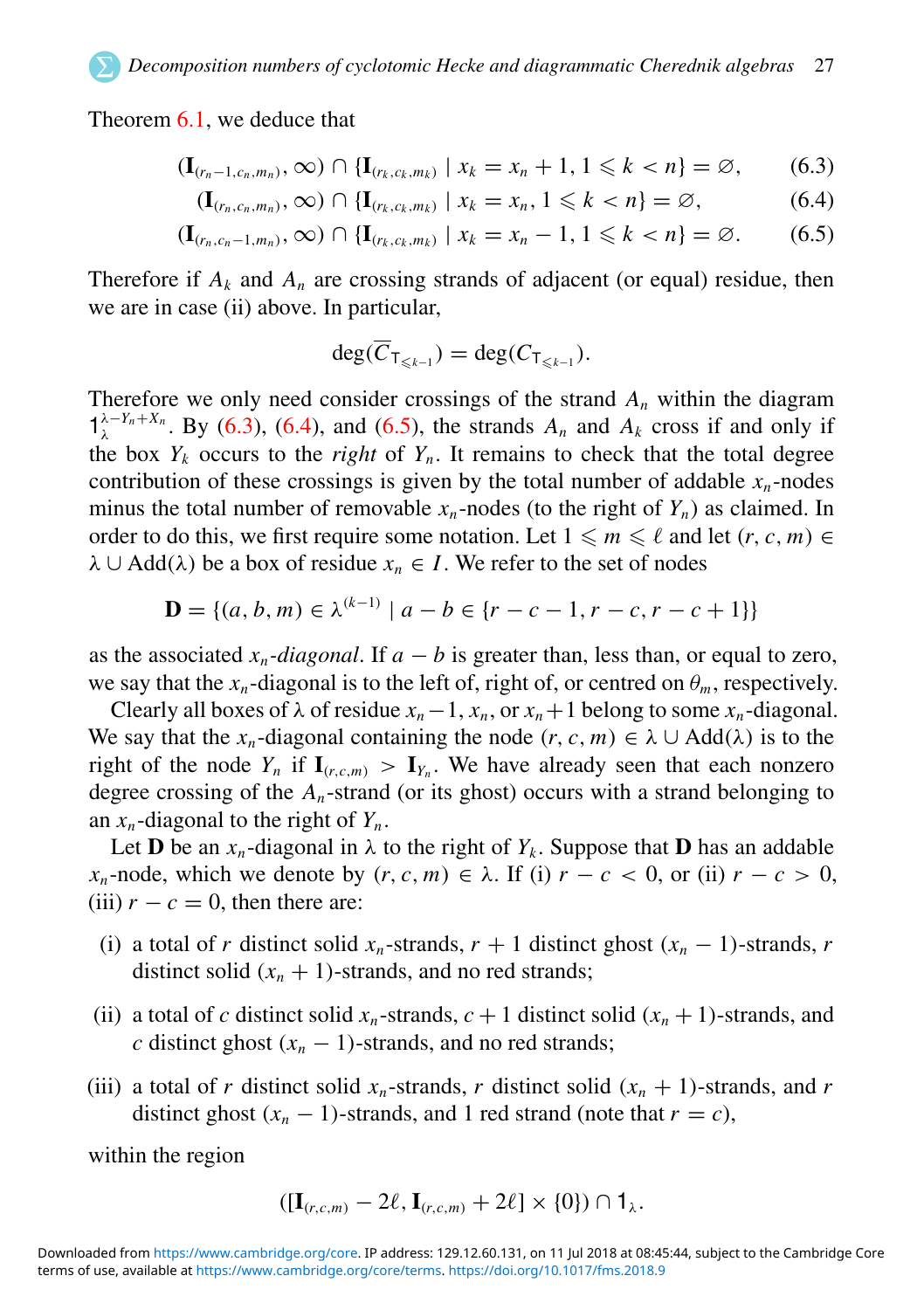The solid  $A_n$ -strand crosses all of these strands and the sum over these crossings has total degree equal to 1. The other cases (an  $x_n$ -diagonal with a removable  $x_n$ node, or an  $x_n$ -diagonal with no addable or removable  $x_n$ -node) can be checked in a similar fashion (and have total degree contribution −1 or 0, respectively).  $\Box$ 

6.2. The geometry. In this section, we are going to consider a variant of the classical alcove geometries encountered in Lie theory. Fix integers  $h, \ell \in \mathbb{Z}_{>0}$  and  $e \in \mathbb{Z}_{>0} \cup \{\infty\}$ . For each  $1 \leq i \leq h$  and  $0 \leq m < \ell$  we let  $\varepsilon_{hm+i}$  denote a formal symbol, and set

$$
\mathbb{E}_{h,\ell} = \bigoplus_{\substack{1 \le i \le h \\ 0 \le m < \ell}} \mathbb{R} \varepsilon_{hm+i}
$$

to be the associated  $\ell h$ -dimensional real vector space. We have an inner product  $\langle , \rangle$  given by extending linearly the relations

$$
\langle \varepsilon_{hm+i}, \varepsilon_{ht+j} \rangle = \delta_{i,j} \delta_{t,m}
$$

for all  $1 \leq i, j \leq h$  and  $0 \leq m, t < \ell$ , where  $\delta_{i,j}$  is the Kronecker delta. We let  $Φ$  (respectively  $Φ_0$ ) denote the root system of type  $A_{\ell h-1}$  (respectively of type  $A_{h-1} \times A_{h-1} \times \cdots A_{h-1}$  consisting of the roots

 $\{\varepsilon_{hm+i} - \varepsilon_{ht+j} \mid 1 \leq i, j \leq h \text{ and } 0 \leq m, t < \ell \text{ with } (i, m) \neq (j, t)\}$ 

respectively

$$
\{\varepsilon_{hm+i}-\varepsilon_{hm+j}\mid 1\leqslant i,\,j\leqslant h\,\,\text{with}\,\,i\neq j\,\,\text{and}\,\,0\leqslant m<\ell\}.
$$

Suppose that  $e > h\ell$ . We identify  $\lambda \in \mathcal{P}_n^{\ell}(h)$  with a point in  $\mathbb{E}_{h\ell}$  via the map

$$
(\lambda^{(1)},\ldots,\lambda^{(\ell)})\mapsto\sum_{\substack{1\leqslant i\leqslant \ell\\ 1\leqslant j\leqslant h}}(\lambda^{(m)})_i^T\varepsilon_{h(m-1)+i},
$$

(where T denotes the transpose partition). For example, we have that  $((2^2, 1^2),$  $(2, 1)$ )  $\mapsto$  4 $\varepsilon_1 + 2\varepsilon_2 + 2\varepsilon_3 + \varepsilon_4$ . (For Lie theorists who find the appearance of the transpose of the partition peculiar, we refer to Remark [5.11.](#page-21-1)) For  $e \in \mathbb{Z}_{>0}$ (respectively  $e = \infty$ ) we assume that  $\kappa \in I^{\ell}$  is *h*-admissible (respectively 1admissible). Given  $r \in \mathbb{Z}$  and  $\alpha \in \Phi$  we let  $s_{\alpha, re}$  denote the reflection which acts on  $\mathbb{E}_{h} \rho$  by

$$
s_{\alpha, re}x = x - (\langle x, \alpha \rangle - re)\alpha.
$$

Given  $e \neq \infty$  we let  $W^e$  be the affine reflection group generated by the reflections

$$
\mathcal{S} = \{s_{\alpha, re} \mid \alpha \in \Phi, r \in \mathbb{Z}\}\
$$

terms of use, available at [https://www.cambridge.org/core/terms.](https://www.cambridge.org/core/terms) <https://doi.org/10.1017/fms.2018.9> Downloaded from [https://www.cambridge.org/core.](https://www.cambridge.org/core) IP address: 129.12.60.131, on 11 Jul 2018 at 08:45:44, subject to the Cambridge Core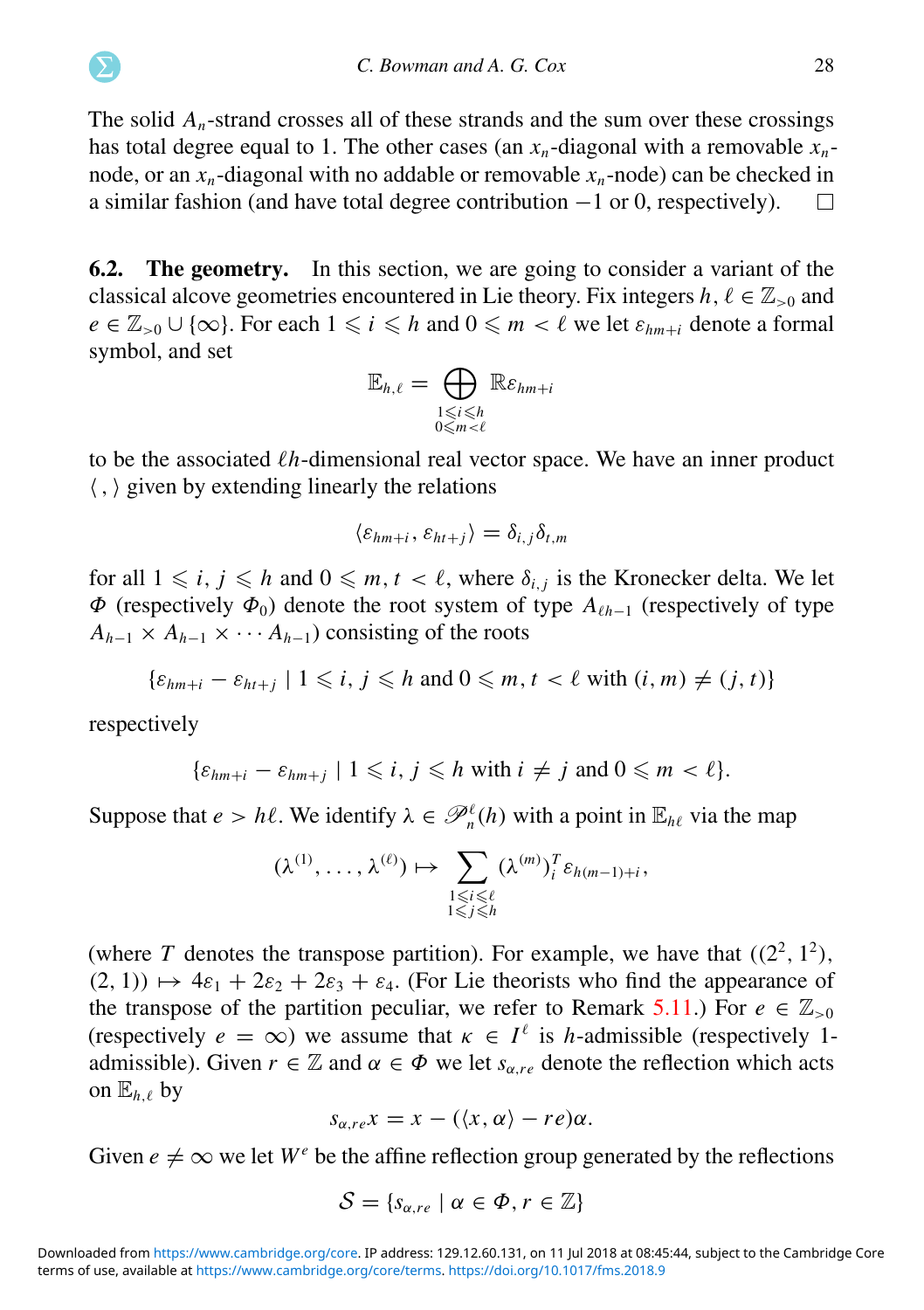and let  $W_0^e$  denote the parabolic subgroup generated by

$$
\mathcal{S}_0 = \{s_{\alpha,0} \mid \alpha \in \Phi_0\}.
$$

If  $e = \infty$  then we let  $W^e$  be the finite reflection group generated by the reflections

$$
\mathcal{S} = \{s_{\alpha,0} \mid \alpha \in \Phi\}
$$

and let  $W_0^e$  denote the parabolic subgroup generated by

$$
\mathcal{S}_0 = \{s_{\alpha,0} \mid \alpha \in \Phi_0\}.
$$

<span id="page-29-0"></span>We shall consider a shifted action of these groups on  $\mathbb{E}_{hl}^{\odot}$  by the element  $\rho =$  $(\rho_1, \rho_2, \ldots, \rho_\ell) \in I^h$  where

$$
\rho_i=(e-\kappa_i,e-\kappa_i-1,\ldots,e-\kappa_i-h+1)\in I^{h\ell}.
$$

Given an element  $w \in W^e$ , we define the 'dot' action of w on  $\mathbb{E}_{h,\ell}$  by

$$
w \cdot_{\rho} x = w(x + \rho) - \rho.
$$

We let  $\mathbb{E}(\alpha, r\epsilon)$  denote the affine hyperplane consisting of the points

$$
\mathbb{E}(\alpha, r e) = \{x \in \mathbb{E}_{h,\ell} \mid s_{\alpha,r} \cdot x = x\}.
$$

We say that a point  $\lambda \in \mathbb{E}_{h,\ell}$  is *e*-regular if it does not lie on any hyperplane. Our assumption that  $e > h\ell$  implies that *e*-regular lattice points do exist. In particular, we let ⊚ denote the origin  $(0, \ldots, 0) \in \mathbb{E}_{h}$ , note that our choice of  $\rho$  ensures that ⊚ is *e*-regular.

Given a hyperplane  $\mathbb{E}(\alpha, r\epsilon)$  we remove the hyperplane from  $\mathbb{E}_{h\ell}$  to obtain two distinct subsets  $\mathbb{E}^>(\alpha, r\epsilon)$  and  $\mathbb{E}^<(\alpha, r\epsilon)$  where  $\odot \in \mathbb{E}^<(\alpha, r\epsilon)$ . We define

$$
\mathbb{E}^{\geqslant}(\alpha, re) = \mathbb{E}(\alpha, re) \cup \mathbb{E}^{>}(\alpha, re)
$$

<span id="page-29-1"></span>and similarly  $\mathbb{E}^{\leq}(\alpha, re) = \mathbb{E}(\alpha, re) \cup \mathbb{E}^{<}(\alpha, re)$ . The dominant Weyl chamber, denoted by  $\mathbb{E}_{h,\ell}^{\circledcirc}$ , is set to be

$$
\mathbb{E}_{h,\ell}^{\odot} = \bigcap_{\alpha \in \Phi_0} \mathbb{E}^{\lt}(\alpha,0).
$$

EXAMPLE 6.8. For  $\ell = 1$  we obtain the parabolic affine geometry which controls the representation theory of the (quantum) general linear group of  $(h \times h)$ -matrices in (quantum) characteristic *e*.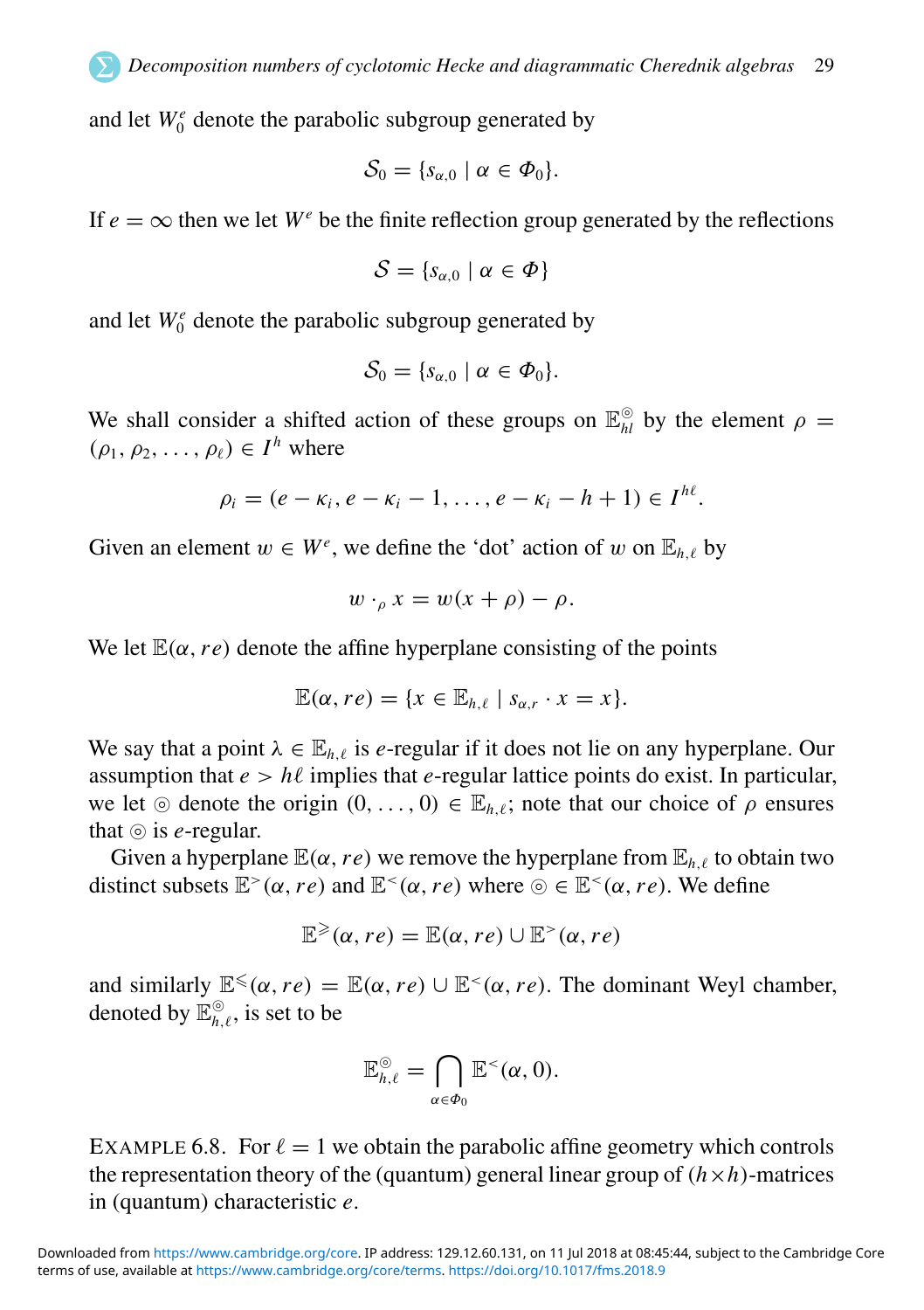EXAMPLE 6.9. Setting  $h = 1$  we have  $W_0^e = 1$  and we obtain the (nonparabolic) affine geometry which controls the representation theory of the Kac–Moody algebras of type  $\widehat{A}_{\ell-1}$  and the quiver Temperley–Lieb algebras in characteristic *e*.

DEFINITION 6.10. Let  $\lambda \in \mathbb{E}_{h,\ell}$ . There are only finitely many hyperplanes lying *strictly* between the point  $\lambda \in \mathbb{E}_{h,\ell}^{\odot}$  and the origin  $\odot \in \mathbb{E}_{h,\ell}^{\odot}$ . For  $\alpha \in \Phi$ , we let  $\ell_{\alpha}(\lambda)$  denote the total number of these hyperplanes which are perpendicular to  $\alpha \in \Phi$ . We let  $\ell(\lambda) = \sum_{\alpha \in \Phi} \ell_{\alpha}(\lambda)$ .

<span id="page-30-0"></span>REMARK 6.11. Note that we do not count any hyperplane upon which  $\lambda$  actually lies.

**6.3. Paths in the geometry for**  $e \neq \infty$ **.** Let  $e \in \mathbb{Z}_{>0}$ . We now introduce paths in our Euclidean space  $\mathbb{E}_{h,\ell}$ ; the reader may find it helpful to consider the examples in Section [12.](#page-59-0) We define a degree function on such paths in terms of the hyperplanes in our geometry. We show how to identify these paths with semistandard tableaux and hence provide a graded path theoretic basis of  $A_h(n, \theta, \kappa)$ .

DEFINITION 6.12. Given a map  $s : \{1, \ldots, n\} \rightarrow \{1, \ldots, \ell h\}$  we define points  $s(k) \in \mathbb{E}_{h}$ , by

$$
\mathsf{S}(k)=\sum_{1\leqslant i\leqslant k}\varepsilon_{s(i)}
$$

for  $1 \leq i \leq n$ . We define the associated path of length *n* in our alcove geometry  $\mathbb{E}_{h,\ell}$  by

$$
s = (s(0), s(1), s(2), \ldots, s(n)),
$$

where we fix all paths to begin at the origin, so that  $s(0) = \circledcirc \in \mathbb{E}_{h,\ell}$ . We let  $s_{\leq k}$ denote the subpath of s of length *k* corresponding to the restriction of the map *s* to the domain  $\{1, ..., k\} \subseteq \{1, ..., n\}.$ 

DEFINITION 6.13. Given a path  $s = (s(0), s(1), s(2), ..., s(n))$  we set  $deg(s(0)) = 0$  and define

$$
\deg(\mathbf{S}) = \sum_{1 \leq k \leq n} d(\mathbf{S}(k), \mathbf{S}(k-1)),
$$

where  $d(s(k), s(k-1))$  is defined as follows. For  $\alpha \in \Phi$  we set  $d_{\alpha}(s(k), s(k-1))$ to be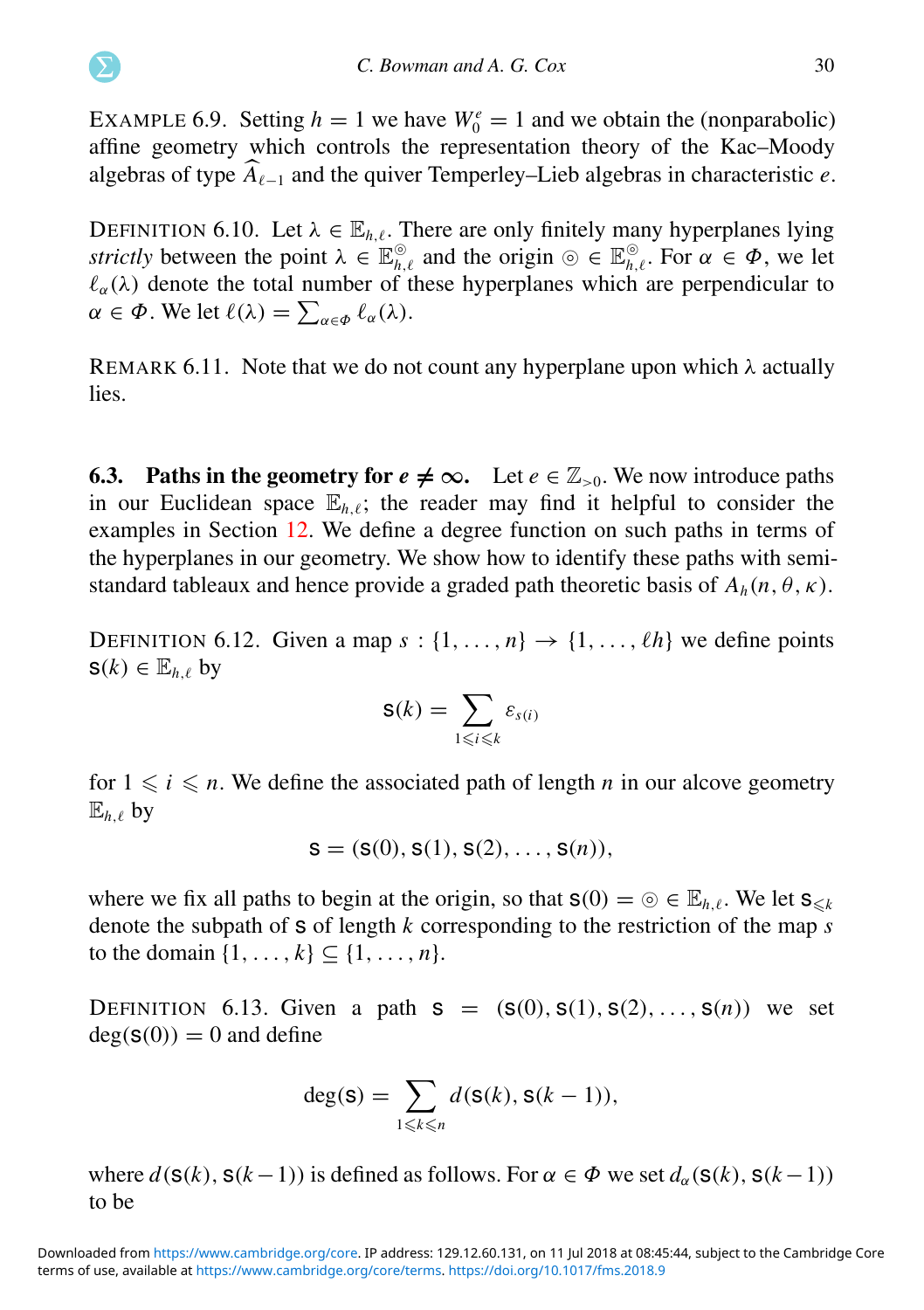- $\circ$  +1 if  $s(k-1) \in \mathbb{E}(\alpha, re)$  and  $s(k) \in \mathbb{E}^{<}(\alpha, re);$
- −1 if s(*k* − 1) ∈ E <sup>&</sup>gt;(α,*re*) and s(*k*) ∈ E(α,*re*);
- 0 otherwise.

We let

$$
d(\mathbf{S}(k-1), \mathbf{S}(k)) = \sum_{\alpha \in \Phi} d_{\alpha}(\mathbf{S}(k-1), \mathbf{S}(k)).
$$

REMARK 6.14. Let  $\delta = ((1^{\ell}), (1^{\ell}), \ldots, (1^{\ell})) \in \mathcal{P}_n^{\ell}(h)$ . Importantly, there exists a degree zero path from the origin to  $\delta$  if and only if  $e > h\ell$ . In Remark [5.7,](#page-20-2) we chose  $\kappa \in I^{\ell}$  (by applying Proposition [5.6\)](#page-19-1) so that the path  $(+\varepsilon_1, +\varepsilon_2, \ldots, +\varepsilon_{h\ell})$ from the origin to  $\delta$  is of degree zero. We note that every point in this path is *e*-regular.

DEFINITION 6.15. Let  $\mu \in \mathcal{P}_n^{\ell}(h)$  with component word of  $\mu$  equal to

$$
\varnothing = \mu^{(0)} \stackrel{+X_1}{\longrightarrow} \mu^{(1)} \stackrel{+X_2}{\longrightarrow} \mu^{(2)} \stackrel{+X_3}{\longrightarrow} \cdots \stackrel{+X_{n-1}}{\longrightarrow} \mu^{(n-1)} \stackrel{+X_n}{\longrightarrow} \mu^{(n)} = \mu.
$$

We fix a distinguished path  $t^{\mu}$  from the origin to  $\mu$  given by

$$
\mathsf{t}^{\mu}=(+\varepsilon_{X_1},+\varepsilon_{X_2},\ldots,+\varepsilon_{X_n}).
$$

Here we have abused notation slightly by identifying the addable box  $X_k$  =  $(r_k, c_k, m_k)$  with the corresponding  $\varepsilon_{X_k} = \varepsilon_{h(m_k-1)+c_k}$ .

<span id="page-31-0"></span>Let **s** be a path which passes through a hyperplane  $\mathbb{E}_{\alpha}$  *re* at point **s**(*k*) (note that *k* is not necessarily unique). Then, let t be the path obtained from s by applying the reflection  $s_{\alpha r e}$  to all the steps in **s** after the point **s**(*k*). In other words,  $t(i) = s(i)$ for all  $1 \le i \le k$  and  $t(i) = s_{\alpha, re} \cdot s(i)$  for  $k \le i \le n$ . We refer to the path t as the reflection of s in  $\mathbb{E}_{\alpha, re}$  at point s(*k*) and denote this by  $s_{\alpha, re}^k \cdot$  s. We write s ~ t if the path t can be obtained from s by a series of such reflections.

DEFINITION 6.16. We let Path<sub>n</sub>( $\lambda$ ,  $t^{\mu}$ ) denote the set of all paths from the origin to  $\lambda$  which may be obtained by applying repeated reflections to  $t^{\mu}$ , in other words

$$
Path_n(\lambda, t^{\mu}) = \{s \mid s(n) = \lambda, s \sim t^{\mu}\}.
$$

We let  $\text{Path}_{n}^{+}(\lambda, t^{\mu}) \subseteq \text{Path}_{n}(\lambda, t^{\mu})$  denote the set of paths which at no point leave the dominant Weyl chamber, in other words

$$
\text{Path}_{n}^{+}(\lambda, \mathfrak{t}^{\mu}) = \{ \mathbf{S} \in \text{Path}_{n}(\lambda, \mathfrak{t}^{\mu}) \mid \mathbf{S}(k) \in \mathbb{E}_{h,\ell}^{\odot} \text{ for all } 1 \leq k \leq n \}.
$$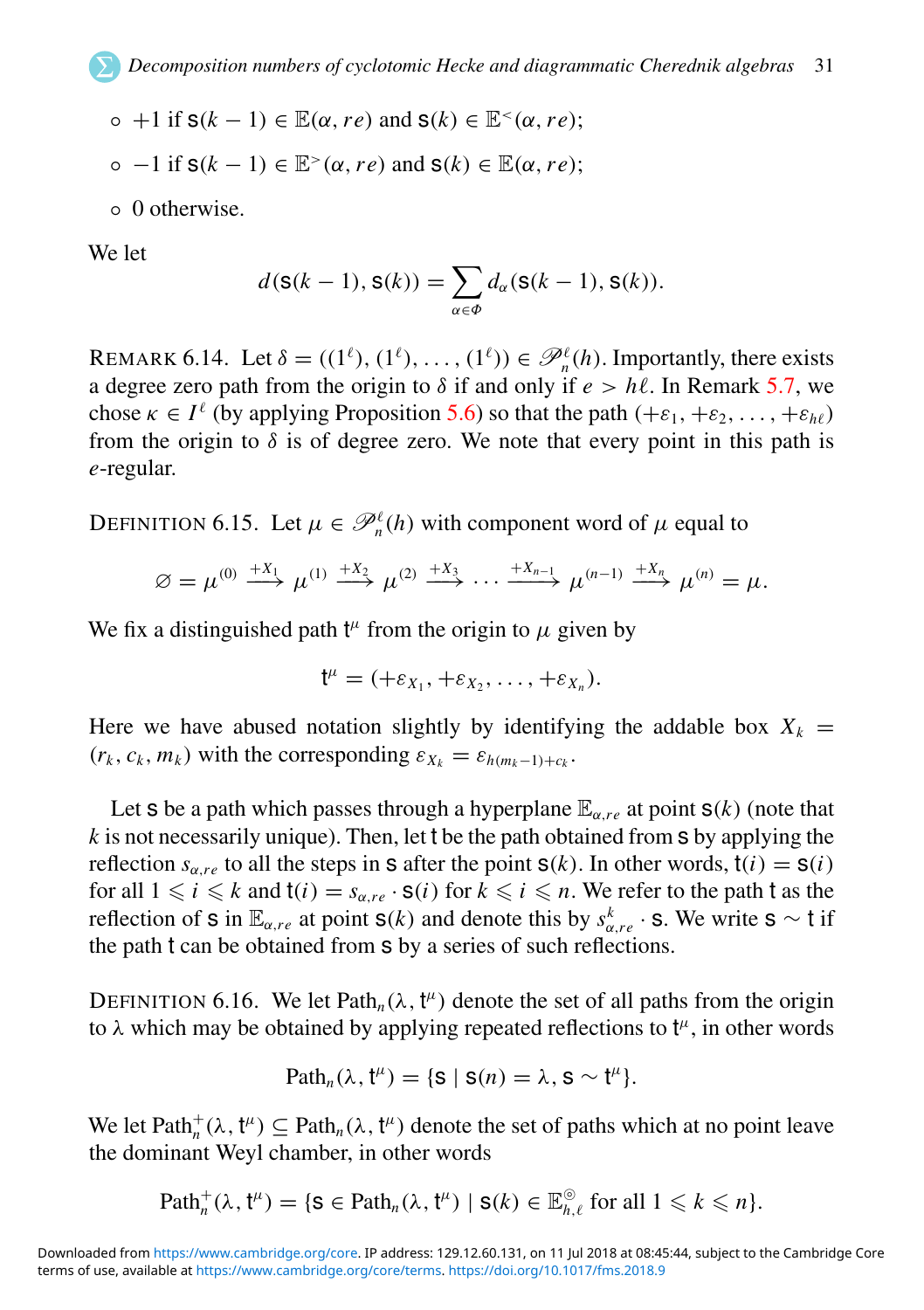DEFINITION 6.17. Let  $T \in SStd_n^+(\lambda, \mu)$  be a tableau with component reading word

$$
[\mathsf{T}_{\leq 0}] \xrightarrow{+Y_1} [\mathsf{T}_{\leq 1}] \xrightarrow{+Y_2} \cdots \xrightarrow{+Y_n} [\mathsf{T}_{\leq n}].
$$

We define a map  $\omega$ :  $SStd_n^+(\lambda, \mu) \to Path_n^+(\lambda, t^\mu)$  where  $\omega(T) = t$  is the path in the alcove geometry given by

$$
t=(+\varepsilon_{Y_1},+\varepsilon_{Y_2},\ldots,+\varepsilon_{Y_n}).
$$

REMARK 6.18. Given the unique  $T^{\mu} \in SStd^{+}(\mu, \mu)$ , it is clear that  $\omega(T^{\mu}) = t^{\mu}$ .

LEMMA 6.19. *Given*  $\lambda \in \mathcal{P}_n^{\ell}(h)$ *, we have that* 

<span id="page-32-0"></span>
$$
\langle \lambda + \rho, \varepsilon_{hm+i} - \varepsilon_{hl+j} \rangle = re
$$

*for some*  $r \in \mathbb{Z}$ *, if and only if the nodes*  $((\lambda^{(m+1)})_i^T, i, m)$ ,  $((\lambda^{(l+1)})_j^T, j, l) \in \lambda$  have *the same residue.*

*Proof.* To see this, note that both statements are equivalent to

$$
(\lambda^{(m+1)})_i^T + e - \kappa_i \equiv (\lambda^{(l+1)})_j^T + e - \kappa_j \pmod{e}.
$$

THEOREM 6.20. *Let*  $e \in \mathbb{Z}_{>0} \cup \{\infty\}$  *and*  $\kappa \in I^{\ell}$  *be h-admissible. For*  $\lambda$ ,  $\mu \in \mathscr{P}_n^{\ell}(h)$  the map  $\omega$ :  $SStd_n^+(\lambda, \mu) \to Path_n^+(\lambda, t^{\mu})$  is bijective and degree *preserving.*

*Proof.* The result clearly holds for  $n = 1$  and so we proceed by induction. We now let  $\mu \in \mathcal{P}_{n+1}^{\ell}(h)$ . Let *X* denote the least dominant element of Rem( $\mu$ ) and suppose this box has residue  $x \in I$ . By induction and Theorem [6.1,](#page-22-2) we may assume that

$$
SStd_{n+1}^{+}(\lambda, \mu) \leftrightarrow \bigsqcup_{Y \in Rem_x(\lambda)} SStd_n^{+}(\lambda - Y, \mu - X) \leftrightarrow \bigsqcup_{Y \in Rem_x(\lambda)} Path_n^{+}(\lambda - Y, \mu - X)
$$
\n(6.6)

and that these bijections are degree preserving. Given any  $T \in SStd_{n+1}^+(\lambda, \mu)$  we can let  $Y \in \text{Rem}(\lambda)$  denote the box containing the entry  $n + 1$ . By induction, the pair

$$
\mathsf{T}_{\leq n} \in \mathrm{SStd}_n^+(\lambda - Y, \mu - X) \quad \text{and} \quad \omega(\mathsf{T}_{\leq n}) \in \mathrm{Path}_n^+(\lambda - Y, \mu - X)
$$

is identified under the map [6.6](#page-31-0) and the degrees coincide. Moreover given any  $\mathsf{T} \in \mathsf{SStd}_{n+1}^+(\lambda, \mu)$ , we can write

$$
\omega(\mathsf{T}_{\leq n})=s_{\varepsilon_{i_l}-\varepsilon_{j_l},m_{l'}}^{(k_l)}\ldots s_{\varepsilon_{i_1}-\varepsilon_{j_1},m_{l'}}^{(k_1)}\cdot \omega(\mathsf{T}^{\mu-X})
$$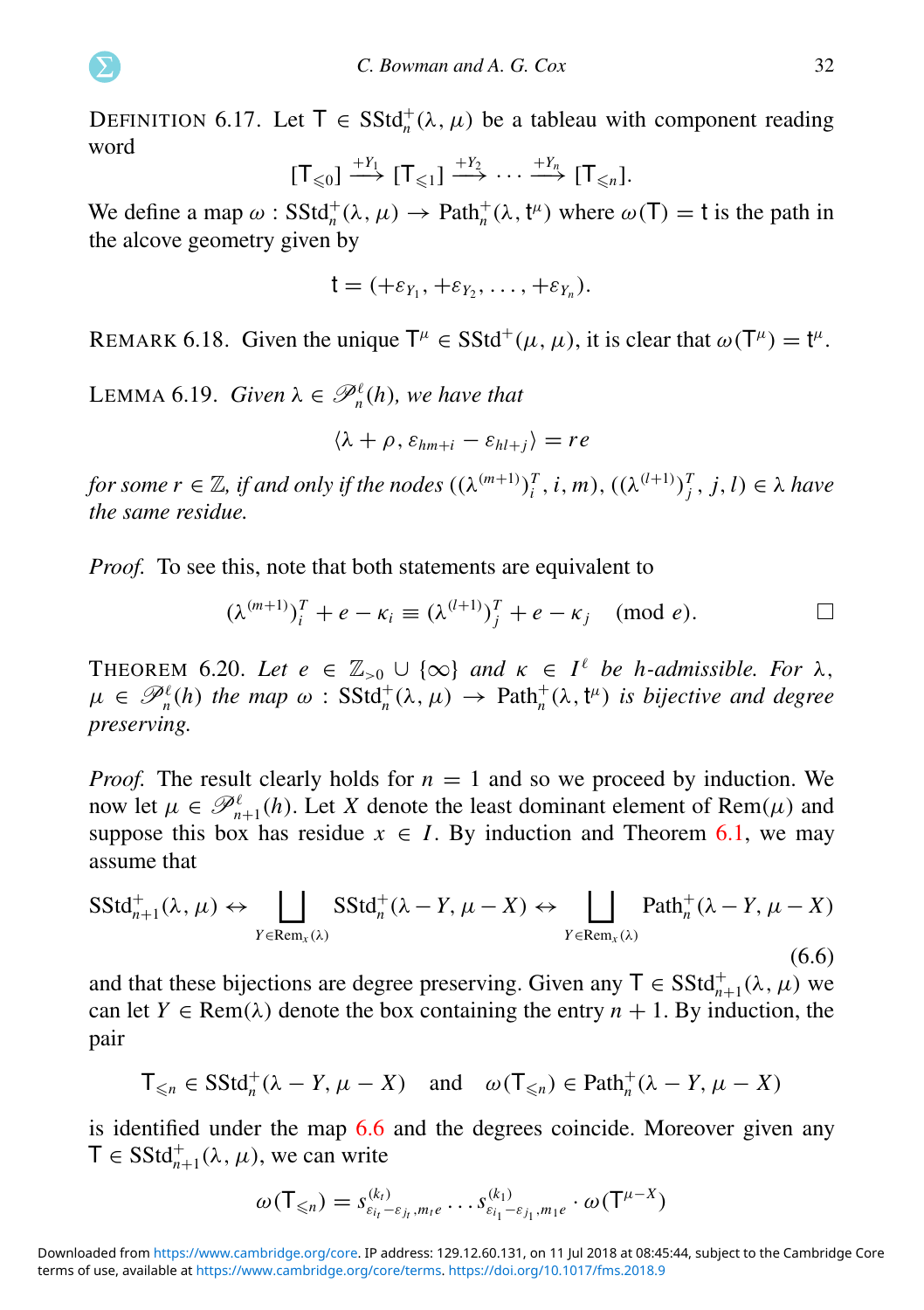for some  $k_1 \leq k_2 \leq \cdots \leq k_t$ . Now, given  $t \in \text{Path}_{n}^{+}(\lambda, t^{\mu})$  such that  $t(n) \in$  $\mathbb{E}_{i_n - j_n, m_n e}$  and  $t(n + 1) \notin \mathbb{E}_{i_n - j_n, m_n e}$  we have that

$$
t = s_{\varepsilon_{i_n} - \varepsilon_{j_n}, m_n e}^{(n)} (s_{\varepsilon_{i_1} - \varepsilon_{j_1}, m_1 e}^{(k_1)} \cdots s_{\varepsilon_{i_1} - \varepsilon_{j_1}, m_1 e}^{(k_1)}) \cdot t^{\mu}
$$
  
\n
$$
= s_{\varepsilon_{i_n} - \varepsilon_{j_n}, m_n e}^{(n)} (s_{\varepsilon_{i_1} - \varepsilon_{j_1}, m_1 e}^{(k_1)} \cdots s_{\varepsilon_{i_1} - \varepsilon_{j_1}, m_1 e}^{(k_1)}) \cdot (t^{\mu} \downarrow \leq n \circ (+\varepsilon_X))
$$
  
\n
$$
= s_{\varepsilon_{i_n} - \varepsilon_{j_n}, m_n e}^{(n)} (s_{\varepsilon_{i_1} - \varepsilon_{j_1}, m_1 e}^{(k_1)} \cdots s_{\varepsilon_{i_1} - \varepsilon_{j_1}, m_1 e}^{(k_1)}) \cdot \omega (T_{\leq n}^{\mu} + \{X\})
$$
  
\n
$$
= s_{\varepsilon_{i_n} - \varepsilon_{j_n}, m_{p,q} e}^{(n)} \cdot \omega (T_{\leq n} + \{\sigma(X)\})
$$
  
\n
$$
= \omega (T_{\leq n} + \{\sigma'(X)\})
$$

<span id="page-33-0"></span>where  $\sigma = s_{\varepsilon_{i_t} - \varepsilon_{j_t}} \dots s_{\varepsilon_{i_1} - \varepsilon_{j_1}} \in \mathfrak{S}_{h\ell}, \sigma' = s_{\varepsilon_{i_n} - \varepsilon_{j_n}} s_{\varepsilon_{i_t} - \varepsilon_{j_t}} \dots s_{\varepsilon_{i_1} - \varepsilon_{j_1}} \in \mathfrak{S}_{h\ell}$  and  $\sigma'(X) = Y \in \text{Rem}_x(\lambda)$ . This gives us the required bijection

$$
\text{Path}_{n}^{+}(\lambda, \mu) \leftrightarrow \bigsqcup_{Y \in \text{Rem}_{x}(\lambda)} \text{Path}_{n}^{+}(\lambda - Y, \mu - X). \tag{6.7}
$$

It remains to verify that the bijection is degree preserving. Let  $A_{(r,c,m)} \triangleright A_{(r',c',m')}$ be two addable nodes of some  $\lambda \in \mathcal{P}_n^{\ell}$  and suppose that  $r - c \neq r' - c'$ . This implies that the  $c'$ <sup>th</sup> column of the  $m'$ <sup>th</sup> component of  $\lambda$  is *strictly* greater than the *c*th column of the *m*th component of λ. Therefore

$$
\langle \lambda + A_{(r',c',m')}, \varepsilon_{c'} - \varepsilon_c \rangle = \langle \lambda, \varepsilon_{c'} - \varepsilon_c \rangle + 1
$$
  

$$
\langle \lambda + A_{(r,c,m)}, \varepsilon_{c'} - \varepsilon_c \rangle = \langle \lambda, \varepsilon_{c'} - \varepsilon_c \rangle - 1
$$
 (6.8)

are both strictly positive. For any  $Y \in \text{Rem}_{r}(\lambda)$ , we let

$$
Add_x(\lambda - Y) = \{A_{(r_1, c_1, m_1)} \triangleright A_{(r_2, c_2, m_2)} \triangleright \cdots \triangleright A_{(r_a, c_a, m_a)}\} = Add_x(\lambda - Y) \setminus \{Y\}
$$
  
\n
$$
Rem_x(\lambda) = \{R_{(p_1, q_1, t_1)} \triangleright R_{(p_2, q_2, t_2)} \triangleright \cdots \triangleright R_{(p_b, q_b, t_b)} = Rem_x(\lambda - Y) \setminus \{Y\}.
$$

We note that  $\text{Rem}_{z}(\lambda - Y) = \text{Rem}_{z}(\lambda)$  and  $\text{Add}_{z}(\lambda - Y) = \text{Rem}_{z}(\lambda)$  for all  $x \neq z \in I$ . We further note that  $r_i - c_i \neq r_i - c_j$  (respectively  $p_i - q_i \neq p_i - q_j$ ) for  $1 \le i \le i \le a$  (respectively  $1 \le i \le j \le b$ ) by Lemma [5.5.](#page-19-0) We set  $Y =$  $A_{(r_y, c_y, m_y)} = R_{(p_{y'}, q_{y'}, t_{y'})}$  for some  $1 \leq y \leq a$  and  $1 \leq y' \leq b$ .

If  $\lambda \in \mathbb{E}_{\alpha,me}$  and  $\lambda + \varepsilon_Y \notin \mathbb{E}_{\alpha,me}$  for some  $m \in \mathbb{Z}_{>0}$ , then  $\alpha = \varepsilon_{c_i} - \varepsilon_{c_j}$  for some  $1 \leq i < j \leq a$ . Similarly, if  $\lambda \notin \mathbb{E}_{\alpha, m}$  and  $\lambda + \varepsilon_Y \in \mathbb{E}_{\alpha, m}$  for some  $m \in \mathbb{Z}_{>0}$ , then  $\alpha = \varepsilon_{q_i} - \varepsilon_{q_j}$  for some  $1 \leq i < j \leq b$ . By [\(6.8\)](#page-32-0), we have that

$$
d_{\varepsilon_{c_i} - \varepsilon_{c_j}}(\lambda, \lambda + \varepsilon_Y) = \begin{cases} 1 & \text{if } i = y < j, \\ 0 & \text{otherwise,} \end{cases}
$$
\n
$$
d_{\varepsilon_{q_i} - \varepsilon_{q_j}}(\lambda, \lambda + \varepsilon_Y) = \begin{cases} -1 & \text{if } i = y' < j, \\ 0 & \text{otherwise,} \end{cases}
$$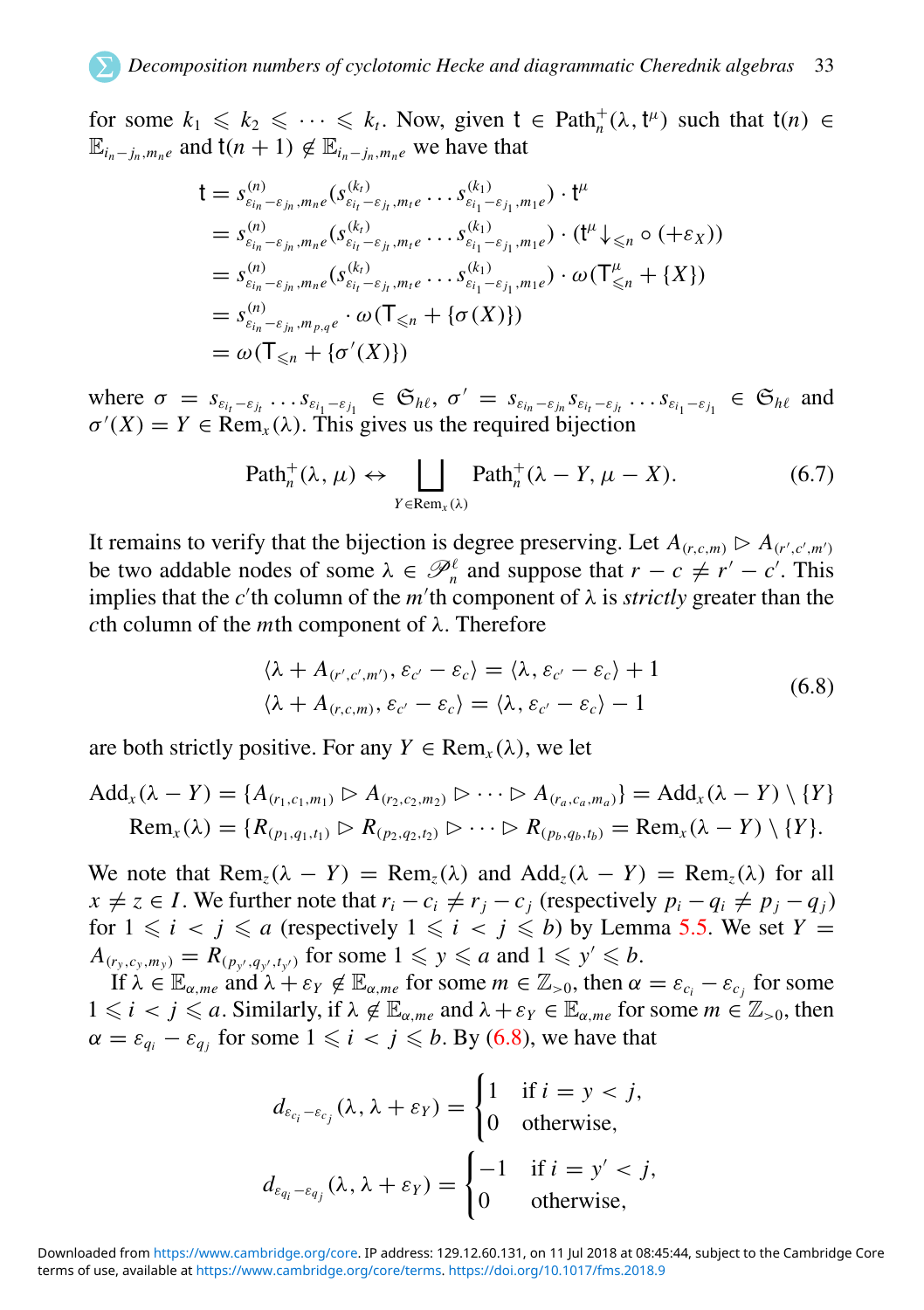<span id="page-34-1"></span>and summing over all these terms we obtain

$$
d(\lambda, \lambda + \varepsilon_Y) = (a - y) - (b - y')
$$

which is equal to the number of addable *x*-boxes to the right of *Y* minus the number of removable *x*-boxes to the right of *Y* , as required.  $\Box$ 

<span id="page-34-2"></span>THEOREM 6.21. *The R-algebra*  $A_h(n, \theta, \kappa)$  *is a graded cellular algebra with basis*

$$
\{C_{st} \mid s \in \text{Path}^+_n(\lambda, t^n), t \in \text{Path}^+_n(\lambda, t^{\nu}), \lambda, \mu, \nu \in \mathcal{P}_n^{\ell}(h)\}
$$

with respect to the  $\theta$ -dominance order on  $\mathscr{P}_n^{\ell}(h)$  and the involution  $*$ . Here  $C_{\text{st}}$   $:=$  $C_{ST}$  *for*  $\omega(S) = S$  *and*  $\omega(T) = t$ *.* 

**6.4.** The algebras  $A(n, \theta, \kappa)$  for  $e = \infty$  or  $e > n$ . We now take a short detour to consider the algebras  $A(n, \theta, \kappa)$  with  $e = \infty$  (or more generally  $e > n$ ) and  $\kappa \in I^{\ell}$  is 1-admissible (that is, a multicharge with no repeated entries). We can take the condition on the *e*-multicharge to be less restrictive because of our assumption that  $e > n$ . With minor technical modifications to the combinatorics, this can be treated in exactly the same way as the algebras  $A_h(n, \theta, \kappa)$  for  $e > h\ell$ and  $\kappa \in I^{\ell}$  *h*-admissible. Let t<sup> $\mu$ </sup> be the path from  $\odot$  to  $\mu$ , defined as above. We have two problems to address:

(i) the path  $t^{\mu}$  is not necessarily of degree zero, however

$$
\deg(\mathsf{T}^{\mu})=\deg(C_{\mathsf{T}^{\mu}})=0;
$$

(ii) the map  $\varphi$  :  $SStd_n^+(\lambda, \mu) \to Path_n^+(\lambda, \mu)$  is not necessarily surjective and  $deg(\varphi(S)) = deg(S) - deg(t^{\mu})$  for  $S \in SStd_n^+(\lambda, \mu)$ .

We take care of these problems as follows. Let

$$
\Sigma(\mu) = \{k \mid 1 \leq k \leq n, d_{\alpha}(\mathfrak{t}^{\mu}(k-1), \mathfrak{t}^{\mu}(k)) \neq 0 \text{ for some } \alpha \in \Phi\}.
$$

<span id="page-34-0"></span>We let Path<sub>n</sub><sup>∞</sup>( $\lambda$ ,  $\mu$ )  $\subseteq$  Path<sub>n</sub><sup>+</sup>( $\lambda$ ,  $\mu$ ) denote the subset of paths **s** such that

$$
\boldsymbol{\mathsf{S}}\sim\boldsymbol{\mathsf{S}}^{(1)}\sim\boldsymbol{\mathsf{S}}^{(2)}\sim\cdots\sim\boldsymbol{\mathsf{S}}^{(t)}=\boldsymbol{\mathsf{t}}^{\mu}
$$

where  $S^{(i)} = s_{\alpha, re}^{k_i} \cdot S^{(i-1)}$  for some  $k_i \notin \Sigma(\mu)$ . We then define the degree as follows

$$
\deg(\mathbf{S}) = \sum_{\substack{1 \leq k \leq n \\ k \notin \Sigma(\mu)}} d(\mathbf{S}(k), \mathbf{S}(k-1)),
$$

for  $s \in \text{Path}_{n}^{\infty}(\lambda, \mu)$ . In the remainder of the paper, we shall only deal explicitly with the algebras  $A_h(n, \theta, \kappa)$  with  $e > h\ell$ . However all the results can be easily generalized to  $A(n, \theta, \kappa)$  for  $e > n$  and  $\kappa \in I^{\ell}$  1-admissible.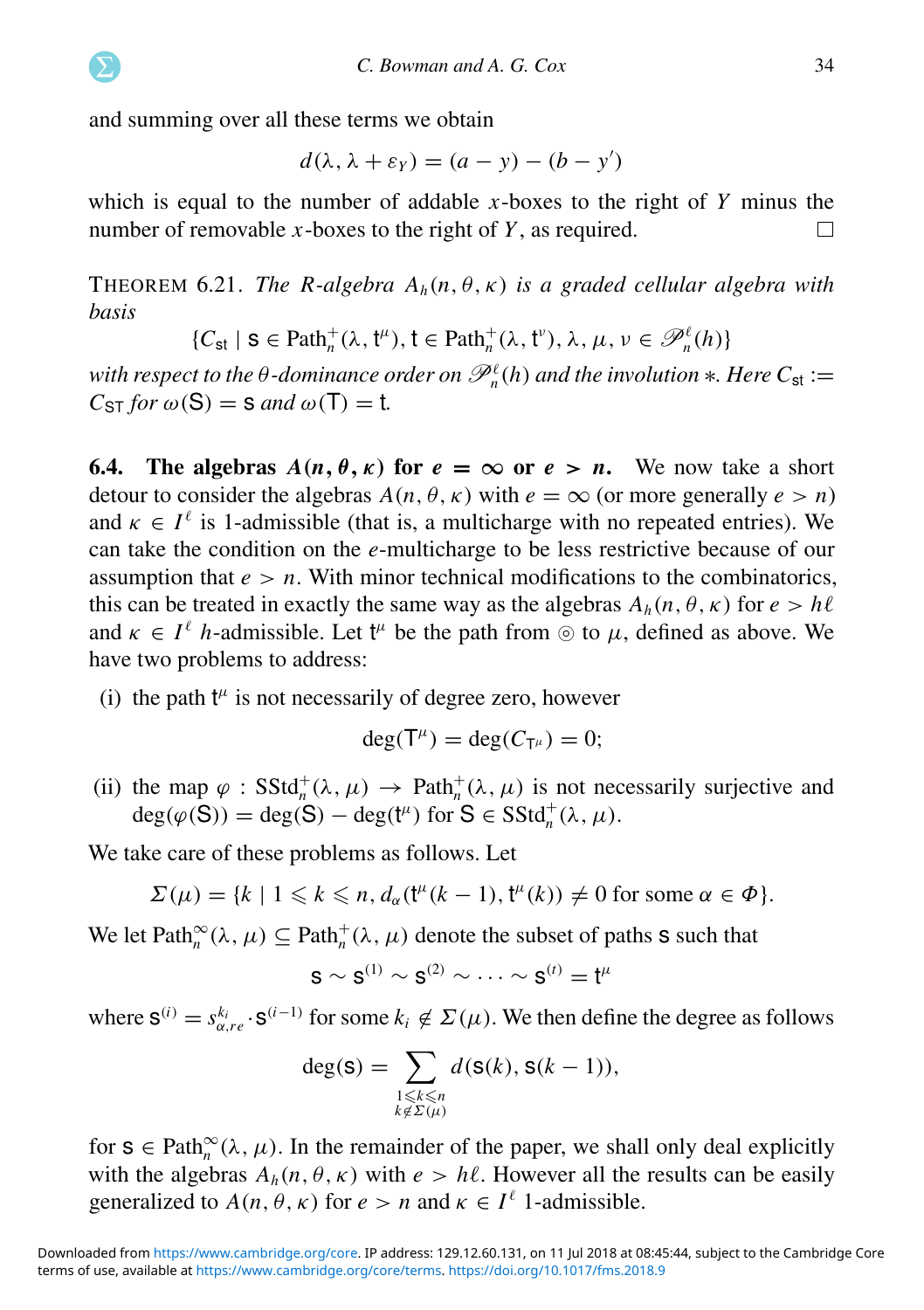THEOREM 6.22. *Let*  $e > n$  *and*  $\kappa \in I^{\ell}$  *be 1-admissible. The R-algebra*  $A(n, \theta, \kappa)$ *is a graded cellular algebra with basis*

$$
\{C_{st} \mid s \in \text{Path}^{\infty}_n(\lambda, t^{\mu}), t \in \text{Path}^{\infty}_n(\lambda, t^{\nu}), \lambda, \mu, \nu \in \mathcal{P}_n^{\ell}(\infty)\}\
$$

*with respect to the*  $\theta$ *-dominance order on*  $\mathscr{P}_n^{\ell}$  *and the involution*  $*$ *. Here*  $C_{st}$  :=  $C_{ST}$  *for*  $\omega(S) = S$  *and*  $\omega(T) = t$ *.* 

REMARK 6.23. We remark that the case  $e = \infty$  (or more generally  $e > n$ ) is expected to be far simpler than the case  $e \leq n$ . Indeed, this prompted an optimistic conjecture of Kleshchev–Ram [[KR11](#page-64-7), Conjecture 7.3] (later proven false in [[Wil14](#page-65-6), Section 4.2]). From our point of view, this simplification is a consequence of the fact that the affine Weyl group 'controlling' the alcove geometry for  $e = \infty$  is finite (whereas it is infinite for  $e < n$ ). This is reflected in the fact that Theorem [6.22](#page-34-1) deals with the entire diagrammatic Cherednik algebra, rather than the quotient considered in Theorem [6.21.](#page-33-0)

<span id="page-35-1"></span>The KLR algebras  $H_n(\kappa)$  for  $e = \infty$  and  $\ell = 2$  have received a great deal of attention from Brundan–Stroppel (see for example [[BS10](#page-63-18), [BS11](#page-63-6)]) and some of their results were extended to the case  $e > n$  by Mathas–Hu [**[HM15](#page-64-6)**, Appendix B].

REMARK 6.24. Let  $e > n$ . Up to a trivial re-ordering of the weighting, any two diagrammatic Cherednik algebras for distinct weightings (with  $\kappa \in I^{\ell}$  fixed) are isomorphic as graded *R*-algebras. (This is certainly not true for  $e \le n$  and can be seen as another way in which the overall picture simplifies for  $e = \infty$ .) Therefore, the graded decomposition matrix of  $H_n(\kappa)$  does not depend on our choice of weighting by [**[Bow16](#page-63-12)**, Corollary 5.3]. Therefore we can speak of calculating the graded decomposition matrix of  $H_n(\kappa)$  (as we shall in Conjecture [11.6\)](#page-58-0) without reference to our chosen weighting.

#### 7. Inductively constructing basis elements from the path

We now pause in order to highlight how one can inductively construct a basis element *C*<sub>S</sub> of the algebra directly from the corresponding path  $\omega(S) = S \in$ Path<sup>+</sup> $(\lambda, t^{\mu})$ . Let

$$
\mathsf{t}^{\mu}=(+\varepsilon_{X_1},+\varepsilon_{X_2},\ldots,+\varepsilon_{X_n})
$$

and let

$$
\mathbf{S}=(+\varepsilon_{Y_1},+\varepsilon_{Y_2},\ldots,+\varepsilon_{Y_n}).
$$

<span id="page-35-0"></span>Given  $1 \leq k \leq n$ , we obtain  $C_{\mathsf{T}_{\leq k}}$  from  $C_{\mathsf{T}_{\leq k-1}}$  by adding a strand connecting the northern point at the end of the  $i_k$ <sup>th</sup> column to the southern point at the end of the *jk* th column.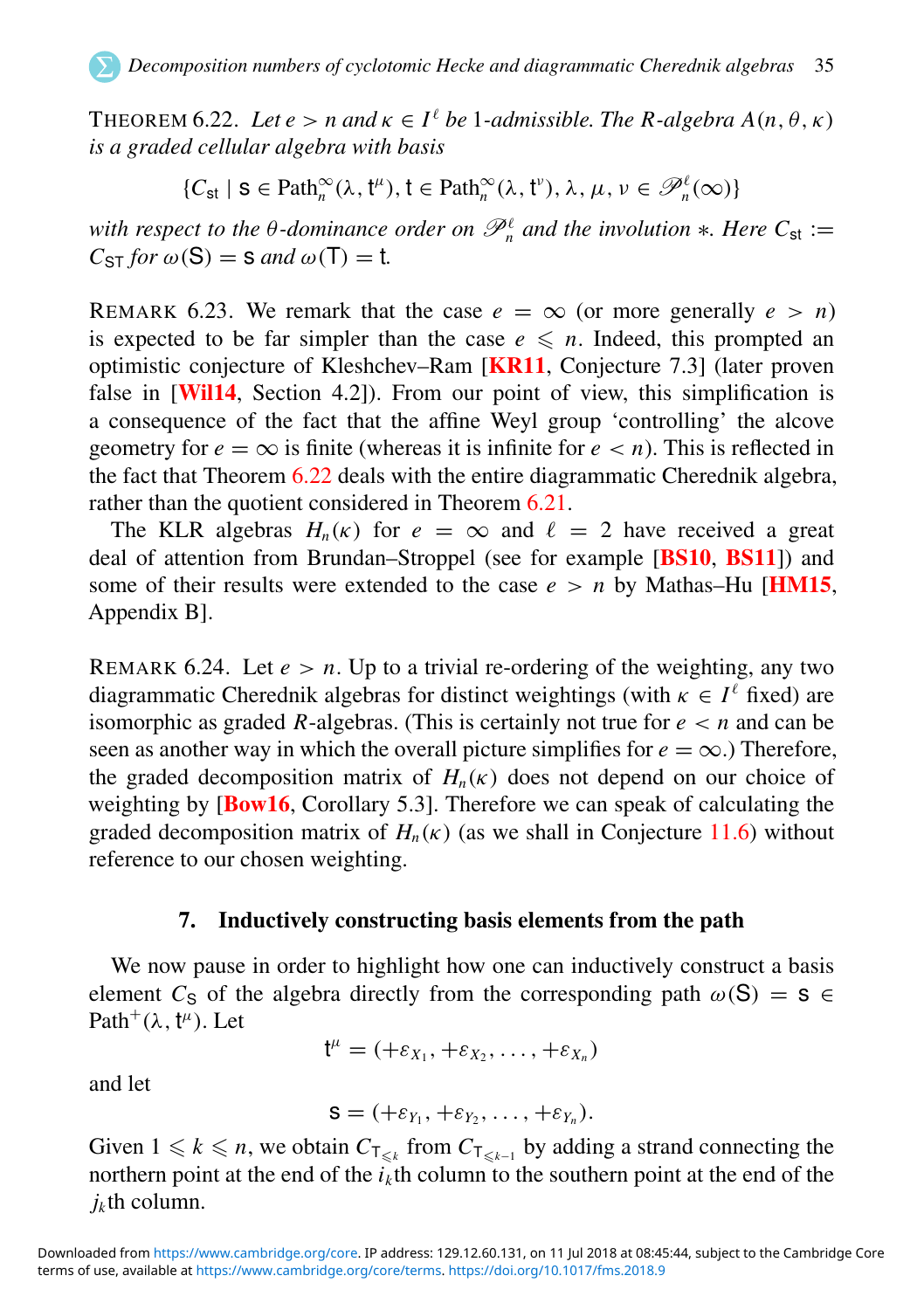EXAMPLE 7.1. We continue with Example [6.5.](#page-24-1) Let  $e = 7$ ,  $h = 1$ ,  $\ell = 3$ , and  $\kappa = (0, 2, 4) \in (\mathbb{Z}/7\mathbb{Z})^3$ . For  $\mu = ((1^5), \emptyset, \emptyset)$ , we have that

$$
t^\mu = (+\epsilon_1, +\epsilon_1, +\epsilon_1, +\epsilon_1, +\epsilon_1)
$$

for  $\lambda = ((1^2), (1), (1^2))$  we consider the path

$$
s^{(4)}_{\epsilon_2-\epsilon_3,-\epsilon} s^{(2)}_{\epsilon_1-\epsilon_3,\epsilon} \cdot {\frak t}^\mu = {\sf S} = (+\epsilon_1, +\epsilon_1, +\epsilon_3, +\epsilon_3, +\epsilon_2) \in \text{Path}^+_5(\lambda, {\frak t}^\mu).
$$

For each of the 5 steps in s, the corresponding basis elements (corresponding to  $s \downarrow_{\leq k}$  and  $1 \leq k \leq 5$ ) are depicted in Figure [3](#page-36-0) below. For each  $1 \leq k \leq 5$ , the northern (respectively southern) residue sequence is given by Shape( $t^{\mu} \downarrow_{\leq k}$ ) (respectively Shape( $s\downarrow_{\leq k}$ )). For example, if  $k = 3$  then  $s\downarrow_{\leq 3} \in \text{Path}^+(((1^2),$  $\varnothing$ , (1)), ((1<sup>3</sup>),  $\varnothing$ ,  $\varnothing$ )) has northern loading given by ((1<sup>3</sup>),  $\varnothing$ ,  $\varnothing$ ) and southern loading given by  $((1^2), \emptyset, (1)).$ 

#### <span id="page-36-0"></span>8. Tensoring with the determinant

We now identify our higher-level analogue of the stability obtained by 'tensoring with the determinant' for general linear groups. Notice that we are working in the Ringel dual setting and so 'tensoring with the determinant' means 'adding a row' as opposed to 'adding a column'. This has an obvious higher-level generalization, as we shall now see. For the remainder of the paper we shall have to actually multiply diagrams together in order to prove various isomorphisms. We therefore fix some notation regarding the manipulation of diagrams using the relations of Definition [4.4.](#page-13-0)

REMARK 8.1. We shall refer to the relations [\(3.1\)](#page-13-1), [\(3.2\)](#page-13-2), [\(3.5\)](#page-14-1), [\(3.8\)](#page-15-2), [\(3.13\)](#page-16-1) and [\(3.14\)](#page-16-2) and the latter relation in both [\(3.4\)](#page-14-2) and [\(3.11\)](#page-15-3) as *noninteracting relations*. These are the relations given by pulling strands through one another in the naïve fashion (without acquiring error terms or dots or sending the diagram to zero). We refer to a *critical point* as any local neighbourhood in the diagram with nonzero degree. When manipulating diagrams, we focus on the 'critical points' at which we cannot use the noninteracting relations (as this is where things get tricky). Upon reaching a critical point (by manipulating the diagrams as much as possible using the noninteracting relations) we resolve this critical point (if necessary) in order to obtain a linear combination of diagrams.

THEOREM 8.2. *Given a partition*  $\lambda = (\lambda_1, \lambda_2, \ldots)$ *, let*  $\det_b(\lambda) = (h, \lambda_1, \lambda_2, \ldots)$ *. We have an injective map of partially ordered sets*  $det_h$  :  $\mathscr{P}_n^{\ell}(h) \hookrightarrow \mathscr{P}_{n+h\ell}^{\ell}(h)$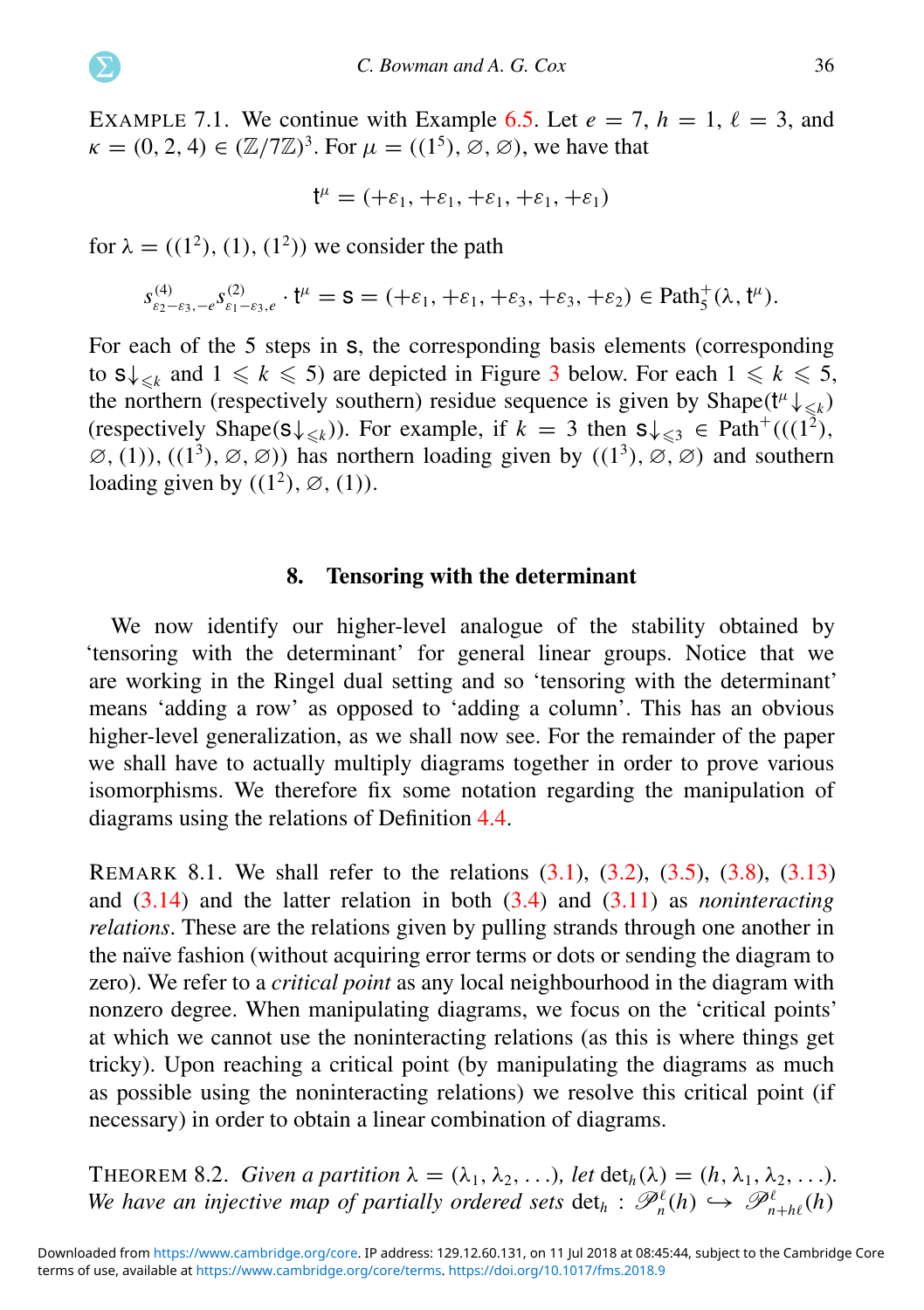

Figure 3. The elements  $C_{s\downarrow s}($  for  $k = 1, ..., 5$ .

*given by*

$$
\det_h(\lambda^{(1)},\lambda^{(2)},\ldots,\lambda^{(\ell)})=(\det_h(\lambda^{(1)}),\det_h(\lambda^{(2)}),\ldots,\det_h(\lambda^{(\ell)})).
$$

*The image,*  $det_h(\mathscr{P}_n^{\ell}(h))$ *, is a closed subset of*  $\mathscr{P}_{n+h\ell}^{\ell}(h)$  *under the*  $\theta$ -dominance *ordering and we have a degree-preserving bijective map*

$$
\det_h: \text{Path}_n(\lambda, \mathfrak{t}^\mu) \to \text{Path}_{n+h\ell}(\text{det}_h(\lambda), \mathfrak{t}^{\text{det}_h(\mu)})
$$

<span id="page-37-0"></span>*given by*

$$
\det_h(\mathbf{S}) = (+\varepsilon_1, +\varepsilon_2, \ldots, +\varepsilon_{h\ell}) \circ \mathbf{S} \in \mathrm{Path}_{n+h\ell}(\det_h(\lambda), \mathbf{t}^{\det_h(\mu)})
$$

 $for s \in \text{Path}_n(\lambda, t^{\mu})$ *. We have an isomorphism of graded R-algebras* 

$$
A_{\det_h(\mathscr{P}_{n+h\ell}^{\ell}(h))}(n+h\ell,\theta,\kappa)\cong A_{\mathscr{P}_{n}^{\ell}(h)}(n,\theta,\kappa).
$$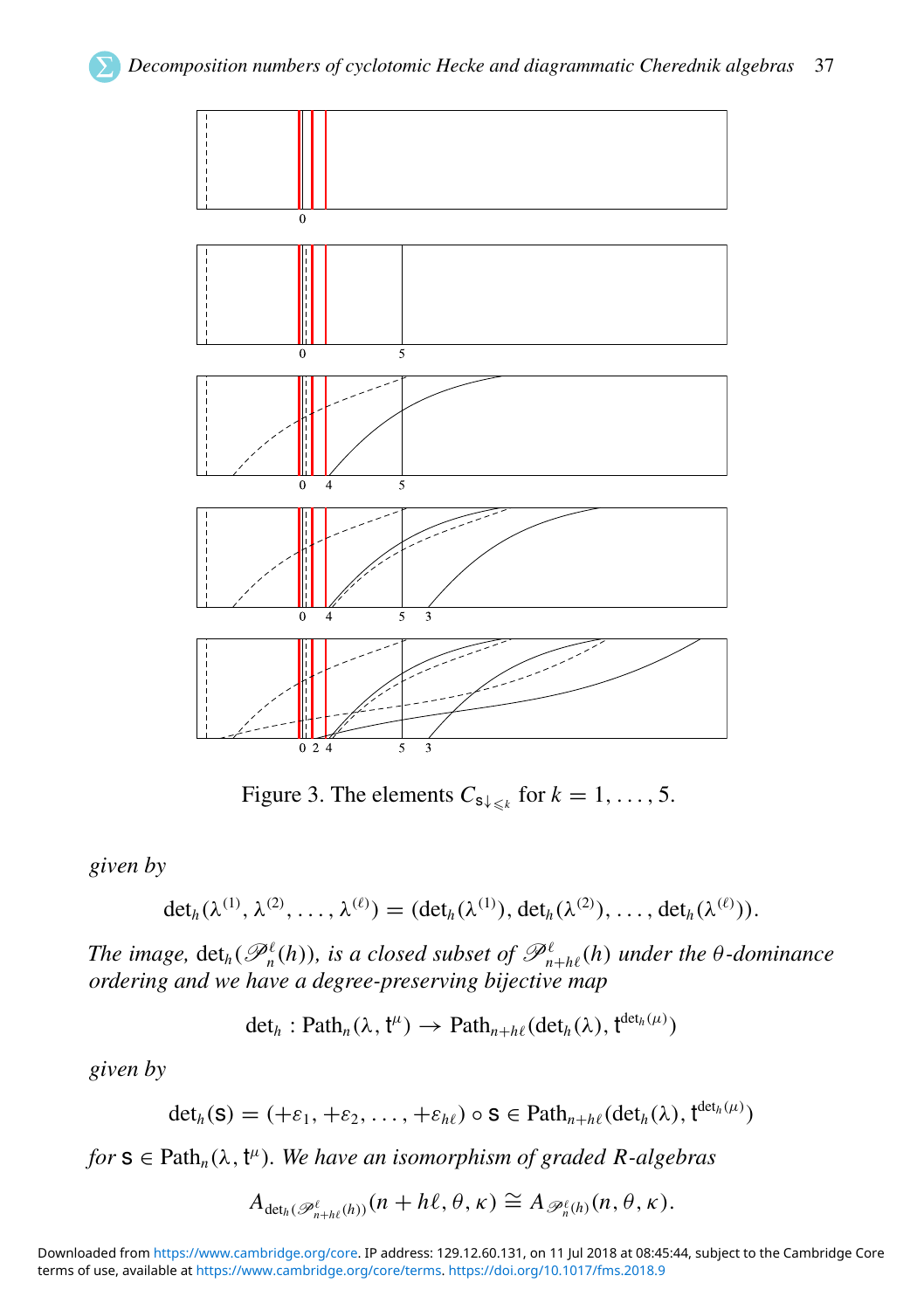<span id="page-38-0"></span>*In particular, over an arbitrary field* **k** *we have that* 

<span id="page-38-2"></span>
$$
d_{\lambda,\mu}(t) = d_{\det_h(\lambda),\det_h(\mu)}(t)
$$

*for all*  $\lambda, \mu \in \mathscr{P}_n^{\ell}(h)$ *.* 

*Proof.* The map det<sub>h</sub> is easily checked to be injective and its image a closed subset under the  $\theta$ -dominance ordering. Our assumption on  $\kappa \in I^{\ell}$  (see Remark [6.14\)](#page-30-0) implies that  $deg(s) = deg(det<sub>h</sub>(s))$ . As remarked in Remark [6.14,](#page-30-0) the path  $(+\varepsilon_1, +\varepsilon_2, \ldots, +\varepsilon_{h\ell})$  does not pass through any  $W^e$ -hyperplane and so we obtain the required bijection. Therefore

$$
A_{\det_h(\mathscr{P}_{n+h\ell}^{\ell}(h))}(n+h\ell,\theta,\kappa)\cong A_{\mathscr{P}_n^{\ell}(h)}(n,\theta,\kappa)
$$

on the level of graded *R*-modules. It remains to prove that the isomorphism holds on the level of *R*-algebras. Proceeding as in Section [7,](#page-34-0) we see that the diagram  $C_{\det_h(s)\det_h(t)}$  is obtained from that of  $C_{st}$  by:

- shifting any solid or ghost strand *X* (note that we are excluding the case that *X* is a vertical red strand) rightwards by  $(\ell + \varepsilon)$ -units (we now refer to this strand as  $det_h(X)$ ;
- and adding *h*ℓ 'new' vertical solid strands (with their accompanying ghosts) with *x*-coordinates given by  $\mathbf{I}_{(1,c,m)}$  for  $1 \leq c \leq h$  and  $1 \leq m \leq l$ .

Let *X* be a strand of residue  $i \in I$  in  $C_{st}$ . Let *A* denote any of the *h* $\ell$  distinct strands in  $C_{\det_h(s)\det_h(t)}$  which do not appear in  $C_{st}$ . There is no crossing of a solid and red strand of the same residue in either  $C_{st}$  or  $C_{det_h(s)det_h(t)}$ , by Lemma [5.5.](#page-19-0) Again by Lemma [5.5,](#page-19-0) any crossing of  $\det_h(X)$  with a *new* vertical strand, *Y*, in  $C_{\det(h)}$ is of degree zero and can be removed using only the noninteracting relations, that is the relations which do not annihilate the diagram  $(3.4)$ , change the number of dots on a strand, or which create error terms. Any crossing of strands  $det<sub>h</sub>(X)$  and  $det_h(Y)$  in  $C_{det_h(s)det_h(t)}$  can be removed in exactly the same fashion as *X* and *Y* in  $C_{\det_h(s)\det_h(t)}$ . The *R*-algebra isomorphism follows. П

#### 9. The super-strong linkage principle

<span id="page-38-1"></span>Throughout this section, k is an arbitrary field. Let  $\lambda, \mu \in \mathbb{E}_{h,\ell}^{\circ}$ . We say that  $\lambda$ and  $\mu$  are  $W^e$ -*linked* if they belong to the same orbit under the dot action of the affine Weyl group, that is if  $\lambda \in W^e \cdot \mu$ . Given two polynomials  $f, g \in \mathbb{N}[t, t^{-1}]$ , we write  $f \le g$  if and only if  $f - g \in \mathbb{N}[t, t^{-1}]$ .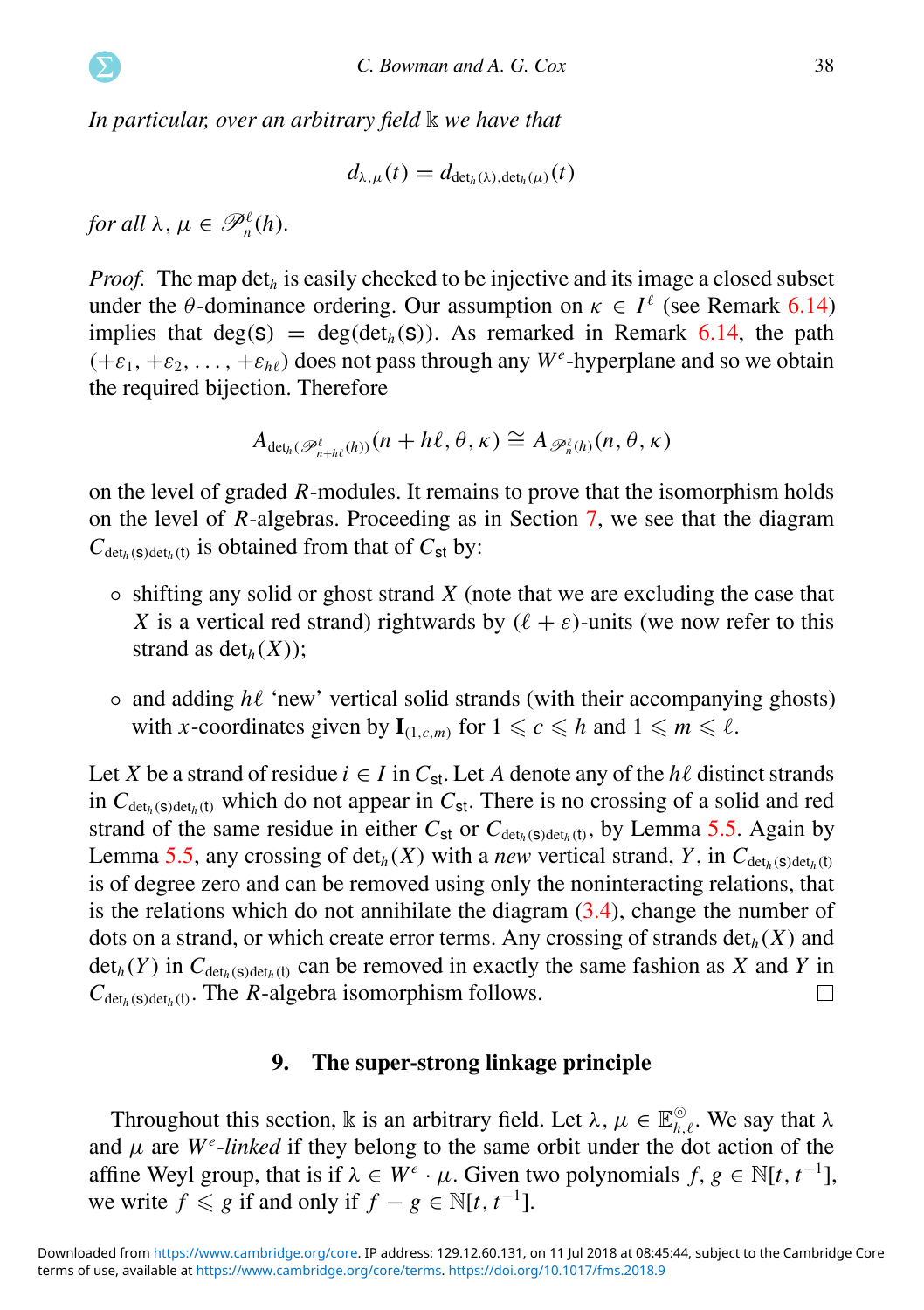THEOREM 9.1 (The super-strong linkage principle). *We have that*

$$
d_{\lambda\mu}(t) \leqslant \sum_{\mathbf{s}\in \text{Path}^+(\lambda, t^{\mu})} t^{\deg(\mathbf{s})} \tag{9.1}
$$

 $\Box$ 

*as degree-wise polynomials, in other words for every*  $k \in \mathbb{Z}$  *we have that* 

$$
[\Delta(\lambda): L(\mu)\langle k \rangle] \leqslant |\{\mathbf{S} \mid \mathbf{S} \in \mathrm{Path}^+(\lambda, \mathbf{t}^\mu), \deg(\mathbf{S}) = k\}|
$$

for  $\lambda, \mu \in \mathscr{P}_n^{\ell}(h)$ . In particular, if  $d_{\lambda,\mu}(t) \neq 0$  then  $\text{Path}^+(\lambda, \mathfrak{k}^{\mu}) \neq \emptyset$ .

*Proof.* By definition, we have that

$$
d_{\lambda\mu}(t) = \sum_{k} \dim_{\mathbb{k}}(\mathrm{Hom}_{A_{h}(n,\theta,\kappa)}(P(\mu),\Delta(\lambda)\langle k\rangle))t^{k}.
$$

<span id="page-39-0"></span>Now, the projective module  $P(\mu)$  is a direct summand of  $A_h(n, \theta, \kappa)$ <sup>1</sup><sub>u</sub> and so  $1<sub>u</sub>$  acts trivially on the image of any such homomorphism above. For any homomorphism  $\varphi \in \text{Hom}_{A_h(n,\theta,\kappa)}(P(\mu), \Delta(\lambda)\langle k\rangle), \varphi(1_\mu) \in 1_\mu \Delta(\lambda)$ . Moreover, *P*( $\mu$ ) is cyclic and so  $\varphi$  is determined by  $\varphi(1_{\mu})$ . Therefore

$$
\dim_{\mathbb{k}}(\mathrm{Hom}_{A_h(n,\theta,\kappa)}(P(\mu),\Delta(\lambda)\langle k\rangle))\leqslant |\{C_S\mid C_S\in 1_{\mu}\Delta(\lambda),\deg(C_S)=k\}|
$$

and so the result follows.

We now show how our super-strong linkage principle is a (considerable) strengthening of the usual 'strong linkage principle' of [[And98](#page-63-1)].

DEFINITION 9.2. Let  $\lambda, \mu \in \mathbb{E}_{h,\ell}^{\circledcirc}$  be such that  $\lambda = s_{\alpha,me} \cdot \mu$  for some  $\alpha = \varepsilon_i - \varepsilon_j \in$  $\Phi, m \in \mathbb{Z}$ . We write  $\lambda \uparrow_{\alpha,me} \mu$  if  $\lambda \in \mathbb{E}^{\leq}(\alpha, me), \mu \in \mathbb{E}^{\geq}(\alpha, me)$ . We write  $\lambda \uparrow \mu$ if there exists a sequence

$$
\lambda = \lambda^{(0)} \uparrow_{\varepsilon_{i_1} - \varepsilon_{j_1}, m_1 e} \lambda^{(1)} \uparrow_{\varepsilon_{i_2} - \varepsilon_{j_2}, m_2 e} \lambda^{(2)} \uparrow_{\varepsilon_{i_3} - \varepsilon_{j_3}, m_3 e} \cdots \uparrow \lambda^{(k-1)} \uparrow_{\varepsilon_{i_k} - \varepsilon_{j_k}, m_k e} \lambda^{(k)} = \mu
$$

for some  $k \geq 0$ . We say that  $\lambda$  and  $\mu$  are *strongly linked* if  $\lambda \uparrow \mu$  or  $\mu \uparrow \lambda$ .

<span id="page-39-1"></span>REMARK 9.3. Note that  $\circledcirc$  is the most dominant point in this ordering and that this is the opposite convention to that used in conventional Lie theory.

THEOREM 9.4. If  $Path_n(\lambda, t^{\mu}) \neq \emptyset$ , then  $\lambda$  and  $\mu$  are strongly linked with  $\lambda \uparrow \mu$ .

*Proof.* Given  $s \in \text{Path}_n(\lambda, t^n)$  for  $\lambda \neq \mu$ , we let  $1 \leq k \leq n$  denote the first integer such that  $s(k) \neq t^{\mu}(k)$ . By assumption,  $s(k - 1) = t^{\mu}(k - 1) \in \mathbb{E}(\alpha, me)$  and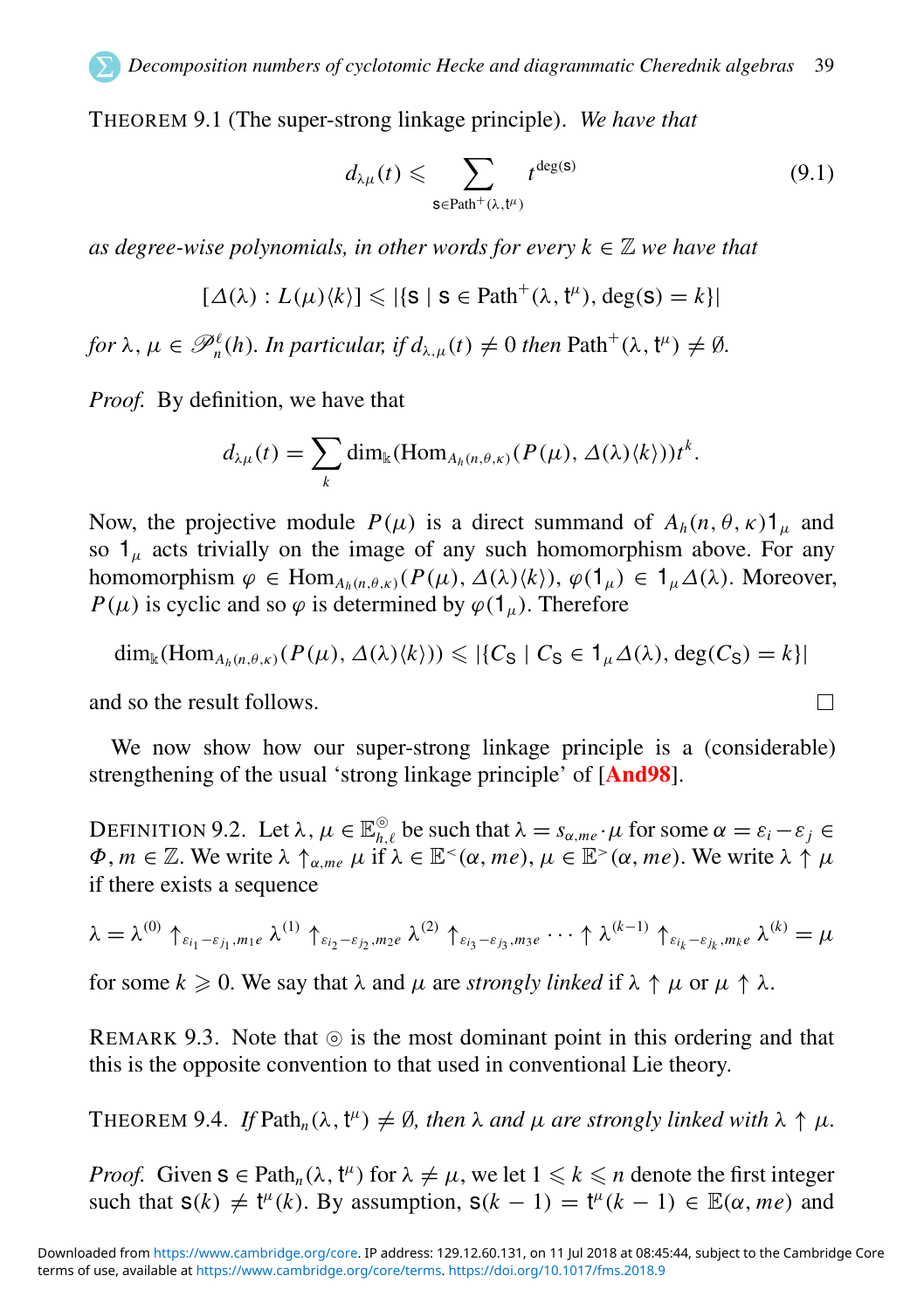$s(k) \notin \mathbb{E}(\alpha, me)$  for some  $\alpha \in \Phi$ ,  $m \in \mathbb{Z}$ . We let  $k < k' \leq n$  denote the minimal integer such that  $s(k') \in \mathbb{E}(\alpha, me)$  if such an integer exists, and be undefined otherwise.

By the minimality of both  $k$  and  $k'$  and the definition of  $t^{\mu}$ , we deduce that  $s(j) \in \mathbb{E}^{\geq}(\alpha, me)$  for all  $k \leq j \leq k'$  if  $k'$  is defined and for all  $k \leq j \leq n$ otherwise. We let  $\lambda = \lambda^{(1)}$  if k' is defined and set  $\lambda \uparrow \lambda^{(1)} = s_{\alpha, me} \cdot \lambda \in \mathbb{E}_{h,\ell}$ otherwise. We let  $S^{(1)} \in \text{Path}_n(\lambda^{(1)}, t^{\mu})$  denote the path

$$
\mathbf{S}^{(1)} = \begin{cases} s_{(\alpha,me)}^{k'} s_{(\alpha,me)}^k \cdot \mathbf{S} & \text{if } k' \text{ is defined} \\ s_{(\alpha,me)}^k \cdot \mathbf{S} & \text{otherwise.} \end{cases}
$$

<span id="page-40-0"></span>Repeat this procedure with the path  $S^{(1)}$  to obtain a path  $S^{(2)}$ . Continuing in this fashion we obtain an ordered sequence of multipartitions

<span id="page-40-1"></span>
$$
\lambda = \lambda^{(0)} \uparrow \lambda^{(1)} \uparrow \lambda^{(2)} \uparrow \cdots \uparrow \lambda^{(k-1)} \uparrow \lambda^{(k)} = \mu.
$$

(given by the terminating points of the corresponding paths) as required.  $\Box$ 

COROLLARY 9.5 (Strong linkage principle). *If*  $d_{\lambda,\mu}(t) \neq 0$  *for*  $\lambda, \mu \in \mathcal{P}_n^{\ell}(h)$ , *then*  $\lambda \uparrow \mu$ *.* 

*Proof.* The result follows by Theorems [9.4](#page-38-1) and [9.1](#page-38-0) as Path<sup>+</sup>( $\lambda$ ,  $t^{\mu}$ )  $\subseteq$ Path $(\lambda, t^{\mu})$ .

REMARK 9.6. For  $\ell = 1$  and  $p = e$  the algebra  $Q_{1,h,n}(\kappa)$  is isomorphic to the image of the symmetric group on *n* letters in  $\text{End}_{\mathbb{k}}((\mathbb{k}^h)^{\otimes n})$ . Therefore the decomposition numbers  $d_{\lambda}u(t)$  are the (graded) decomposition numbers of symmetric groups and Corollary [9.5](#page-39-0) is equivalent to the strong linkage principle for general linear groups for  $p > h$  (as Ringel duality preserves the quasihereditary ordering).

We now provide an example which illustrates how (even in level  $\ell = 1$ ) our super-strong linkage principle is a significant strengthening of the usual strong linkage principle.

EXAMPLE 9.7. Let k be an arbitrary field. Let  $h = 3$  and  $\ell = 1$  and let  $e = 6$ . For  $\mu = (2, 1^{12})$ , there are six elements of the set

$$
\Pi = \{ \lambda \in \mathscr{P}^1_{12}(3) \mid \lambda \uparrow \mu \} = \{ \lambda \in \mathbb{E}^{\circledcirc}_{3,1} \mid \text{Path}(\lambda, \mathfrak{t}^{\mu}) \neq \emptyset \}.
$$

There are a total of eight paths in the set  $\{s \mid s \in \text{Path}(\lambda, t^{\mu}), \lambda \in \Pi\}$ . We have pictured one path for each  $\lambda \in \Pi$  in the leftmost diagram in Figure [4](#page-40-0) below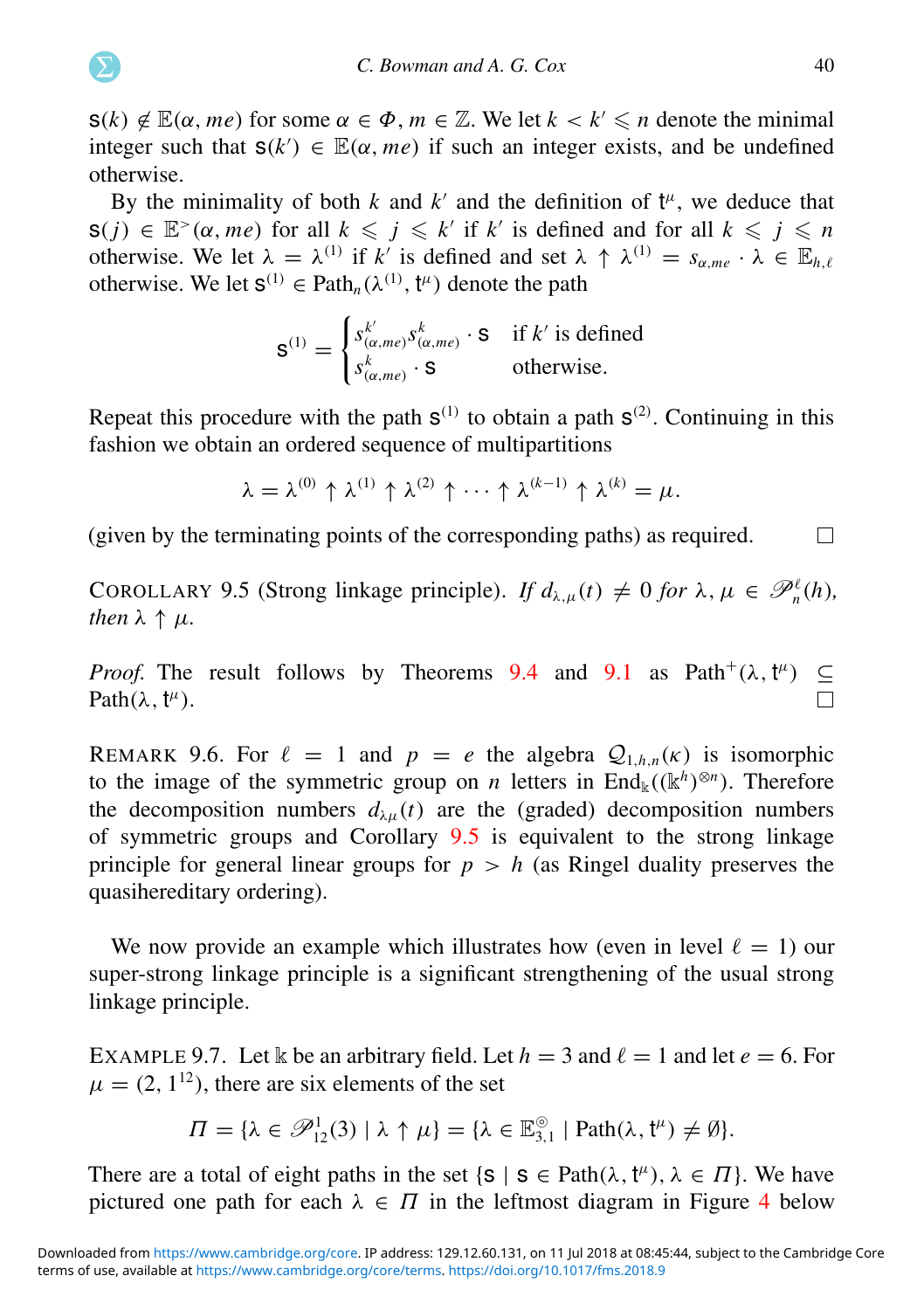

Figure 4. The leftmost diagram depicts six of the eight paths obtainable from  $t^{\mu}$  in the geometry of type  $A_2 \subseteq \widehat{A}_2$ . The rightmost diagram depicts all four *dominant* paths obtainable from  $t^{\mu}$  in the geometry of type  $A_2 \subseteq \widehat{A}_2$ .

<span id="page-41-0"></span>(for ease of notation, we do not depict the other two paths). By Corollary [9.5,](#page-39-0) we deduce that if  $\lambda \notin \Pi$ , then  $d_{\lambda u}(t) = 0$ . We now wish to see what additional information can be deduced by Theorem [9.1.](#page-38-0) Notice that only four of the eight paths are dominant. These paths terminate at the points

$$
(2, 112) \quad (22, 110) \quad (32, 23, 12) \quad (33, 22, 1) \tag{9.2}
$$

and are pictured in the rightmost diagram in Figure [4.](#page-40-0) Therefore we can immediately deduce that  $d_{(3^2,1^8),(2,1^{12})} = 0 = d_{(2^7),(2,1^{12})}$ . We can also deduce the following bounds on graded decomposition numbers,

$$
d_{(2,1^{12}), (2,1^{12})} \leq 1 \quad d_{(2^2,1^{10}), (2,1^{12})} \leq t^1 \quad d_{(3^3,2^2,1), (2,1^{12})} \leq t^2 \quad d_{(3^2,2^3,1^2), (2,1^{12})} \leq t^1. \tag{9.3}
$$

In fact, we shall see in Example [10.7](#page-44-0) that all these bounds are sharp.

REMARK 9.8. The two paths which are not depicted in the leftmost diagram of Figure [4](#page-40-0) are

$$
(+\varepsilon_1, +\varepsilon_2, +\varepsilon_1, +\varepsilon_1, +\varepsilon_1, +\varepsilon_3, +\varepsilon_3, +\varepsilon_2, +\varepsilon_2, +\varepsilon_2, +\varepsilon_1, +\varepsilon_1, +\varepsilon_3),(+\varepsilon_1, +\varepsilon_2, +\varepsilon_1, +\varepsilon_1, +\varepsilon_1, +\varepsilon_3, +\varepsilon_3, +\varepsilon_2, +\varepsilon_2, +\varepsilon_2, +\varepsilon_2, +\varepsilon_1, +\varepsilon_1, +\varepsilon_1).
$$

REMARK 9.9. We note that Example [9.7](#page-39-1) calculates some of the decomposition numbers for symmetric groups labelled by 3-column partitions. These are equal to the decomposition multiplicities for tilting modules for  $SL_3(\mathbb{k})$  via Ringel duality [[Don98](#page-63-17), Section 4].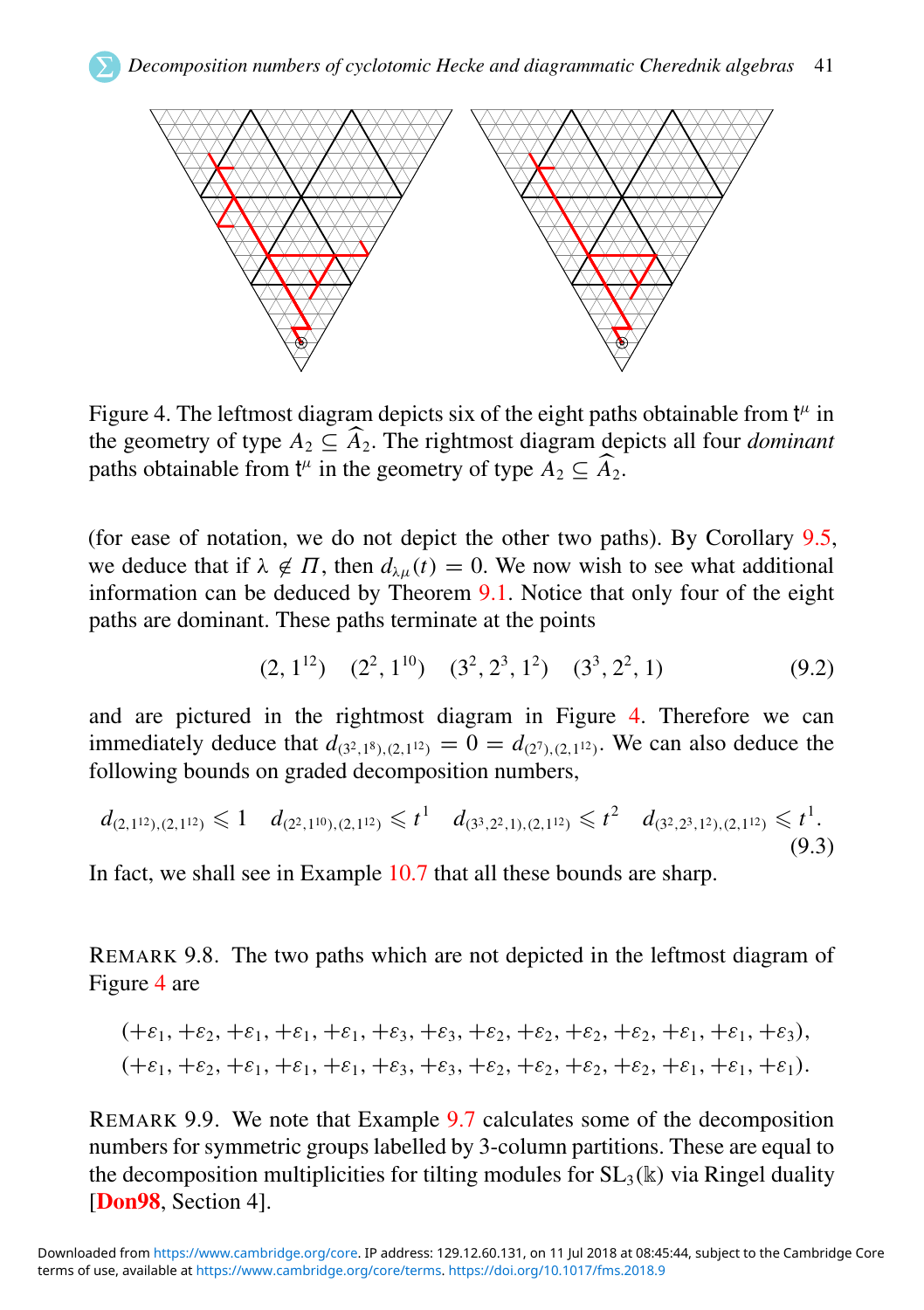REMARK 9.10. By Theorem [9.4,](#page-38-1) the simplest case of Theorem [9.1](#page-38-0) (the righthand side of [9.1](#page-38-2) is zero) is already a considerable strengthening of the classical strong linkage principle (Corollary [9.5\)](#page-39-0). This is illustrated by our discarding of nondominant paths in Example [9.7.](#page-39-1) Our super-strong linkage principle is also stronger in the sense that it generalizes the statement of Theorem [9.4](#page-38-1) (and hence (Corollary [9.5\)](#page-39-0)) to more complicated upper bounds on decomposition numbers.

REMARK 9.11. It is easy to see, for any *e*-regular partition  $(1^n)$  and any  $h \in \mathbb{N}$ , that we can obtain a zero of the decomposition matrix generalizing the example  $d_{(3^2,1^8),(2,1^{12})} = 0$  in Example [9.7.](#page-39-1) In particular, we easily obtain infinitely many zeros of the decomposition matrix of  $\mathfrak{S}_n$  not covered by [[And80](#page-63-0), Theorem 1].

<span id="page-42-0"></span>REMARK 9.12. In Proposition [10.4](#page-42-0) below, we shall obtain the converse statement to Corollary [9.5.](#page-39-0) In Example [10.9](#page-44-1) we shall see that the strong and super-strong linkage orderings coincide for *nonparabolic* geometries.

#### 10. Generic behaviour

In this section, we introduce our idea of 'generic behaviour' for diagrammatic Cherednik algebras. It encapsulates the idea that 'generically' the behaviour of a *parabolic* geometry can mimic that of a *nonparabolic* geometry (and hence simplifies). We prove results concerning homomorphisms and decomposition numbers of  $A_h(n, \theta, \kappa)$  which are independent of the field k.

In Sections [10.1](#page-48-1) and [10.2,](#page-51-0) we shall generalize the 'local behaviour' seen in the  $\ell = 1$  case (concerning points which are close together in the alcove geometry) to higher levels. In Section [10.3,](#page-52-0) we shall encounter a new kind of generic behaviour given by relating points which are 'as far away from each other as possible' in the alcove geometry. We refer the reader to Section [12](#page-59-0) for examples of this generic behaviour.

DEFINITION 10.1. We say that a subset  $\Gamma \subseteq \mathcal{P}_n^{\ell}(h)$  is *generic* if for every  $\lambda$ ,  $\mu \in \Gamma$  we have that (i) Path<sub>n</sub><sup> $\dagger$ </sup>( $\lambda$ ,  $t^{\mu}$ ) = Path<sub>n</sub>( $\lambda$ ,  $t^{\mu}$ ) and (ii) if  $\lambda \uparrow \nu \uparrow \mu$ , then  $\nu \in \Gamma$ .

EXAMPLE 10.2. Let  $h = 3$ ,  $\ell = 1$ , and  $e = 4$ . The set

$$
\Gamma = \{ (3^3), (3, 2^2, 1^2), (2^4, 1) \}
$$

is not generic. To see this, note that the (unique) path  $t \in \text{Path}_{9}((3^3), t^{(2^4,1)})$  given by

$$
t = (+\varepsilon_1 + \varepsilon_2 + \varepsilon_1 + \varepsilon_2 + \varepsilon_3 + \varepsilon_2 + \varepsilon_3 + \varepsilon_1 + \varepsilon_3)
$$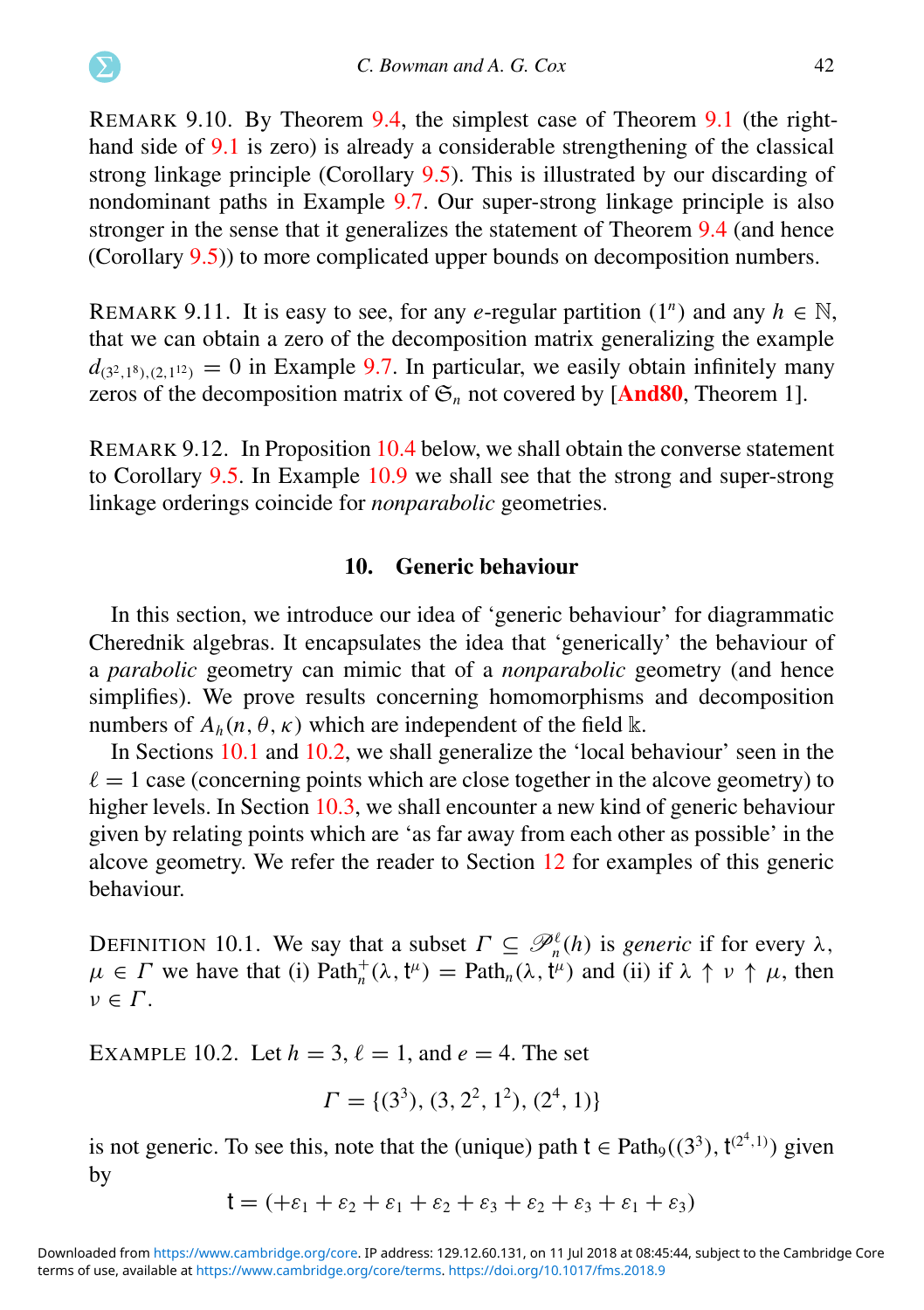does not belong to Path<sup>+</sup> $((3^3), t^{(2^4,1)})$ . This is because the point t(6) = (2, 3, 1)  $\notin$  $\mathscr{P}_n^1$  belongs to the *s*<sub>1,2</sub>-wall of the dominant Weyl chamber. In the literature, one would say that the set Γ is *close to the walls* of the dominant chamber. For a similar example, revisit Example [9.7.](#page-39-1)

EXAMPLE 10.3. For  $\ell = 1$ , the points lying 'around the Steinberg weight' form a generic set. For arbitrary  $\ell, h \in \mathbb{Z}_{>0}$ , any pair of points lying in two adjacent alcoves (of the dominant region) form a generic set (see Definition [10.22](#page-52-1) and Example [10.23\)](#page-52-2).

PROPOSITION 10.4. Let  $\mu \in \mathbb{E}_{h,\ell}^{\circ}$ ,  $\lambda \in \mathbb{E}_{h,\ell}$  and suppose  $\lambda \uparrow \mu$ . We have that

$$
\sum_{\mathsf{s}\in \mathrm{Path}_n(\lambda,\mathfrak{t}^\mu)} t^{\deg(s)} = t^{\ell(\mu)-\ell(\lambda)} + \sum_{0 < k < \ell(\mu)-\ell(\lambda)} a_k t^{\ell(\mu)-\ell(\lambda)-2k}
$$

*for coefficients*  $a_k \in \mathbb{Z}_{\geq 0}$ .

<span id="page-43-0"></span>*Proof.* Let  $s \in \text{Path}_n(\lambda, t^{\mu})$ . The result clearly holds for  $n = 1$ , we shall assume that the result holds for all paths of length less than or equal to  $n$ . Suppose that  $t^{\mu}$ is a path of length  $n + 1$ . We have that

$$
\ell(\mathfrak{k}^{\mu}(n+1)) = \ell(\mathfrak{k}^{\mu}(n)) + |\{(\alpha,me) \mid \mathfrak{k}^{\mu}(n) \in \mathbb{E}_{\alpha,me}, \mathfrak{k}^{\mu}(n+1) \notin \mathbb{E}_{\alpha,me}\}|
$$

and deg( $t^{\mu}$ ) = deg( $t^{\mu}_{\leq n}$ ) = 0. Given  $s \in \text{Path}_{n+1}(\lambda, t^{\mu})$ , we have that

$$
\ell(\mathsf{S}(n+1)) = \ell(\mathsf{S}(n)) + |\{(\alpha, me) \mid \mathsf{S}(n) \in \mathbb{E}_{\alpha, me}, \mathsf{S}(n+1) \in \mathbb{E}_{\alpha, me}^{\geq} \}|
$$
  
-  $|\{(\alpha, me) \mid \mathsf{S}(n) \in \mathbb{E}_{\alpha, me}^{\geq}, \mathsf{S}(n+1) \in \mathbb{E}_{\alpha, me} \}|.$ 

First of all, we note that

<span id="page-43-2"></span><span id="page-43-1"></span>
$$
|\{(\alpha, me) \mid \mathbf{S}(n) \in \mathbb{E}_{\alpha, me}, \mathbf{S}(n+1) \in \mathbb{E}_{\alpha, me}^{\leq}\}|
$$
  
=  $|\{(\alpha, me) \mid \mathbf{S}(n) \in \mathbb{E}_{\alpha, me}, \mathbf{S}(n+1) \notin \mathbb{E}_{\alpha, me}\}|$   
-  $|\{(\alpha, me) \mid \mathbf{S}(n) \in \mathbb{E}_{\alpha, me}, \mathbf{S}(n+1) \in \mathbb{E}_{\alpha, me}^{\geq}\}|$   
=  $|\{(\alpha, me) \mid t^{\mu}(n) \in \mathbb{E}_{\alpha, me}, t^{\mu}(n+1) \notin \mathbb{E}_{\alpha, me}\}|$   
-  $|\{(\alpha, me) \mid \mathbf{S}(n) \in \mathbb{E}_{\alpha, me}, \mathbf{S}(n+1) \in \mathbb{E}_{\alpha, me}^{\geq}\}|,$ 

and therefore,

$$
\ell(\mathsf{t}^{\mu}(n+1)) - \ell(\mathsf{s}(n+1)) = \ell(\mathsf{t}^{\mu}(n)) - \ell(\mathsf{s}(n)) \n+ |\{(\alpha, me) \mid \mathsf{s}(n) \in \mathbb{E}_{\alpha, me}, \mathsf{s}(n+1) \in \mathbb{E}_{\alpha, me}^{\leq} \}| \n+ |\{(\alpha, me) \mid \mathsf{s}(n) \in \mathbb{E}_{\alpha, me}^{\geq}, \mathsf{s}(n+1) \in \mathbb{E}_{\alpha, me} \}|
$$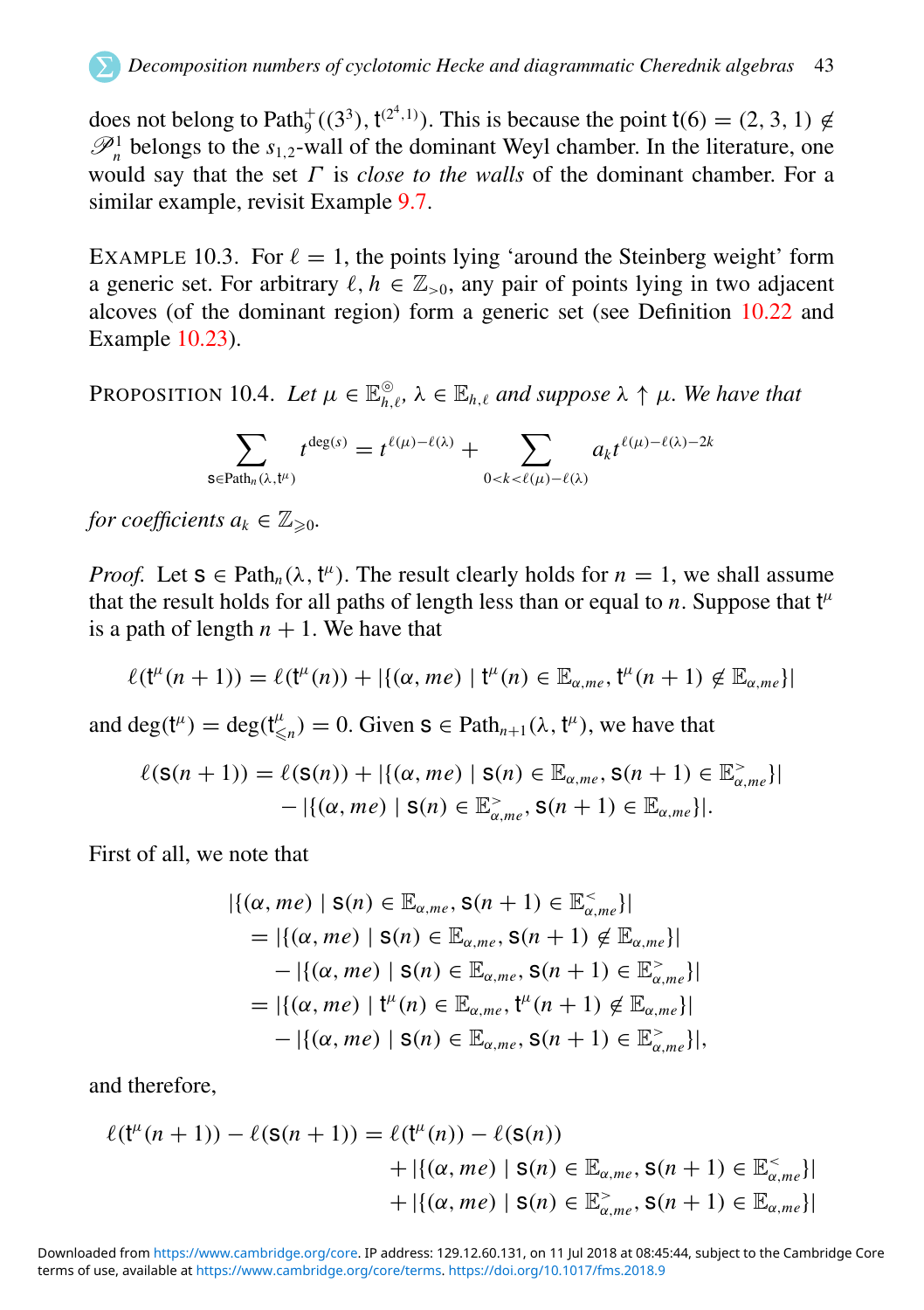<span id="page-44-3"></span>and by definition, we have that

<span id="page-44-2"></span>
$$
deg(s) = deg(s\downarrow_{\leq n}) + |\{(\alpha, me) \mid s(n) \in \mathbb{E}_{\alpha, me}, s(n+1) \in \mathbb{E}_{\alpha, me}^{\lt},\}|
$$
  
 
$$
- |\{(\alpha, me) \mid s(n) \in \mathbb{E}_{\alpha, me}^{\gt}, s(n+1) \in \mathbb{E}_{\alpha, me} \}|.
$$

Putting these two statements together, we have that

$$
\ell(\mathsf{t}^{\mu}(n+1)) - \ell(\mathsf{s}(n+1)) - \deg(\mathsf{s})
$$
  
= 
$$
(\ell(\mathsf{t}^{\mu}(n)) - \ell(\mathsf{s}(n)) - \deg(\mathsf{s}\downarrow_{\leq n}))
$$
  
+ 
$$
2|\{(\alpha, me) \mid \mathsf{s}(n) \in \mathbb{E}^{\geq}_{\alpha, me}, \mathsf{s}(n+1) \in \mathbb{E}_{\alpha, me}\}|.
$$

The upper degree bound statement and the degree parity follow by induction. The lower bound on degree follows as the first reflection through a hyperplane always increases the degree of the path (by the definition of  $t^{\mu}$ ). Finally, we note that  $\ell(\mathsf{t}^{\mu}(n+1)) - \ell(\mathsf{s}(n+1)) = \deg(\mathsf{s})$  if and only if both of the following conditions are satisfied

$$
|\{(\alpha, me) \mid \mathbf{s}(n) \in \mathbb{E}^{\geq}(\alpha, me), \mathbf{s}(n+1) \in \mathbb{E}_{\alpha, me}\}| = 0 \text{ and } (10.1)
$$

$$
\deg(\mathbf{S}\downarrow_{\leq n}) = \ell(\mathfrak{t}^{\mu}(n)) - \ell(\mathbf{S}(n)).\tag{10.2}
$$

<span id="page-44-0"></span>We now prove that for arbitrary  $\lambda \in \mathbb{E}_{h,\ell}$  and  $\mu \in \mathbb{E}_{h,\ell}^{\circ}$  there exists a unique (not necessarily dominant) path satisfying both these conditions (and therefore is of degree  $\ell(\mu) - \ell(\lambda)$ ). Set  $\mu' = t^{\mu}(n)$  and let  $\lambda' \in \mathbb{E}_{h,\ell}$  be such that  $\lambda' \uparrow \mu'$ . We may assume (by induction) that for any such  $\lambda'$ , there exists a unique path s satisfying condition [\(10.2\)](#page-43-0). Now suppose that  $\lambda'$  is such that

$$
|\{(\alpha, me) \mid \lambda' = \mathsf{S}(n) \in \mathbb{E}^{<0}(\alpha, me), \mathsf{S}(n+1) \in \mathbb{E}_{\alpha, me}\}| = k \tag{10.3}
$$

for  $k > 1$ . We set  $\lambda'' = s_{(\alpha, me)} \cdot \lambda'$  (for any  $(\alpha, me)$  in the above set). We have that  $\lambda'' \uparrow \lambda'$  and

$$
|\{(\alpha, me) \mid \lambda'' = \mathsf{u}(n) \in \mathbb{E}^{<0}(\alpha, me), \mathsf{s}(n+1) \in \mathbb{E}_{\alpha, me}\}| < k \tag{10.4}
$$

<span id="page-44-1"></span>and indeed the set in  $(10.4)$  is a subset of that in  $(10.3)$ . While the reflection is not unique, there is a unique coset of the stabilizer, Stab( $\lambda'$ ), of the point  $\lambda'$  in  $W^e$  for  $e \in \mathbb{Z}_{>0} \cup \{\infty\}$ . Continuing in this fashion, we eventually obtain the unique path **s** and unique point  $\mathbf{s}(n) = \lambda^{\prime\prime\prime} \in \mathbb{E}_{h,\ell}$  satisfying [\(10.1\)](#page-43-0) (where [\(10.2\)](#page-43-0) is satisfied by our inductive assumption). The result follows.  $\Box$ 

DEFINITION 10.5. We let  $t^{\mu}_{\lambda} \in \text{Path}(\lambda, t^{\mu})$  denote the unique path of degree  $\ell(\mu) - \ell(\lambda)$ .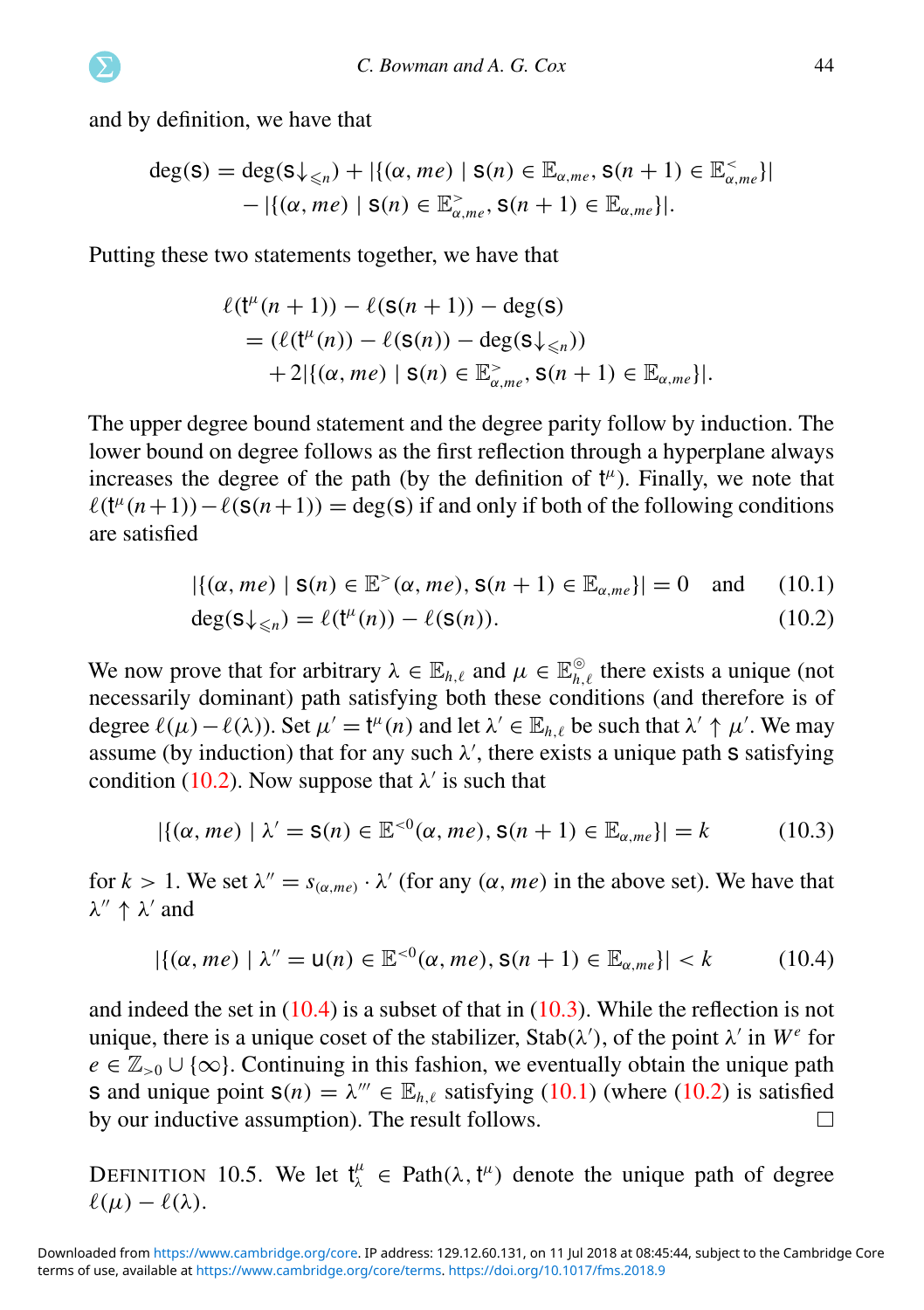PROPOSITION 10.6. Let  $\Bbbk$  *be an arbitrary field,*  $\lambda, \mu \in \mathbb{E}_{h,\ell}^{\odot}$  *and suppose that*  $λ$  ↑  $μ$ *. If* 

$$
[\Delta(\lambda): L(\mu)\langle k \rangle] \neq 0 \tag{10.5}
$$

*this implies that*  $\ell(\lambda) - \ell(\mu) + 2 \leq k \leq \ell(\mu) - \ell(\lambda)$ *. We have that* 

$$
[\Delta(\lambda) : L(\mu)\langle \ell(\mu) - \ell(\lambda) \rangle] = 1 \tag{10.6}
$$

 $if t^{\mu}_{\lambda} \in \text{Path}^{+}(\lambda, t^{\mu})$  *and is zero otherwise.* 

<span id="page-45-1"></span>*Proof.* Equation [\(10.5\)](#page-44-2) follows directly from Proposition [10.4.](#page-42-0) We know that  $C_{t_i^{\mu}} \in \Delta(\lambda)$  and that  $C_{t_i^{\mu}}$  is a vector belonging to some simple module  $L(\nu)$  (with  $\lambda \uparrow \psi + \mu$ ) appearing in the submodule lattice of  $\Delta(\lambda)$ . This implies that there exists  $a, b \ge 0$  such that  $d_{\lambda \nu}(t) = t^a + \cdots$  and  $\dim_t(1_\mu L(\nu)) = t^b + \cdots$  such that  $a + b = \ell(\mu) - \ell(\lambda)$ . It remains to show that  $\nu = \mu$ . We have that

$$
(\ell(\mu) - \ell(\nu)) + (\ell(\nu) - \ell(\lambda)) = \ell(\mu) - \ell(\lambda).
$$

By Propositions [10.4](#page-42-0) and [2.2](#page-7-1) we deduce that  $a = \ell(\mu) - \ell(\lambda)$  and  $b = 0$  and  $\nu = \mu$ , as required. П

EXAMPLE 10.7. By Proposition [10.6,](#page-44-3) we immediately deduce that the first three inequalities in  $(9.3)$  are actually equalities. For the final inequality, we suppose dim<sub>t</sub>(1<sub>(2,112)</sub> $\Delta(3^2, 2^3, 1^2)$ ) =  $t^1 \neq d_{(3^2, 2^3, 1^2), (2, 1^2)}(t) = 0$ . Then there exists v such that  $1_{(2,1^{12})}L(v) \neq 0$  and  $1_vL(3^2, 2^3, 1^2) \neq 0$ . However, we have already seen that all elements of Path<sup>+</sup>( $\nu$ ,  $t^{(2,1^{12})}$ ) are of strictly positive degree. Therefore there does not exist any v such that  $1_{(2,1^{12})}L(v) \neq 0$  by Proposition [2.2.](#page-7-1) Therefore we conclude that  $d_{(3^2,2^3,1^2),(2,1^{12})}(t) = t^1$ . Notice that while we were unable to apply Proposition [10.6](#page-44-3) directly in this final case, we are applying the same argument as in the proof of Proposition [10.6.](#page-44-3)

COROLLARY 10.8. Let  $\lambda, \mu \in \mathscr{P}_n^{\ell}(h)$  be a generic pair and suppose  $\lambda \uparrow \mu$ . Then

$$
[\Delta(\lambda): L(\mu)\langle \ell(\mu) - \ell(\lambda)\rangle] = 1.
$$

*Proof.* By assumption  $Path(\lambda, t^{\mu}) = Path^+(\lambda, t^{\mu})$ ; the result follows by Propositions [10.6](#page-44-3) and [10.4.](#page-42-0)  $\Box$ 

<span id="page-45-0"></span>EXAMPLE 10.9. Let  $h = 1$ . In which case, any subset of  $\mathbb{E}_{1,\ell}^{\odot}$  is generic. Therefore

<span id="page-45-2"></span>
$$
d_{\lambda\mu}(t)=t^{\ell(\mu)-\ell(\lambda)}+\cdots
$$

for all  $\lambda \uparrow \mu$ . In particular,  $d_{\lambda\mu}(t) \neq 0$  if and only if  $\lambda \uparrow \mu$ . For  $h = 1$  and  $\ell = 2$ these decomposition numbers were first calculated in  $[MW00, (9.4)$  $[MW00, (9.4)$  $[MW00, (9.4)$  Theorem]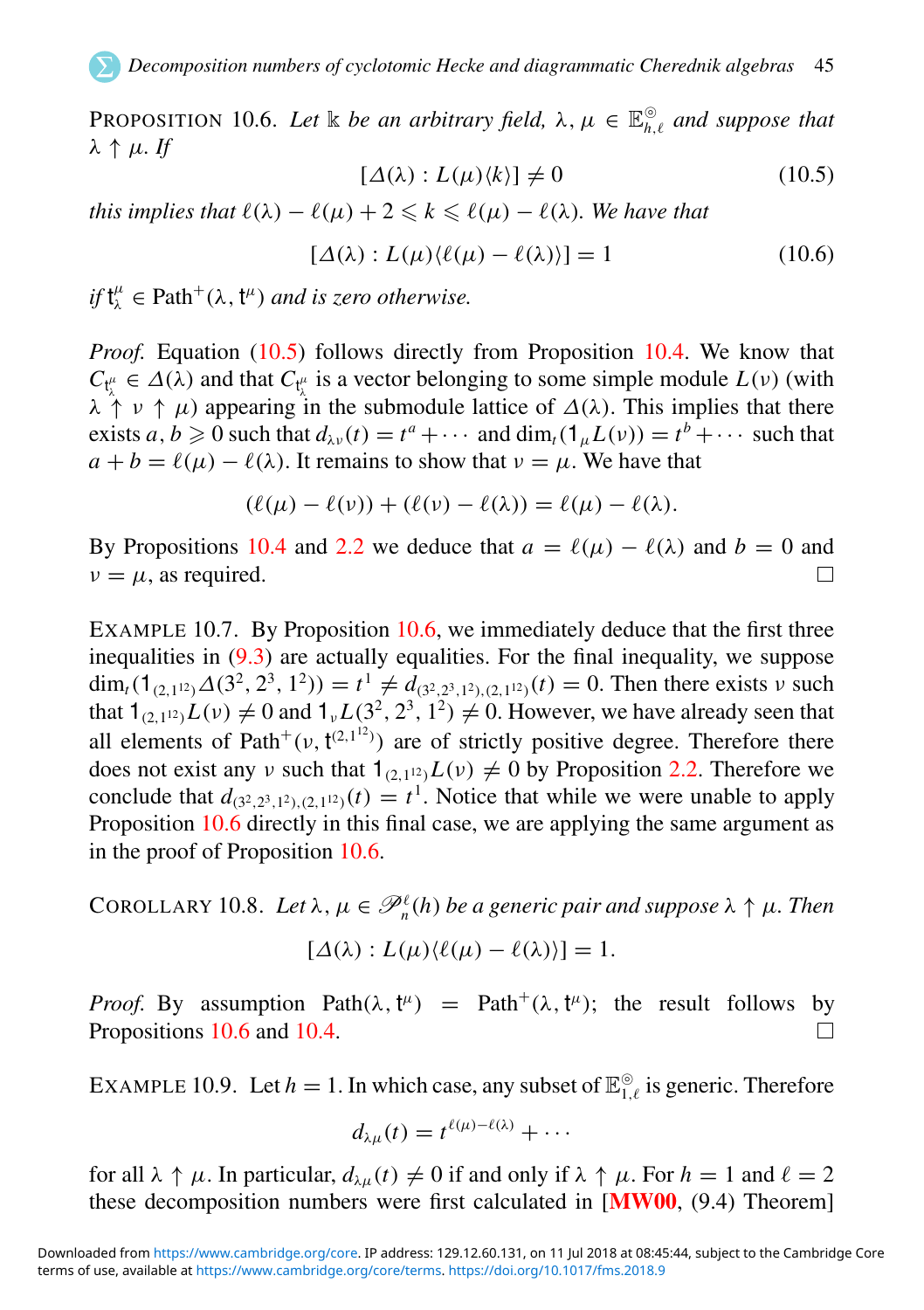and [[CGM03](#page-63-7), Section 8]. For  $\kappa = \mathbb{C}$  and  $\ell$  arbitrary, this case was studied extensively in [[BCS17](#page-63-13)].

We now present the main result of this section. It will allow us to deduce the existence of many homomorphisms between Weyl and Specht modules. For those not familiar with the diagram combinatorics, we recommend reading the (simpler) proof of Theorem [10.19](#page-50-0) below, first. We first require a simple lemma.

LEMMA 10.10. Let  $\lambda, \mu \in \mathbb{E}_{h,\ell}^+$  and suppose  $\lambda \uparrow \mu$  and  $\ell(\lambda) = \ell(\mu) - 1$ . *If*  $(r, c, m) \in \text{Rem}_i(\lambda \cap \mu)$ *, then there is no crossing of*  $X_{(r, c, m)}$  *(or its ghost)* with an *i* - or  $(i + 1)$ -strand (or its ghost) in  $C_{\mathfrak{t}^\mu_\lambda}.$ 

*Proof.* The diagram  $C_{t_1^{\mu}}$  traces out the unique residue preserving bijection between the strip of northern nodes  $\mu \setminus (\mu \cap \lambda)$  and the strip of southern nodes  $\lambda \setminus (\mu \cap \lambda)$ . A necessary condition for a crossing between  $X_{(r,c,m)}$  and any other strand *Y* is that *Y* is nonvertical (as *X* is vertical, by assumption) and therefore *Y* connects the points  $(I_{y_0}, 0)$  and  $(I_{y_1}, 1)$  for some  $y_0 \in \lambda \setminus (\mu \cap \lambda)$ ,  $y_1 \in \mu \setminus (\mu \cap \lambda)$ . By the definition of the path  $t^{\mu}_{\lambda}$ , the strand *Y* is added at a later stage than the strand *X* in the process outlined in Section [7](#page-34-0) (this follows because  $I_{y_1} > I_{(r,c,m)}$ ). Therefore we can suppose that *X* is added at the *a*th step and *Y* is added at the *b*th step for  $1 \le a < b \le n$ . By induction we can assume that  $C_{\mathfrak{t}^{\mu}_{\lambda} \downarrow \le b-1}$  contains no crossing contradicting the statement of the lemma. If *Y* is an *i*-strand which crosses  $X_{(r,c,m)}$ , then

<span id="page-46-2"></span><span id="page-46-0"></span>
$$
\ell(\text{Shape}(\mathsf{t}_{\lambda}^{\mu} \downarrow_{\leq b}) + y_0) + 2 = \ell(\text{Shape}(\mathsf{t}_{\lambda}^{\mu} \downarrow_{\leq b}) + y_1) \leq \ell(\mu)
$$

as we have stepped onto a hyperplane from above (since we have added an *i*-node corresponding to  $y_0$  to the left of the removable *i*-node corresponding to *X*) and off another hyperplane towards the origin (as we have added an  $i$ -node  $y_0$  to the left of the addable *i*-node *y*<sub>1</sub>). If *Y* is an  $(i - 1)$ -strand which crosses  $X_{(r,c,m)}$ , then again

$$
\ell(\text{Shape}(\mathsf{t}_{\lambda}^{\mu}\downarrow_{\leq b}) + y_0) + 2 = \ell(\text{Shape}(\mathsf{t}_{\lambda}^{\mu}\downarrow_{\leq b}) + y_1) \leq \ell(\mu)
$$

as we have stepped off two hyperplanes towards the origin (as we have added an  $(i - 1)$ -node  $y_0$  to the left of two addable  $(i - 1)$ -nodes  $(r, c, m)$  and  $y_1$ ). The result follows.  $\Box$ 

THEOREM 10.11. *We let*

<span id="page-46-1"></span>
$$
\lambda = \mu^{(t)} \uparrow \mu^{(t-1)} \uparrow \ldots \uparrow \mu^{(0)} = \mu \tag{10.7}
$$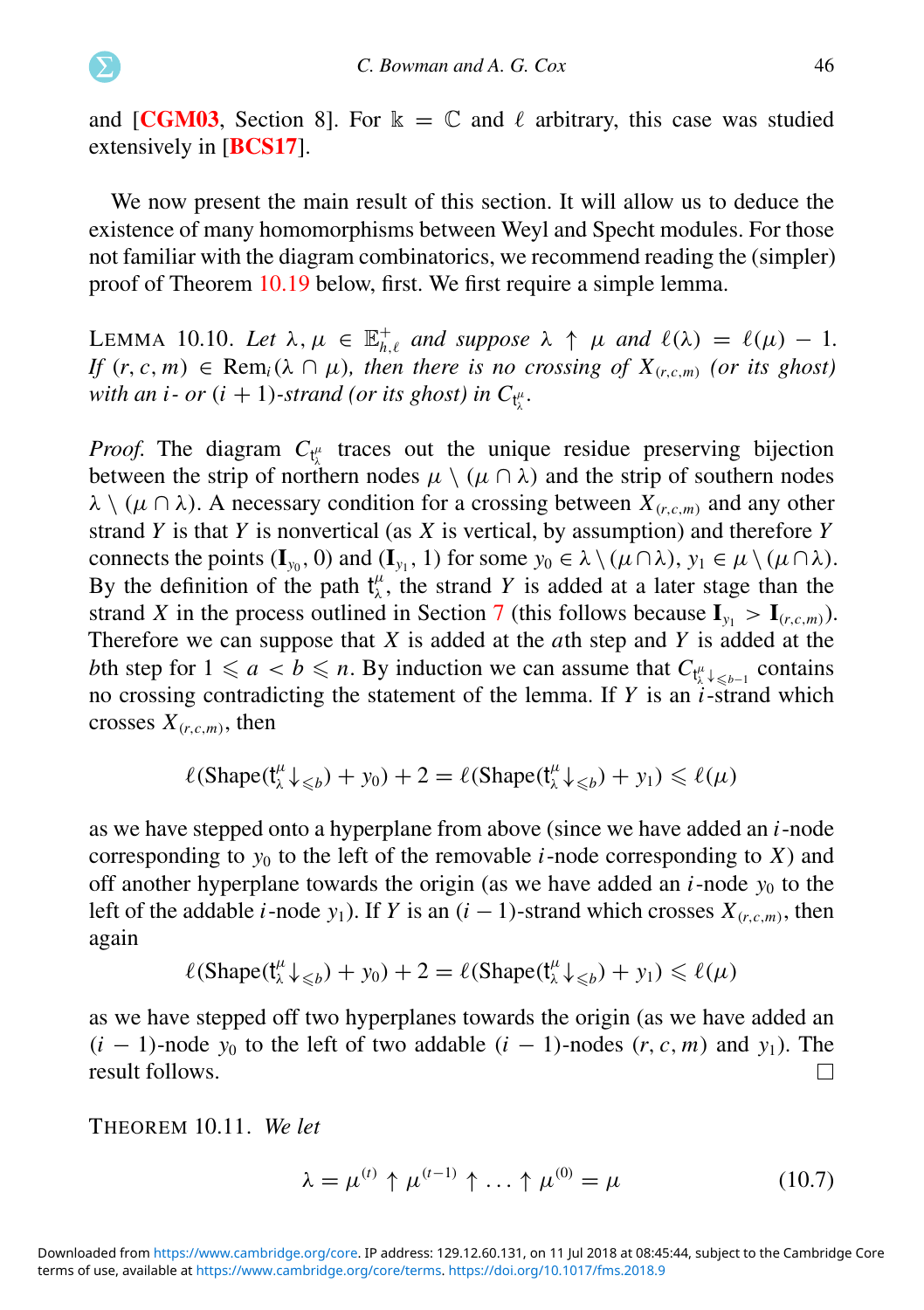*be a sequence of points in* E ⊚ *<sup>h</sup>*,ℓ *such that*

$$
s_{\alpha^{(k)},m_ke} \cdot \mu^{(k)} = \mu^{(k-1)}
$$

*for*  $1 \leqslant k \leqslant t$ . Suppose that the path  $t^{\mu}_{\lambda} \in \text{Path}(\lambda, t^{\mu})$  is dominant and is obtained *by*

$$
\mathsf{t}_{\lambda}^{\mu}=s_{\alpha^{(t)},m_{1}e}^{i_{1}}\ldots s_{\alpha^{(2)},m_{2}e}^{i_{2}}s_{\alpha^{(1)},m_{1}e}^{i_{1}}\cdot\mathsf{t}^{\mu}
$$

*for some sequence*  $i_1 \leqslant i_2 \leqslant \cdots \leqslant i_t$ . Then for any  $v = \mu^{(k)}$  for  $1 \leqslant k \leqslant t$  we *have that*

$$
\mathfrak{t}_{\lambda}^{\nu} = s_{\alpha^{(t)}, m_{i}e}^{i_{1}}, \ldots s_{\alpha^{(k+1)}, m_{k+1}e}^{i_{k+1}} \cdot \mathfrak{t}^{\nu} \quad \mathfrak{t}_{\nu}^{\mu} = s_{\alpha^{(k)}, m_{k}e}^{i_{1}}, \ldots s_{\alpha^{(1)}, m_{1}e}^{i_{1}} \cdot \mathfrak{t}_{\lambda}^{\mu}
$$

*are both dominant paths and we have that*

$$
C_{t^{\mu}_{\nu}}C_{t^{\nu}_{\lambda}}=C_{t^{\mu}_{\lambda}}.
$$

*Proof.* The statements concerning paths follow from Theorem [9.4](#page-38-1) and Proposition [10.4.](#page-42-0) For ease of notation, we set

$$
\mathbf{t}^k = \mathbf{t}_{\mu^{(k)}}^{\mu^{(k-1)}} \in \text{Path}(\mu^{(k)}, \mu^{(k-1)}) \text{ and } \mathbf{t}_n^k = \mathbf{t}^k \downarrow \leq n
$$

for  $1 \leq k \leq t$  and for  $n \in \mathbb{Z}_{\geq 0}$ . We shall now inductively construct the elements

$$
C_{t_n^i} \quad C_{t_n^1} C_{t_n^2} \dots C_{t_n^i} \quad \text{and} \quad C_{t_\lambda^i \downarrow \leq n} \tag{10.8}
$$

for  $1 \leq i \leq t$  simultaneously by induction on  $n \in \mathbb{Z}_{\geq 0}$  and verify that

$$
C_{t^1} C_{t^2} \dots C_{t'} = C_{t^{\mu}_{\lambda}}
$$
 (10.9)

For  $n = 1$ , the *t* elements and the product in  $(10.8)$  are all equal to the same idempotent with one solid strand. Given a fixed  $n$ , we obtain each of the diagrams

$$
C_{t_{n+1}^i}
$$
 and  $C_{t_{n+1}^1}C_{t_{n+1}^2} \ldots C_{t_{n+1}^i}$ 

from those in [\(10.8\)](#page-46-0) by adding a single strand. For  $1 \le i \le t$  we denote this strand by  $X_{n+1}^i$  and we let  $X_{n+1} = X_{n+1}^1 \circ X_{n+1}^2 \circ \cdots \circ X_{n+1}^t$  denote the composite strand. We suppose that  $t^{\mu}(n + 1) = t^{\mu}(n) + \varepsilon_c$  and therefore (in the notation of Theorem [10.11\)](#page-45-0) that  $X_{n+1}^i$  connects the northern and southern points labelled by boxes added in the

$$
c_{k-1} = s_{\alpha^{(k-1)}} \dots s_{\alpha^{(1)}}(c) \quad \text{and} \quad c_k = s_{\alpha^{(k)}} \dots s_{\alpha^{(1)}}(c)
$$

columns, respectively. In particular, the elements

$$
C_{t_{n+1}^1} C_{t_{n+1}^2} \dots C_{t_{n+1}^r} \quad \text{and} \quad C_{t_{\lambda}^{\mu} \downarrow \leq n+1} \tag{10.10}
$$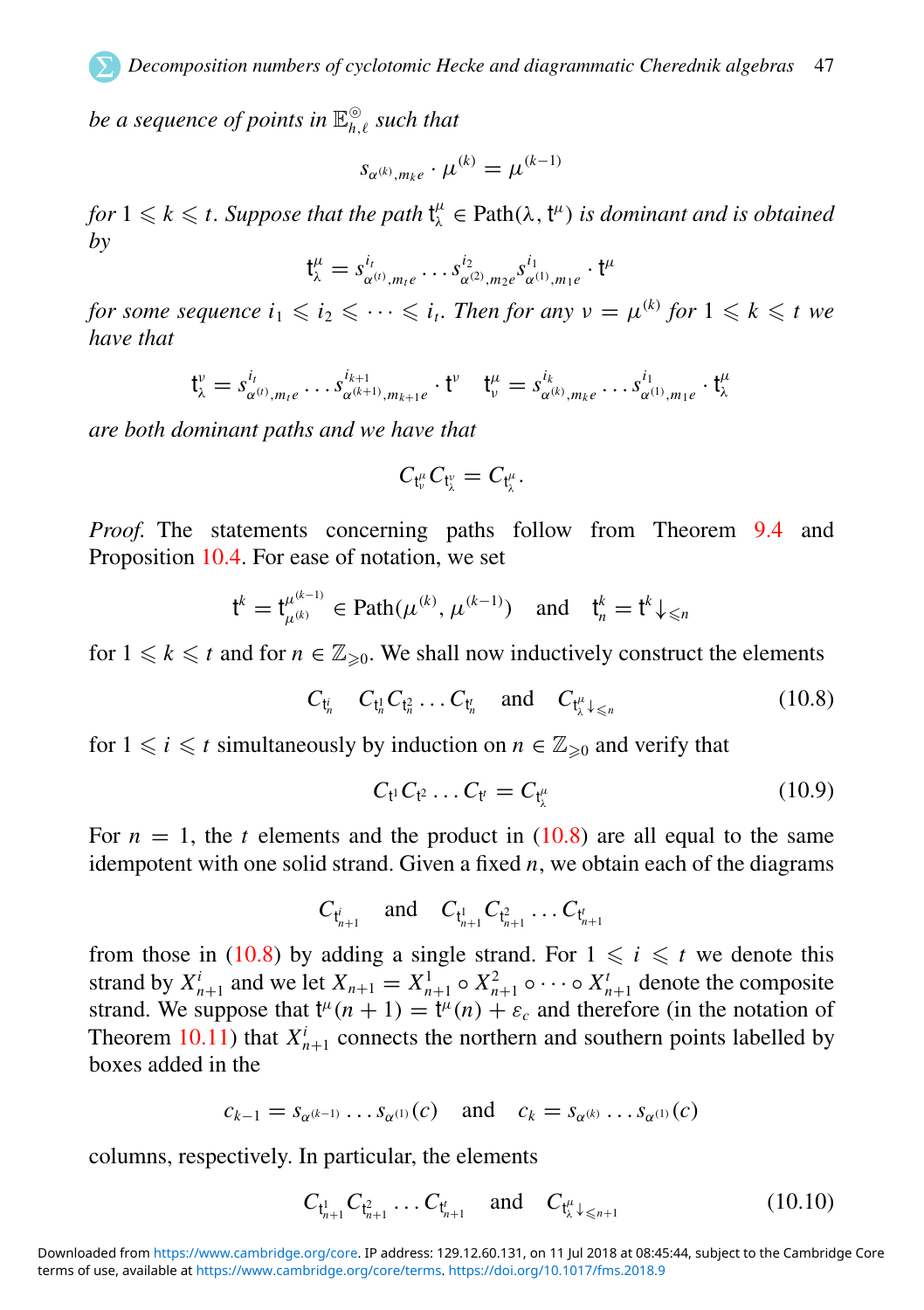<span id="page-48-0"></span>trace out the same bijections, as required. It remains to show that the product on the left-hand side of  $(10.10)$  contains no double-crossings. In fact, it is enough to show that the product contains no double-crossing of strands labelled by *adjacent* or *equal* residues (as all other double-crossings can be trivially removed).

By induction, we can assume there are no double-crossings in  $C_{t_n^1}C_{t_n^2} \ldots C_{t_n^t}$ . Next we suppose that there is a double-crossing of the strands  $X^{n+1}$  and  $X^i$  in  $C_{t_{n+1}^1}$   $C_{t_{n+1}^2}$  ...  $C_{t_{n+1}^t}$  for some  $1 \leq i \leq n$ . In which case, there is a crossing both of the strands  $X_a^{n+1}$  and  $X_a^i$  in the diagram  $C_{\mathfrak{k}_{n+1}^a}$  and the strands  $X_b^{n+1}$  and  $X_b^i$  in  $C_{\mathfrak{k}_b^k}$ for  $1 \leq a < b \leq t$ . We assume that *b* is minimal with this property. The strands  $X_a^i$  and  $X_b^{n+1}$  are both vertical. We shall identify strands with the corresponding nodes at which they terminate in the obvious fashion.

Importantly,  $X_b^{n+1}$  is a vertical strand corresponding to a *removable* node of  $\mu^{(b)}$  ∩  $\mu^{(b+1)}$ . Therefore, res( $X_b^i$ ) ≠ res( $X_b^{n+1}$ ), res( $X_b^{n+1}$ ) − 1 by Lemma [10.10.](#page-45-1) By assumption, the strands  $X^i$  and  $X^{n+1}$  are of adjacent or equal residue; therefore  $res(X<sup>i</sup>) = res(X<sup>n+1</sup>) + 1.$ 

Suppose that  $X_i^i$  connects nodes  $(r, c, m) \in \mu^{(b)} \setminus \mu^{(b)} \cap \mu^{(b+1)}$  and  $(r', c', m') \in$  $\mu^{(b+1)} \setminus \mu^{(b)} \cap \mu^{(b+1)}$ . Now, we assume that  $(r, c, m)$  is *not* the removable node in the strip  $\mu^{(b)} \setminus \mu^{(b)} \cap \mu^{(b+1)}$ ; in other words we suppose that  $(r + 1, c, m) \in$  $\mu^{(b)} \setminus \mu^{(b)} \cap \mu^{(b+1)}$ . We let  $Y_b^i$  denote the strand connecting points (I<sub>(*r*+1,*c*,*m*), 1) and</sub>  $(I_{(r'+1,c',m')}, 0)$ . We have assumed that res $(r, c, m) - 1 = \text{res}(X^{n+1})$  and  $I_{(r',c',m')}$ is strictly less than the *x*-coordinate of the vertical strand  $X_b^{k+1}$ . Therefore by Lemma [5.5](#page-19-0) it follows that  $I_{(r'+1,c',m')}$  <  $I_{(r',c',m')}$  +  $h\ell$  is strictly less than the *x*-coordinate of the vertical strand  $X_b^{k+1}$ . Therefore  $X_b^{k+1}$  and  $Y_b^i$  cross in  $C_{t_b^k}$ and have the same residue. Therefore we can repeat the argument above to get a contradiction; we hence deduce that  $X_b^i$  is a removable node of  $\mu^{(b)}$  and  $\mu^{(b+1)}$ . Therefore we can assume that  $X_b^i$  is a removable node of  $\mu^{(b)}$  and res $(X_b^i)$  =  $res(X_b^{k+1}) + 1.$ 

<span id="page-48-1"></span>Now, suppose that  $X_b^i$  is not a removable node of  $\mu^{(a)} \cap \mu^{(a+1)}$ . This implies that there is some reflection labelled by  $a < d < b$ , which adds a strip at the end of the column containing  $X_b^i$ . This results in either a double-crossing between strands in

$$
C_{t_k^d} \ldots C_{t_k^b}
$$
 or  $C_{t_{k+1}^1} C_{t_{k+1}^2} \ldots C_{t_{k+1}^d}$ 

and hence a contradiction either by induction, or by our assumption of the minimality of *b*, respectively. Therefore we can assume that  $X_b^i$  is a removable node of  $\mu^{(a)} \cap \mu^{(a+1)}$ . Finally, we have that  $X_a^i$  is a removable node of the partition  $\mu^{(a)}$  and  $res(X_a^i) = res(X_a^{k+1}) + 1$ . Therefore, we obtain a contradiction by Lemma [10.10.](#page-45-1) Thus we conclude that there are no double-crossings in the product. The result follows.  $\Box$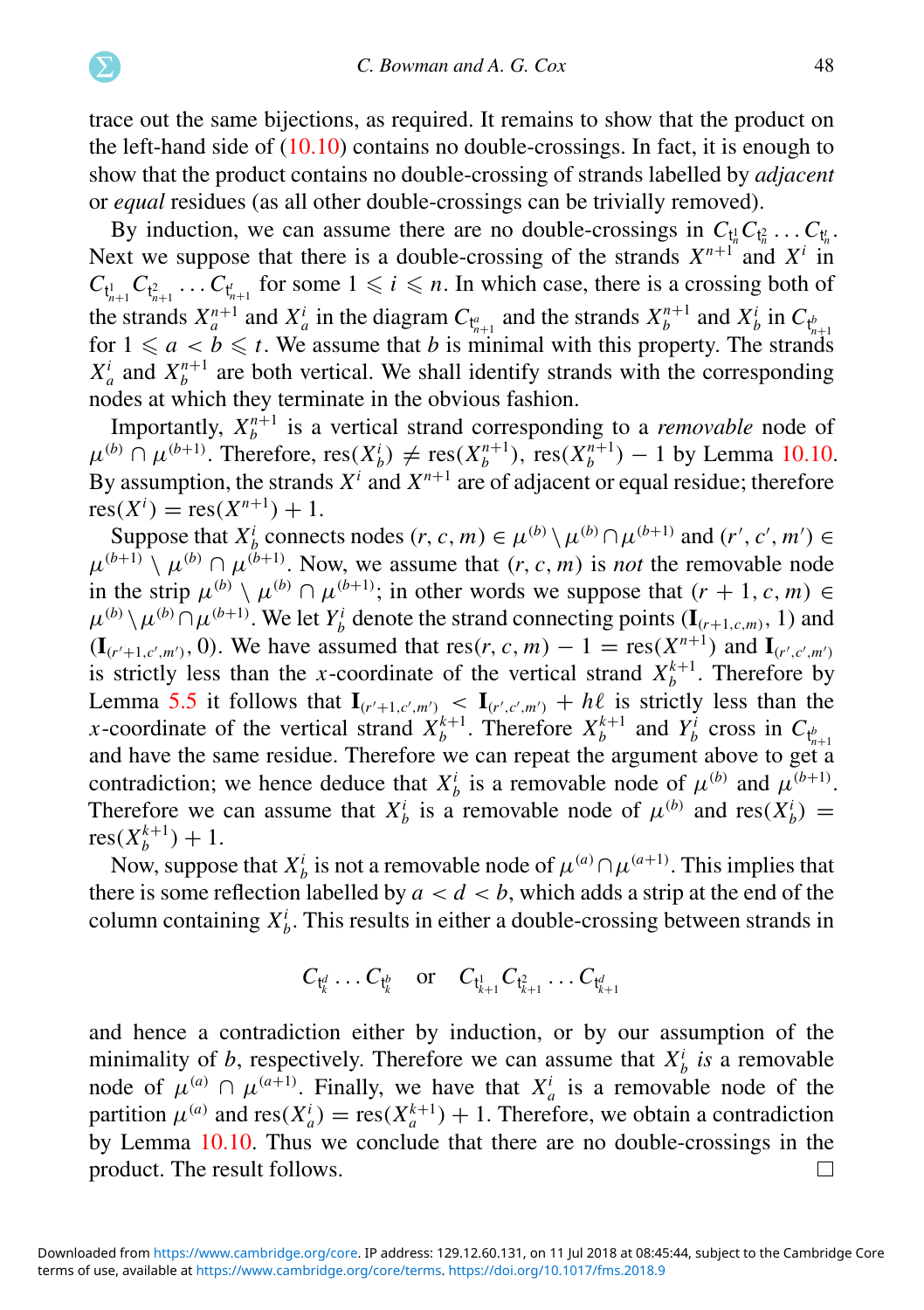COROLLARY 10.12. If  $\lambda$ ,  $\mu$  *are a generic pair such that*  $\lambda \uparrow \mu$ *, we have that* 

$$
\dim_t(\mathrm{Hom}_{A_h(n,\theta,\kappa)}(\Delta(\mu),\Delta(\lambda)))=t^{\ell(\mu)-\ell(\lambda)}+\cdots
$$

<span id="page-49-2"></span>*where the remaining terms are all of strictly smaller degree. This highest-degree homomorphism is given (up to scalar multiplication) by*

$$
\varphi_\lambda^\mu:C_{\mathfrak{t}^\mu}\mapsto C_{\mathfrak{t}^\mu_\lambda}.
$$

*If*  $\lambda \uparrow \nu \uparrow \mu$  *with*  $\nu$  *belonging to the sequence [\(10.7\)](#page-45-2), then* 

<span id="page-49-3"></span><span id="page-49-0"></span>
$$
\varphi_\lambda^{\nu} \circ \varphi_{\nu}^{\mu} = \varphi_{\lambda}^{\mu}.
$$

*Proof.* If  $\ell(\lambda) = \ell(\mu) - 1$  and  $\lambda \uparrow \mu$ , then  $d_{\lambda\mu}(t) = t$ . Therefore

$$
\dim_t(\mathrm{Hom}_{A_h(n,\theta,\kappa)}(P(\mu),\Delta(\lambda)))=t^1.
$$

That this homomorphism factors through the projection  $P(\mu) \to \Delta(\mu)$  follows from highest weight theory and the fact that there does not exist any  $\alpha$  such that  $\lambda \uparrow \alpha \uparrow \mu$ . Now, let  $\lambda$  and  $\mu$  be an arbitrary generic pair. By [\(10.9\)](#page-46-2), we have that the composition of the degree 1 homomorphisms along the sequence  $(10.7)$ is itself a homomorphism and equal to  $\varphi_{\lambda}^{\mu}$ . The result follows. П

10.1. Maximal parabolic behaviour. We will now consider generic sets whose elements are permuted by some finite group,  $\mathfrak{S}_{a+b} \leq \widehat{\mathfrak{S}_{h\ell}}$ , and such that the stabilizer of any given point  $\lambda \in \Gamma$  is a maximal parabolic subgroup  $\mathfrak{S}_a \times \mathfrak{S}_b \leqslant \mathfrak{S}_{a+b}$ .

<span id="page-49-1"></span>DEFINITION 10.13. Let  $a, b \in \mathbb{Z}_{>0}$  and  $x \in \mathbb{Z}/e\mathbb{Z}$ . Let  $\gamma \in \mathcal{P}_n^{\ell}(h)$  be any multipartition with precisely  $a + b$  addable *x*-nodes and zero removable *x*-nodes. We let  $\Gamma_{a,b} \subseteq \mathcal{P}_n^{\ell}(h)$  denote the set of multipartitions which can be obtained by adding a total of *a* distinct *x*-nodes to  $\gamma \in \mathscr{P}_n^{\ell}(h)$ .

EXAMPLE 10.14. If  $a + b = h$  and  $\ell = 1$  then  $\gamma$  is a translate of the Steinberg point  $(e - 1)\rho$ .

EXAMPLE 10.15 (Stepping off a wall). Let  $\mu \in \mathbb{E}_{h,\ell}^{\circ}$  be an *e*-regular point. We have that  $\gamma = \mu - \varepsilon_X$  for any  $X \in \text{Rem}(\mu)$  belongs to either one or zero hyperplanes. If  $\gamma = \mu - \varepsilon_X \in \mathbb{E}_{\alpha,me}$  for some  $(\alpha,me)$ , then we say that  $\mu$  is obtained from  $\gamma$  by *stepping off the* ( $\alpha$ , *me*)*-wall*. If  $\mu$  is obtained from  $\gamma$  by *stepping off the*  $(\alpha, me)$ -wall, then  $\Gamma_{1,1} = {\mu, s_{(\alpha, me)} \cdot \mu}$  forms a generic set.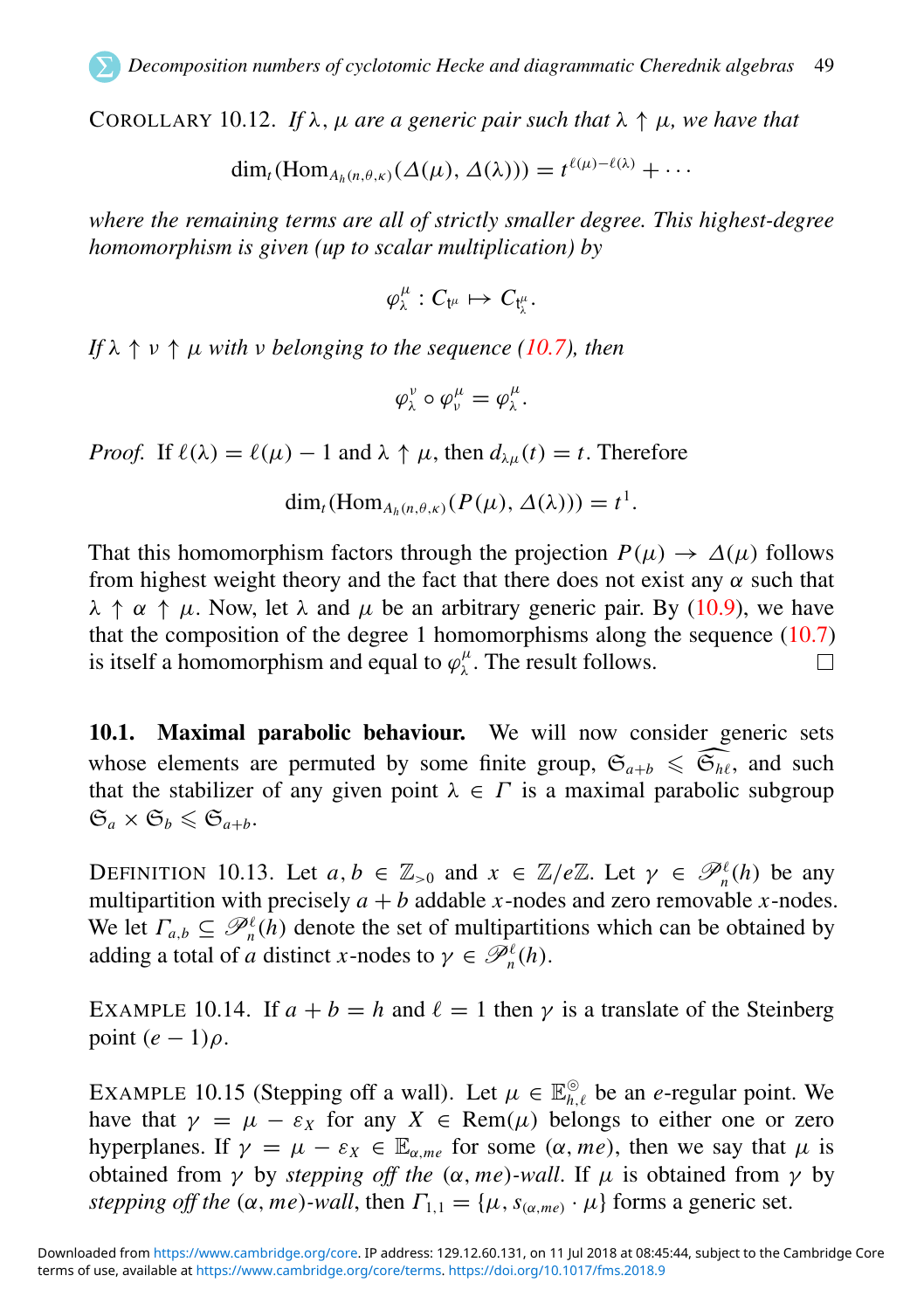We let  $\mathfrak{S}_{a+b} \leq \widehat{\mathfrak{S}_{h\ell}}$  denote the group which acts by faithfully permuting the elements of  $\Gamma_{a,b}$ . We remark that  $\mathfrak{S}_{a+b}$  fixes the point  $\gamma \in \mathbb{E}_{h,\ell}^{\circ}$ . Given any fixed choice  $\lambda \in \Gamma_{a,b}$ , we let  $\mathfrak{S}_{a,b} = \mathfrak{S}_a \times \mathfrak{S}_b \leq \mathfrak{S}_{a+b}$  denote the subgroup which fixes  $\lambda \in \Gamma_{a,b}$  – this is the subgroup whose elements trivially permute the columns with a removable (respectively addable) *x*-node amongst themselves.

LEMMA 10.16. *For*  $\lambda$ ,  $\mu \in \Gamma_{a,b}$  *we have that*  $\text{Path}_{n}^{+}(\lambda, \mathfrak{t}^{\mu}) = \text{Path}_{n}(\lambda, \mathfrak{t}^{\mu})$  (hence *the set*  $\Gamma_{a,b}$  *is generic). Any pair of partitions*  $\lambda$  *and*  $\mu$  *can be written in the form* 

$$
\mu = \gamma + A_{c_1} + A_{c_2} + \cdots + A_{c_a} \quad \lambda = \gamma + A_{q_1} + A_{q_2} + \cdots + A_{q_a}
$$

<span id="page-50-0"></span>*where*  $A_{c_1} \triangleright A_{c_2} \triangleright \cdots \triangleright A_{c_a}$  and  $A_{q_1} \triangleright A_{q_2} \triangleright \cdots \triangleright A_{q_a}$ . For  $\lambda \uparrow \mu$ , we have that

$$
\mathbf{t}_{\lambda}^{\mu} = s_{\varepsilon_{q_a - c_a}, m_r e}^{i_a} \dots s_{\varepsilon_{q_2 - c_2}, m_2 e}^{i_2} s_{\varepsilon_{q_1 - c_1}, m_1 e}^{i_1} \cdot \mathbf{t}^{\mu}
$$
 (10.11)

*for some*  $i_1 < i_2 < \cdots < i_a$ .

*Proof.* By construction, any  $s \in \text{Path}(\lambda, t^{\mu})$  is of the form

$$
s_{\varepsilon_{\sigma(c_{a+b-1})}-\varepsilon_{c_{a+b}},m_{a+b-1}e}\cdots s_{\varepsilon_{\sigma(c_2)}-\varepsilon_{c_2},m_2}^{i_2} s_{\varepsilon_{\sigma(c_1)}-\varepsilon_{c_1},m_1e}^{i_1}\cdot t^{\mu}.
$$
 (10.12)

where  $\lambda = \sigma \cdot \mu$  for some  $\sigma \in \mathfrak{S}_{a+b}$  (the converse is not true). All such paths are dominant, by construction. Set  $\sigma(c_i) = q_i$  for  $1 \leq i \leq a$ . The  $i_k$ th step in the path [\(10.12\)](#page-49-0) corresponds to adding a box as far to the left as possible. Therefore by Lemma [5.5,](#page-19-0) there are no removable *x*-nodes to the right of  $A_{q_i}$ . Hence this step satisfies  $(10.1)$ . Repeating for every step, we deduce that  $(10.2)$  is also satisfied. The result follows. П

**THEOREM 10.17.** Let  $\Bbbk$  be an arbitrary field. Given  $\lambda, \mu \in \Gamma_{a,b} \subseteq \mathcal{P}_n^{\ell}(h)$ , we *have that*

$$
d_{\lambda,\mu}(t)=n_{\lambda,\mu}(t)
$$

<span id="page-50-1"></span>*is the associated Kazhdan–Lusztig polynomial of type*  $A_{a-1} \times A_{b-1} \subseteq A_{a+b}$ *. A closed combinatorial formula for these polynomials is given in* [[TT13](#page-65-5), *Section* 3] *and* [[BS10](#page-63-18), *Section* 5]*.*

*Proof.* Our assumption that  $\kappa \in I^{\ell}$  is *h*-admissible implies that we can apply **[[BS18](#page-63-19).** Theorem 4.30]. The result follows.  $\Box$ 

REMARK 10.18. These Kazhdan–Lusztig polynomials have recently made two prominent appearances in representation theory. The first is in the work of Kleshchev, Chuang, Miyachi, Tan for  $\ell = 1$  and  $e \in \mathbb{N}$  [[Kle97](#page-64-2), [CMT08](#page-63-5), [TT13](#page-65-5)]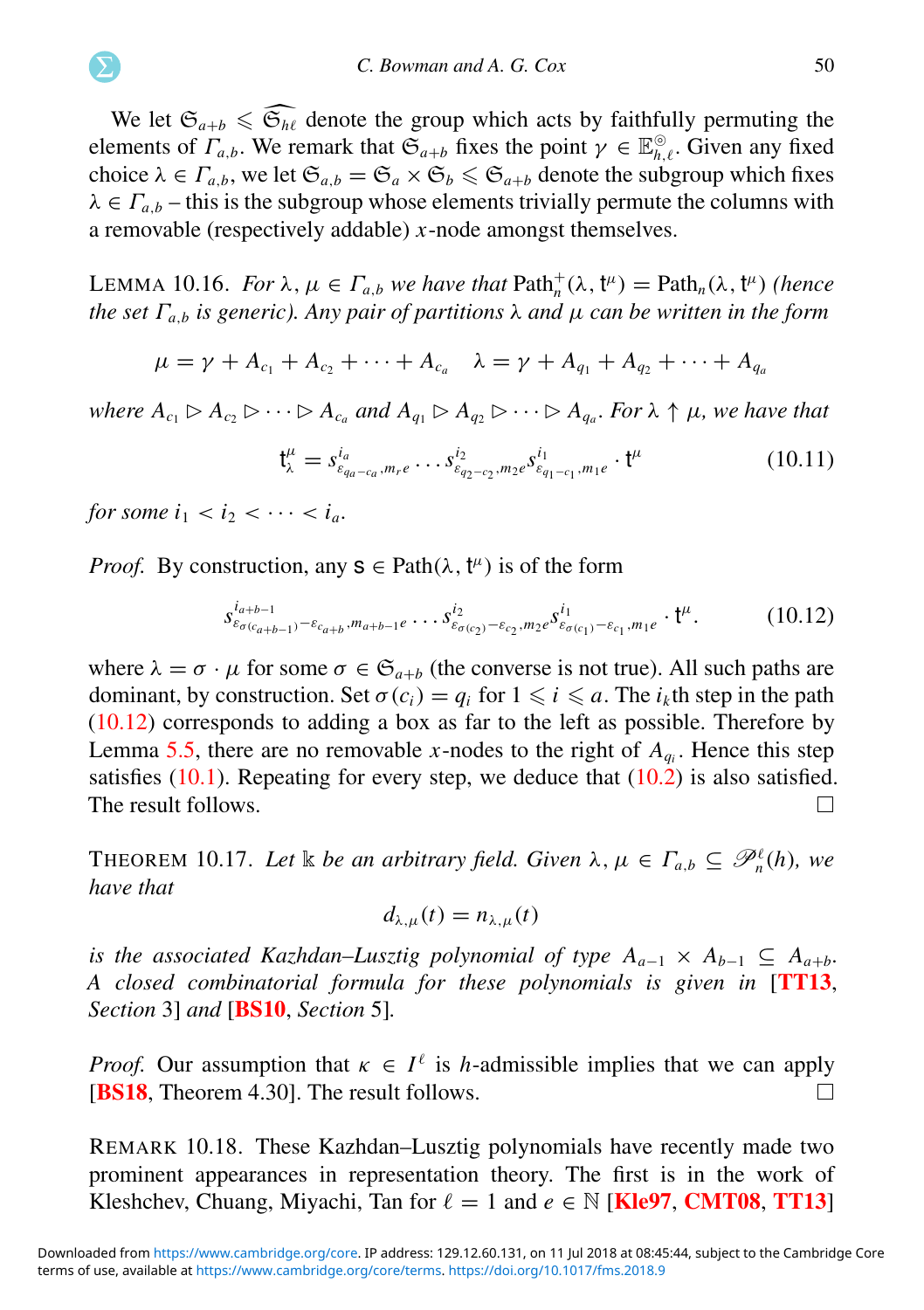and the latter is in the work of Brundan–Stroppel and Mathas–Hu for  $\ell = 2$  and  $e = \infty$  [**[BS11](#page-63-6)**] and [**[HM15](#page-64-6)**, Theorems B3 & B5]. Theorem [10.17](#page-49-1) applies to the former family of results ( $\ell = 1$  and  $e \in \mathbb{N}$ ) and generalizes all these results to higher levels. In the latter case ( $\ell = 2$  and  $e = \infty$ ) these results follow easily from Theorem [6.22](#page-34-1) as the algebra  $A(n, \theta, \kappa)$  is a basic algebra. We are unaware of any direct link explaining these two distinct appearances of the same family of Kazhdan–Lusztig polynomials.

<span id="page-51-2"></span>As the combinatorics of this case is particularly simple, we are able to prove a strengthened version of Theorem [10.11.](#page-45-0) Namely, we can understand the composition of *any* chain of these homomorphisms.

THEOREM 10.19. Let  $\&$  be a field of arbitrary characteristic. For  $\lambda, \mu \in \Gamma_{a,b}$ *such that*  $\lambda \uparrow \mu$ *, we have that* 

$$
\dim_t(\mathrm{Hom}_{A_h(n,\theta,\kappa)}(\Delta(\mu),\Delta(\lambda)))=t^{\ell(\mu)-\ell(\lambda)}+\cdots
$$

<span id="page-51-1"></span>*where the remaining terms are all of strictly smaller degree. This highest-degree homomorphism is given (up to scalar multiplication) by*

$$
\varphi_\lambda^\mu:C_{\mathfrak{t}^\mu}\mapsto C_{\mathfrak{t}^\mu_\lambda}
$$

*and the composition of these homomorphisms is given by*

$$
\varphi_\lambda^\nu\circ\varphi_\nu^\mu=\varphi_\lambda^\mu
$$

*for all*  $\lambda$ ,  $\nu$ ,  $\mu \in \Gamma_{a,b}$  *with*  $\lambda \uparrow \nu \uparrow \mu$ .

*Proof.* If  $\ell(\lambda) = \ell(\nu) - 1$  and  $\lambda \uparrow \nu$ , then the result follows as in Theorem [10.11.](#page-45-0) To deduce the result, it will now suffice to show that, for *any* sequence of the form

$$
\lambda = \mu^{(t)} \uparrow \mu^{(t-1)} \uparrow \cdots \uparrow \mu^{(1)} \uparrow \mu^{(0)} = \mu,
$$

<span id="page-51-3"></span>that

$$
C_{\mathfrak{t}_{i}^{t-1}} C_{\mathfrak{t}_{i-1}^{t-2}} \ldots C_{\mathfrak{t}_{1}^{0}} = C_{\mathfrak{t}_{\lambda}^{\mu}} \quad \text{for } \mathfrak{t}_{k}^{k-1} = \mathfrak{t}_{\mu^{(k)}}^{\mu^{(k-1)}} \in \text{Std}(\mu^{(k)}, \mu^{(k-1)}). \tag{10.13}
$$

<span id="page-51-0"></span>Let  $\lambda, \mu \in \Gamma_{a,b}$ . We continue with the notation of Lemma [10.16.](#page-49-2) By [\(10.11\)](#page-49-3), we have that  $\mathsf{t}^{\mu}_{\lambda}(A_{q_i}) = \mathbf{I}_{A_{p_i}}$  and  $\mathsf{t}^{\mu}_{\lambda}(r, c, m) = \mathbf{I}_{(r, c, m)}$  for  $(r, c, m) \neq A_{q_i}$  for  $1 \leq i \leq a$ . In particular,  $C_{t_i^{\mu}}$  is obtained from  $C_{T^{\gamma}}$  by adding a total of *a* strands connecting the northern points  $\{(\mathbf{I}_{A_{c_i}}, 1) \mid 1 \leq i \leq a\}$  with the southern points  $\{(\mathbf{I}_{A_{q_i}}, 0) \mid 1 \leq a_i\}$  $i \leq a$  in such a fashion that these *a* strands *do not cross each other* at any point.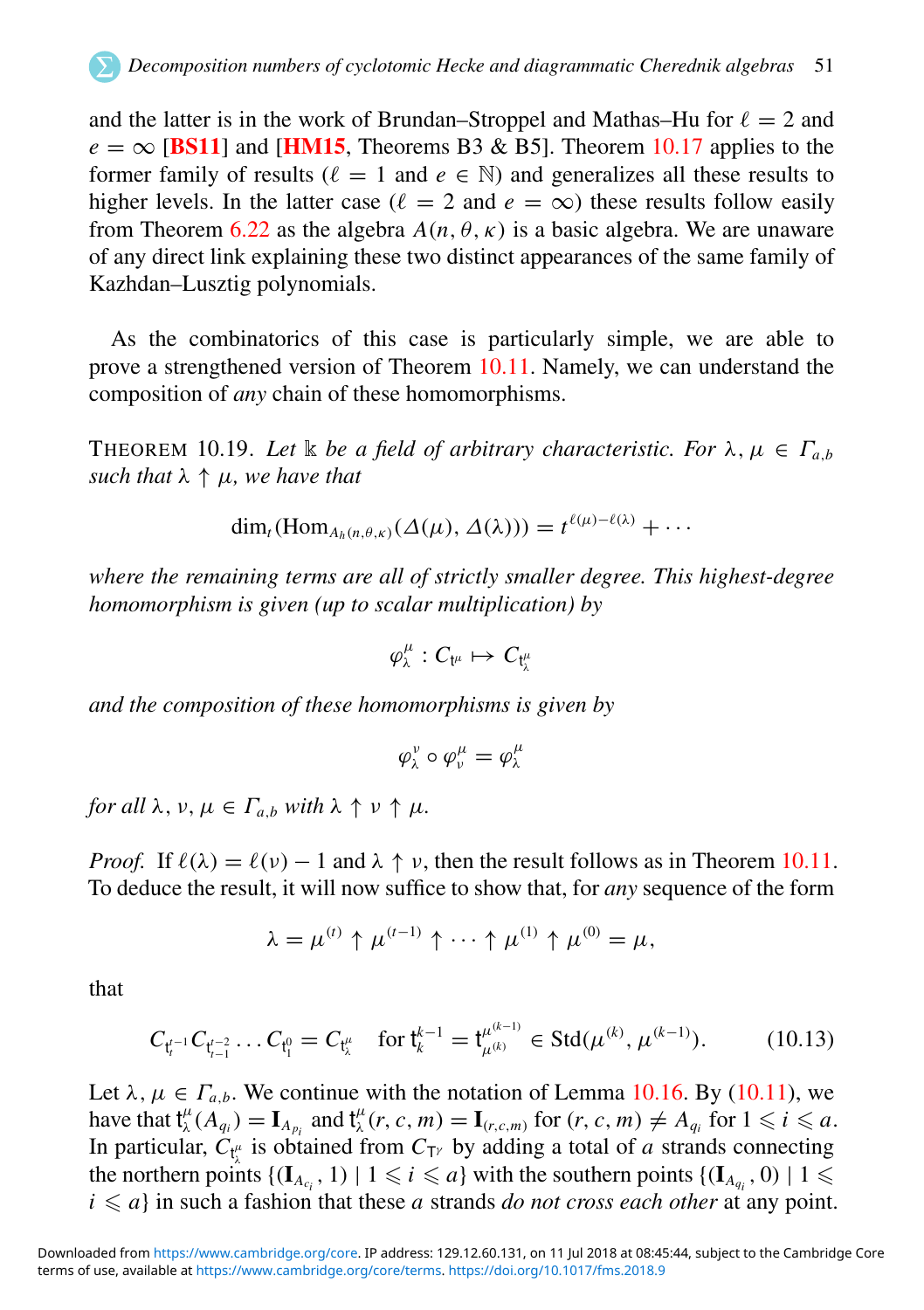<span id="page-52-1"></span>

Figure 5. Concatenating basis elements labelled by  $t_{(1)}^{(\varnothing,(1^2),(1^3))}$  $\frac{(\emptyset, (1^2), (1^3))}{((1), (1), (1^3))}$  and  $\mathbf{t}_{((1), (1^2), (1^2))}^{((1), (1^3))}$  $\binom{(1), (1), (1')}{(1), (1^2), (1^2)}$  as in Example [10.20.](#page-51-1)

Now, composing any number of such diagrams, we clearly obtain a diagram with *a* strands which do not cross, and trace out the bijection between two such sets. Hence  $(10.13)$  and the result follows.  $\Box$ 

<span id="page-52-2"></span>EXAMPLE 10.20. We let  $\gamma = (\emptyset, (1), (1^2)) \in \mathcal{P}_4^3(1)$  with  $e = 4$  and  $\kappa = (0, 1, 2)$ . We have that

$$
\Gamma_{2,1} = \{ (\emptyset, (1^2), (1^3))((1), (1), (1^3)), ((1), (1^2), (1^2)) \}.
$$

The graded decomposition matrix for this subquotient is given by

$$
\begin{pmatrix} 1 & 0 & 0 \ t & 1 & 0 \ t^2 & t & 1 \end{pmatrix}
$$

and every decomposition number is given by a homomorphism between Weyl modules. The degree 2 homomorphism is determined as the composition of the two degree 1 homomorphisms, this can be seen by concatenating the two diagrams in Figure [5.](#page-51-2)

<span id="page-52-0"></span>REMARK 10.21. Fix our field to be C. For the type *A* Temperley–Lieb algebra,  $Q_{2,1,n}(\kappa)$ , these homomorphisms provide *all possible* homomorphisms between Weyl modules. For the type *B* Temperley–Lieb algebra (or blob algebra),  $Q_{1,2,n}(\kappa)$ , these homomorphisms are obtained by lifting homomorphisms from  $Q_{2,1,n}(\kappa)$  (and provide 'half' of all homomorphisms between Weyl modules [**[MW00](#page-64-20)**]).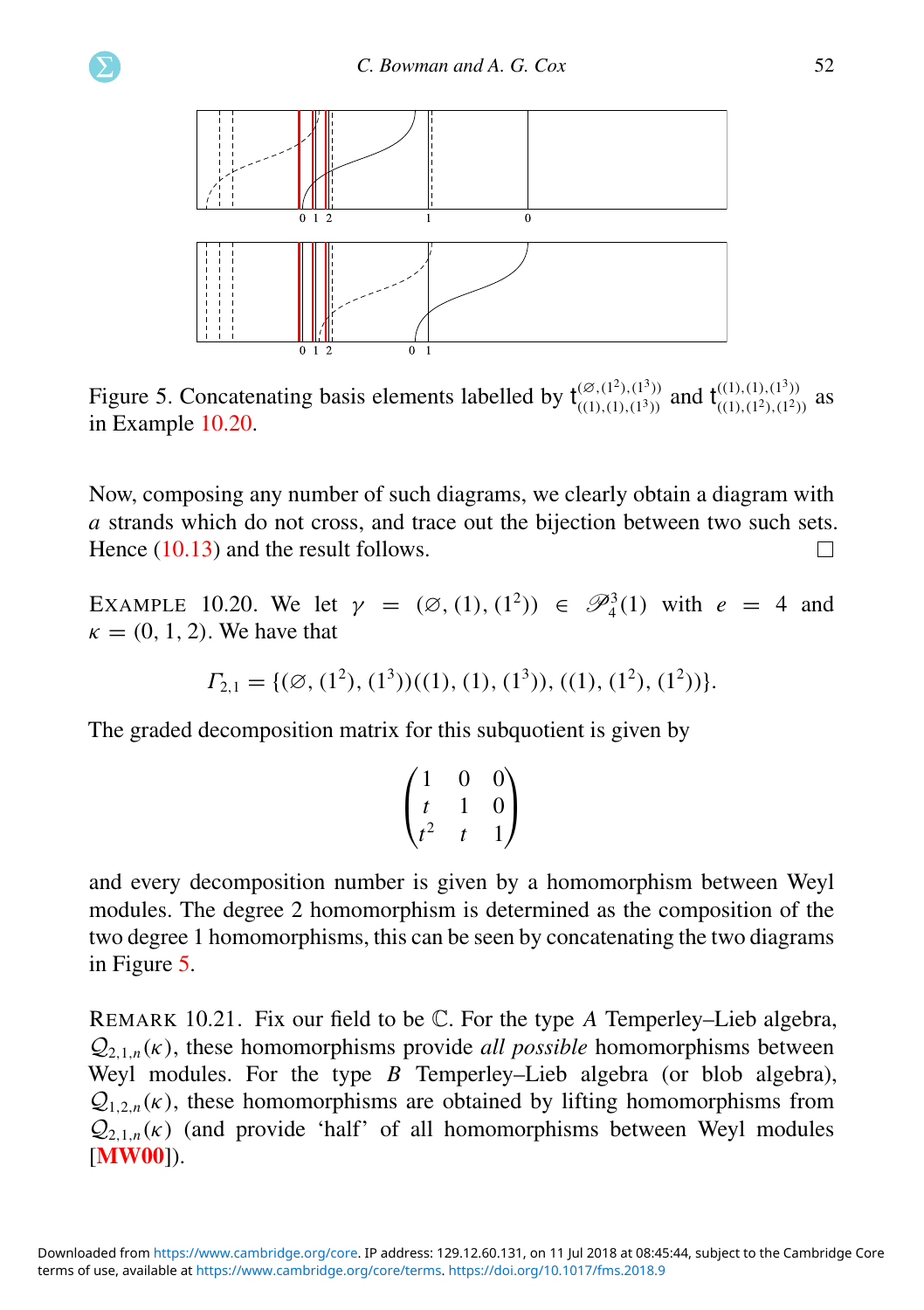10.2. Nonparabolic finite behaviour. We now consider generic sets Γ*h*<sup>ℓ</sup> whose elements are permuted by the finite group,  $\mathfrak{S}_{h\ell} \leq \widehat{\mathfrak{S}_{h\ell}}$ , and such that the stabilizer of any given point  $\lambda \in \Gamma_{h\ell}$  is the trivial subgroup.

DEFINITION 10.22. We say that  $\gamma \in \mathbb{E}_{h,\ell}^{\circledcirc}$  is a *maximal vertex* if for every  $\alpha \in \Phi$ there exists some  $m \in \mathbb{Z}$  such that  $\gamma \in \mathbb{E}_{\alpha m e}$ . By assumption, the parts are  $\gamma$  are all distinct and therefore there exists  $\sigma \in \mathfrak{S}_{h\ell}$  such that

$$
\langle \gamma, \varepsilon_{\sigma(h\ell)} \rangle < \cdots < \langle \gamma, \varepsilon_{\sigma(2)} \rangle < \langle \gamma, \varepsilon_{\sigma(1)} \rangle
$$

<span id="page-53-0"></span>We let  $\mathfrak{S}_{h\ell} \leq \widehat{\mathfrak{S}_{h\ell}}$  denote the group generated by the reflections which fix  $\gamma \in \mathcal{P}_n^{\ell}(h)$ . We let  $\alpha \in \mathcal{P}_n^{\ell}$  denote any multipartition such that

$$
\langle \alpha, \varepsilon_{\sigma(h\ell)} \rangle < \cdots < \langle \alpha, \varepsilon_{\sigma(2)} \rangle < \langle \alpha, \varepsilon_{\sigma(1)} \rangle < e.
$$

We let  $\Gamma_{h\ell}$  denote the set  $\Gamma_{h\ell} = \mathfrak{S}_{h\ell} \cdot (\gamma + \alpha)$ .

There are ( $h\ell$ )! distinct elements of  $\Gamma_{h\ell}$  and the group  $\mathfrak{S}_{h\ell}$  acts faithfully by permuting the elements of  $\Gamma_{h\ell}$ . We have chosen  $\alpha$  in such a way that  $\gamma + w\alpha$  is *e*-regular and  $\ell(\gamma + w\alpha) = \ell(\gamma + \alpha) - \ell(w)$  for any  $w \in \mathfrak{S}_{h\ell}$ .

<span id="page-53-1"></span>EXAMPLE 10.23. For  $\ell = 1$ , the point  $\gamma$  is a translate of the Steinberg point  $(e-1)\rho$ . The corresponding set  $\Gamma_{h\ell}$  is given by an *e*-regular set of points 'around a Steinberg vertex'.

THEOREM 10.24. *For*  $\lambda, \mu \in \Gamma_{h\ell}$  *such that*  $\lambda \uparrow \mu$ *, we have that* 

 $\dim_t(\text{Hom}_{A_h(n,\theta,\kappa)}(\Delta(\mu),\Delta(\lambda)))=t^{\ell(\mu)-\ell(\lambda)}+\cdots$ 

*where the remaining terms are all of strictly smaller degree.*

*Proof.* Given  $\lambda, \mu \in \Gamma_{h,\ell}$  we have that  $\ell_{\alpha}(\mu) - \ell_{\alpha}(\lambda) = 0, 1$  for any  $\alpha \in \Phi$ . Therefore any  $s \in \text{Path}(\lambda, t^{\mu})$  is obtained from  $t^{\mu}$  by applying a sequence of reflections from  $\mathfrak{S}_{h\ell}$  (and *not* any of the parallel translates of these reflections). Now, any hyperplane labelled by such a reflection belongs to  $\mathbb{E}_{h,\ell}^{\odot}$  and so this path is dominant, as required. The result follows by Theorem [10.11.](#page-45-0)  $\Box$ 

10.3. Nonparabolic affine behaviour. One of the features of the previous two sections (and the classical results that these sections generalize) is that they relate Weyl and Specht modules which are labelled by points which are 'close together' in the alcove geometry. We now consider a family of homomorphisms from alcoves which are 'as far apart as possible'. These points are related by permuting like-labelled columns between distinct components.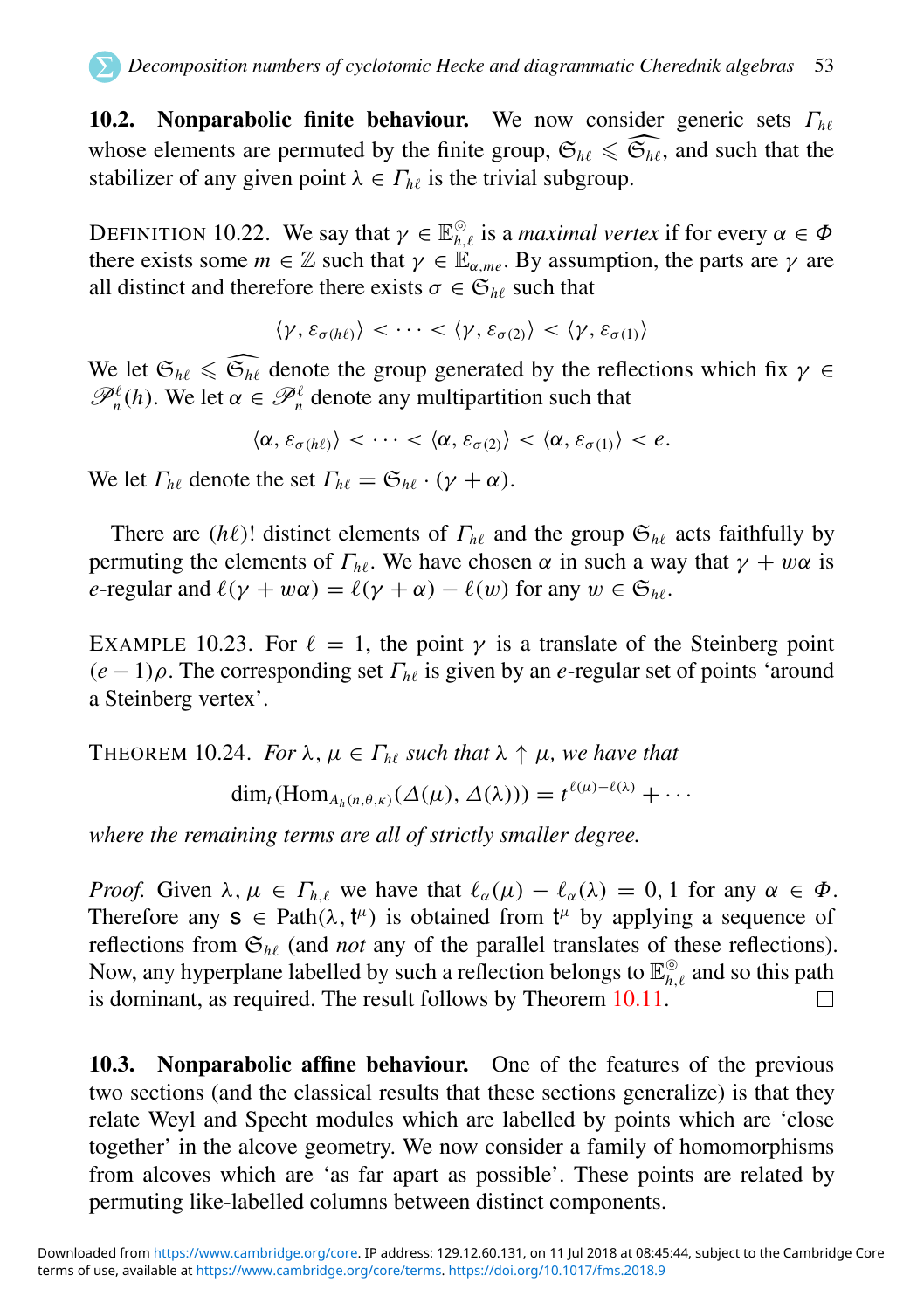DEFINITION 10.25. We say that  $\gamma \in \mathbb{E}_{h,\ell}^{\circ}$  is an *affine vertex* if  $\gamma_{t+1}^{(i)}$  <  $\gamma_{t-1}^{(j)}$  for all  $1 \leq i, j \leq \ell$  for some fixed  $1 \leq t \leq h$ . We let  $\mathfrak{S}_{\ell}$  denote the subgroup generated by the reflections

$$
\langle s_{\varepsilon_{hi+t}-\varepsilon_{hj+t},me} \mid 1 \leqslant i \leq j \leqslant \ell, m \in \mathbb{Z} \rangle \tag{10.14}
$$

and we set

<span id="page-54-1"></span>
$$
\Gamma_t = \{ \lambda \in \mathbb{E}_{h,\ell}^{\odot} \mid \lambda \in \mathfrak{S}_{\ell} \cdot \gamma \}.
$$

THEOREM 10.26. Let  $1 \le t \le h$ . For  $\lambda, \mu \in \Gamma_t$  such that  $\lambda \uparrow \mu$ , we have that

<span id="page-54-2"></span>
$$
\dim_t(\mathrm{Hom}_{A_h(n,\theta,\kappa)}(\Delta(\mu),\Delta(\lambda)))=t^{\ell(\mu)-\ell(\lambda)}+\cdots
$$

*where the remaining terms are all of strictly smaller degree.*

*Proof.* For  $h = t = 1$  the fact that  $\Gamma_t$  is generic is clear. For more general  $h, t \in \mathbb{Z}_{>0}$ , the result follows by translating the paths within the geometry. П

REMARK 10.27. For  $\ell = 1$ , we have that  $\mathfrak{S}_{\ell}$  is the trivial group and these sets are clearly trivial. For any  $\ell > 1$ , we will *always* obtain many infinite chains (as  $n \to \infty$ ) of homomorphisms of the form in Theorem [10.26.](#page-53-0)

<span id="page-54-3"></span>EXAMPLE 10.28. We let  $\kappa = (0, 3)$  and  $e = 7$ . Given  $\gamma = ((3, 2, 1^9), (3^2, 2^{12})) \in$  $\mathbb{E}_{h,\ell}^{\odot}$ , we have that

$$
\Gamma_2 = \left\{ \begin{matrix} ((3, 2, 1^9), (3^2, 2^{12})), & ((3, 2^2, 1^8), (3^2, 2^{11}, 1)), \\ ((3, 2^9, 1), (3^2, 2^4, 1^8)), & ((3, 2^8, 1^2), (3^2, 2^5, 1^7)) \end{matrix} \right\}.
$$

We picture these bipartitions as in Figure [6;](#page-54-1) we depict the final three by  $\alpha$ ,  $\beta$  and  $\delta$ , respectively. Notice that the third column (of any given component) is much shorter than the first column (of any given component).

These multipartitions belong to a single line in the 6-dimensional space  $\mathbb{E}_{3,2}^{\otimes}$ . Projecting down onto this line, we obtain the set of four points depicted in Figure [7.](#page-54-2) We have illustrated the direction of the two affine vertex homomorphisms with arrows. Notice that they correspond to a reflection through a wall of the alcove containing the origin.

<span id="page-54-0"></span>Finally, we note that this example can easily be generalized to an infinite sequence (as  $n \to \infty$ ) of homomorphisms whose piecewise composition is nonzero (by verifying the conditions of Corollary [10.12](#page-48-0) for these paths). The first four homomorphisms of such a chain are depicted in Figure [8.](#page-54-3) This makes clear the fact that these homomorphisms are from points 'as far apart as possible' in the geometry.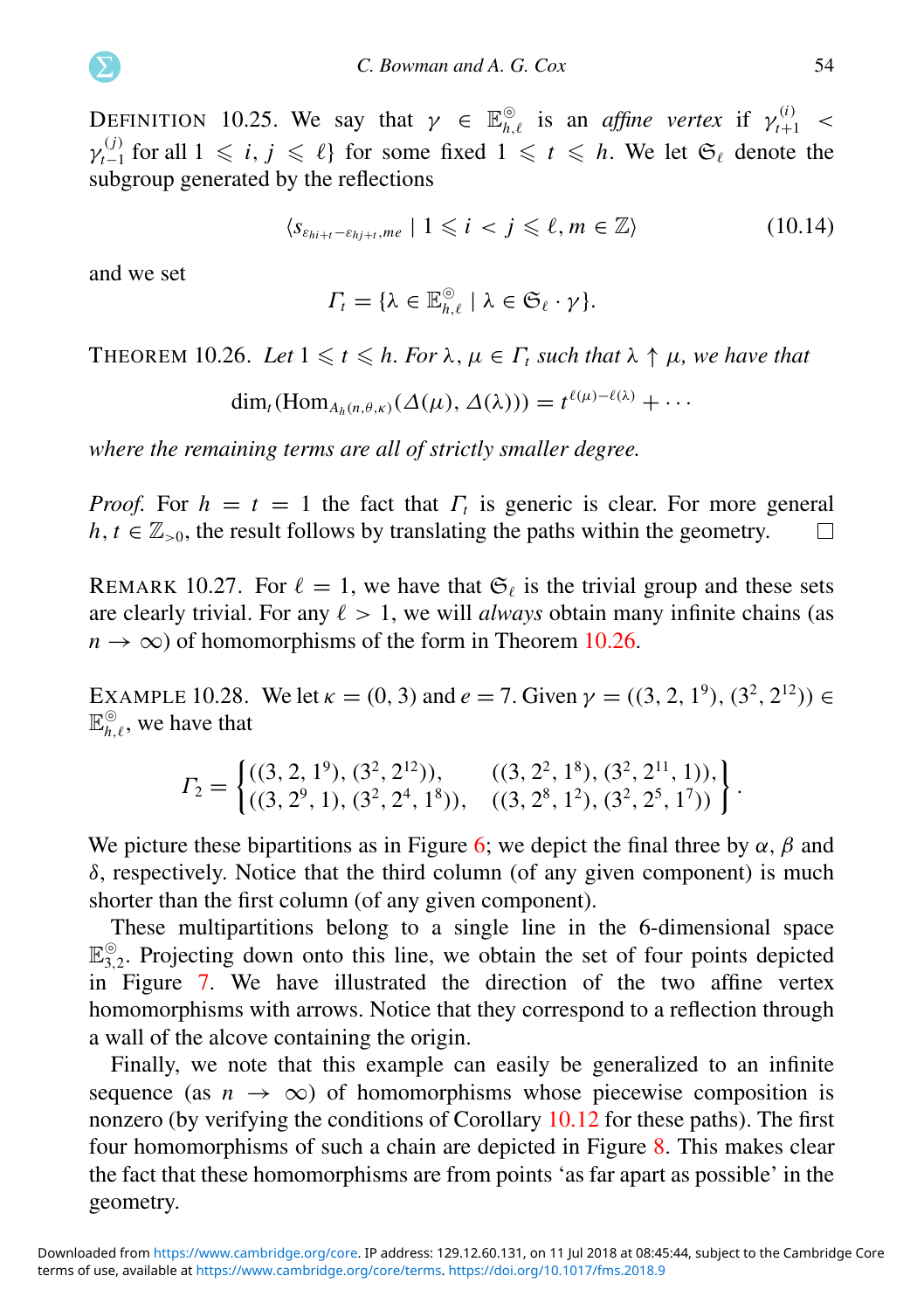

Figure 6. The set of bipartitions  $\Gamma_2$  as in Example [10.28.](#page-53-1)



Figure 7. Some simple homomorphisms from affine vertices. This is the projection of  $\mathbb{E}_{3,2}^{\circ}$  onto the line  $\mathbb{R}\{\varepsilon_2, \varepsilon_5\} / (\varepsilon_2 + \varepsilon_5)$ .



Figure 8. A simple infinite chain of homomorphisms arising from an affine vertex.

EXAMPLE 10.29. An example of affine vertices in a more complicated geometry is given in Figure [10.](#page-62-0)

REMARK 10.30. For the blob algebra,  $Q_{1,2,n}(\kappa)$ , over C, the homomorphisms of this subsection were first constructed in  $[MW00, (9.1)$  $[MW00, (9.1)$  $[MW00, (9.1)$  Theorem]. Moreover, these homomorphisms in conjunction with those of Remark [10.21](#page-51-3) provide all homomorphisms between Weyl modules for the blob algebra over C. Both families of homomorphisms continue to play an important role (and to be defined) over fields of positive characteristic [[CGM03](#page-63-7), Section 6].

#### 11. Decomposition numbers over fields of large and infinite characteristic

In this section we shall give a combinatorial method for calculating certain parabolic affine Kazhdan–Lusztig polynomials in terms of the degrees of our paths in our alcove geometry. Over C, this allows us to compute the decomposition matrix of these algebras (thus generalizing earlier work of [[BCS17](#page-63-13)]). However, our main interest (as in the previous chapters) will be in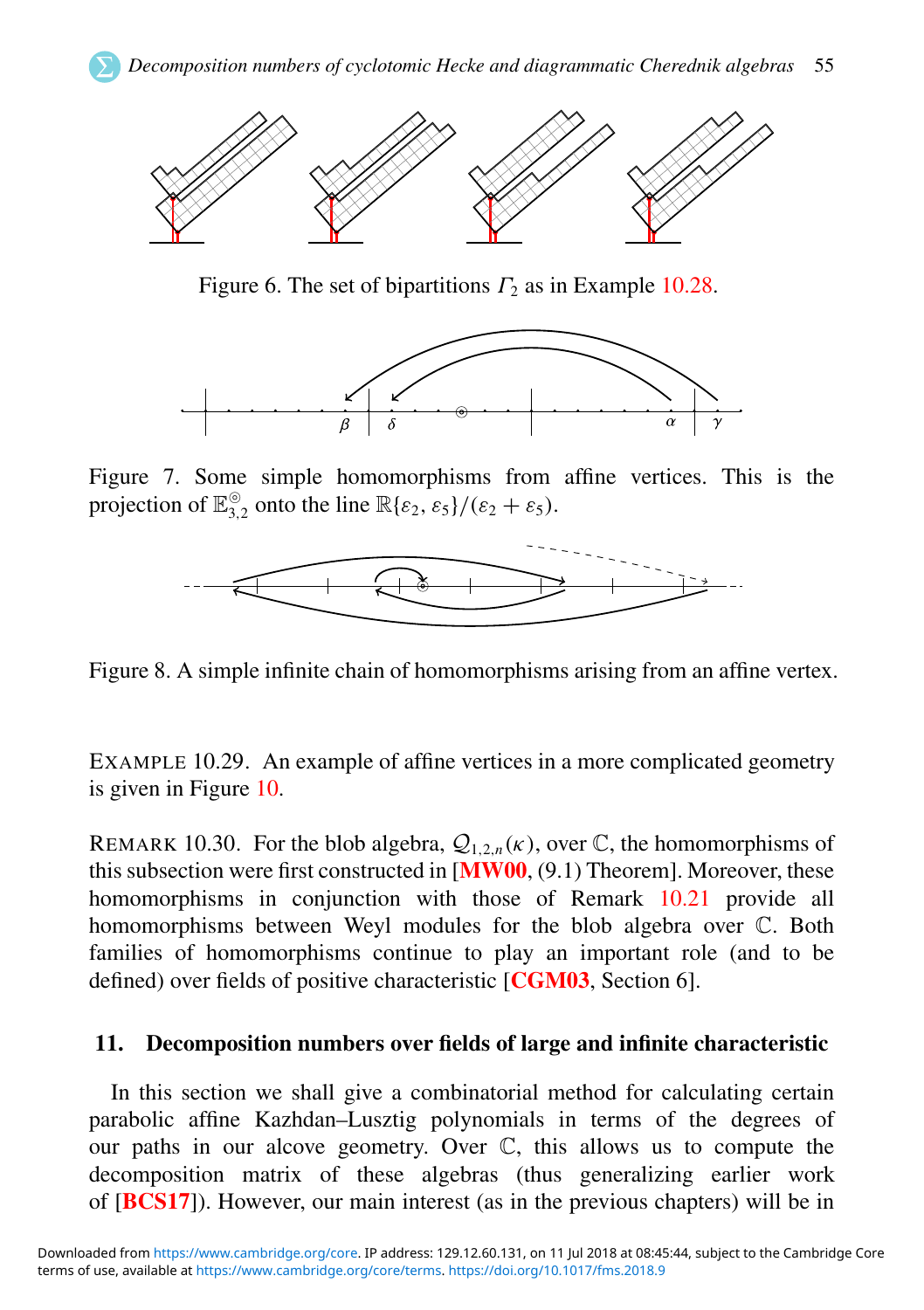what can be said over fields of positive characteristic. We begin by reviewing the necessary Kazhdan–Lusztig theory, in the spirit (and notation) of [[Soe97](#page-65-7)].

<span id="page-56-2"></span>Let  $(W, S)$  be a Coxeter system, and  $S_f \subset S$ . Then there is an associated parabolic subgroup  $W_f \prec W$  generated by the set  $S_f$ . Deodhar [[Deo87](#page-63-20)] showed how to associate to the pair  $(W_f, W)$  certain parabolic Kazhdan–Lusztig polynomials. In particular, let  $W<sup>f</sup>$  be a set of minimal length representatives of right cosets of  $\mathcal{W}_f$  in  $\mathcal W$  (with respect to the usual Coxeter length function). Then for any pair of elements  $x, y \in \mathcal{W}^f$ , there is an associated (inverse) parabolic Kazhdan–Lusztig polynomial  $n_{x,y} \in \mathbb{Z}[t]$ . We are interested in the special case where W is the affine Weyl group of type  $\widehat{A}_{h\ell-1}$  (or type  $A_{h\ell-1}$  if  $e = \infty$ ) and the parabolic is the Weyl group of type

<span id="page-56-0"></span>
$$
\underbrace{A_{h-1} \times A_{h-1} \times \cdots \times A_{h-1}}_{\ell \text{ copies}}.
$$

As we have already seen, we can define a geometry associated with this choice of W on  $\mathbb{E}_{h\ell}$ . We call the connected components of the complement of the union of the various reflecting hyperplanes the alcoves of this geometry. As described in [[Soe97](#page-65-7), Section 4] there is a natural bijection between W and the set of alcoves A.

Soergel goes on to consider a certain set  $A^+ \subset A$  which is precisely the set of alcoves lying in some fixed choice of fundamental domain for the finite Weyl group of type  $A_{h\ell-1}$  inside  $\widehat{A}_{h\ell-1}$ . Then there is an induced bijection from the set of right cosets of this finite Weyl group inside the affine Weyl group to the alcoves in  $A^+$ . However, we can instead consider the finite parabolic  $W_f$  inside W as defining our choice of fundamental domain  $A^+$ , and then identify  $W^f$  with  $A^+$ . This choice of  $A<sup>+</sup>$  consists precisely of those alcoves contained in the dominant Weyl chamber  $\mathbb{E}_{h,\ell}^{\odot}$  defined in Section [6.2.](#page-27-0)

Choosing a fixed weight  $\lambda$  in an alcove, there is for each alcove in A an associated weight  $w \cdot \lambda$  in that alcove, and in this way we can identify pairs of alcoves with pairs of weights in a given  $W$ -orbit. Via these various identifications we can now define for any pair of weights  $\lambda$  and  $\mu$  in the same W-orbit a parabolic Kazhdan–Lusztig polynomial  $n_{\lambda\mu} \in \mathbb{Z}[t]$ .

<span id="page-56-1"></span>In [[GW01](#page-64-22)], Goodman and Wenzl have shown how to associate a parabolic Kazhdan–Lusztig polynomial to any pair of dominant weights, not just those lying in the interior of an alcove. Further, they give an algorithm for determining these polynomials in terms of certain piecewise linear paths in the geometry. As in [[Soe97](#page-65-7)], their results are all stated for the case of a finite Weyl group considered as a parabolic in the associated affine Weyl group, but by making the same modifications as described above it is straightforward to see that this procedure extends to pairs of weights in the dominant Weyl chamber  $\mathbb{E}_{h,\ell}^{\odot}$  for our choice of  $W$  and  $W_f$ .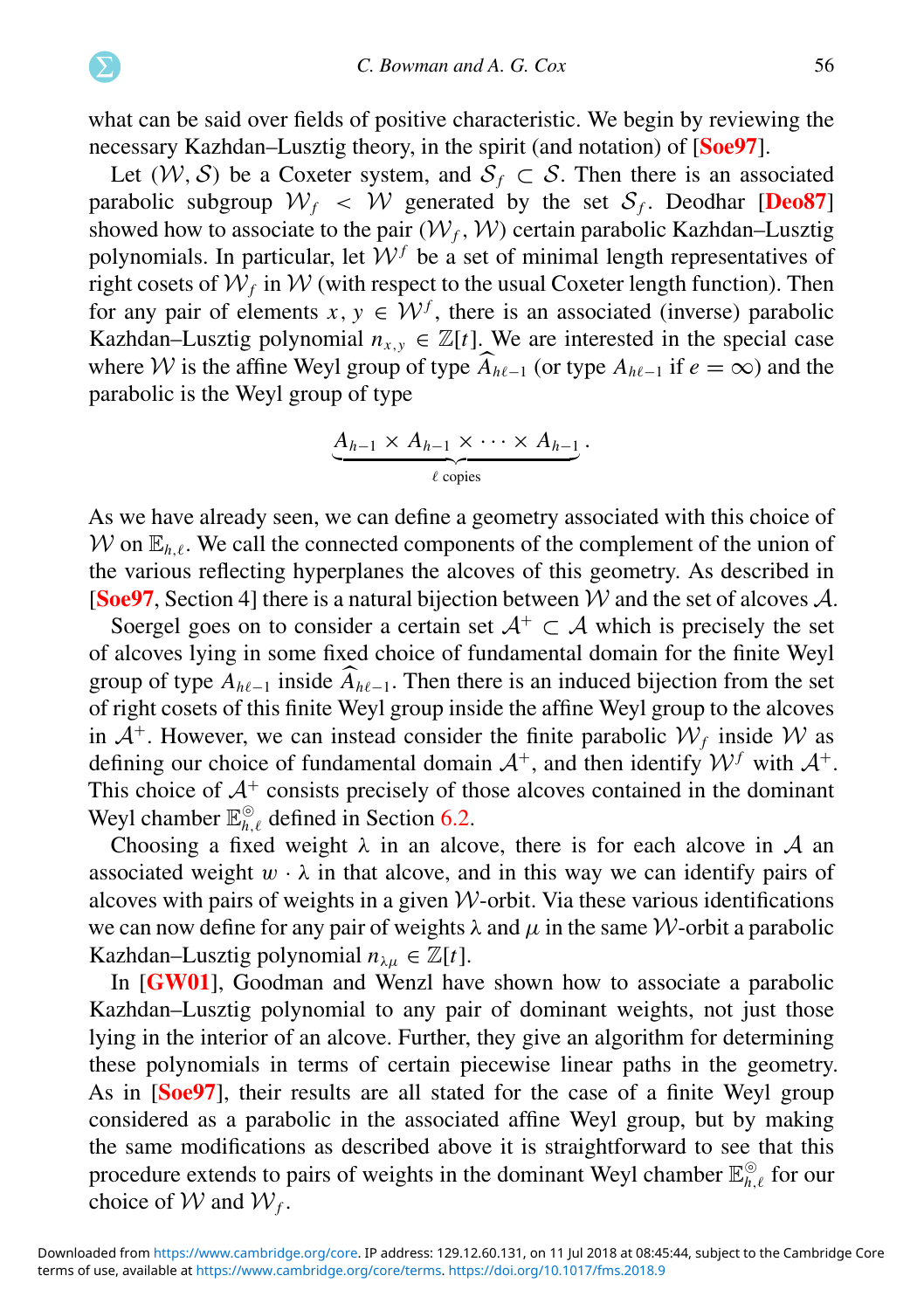We can now re-express the main result from  $[GW01]$  $[GW01]$  $[GW01]$  in terms of the paths which we have defined in Section [6.3.](#page-29-0)

THEOREM 11.1. Let  $\lambda, \mu \in \mathbb{E}_{h,\ell}^{\circledcirc}$  with  $\lambda \in \mathcal{W} \cdot \mu$  and let  $\mathfrak{t}^{\mu}$  be any admissible *path of degree n from* ⊚ *to* µ*. The associated polynomial*

$$
N_{\lambda t^{\mu}} = \sum_{\mathbf{s} \in \text{Path}_{n}^{+}(\lambda, t^{\mu})} t^{\deg(\mathbf{s})}
$$
(11.1)

is an element of  $\mathbb{Z}_{\geqslant 0}[t, t^{-1}]$ . We can rewrite the polynomials  $N_{\lambda t^{\mu}}$  in the form

$$
N_{\lambda t^{\mu}} = \sum_{\lambda \uparrow \nu \uparrow \mu} n_{\lambda \nu} \underline{N}_{\nu \mu}
$$

*for some*  $n_{\lambda v} \in \mathbb{Z}_{\geqslant 0}[t]$ *, and*  $\underline{N}_{v\mu} \in \mathbb{Z}_{\geqslant 0}[t+t^{-1}]$ *; this expression is unique. Further, we have n*λν *is the (inverse) parabolic affine Kazhdan–Lusztig polynomial associated to the pair*  $(W_f, W)$ *.* 

*Proof.* All that remains to be verified is that our paths are examples of the piecewise linear paths considered in [[GW01](#page-64-22)], and that the associated degree functions for the two definitions coincide. That our paths are examples of their piecewise linear paths is obvious.

It remains to show that  $[GW01, Equation (2.4)]$  $[GW01, Equation (2.4)]$  $[GW01, Equation (2.4)]$  agrees with Definition [6.13.](#page-29-1) Recall from Definition  $6.13$ , that the degree of a path  $s(k)$  is obtained from that of the path  $s(k-1)$  by counting hyperplanes with alternating signs; it is simple to see rephrase this alternating sign in terms of the length function used in [[GW01](#page-64-22)]. Setting  $\Lambda$  in [[GW01](#page-64-22), Equation (2.4)] to be equal to the segment ( $s(k - 1)$ ,  $s(k)$ ) in the path s, we obtain the desired equality. П

11.1. Decomposition numbers over the complex field. We now use the results above to determine the decomposition numbers for our algebras in characteristic zero.

PROPOSITION 11.2. *If*  $R = \mathbb{C}$ *, then:* 

(i) dim<sub>t</sub> 
$$
(\Delta_{\mu}(\lambda)) = N_{\lambda t^{\mu}} \in \mathbb{Z}_{\geq 0}[t, t^{-1}]
$$
 and dim<sub>t</sub>  $(L_{\mu}(\lambda)) \in \mathbb{Z}_{\geq 0}[t + t^{-1}];$ 

<span id="page-57-0"></span>(ii) *if* dim<sub>t</sub>  $(\Delta_{\mu}(\lambda)) = 0$ *, then*  $d_{\lambda\mu}(t) = 0$ *;* 

(iii) we have 
$$
\dim_t (\Delta_\mu(\mu)) = \dim_t (L_\mu(\mu)) = 1;
$$

(iv) *if* Path( $\lambda$ ,  $t^{\mu}$ ) =  $\emptyset$ *, then* dim<sub>t</sub> ( $\Delta_{\mu}(\lambda)$ ) = 0*;*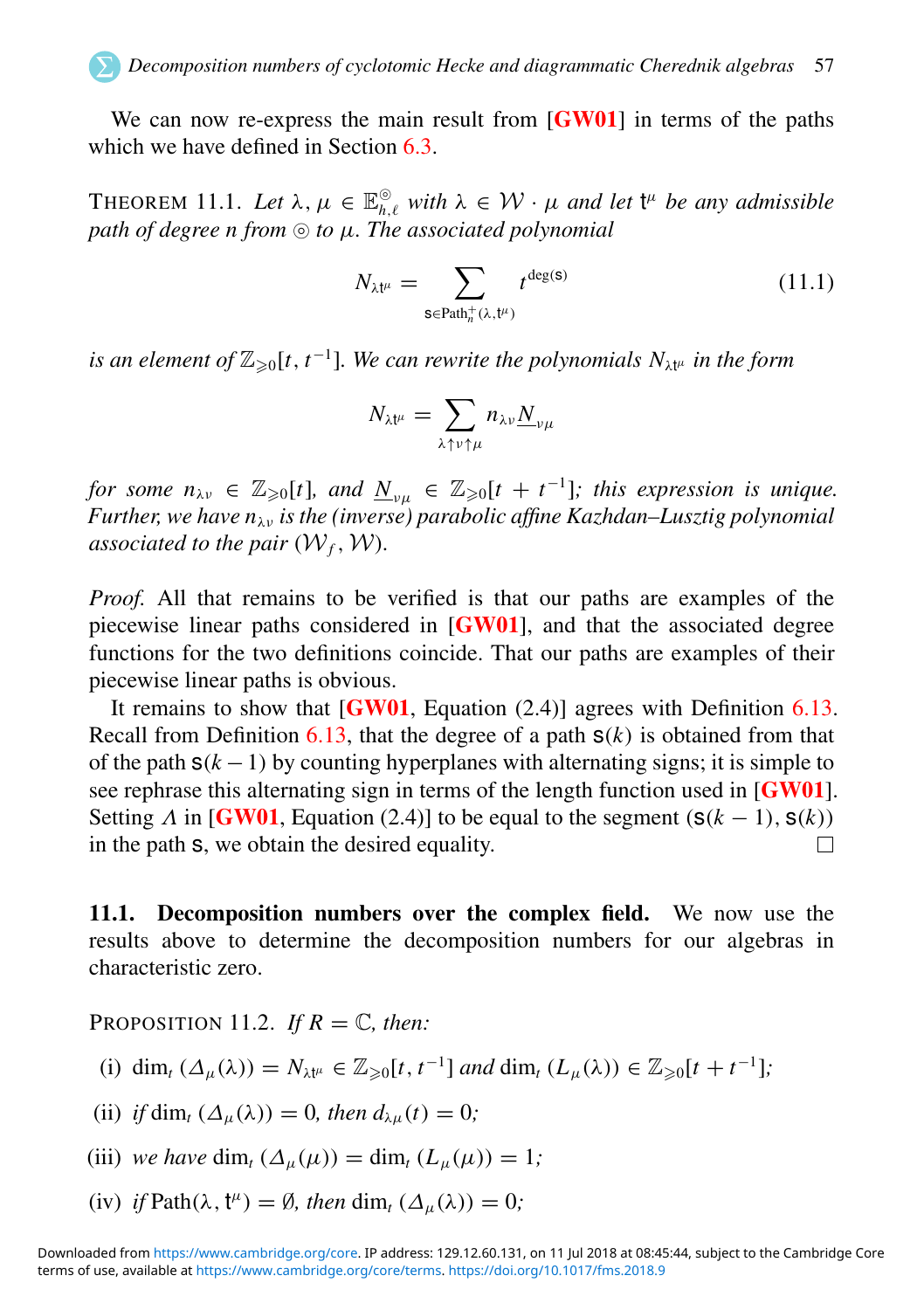(v) *if* Path $(\lambda, t^{\mu}) = \emptyset$ *, then* dim<sub>t</sub>  $(L_{\mu}(\lambda)) = 0$ ;

<span id="page-58-1"></span>(vi) *we have that*

$$
\dim_t (\Delta_\mu(\lambda)) = \sum_{\substack{\nu \neq \mu \\ \lambda \uparrow \nu \uparrow \mu}} d_{\lambda \nu}(t) \dim_t (L_\mu(\nu)) + d_{\lambda \mu}(t).
$$

*Proof.* Part (i) is clear by Proposition [2.2](#page-7-1) and [\(11.1\)](#page-56-0). Part (iii) is a restatement of the condition that  $t^{\mu}$  is the only path in Path $(\mu, t^{\mu})$ . A necessary condition for  $\dim_t (\text{Hom}(P(\mu), \Delta(\lambda)) \neq 0$  is that  $\Delta_u(\lambda) \neq 0$ , therefore (ii) follows. Part (iv) is by definition, and part (v) follows from the cellular structure. Finally, (vi) follows from (i), (iii), (v) and Theorem  $4.7$ .  $\Box$ 

THEOREM 11.3. Let  $R = \mathbb{C}$ . The graded decomposition numbers of  $A_h(n, \theta, \kappa)$ *are given by*

$$
d_{\lambda\mu}(t)=n_{\lambda\mu}.
$$

<span id="page-58-0"></span>*Proof.* By Proposition [11.2\(](#page-56-1)ii), we may assume Path $(\lambda, t^{\mu}) \neq \emptyset$ . We now calculate  $d_{\lambda\mu}(t)$  and dim<sub>t</sub>  $(L_{\mu}(\lambda))$  by induction on the length ordering. Induction begins when  $\ell(\mu) - \ell(\lambda) = 0$ , hence  $\mu = \lambda$ , and we have  $d_{\mu\mu}(t) = 1$  by Proposition [11.2\(](#page-56-1)iii) and dim<sub>t</sub>  $(L_u(\mu)) = 1$ .

Let  $\ell(\mu) - \ell(\lambda) \ge 1$ . By induction on the length ordering, we know  $d_{\lambda\nu}(t)$  and dim<sub>t</sub>  $(L_u(v))$  for points  $v \in A_n$  such that  $\lambda \uparrow v \uparrow \mu$ . By Proposition [11.2\(](#page-56-1)vi) we have

$$
\dim_t (L_\mu(\lambda)) + d_{\lambda\mu}(t) = \dim_t (\Delta_\mu(\lambda)) - \sum_{\substack{\nu \neq \mu, \nu \neq \lambda \\ \lambda \uparrow \nu \uparrow \mu}} d_{\lambda\nu}(t) \dim_t (L_\mu(\nu)).
$$

By induction and Proposition  $11.2(i)$  $11.2(i)$ , we have that

$$
\dim_t (L_\mu(\lambda)) + d_{\lambda\mu}(t) = N_{\lambda t^\mu} - \sum_{\substack{\nu \neq \mu, \nu \neq \lambda \\ \lambda \uparrow \nu \uparrow \mu}} n_{\lambda\nu} \underline{N}_{\nu\mu}.
$$

Recall that  $\underline{N}_{\nu\mu} = \dim_t (L_\mu(\nu)) \in \mathbb{Z}_{\geq 0}[t + t^{-1}]$  and  $n_{\lambda\nu} = d_{\lambda\mu}(t) \in t\mathbb{Z}_{\geq 0}[t]$ . Therefore there is a unique solution to the equality (see [**[KN10](#page-64-23)**, Section 4.1: Basic Algorithm]). By Theorem [11.1](#page-56-2) this solution is given by  $d_{\lambda\mu}(t) = n_{\lambda\mu}$ .  $\Box$ 

11.2. Decomposition numbers over fields of large characteristic. As we have made clear throughout the paper, our principal interest is in fields of positive characteristic. Indeed, we informally defined our algebra  $Q_{\ell,h,n}(\kappa)$  as the *largest quotient of Hn*(κ) *for which a generalized Lusztig conjecture could possibly hold* for fields of positive characteristic.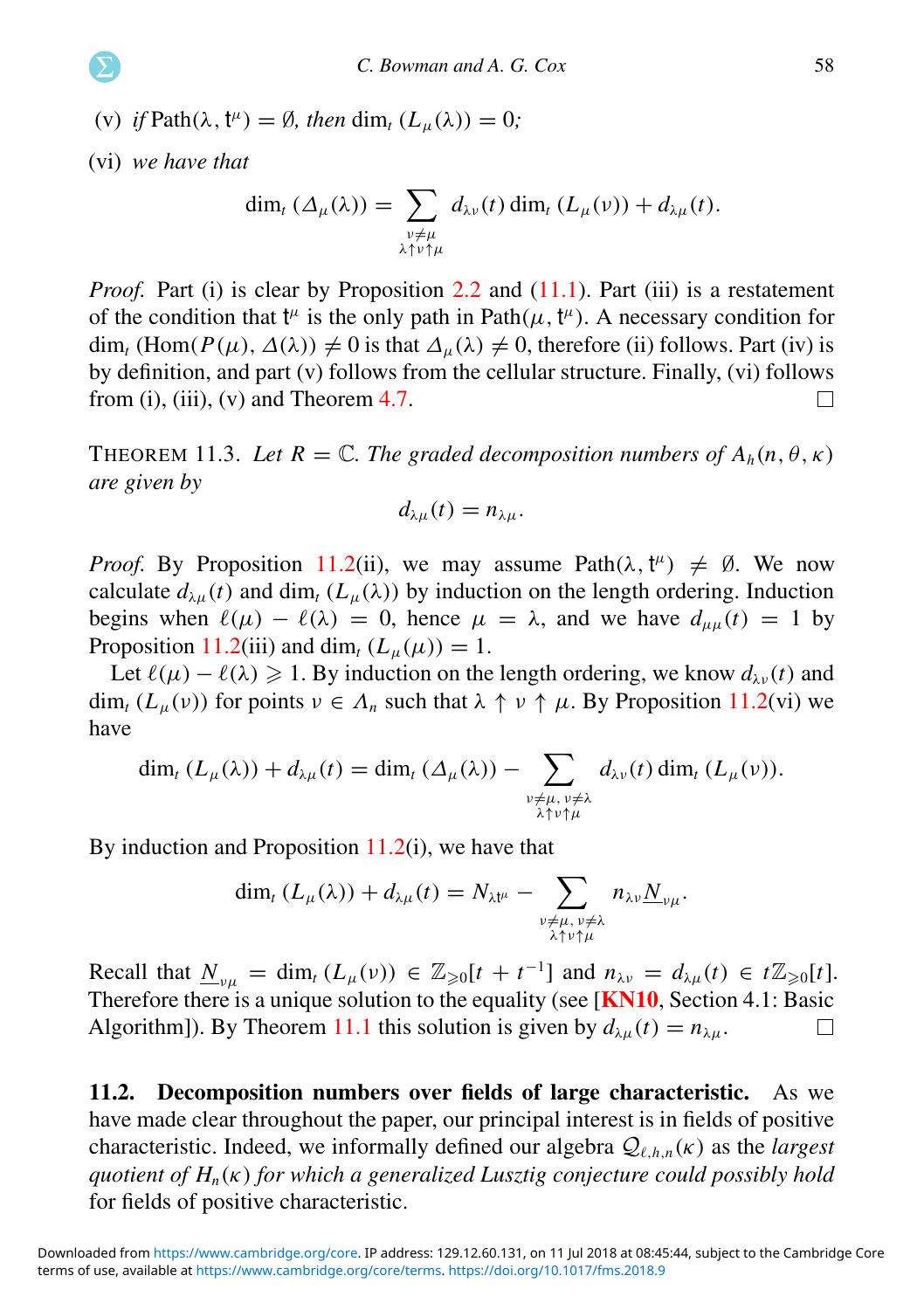DEFINITION 11.4. We say that  $\lambda \in \mathbb{E}_{h,\ell}^+$  belongs to *the first ep-alcove* if  $\ell_\alpha(\lambda)$  < *p* for all  $\alpha \in \Phi$ .

CONJECTURE 11.5. Let  $e > h\ell$ ,  $\kappa \in I^{\ell}$  be an h-admissible multicharge, and k *be field of characteristic*  $p \gg h\ell$ *. The decomposition numbers of*  $A_h(n, \theta, \kappa)$  *are given by*

$$
d_{\lambda\mu}(t)=n_{\lambda\mu}(t)
$$

*for*  $\lambda$ ,  $\mu \in \mathscr{P}_n^{\ell}(h)$  *in the first ep-alcove and*  $n_{\lambda\mu}(t)$  *the associated affine parabolic Kazhdan–Lusztig polynomial of type*  $A_{h-1} \times A_{h-1} \times \cdots \times A_{h-1} \subseteq \widehat{A}_{h-1}$ .

For  $e = \infty$  we make a stronger conjecture concerning the algebras  $A(n, \theta, \kappa)$ in which the statement of Conjecture [11.5](#page-58-1) simplifies in two ways. The simpler geometry controlling the  $e = \infty$  case means that there is no notion of a 'first *ep*alcove'. Second, the subalgebra isomorphic to the Hecke algebra of the symmetric group is semisimple; therefore we need not restrict the characteristic of the field according to the number of columns of  $\lambda, \mu \in \mathcal{P}_n^{\ell}$ .

CONJECTURE 11.6. Let  $e > n$  and  $\&$  be field of characteristic  $p \gg \ell$ . Suppose *that*  $\kappa \in I^{\ell}$  *has no repeated entries. The decomposition numbers of*  $A(n, \theta, \kappa)$  *are given by*

$$
d_{\lambda\mu}^{A(n,\theta,\kappa)}(t)=n_{\lambda\mu}(t)
$$

for  $\lambda, \mu \in \mathscr{P}_n^{\ell}$  where  $n_{\lambda\mu}(t)$  is the associated Kazhdan–Lusztig polynomials of *<i>ype*  $A_{n-1} \times A_{n-1} \times \cdots \times A_{n-1} \subseteq A_{n\ell-1}$ .

REMARK 11.7. Notice that the Kazhdan–Lusztig polynomials in the latter conjecture are nonaffine (see Remark [6.23\)](#page-34-2) and that the parabolic is determined by products of  $A_{n-1}$  (rather than  $A_{h-1}$ ) and that it covers *all* decomposition numbers of the diagrammatic Cherednik algebra. Finally, recall that our assumption on  $\kappa \in I^{\ell}$  is less strict than in Conjecture [11.6](#page-58-0) is weaker than in Conjecture [11.5.](#page-58-1)

<span id="page-59-0"></span>REMARK 11.8. For  $e = \infty$ , the unique graded decomposition matrix of  $H_n(\kappa)$ appears as the (in general proper) submatrix of that of  $A(n, \theta, \kappa)$  whose columns are labelled by so-called FLOTW multipartitions.

Conjecture [11.5](#page-58-1) is the first conjectural attempt to describe an infinite family of decomposition numbers of (quiver) Hecke algebras for  $e \in \mathbb{Z}_{>0}$ . A more optimistic version of Conjecture [11.6](#page-58-0) appeared in [[KR11](#page-64-7), Conjecture 7.3] (without the assumptions on  $\kappa \in I^{\ell}$  or  $p \gg \ell$ ) but was later disproven in [[Wil14](#page-65-6), Section 4.2]. This counterexample is for  $\ell = 5$  and  $p < \ell$  and does not seem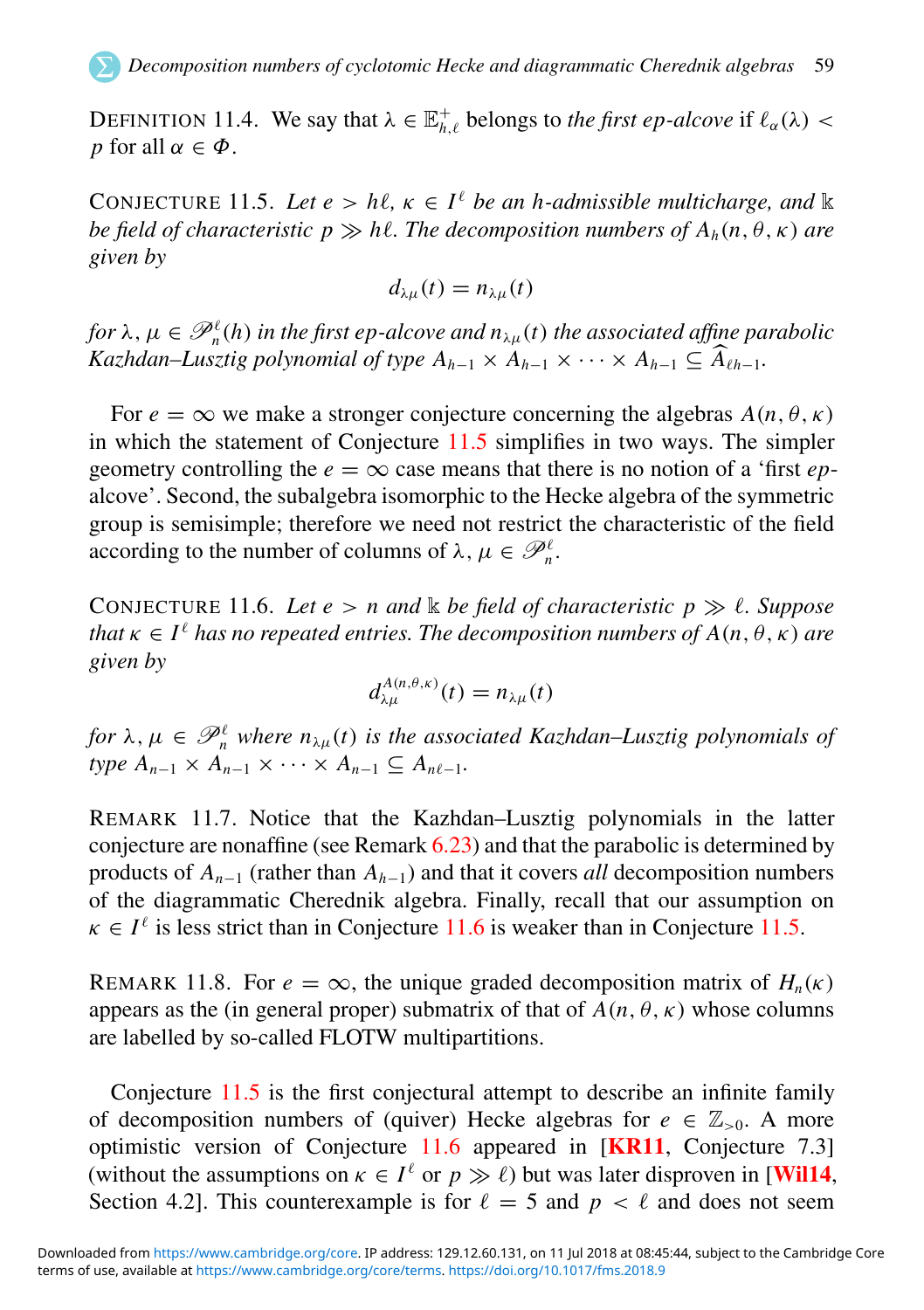surprising from the point of view of this paper (indeed we posed Conjecture [11.6](#page-58-0) in its current form before being informed about the results of [[KR11](#page-64-7), [Wil14](#page-65-6)] by Liron Speyer).

EXAMPLE 11.9. In Theorem [10.19,](#page-50-0) we saw that the above conjecture holds for any  $\lambda$ ,  $\mu$  in a maximal finite parabolic orbit with k arbitrary.

<span id="page-60-0"></span>EXAMPLE 11.10. Let  $\ell = 2$  and  $h = 1$  and  $e > 2$  and k be arbitrary. In this case  $Q_{h,\ell,n}(\kappa)$  is isomorphic to the blob algebra. The conjecture follows from [[CGM03](#page-63-7), Section 8].

EXAMPLE 11.11. If  $\ell = 1$ , then  $\mathcal{Q}_{h,\ell,n}(\kappa)$  is isomorphic to the generalized Temperley–Lieb algebra of Härterich  $[H\ddot{9}9,$  Section 1]. The result therefore follows by [[RW16](#page-65-3), Theorem 1.9].

EXAMPLE 11.12. If  $\ell = 2$  and  $e > n$ , then  $A(n, \theta, \kappa)$  is positively graded. Therefore any simple module is 1-dimensional. Therefore the decomposition numbers of  $A_h(n, \theta, \kappa)$  are independent of the characteristic of the field and the result follows. An identical proof of this is given in [[HM15](#page-64-6), Appendix B] (in fact, the quiver Schur algebra of Hu and Mathas is isomorphic to our algebra  $A(n, \theta, \kappa)$ in this case) and an earlier proof of this result for  $e = \infty$  was given in [[BS11](#page-63-6)].

EXAMPLE 11.13. Consider  $A(n, \theta, \kappa)$  with  $\ell = 3$  and  $e = \infty$ . This algebra is nonnegatively graded. For any  $\lambda, \mu \in \mathcal{P}_n^3$  there is at most one path, **s** say, of degree zero in Path $(\lambda, t^{\mu})$ . For example if  $\kappa = (0, 1, 2)$  then Path $((2), \emptyset, (2))$ ,  $(1), (1), (2)$  has two elements; one of degree 0 and one of degree 2. Therefore it suffices to check that  $C_s^* C_s = C_{t_k^{\mu}}$  in order to conclude that  $L(\lambda)$  is 2-dimensional with basis  $\{C_s, C_{t^{\lambda}}\}$ . Having done so, one can conclude that the decomposition numbers are independent of the characteristic of the field. We leave this as an exercise for the reader.

#### 12. Alcove geometries in  $\mathbb{R}^2$

We now discuss the algebras  $Q_{\ell,h,n}(\kappa)$  which are controlled by geometries which can be visualized within the plane  $\mathbb{R}^2$ . We encounter all the usual Lie theoretic geometries, as well as new geometries which do not arise in the representation theory of (affine) Lie algebras and related objects.

<span id="page-60-1"></span>There are a total of five distinct affine geometries that we can picture via an embedding into  $\mathbb{R}^2$ .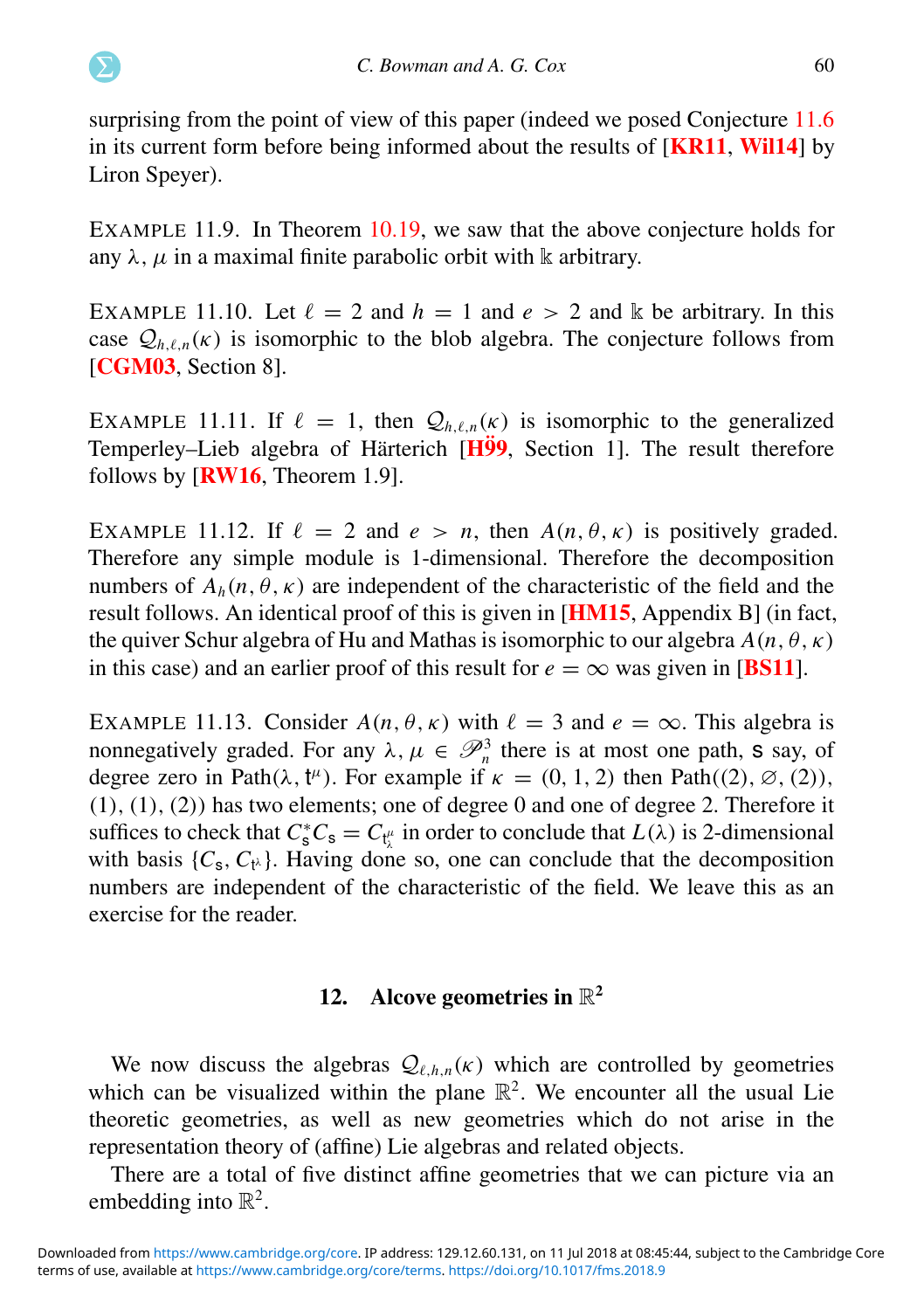

Figure 9. Geometries of type  $A_2 \subseteq \widehat{A}_2$ ,  $\widehat{A}_2$ , and  $A_1 \subseteq \widehat{A}_2$ , respectively. These tile one sixth of  $\mathbb{R}^2$ , the whole of  $\mathbb{R}^2$ , and one half of  $\mathbb{R}^2$ , respectively.

The first two of these are of type  $A_1 \subseteq \widehat{A}_1$  for  $h = 2$  and  $\ell = 1$  and of type  $\widehat{A}_1$  for  $\ell = 2$  and  $h = 1$ . In the former (respectively latter) case, we visualize  $\mathbb{E}_{h,\ell}^{\circ}$  as half of the real line (respectively the whole real line). These geometries already appear in classical Lie theory. The former (respectively latter) controls the representation theory of the Lie algebra  $\mathfrak{sl}_2$  (respectively the Kac–Moody algebra  $\widehat{\mathfrak{sl}_2}$ ).

There are three further affine geometries which can be visualized in  $\mathbb{R}^2$ (depicted in Figure [9\)](#page-60-0).

The first is that of type  $A_2 \subseteq \widehat{A}_2$  which controls the representation theory of  $Q_{1,3,n}(\kappa)$ . The algebra  $Q_{1,3,n}(\kappa)$  is the Ringel dual of the image of  $U_a(\mathfrak{sl}_3)$ in End $((\mathbb{k}^3)^{\otimes n})$ . Obviously, this is the same as the geometry controls the representation theory of the Lie algebra  $\mathfrak{sl}_3$ . The dominant region  $\mathbb{E}_{h,\ell}^{\circ}$  is one sixth of the plane  $\mathbb{R}^2$ .

The second is that of type  $\widehat{A}_2$  which controls the representation theory of  $Q_{3,1,n}(\kappa)$ . This is the same as the geometry controls the representation theory of the Kac–Moody algebra  $\widehat{\mathfrak{sl}}_3$ . The dominant region  $\mathbb{E}_{h,\ell}^{\odot}$  is the entirety of the plane  $\mathbb{R}^2$ . Third, we encounter a geometry of type  $A_1 \subseteq \widehat{A}_2$  which controls a portion of the representation theory of  $Q_{2,2,n}(\kappa)$ ; namely the subcategory of representations whose simple constituents are labelled by points in the space

$$
\mathbb{E}_{h,\ell}^{\circledcirc} \cap \mathbb{R}_{\geqslant 0}\{\varepsilon_1,\varepsilon_3,\varepsilon_4\} \quad \text{or} \quad \mathbb{E}_{h,\ell}^{\circledcirc} \cap \mathbb{R}_{\geqslant 0}\{\varepsilon_1,\varepsilon_2,\varepsilon_3\}.
$$

The corresponding quotient algebra can be explicitly constructed as in Definition [5.2,](#page-18-1) but this is unnecessary as all the results are identical. This geometry does not appear in classical Lie theory. In either case, the dominant region is one half of the plane  $\mathbb{R}^2$ .

We now consider an example in this new geometry (of type  $A_1 \subseteq \widehat{A_2}$ ) which illustrates both the local generic behaviour of Section [10.2](#page-51-0) and the nonlocal generic behaviour of Section [10.3.](#page-52-0)

EXAMPLE 12.1. We let  $e = 5$ ,  $h = \ell = 2$ ,  $n = 13$ , and  $\kappa = (0, 2) \in (\mathbb{Z}/5\mathbb{Z})^2$ . We let k be an arbitrary field. Thus we are considering a chunk of the modular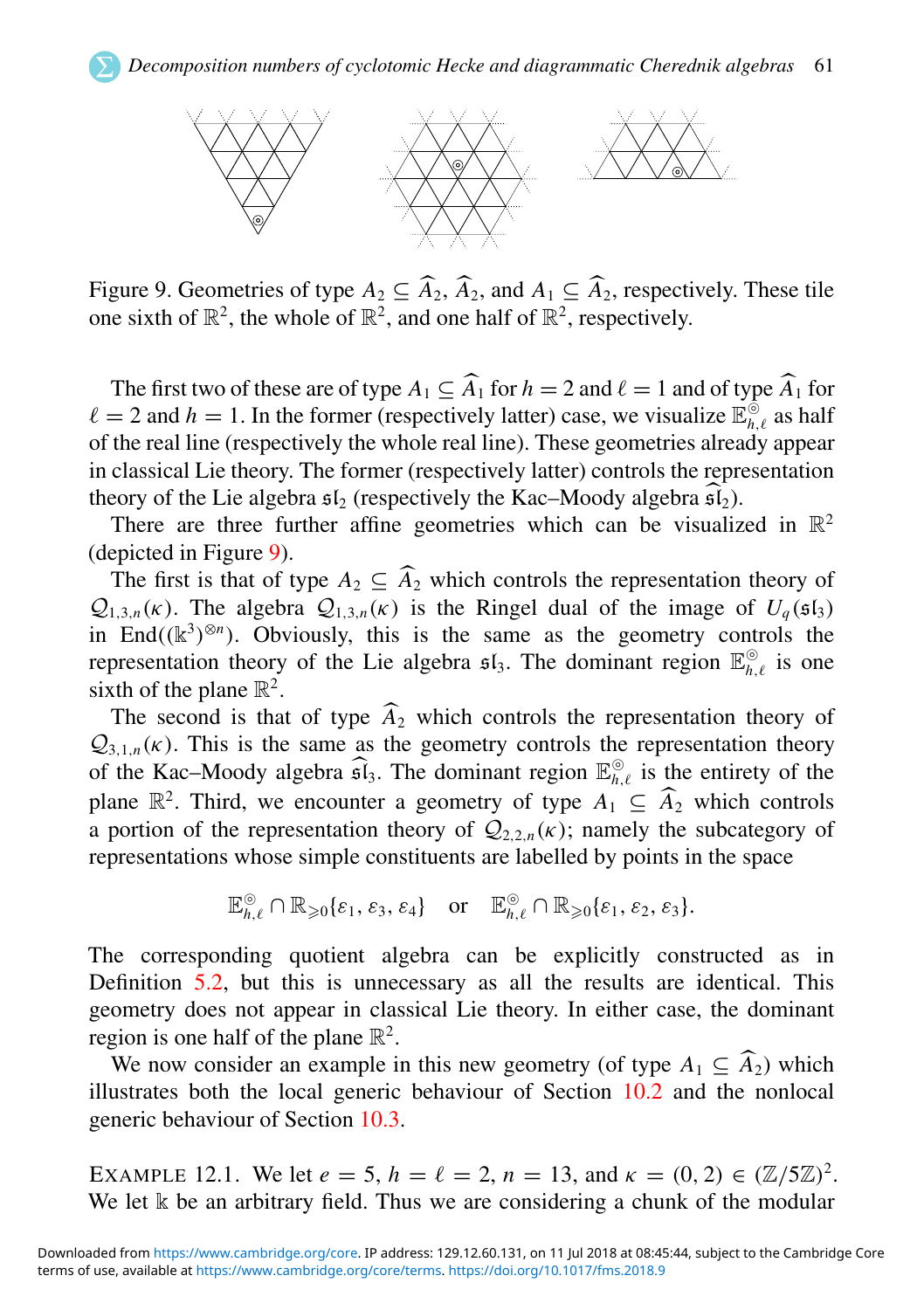representation theory of the Hecke algebra of type *B*. We consider the linkage class containing the element  $\alpha = ((1^{11}), (1^2))$ . We consider the closed subset

$$
\{\xi = ((\xi_1^{(1)}, \xi_2^{(1)}), (\xi_1^{(2)}, \xi_2^{(2)})) \in \mathscr{P}_{13}^2(2) \mid \xi \ge \alpha \text{ and } \xi_2^{(1)} = 0\} \subset \mathscr{P}_{13}^2(2)
$$

which can be embedded in  $\mathbb{E}_{2,2}^{\circ} \cap \mathbb{Z}\{\varepsilon_1,\varepsilon_2,\varepsilon_3\}$  as depicted in Figure [10.](#page-62-0) This subalgebra of  $A_2(13, \theta, (0, 2))$  has 15 simple modules. The decomposition matrix of this algebra (which appears as a submatrix of  $A_2(13, \theta, (0, 2))$ ) is as follows:

<span id="page-62-0"></span>

|                        | $\alpha$ | $\beta$          | $\beta'$         | $\mathcal{V}$     | $\gamma'$        |                  | $\delta$ $\lambda$ |                  | $\mu$ $\mu'$ $\nu$ $\nu'$ |                  |                  | $\pi$ $\rho$     |                  | $\tau$           | $\sigma$ |
|------------------------|----------|------------------|------------------|-------------------|------------------|------------------|--------------------|------------------|---------------------------|------------------|------------------|------------------|------------------|------------------|----------|
| $\alpha$               |          |                  |                  |                   |                  |                  |                    |                  |                           |                  |                  |                  |                  |                  |          |
|                        |          |                  |                  |                   |                  |                  |                    |                  |                           |                  |                  |                  |                  |                  |          |
| $\frac{\beta}{\beta'}$ |          |                  |                  | $\boldsymbol{M}$  |                  |                  |                    |                  |                           |                  |                  |                  |                  |                  |          |
| $\gamma$               |          |                  |                  |                   |                  |                  |                    |                  |                           |                  |                  |                  |                  |                  |          |
| $\gamma'$              |          |                  |                  |                   |                  |                  |                    |                  |                           |                  |                  |                  |                  |                  |          |
| $\delta$               |          |                  |                  |                   |                  |                  |                    |                  |                           |                  |                  |                  |                  |                  |          |
| λ                      |          |                  |                  |                   |                  |                  |                    |                  |                           |                  |                  |                  |                  |                  |          |
| $\mu$                  |          |                  |                  |                   |                  |                  |                    |                  |                           |                  |                  |                  |                  |                  |          |
| $\mu'$                 | $t^1M$   |                  |                  |                   |                  |                  |                    | $\boldsymbol{M}$ |                           |                  |                  |                  |                  |                  |          |
| $\boldsymbol{\nu}$     |          |                  |                  |                   |                  |                  |                    |                  |                           |                  |                  |                  |                  |                  |          |
| $\nu'$                 |          |                  |                  |                   |                  |                  |                    |                  |                           |                  |                  |                  |                  |                  |          |
| $\pi$                  |          |                  |                  |                   |                  |                  |                    |                  |                           |                  |                  |                  |                  |                  |          |
| $\rho$                 | 0        |                  | $t^2$            | t                 | 0                | $\boldsymbol{0}$ | 0                  | 0                | t                         | 0                | 0                | 0                |                  |                  |          |
| $\tau$                 | $t^2$    | $t^3$            | $\boldsymbol{t}$ | $\frac{t^2}{t^3}$ | $\boldsymbol{0}$ | $\boldsymbol{t}$ | $\boldsymbol{0}$   | $\boldsymbol{0}$ | $t^2$                     | $\boldsymbol{0}$ | $\boldsymbol{t}$ | $\boldsymbol{0}$ | $\boldsymbol{t}$ | 1                |          |
| $\sigma$               | $t^3$    | $\boldsymbol{0}$ | $t^2$            |                   | $\boldsymbol{t}$ | $t^2$            | $\boldsymbol{0}$   | $\boldsymbol{0}$ | $\boldsymbol{0}$          | $\boldsymbol{0}$ | $t^2$            | $\boldsymbol{t}$ | $\boldsymbol{0}$ | $\boldsymbol{t}$ |          |

where the matrix *M* records the (nonparabolic) Kazhdan–Lusztig polynomials of type  $A_2$ . This is given as follows,

$$
M = \begin{pmatrix} 1 & & & & \\ t & 1 & & & \\ t & 0 & 1 & & \\ t^2 & t & t & 1 & \\ t^2 & t & t & 0 & 1 \\ t^3 & t^2 & t^2 & t & t & 1 \end{pmatrix}
$$

.

All the zero entries in the above can be deduced via Theorem [9.1.](#page-38-0)

The set of points  $\{\alpha, \beta, \beta', \gamma, \gamma', \delta, \lambda, \mu, \mu', \nu, \nu', \tau\}$  is a generic set. One can deduce that *M* appears twice along the diagonal using the 'Steinberg-like' results in Section [10.2.](#page-51-0) That  $t<sup>1</sup>M$  appears as a submatrix follows by combining the 'maximal nonparabolic' results of Section [10.3](#page-52-0) (which gives the diagonal entries of  $t<sup>1</sup>M$ ) with the 'Steinberg-like' results in Section [10.2](#page-51-0) (which give the offdiagonal entries).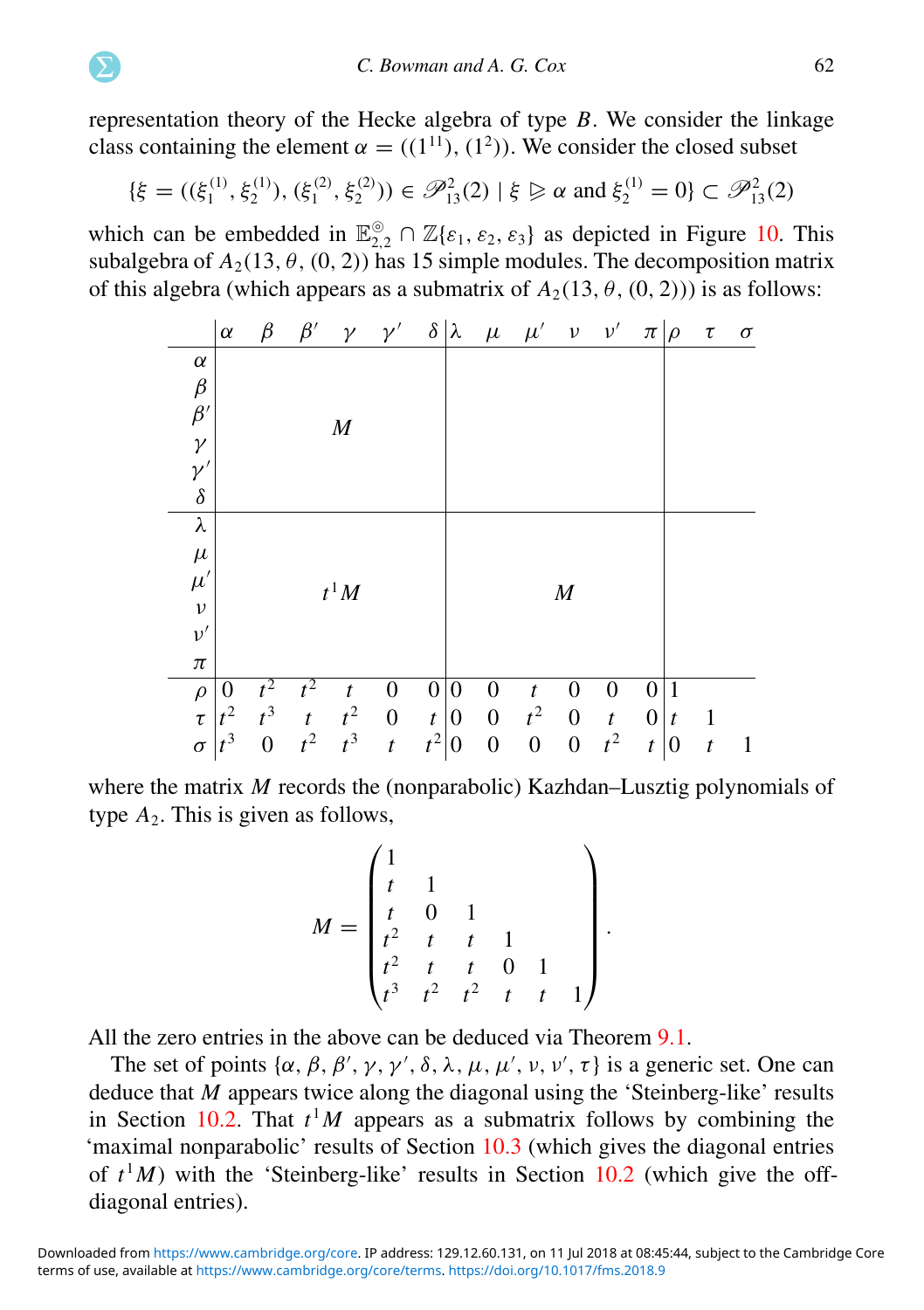<span id="page-63-11"></span><span id="page-63-1"></span><span id="page-63-0"></span>

<span id="page-63-19"></span><span id="page-63-13"></span><span id="page-63-12"></span><span id="page-63-10"></span><span id="page-63-8"></span>Figure 10. The six elements of Path<sup>+</sup>(-, t<sup> $\gamma$ </sup>) in the geometry of type  $A_1 \subseteq \widehat{A}_2$ . Each of the pairs  $(\alpha, \lambda)$ ,  $(\beta, \mu)$ ,  $(\gamma, \nu)$ , and  $(\delta, \pi)$  are related by an affine vertex reflection (as are their primed versions) and so these pairs are generic sets as in Section [10.3.](#page-52-0) The pairs  $(\mu', \rho), (\nu', \tau), (\pi, \sigma)$  are all generic sets as in Section [10.3.](#page-52-0)

<span id="page-63-18"></span><span id="page-63-14"></span><span id="page-63-6"></span><span id="page-63-4"></span>We now consider the final three rows of the decomposition matrix. The nonzero entries in the final nine columns can all be calculated using the generic results of previous sections. In particular, the final three columns are given by the Kazhdan– Lusztig polynomials of type  $A_2 \subseteq \widehat{A}_2$ .

<span id="page-63-3"></span><span id="page-63-2"></span>Finally, we consider the decomposition numbers in the final three rows intersected with the first six columns. These are the most interesting decomposition numbers in our matrix as they cannot be calculated using the generic results or Theorem [9.1.](#page-38-0) These can be calculated using the same considerations as in Example [10.7.](#page-44-0)

<span id="page-63-20"></span><span id="page-63-16"></span><span id="page-63-7"></span><span id="page-63-5"></span>REMARK 12.2. Note that the generic results only give lower bounds on decomposition numbers in *M* and  $t<sup>1</sup>M$  in Example [12.1.](#page-60-1) One must also verify that the paths of degree zero  $s \sim t^{\alpha}$  and  $t \sim t^{\lambda}$  do correspond to weight spaces in certain simple modules.

#### Acknowledgements

<span id="page-63-17"></span><span id="page-63-15"></span><span id="page-63-9"></span>The authors would like to thank the referee for their helpful comments. They are also grateful for the financial support received from the Royal Commission for the Exhibition of 1851 and EPSRC grant EP/L01078X/1.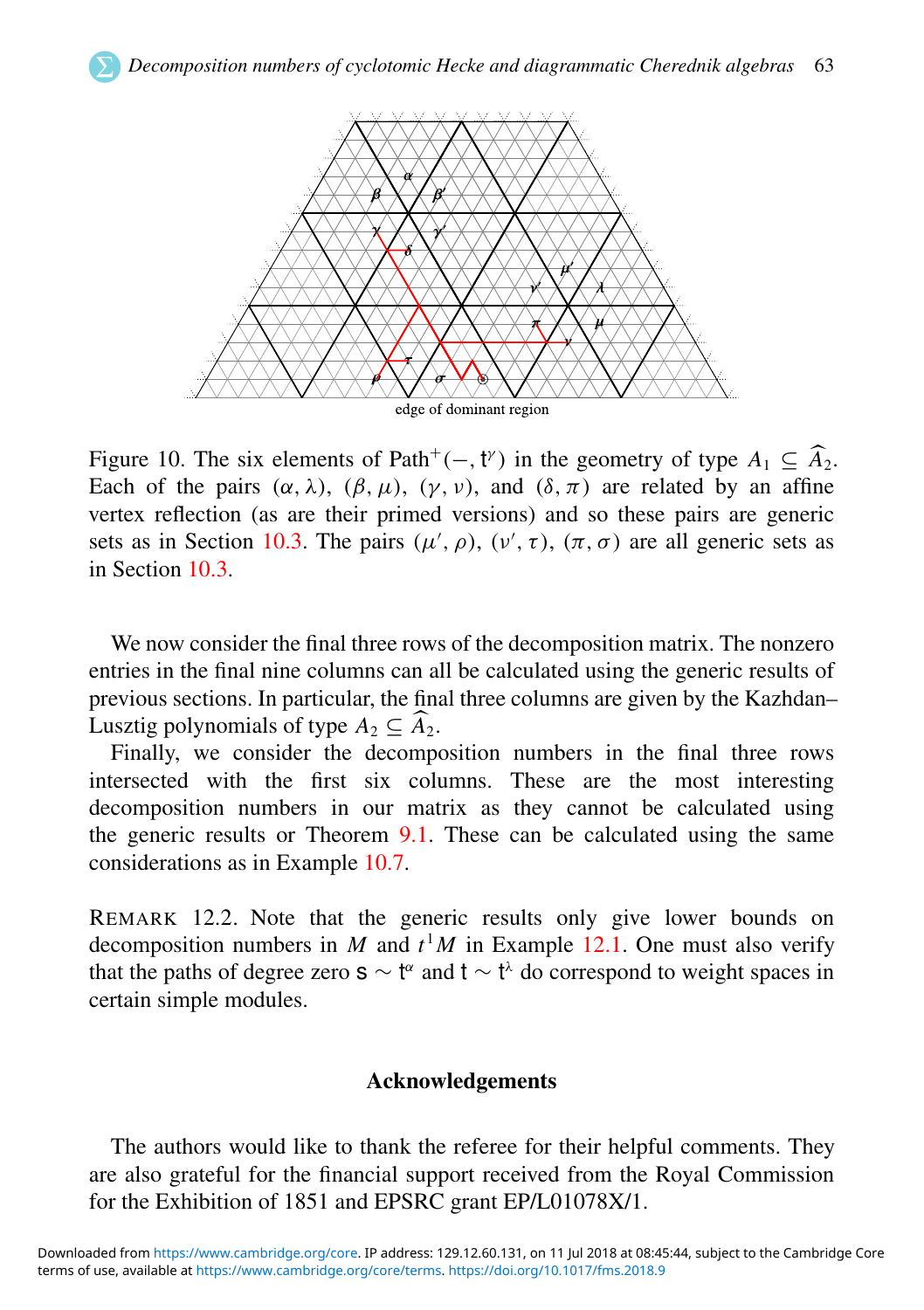#### **References**

- <span id="page-64-22"></span><span id="page-64-10"></span>[And80] H. H. Andersen, 'The strong linkage principle', *J. Reine Angew. Math.* **315** (1980), 53–59.
- <span id="page-64-18"></span>[And98] H. H. Andersen, 'Tilting modules for algebraic groups', in *Algebraic Groups and their Representations (Cambridge, 1997)*, NATO Adv. Sci. Inst. Ser. C Math. Phys. Sci., 517 (Kluwer Acad. Publ., Dordrecht, 1998), 25–42.
- <span id="page-64-14"></span><span id="page-64-6"></span>[Ari06] S. Ariki, 'Proof of the modular branching rule for cyclotomic Hecke algebras', *J. Algebra* 306(1) (2006), 290–300.
- <span id="page-64-13"></span>[Bow16] C. Bowman, 'The many graded cellular bases of Hecke algebras', Preprint, 2016, [arXiv:1702.06579.](http://www.arxiv.org/abs/1702.06579)
- <span id="page-64-4"></span>[BCS17] C. Bowman, A. Cox and L. Speyer, 'A family of graded decomposition numbers for diagrammatic Cherednik algebras', *Int. Math. Res. Not. IMRN* 9 (2017), 2686–2734.
- <span id="page-64-15"></span>[BS16] C. Bowman and L. Speyer, 'An analogue of row removal for diagrammatic Cherednik algebras', Preprint, 2016, [arXiv:1601.05543.](http://www.arxiv.org/abs/1601.05543)
- <span id="page-64-16"></span>[BS18] C. Bowman and L. Speyer, 'Kleshchev's decomposition numbers for diagrammatic Cherednik algebras', *Trans. Amer. Math. Soc.* 370(5) (2018), 3551–3590.
- <span id="page-64-12"></span>[Bru98] J. Brundan, 'Modular branching rules and the Mullineux map for Hecke algebras of type *A*', *Proc. Lond. Math. Soc. (3)* 77(3) (1998), 551–581.
- <span id="page-64-5"></span>[BK09] J. Brundan and A. Kleshchev, 'Blocks of cyclotomic Hecke algebras and Khovanov– Lauda algebras', *Invent. Math.* 178(3) (2009), 451–484.
- <span id="page-64-2"></span>[BS10] J. Brundan and C. Stroppel, 'Highest weight categories arising from Khovanov's diagram algebra. II. Koszulity', *Transform. Groups* 15(1) (2010), 1–45.
- <span id="page-64-23"></span>[BS11] J. Brundan and C. Stroppel, 'Highest weight categories arising from Khovanov's diagram algebra III: category O', *Represent. Theory* 15 (2011), 170–243.
- <span id="page-64-7"></span>[CBS18] E. Norton, C. Bowman and J. Simental, 'Characteristic-free bases and BGG resolutions of unitary simple modules for quiver Hecke and Cherednik algebras', Preprint, 2018, [arXiv:1803.08736.](http://www.arxiv.org/abs/1803.08736)
	- [CL74] R. W. Carter and G. Lusztig, 'On the modular representations of the general linear and symmetric groups', *Math. Z.* 136 (1974), 193–242.
	- [CP80] R. W. Carter and M. T. J. Payne, 'On homomorphisms between Weyl modules and Specht modules', *Math. Proc. Cambridge Philos. Soc.* 87(3) (1980), 419–425.
- <span id="page-64-8"></span><span id="page-64-1"></span><span id="page-64-0"></span>[CMT08] J. Chuang, H. Miyachi and K. M. Tan, 'Kleshchev's decomposition numbers and branching coefficients in the Fock space', *Trans. Amer. Math. Soc.* 360(3) (2008), 1179–1191 (electronic).
- <span id="page-64-9"></span>[CGM03] A. Cox, J. Graham and P. Martin, 'The blob algebra in positive characteristic', *J. Algebra* 266(2) (2003), 584–635.
- <span id="page-64-11"></span>[Deo87] V. V. Deodhar, 'On some geometric aspects of Bruhat orderings II. The parabolic analogue of Kazhdan–Lusztig polynomials', *J. Algebra* 111(2) (1987), 483–506.
- <span id="page-64-3"></span>[DJM98] R. Dipper, G. James and A. Mathas, 'Cyclotomic *q*-Schur algebras', *Math. Z.* 229(3) (1998), 385–416.
- <span id="page-64-21"></span>[Don98] S. Donkin, *The q-Schur Algebra*, London Mathematical Society Lecture Note Series, 253 (Cambridge University Press, Cambridge, 1998).
- <span id="page-64-20"></span>[Erd97] K. Erdmann, 'Representations of GL*<sup>n</sup>* (*K*) and symmetric groups', in *Representation Theory of Finite Groups (Columbus, OH, 1995)*, Ohio State Univ. Math. Res. Inst. Publ., 6 (de Gruyter, Berlin, 1997), 67–84.
- <span id="page-64-19"></span><span id="page-64-17"></span>[Fay06] M. Fayers, 'Weight two blocks of Iwahori–Hecke algebras of type B', *J. Algebra* 303(1) (2006), 154–201.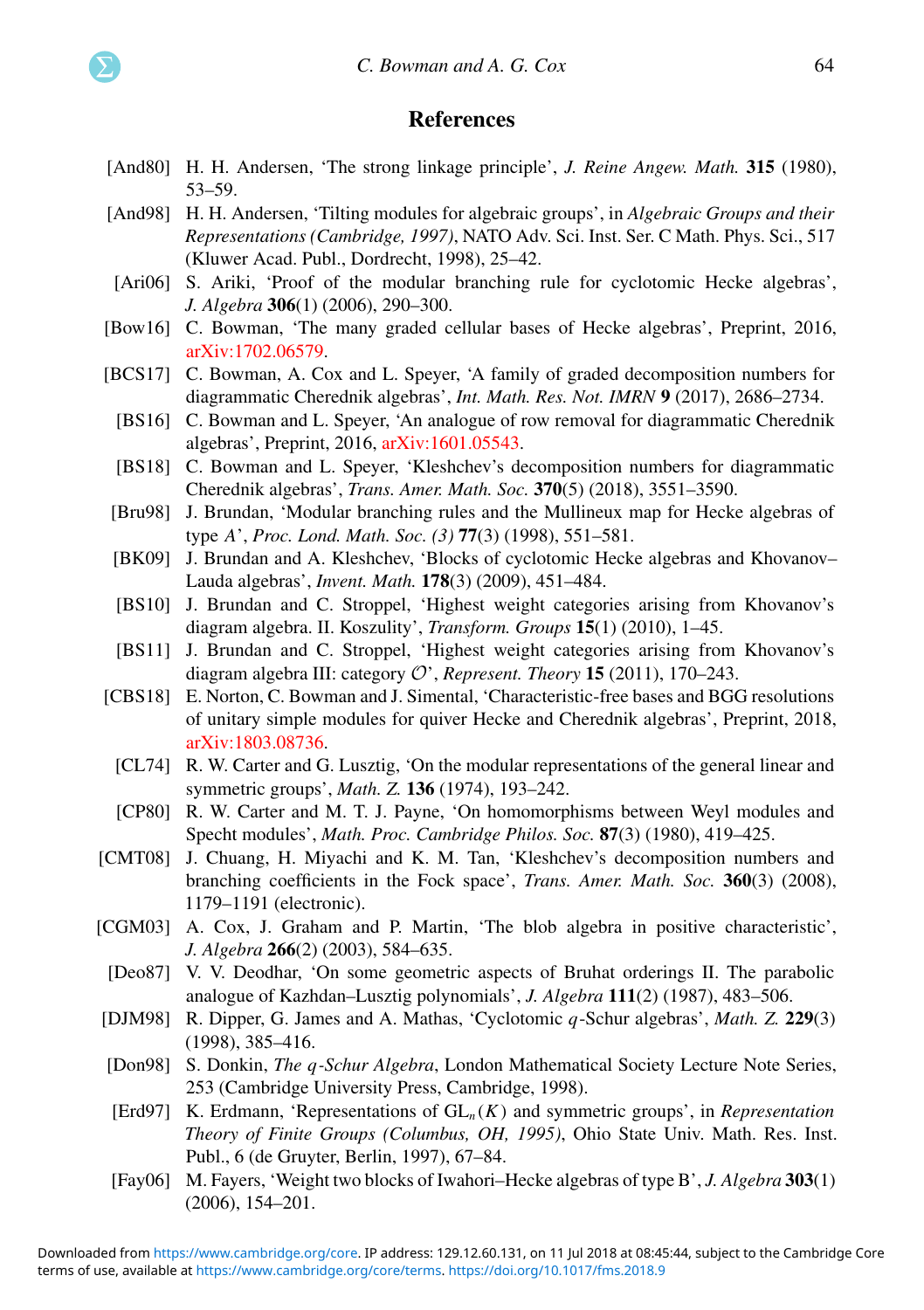- <span id="page-65-0"></span>[FS16] M. Fayers and L. Speyer, 'Generalised column removal for graded homomorphisms between Specht modules', *J. Algebraic Combin.* 44(2) (2016), 393–432.
- <span id="page-65-4"></span><span id="page-65-1"></span>[GW01] F. Goodman and H. Wenzl, 'A path algorithm for affine Kazhdan–Lusztig polynomials', *Math. Z.* 237(2) (2001), 235–249.
	- [H99] M. Härterich, 'Murphy bases of generalized Temperley–Lieb algebras', *Arch. Math. (Basel)* 72(5) (1999), 337–345.
- <span id="page-65-3"></span>[HM10] J. Hu and A. Mathas, 'Graded cellular bases for the cyclotomic Khovanov–Lauda– Rouquier algebras of type *A*', *Adv. Math.* 225(2) (2010), 598–642.
- <span id="page-65-7"></span>[HM15] J. Hu and A. Mathas, 'Quiver Schur algebras for linear quivers', *Proc. Lond. Math. Soc. (3)* 110(6) (2015), 1315–1386.
- <span id="page-65-5"></span>[JM00] G. James and A. Mathas, 'The Jantzen sum formula for cyclotomic *q*-Schur algebras', *Trans. Amer. Math. Soc.* 352(11) (2000), 5381–5404.
- <span id="page-65-2"></span>[Jan77] J. C. Jantzen, 'über das Dekompositionsverhalten gewisser modularer Darstellungen halbeinfacher Gruppen und ihrer Lie-Algebren', *J. Algebra* 49(2) (1977), 441–469.
- <span id="page-65-6"></span>[Kac90] V. Kac, *Infinite Dimensional Lie Algebras*, 3rd edn (Cambridge University Press, Cambridge, 1990).
- [KL09] M. Khovanov and A. Lauda, 'A diagrammatic approach to categorification of quantum groups. I', *Represent. Theory* 13 (2009), 309–347.
- [Kle95] A. S. Kleshchev, 'Branching rules for modular representations of symmetric groups. II', *J. Reine Angew. Math.* 459 (1995), 163–212.
- [Kle96] A. Kleshchev, 'Completely splittable representations of symmetric groups', *J. Algebra* 181(2) (1996), 584–592.
- [Kle97] A. Kleshchev, 'On decomposition numbers and branching coefficients for symmetric and special linear groups', *Proc. Lond. Math. Soc. (3)* 75(3) (1997), 497–558.
- [KN10] A. Kleshchev and D. Nash, 'An interpretation of the Lascoux–Leclerc–Thibon algorithm and graded representation theory', *Comm. Algebra* 38(12) (2010), 4489–4500.
- [KR11] A. Kleshchev and A. Ram, 'Representations of Khovanov–Lauda–Rouquier algebras and combinatorics of Lyndon words', *Math. Ann.* 349(4) (2011), 943–975.
- [Kop86] M. Koppinen, 'Homomorphisms between neighbouring Weyl modules', *J. Algebra* 103(1) (1986), 302–319.
- [Los16] I. Losev, 'Proof of Varagnolo–Vasserot conjecture on cyclotomic categories O', *Selecta Math.* 22(2) (2016), 631–668.
- [LM07] S. Lyle and A. Mathas, 'Blocks of cyclotomic Hecke algebras', *Adv. Math.* 216(2) (2007), 854–878.
- [LM14] S. Lyle and A. Mathas, 'Cyclotomic Carter–Payne homomorphisms', *Represent. Theory* 18 (2014), 117–154.
- [LR16] S. Lyle and O. Ruff, 'Graded decomposition numbers of Ariki–Koike algebras for blocks of small weight', *J. Pure Appl. Algebra* 220(6) (2016), 2112–2142.
- [Lus80] G. Lusztig, 'Hecke algebras and Jantzen's generic decomposition patterns', *Adv. Math.* 37(2) (1980), 121–164.
- [Lus15] G. Lusztig, 'On the character of certain irreducible modular representations', *Represent. Theory* 19 (2015), 3–8.
- [MW00] P. Martin and D. Woodcock, 'On the structure of the blob algebra', *J. Algebra* 225(2) (2000), 957–988.
- [MW03] P. Martin and D. Woodcock, 'Generalized blob algebras and alcove geometry', *LMS J. Comput. Math.* 6 (2003), 249–296.
- [Rou08a] R. Rouquier, '2-Kac–Moody algebras', Preprint, 2008a, [arXiv:0812.5023.](http://www.arxiv.org/abs/0812.5023)